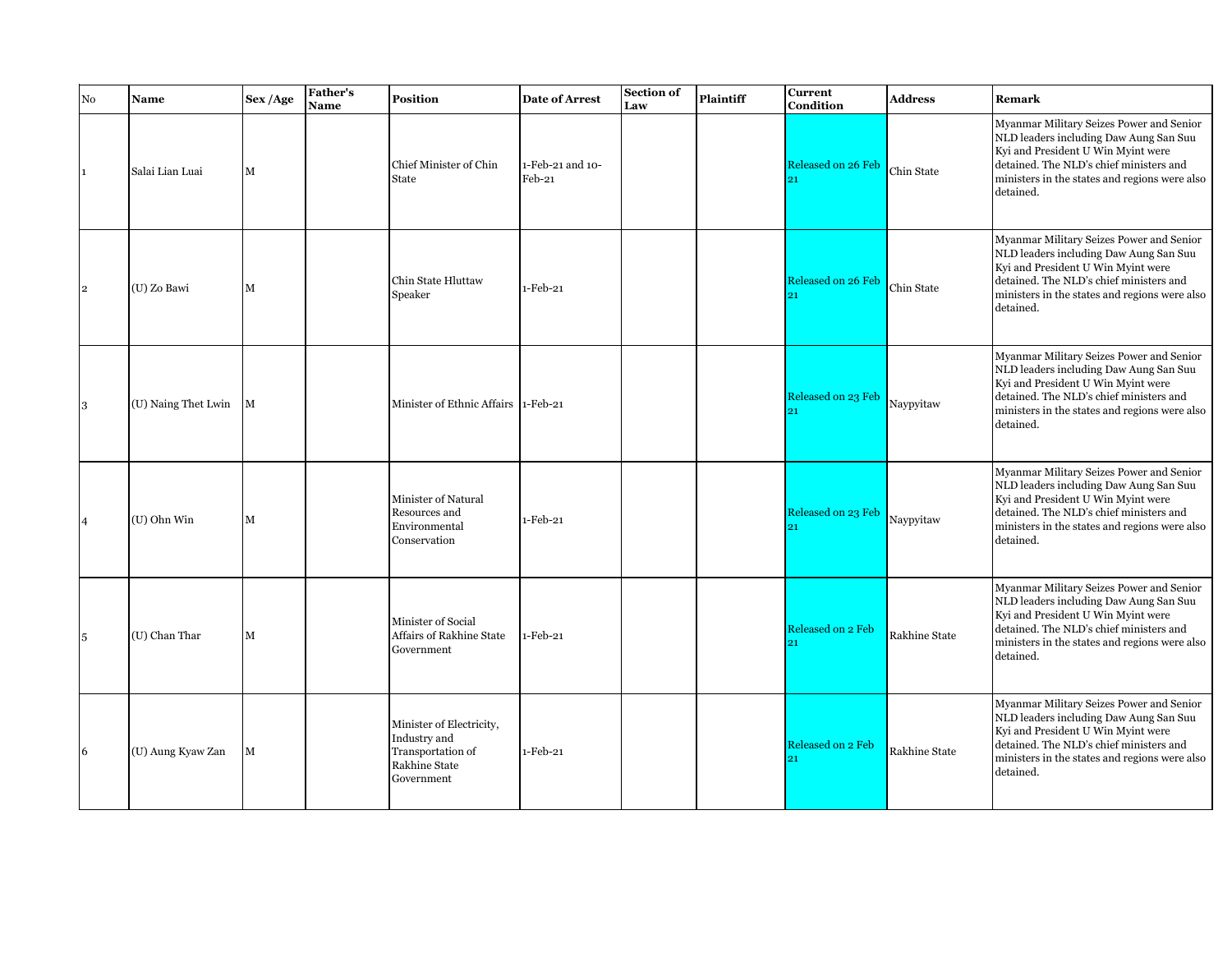| $\overline{7}$ | (U) Soe Htet             | M           | Minister of Municipal<br>Affairs of Chin State<br>Government                                    | $1-Feb-21$ |  | Released on 26 Feb | Chin State | Myanmar Military Seizes Power and Senior<br>NLD leaders including Daw Aung San Suu<br>Kyi and President U Win Myint were<br>detained. The NLD's chief ministers and<br>ministers in the states and regions were also<br>detained. |
|----------------|--------------------------|-------------|-------------------------------------------------------------------------------------------------|------------|--|--------------------|------------|-----------------------------------------------------------------------------------------------------------------------------------------------------------------------------------------------------------------------------------|
| 8              | (U) Phwe Arr             | M           | Minister of Immigration<br>of Chin State Government                                             | -Feb-21    |  | Released on 26 Feb | Chin State | Myanmar Military Seizes Power and Senior<br>NLD leaders including Daw Aung San Suu<br>Kyi and President U Win Myint were<br>detained. The NLD's chief ministers and<br>ministers in the states and regions were also<br>detained. |
| 9              | (U) Vui Kaw              | $\mathbf M$ | Minister of Planning and<br>Finance of Chin State<br>Government                                 | $1-Feb-21$ |  | Released on 3 Mar  | Chin State | Myanmar Military Seizes Power and Senior<br>NLD leaders including Daw Aung San Suu<br>Kyi and President U Win Myint were<br>detained. The NLD's chief ministers and<br>ministers in the states and regions were also<br>detained. |
| 10             | (U) Mang Hen Dal         | $\mathbf M$ | Minister of Agriculture,<br>Livestock, Forestry and<br>Mines of Chin State<br>Government        | 1-Feb-21   |  | Released on 3 Mar  | Chin State | Myanmar Military Seizes Power and Senior<br>NLD leaders including Daw Aung San Suu<br>Kyi and President U Win Myint were<br>detained. The NLD's chief ministers and<br>ministers in the states and regions were also<br>detained. |
| 11             | (U) Sui Thio             | $\mathbf M$ | Minister of Road,<br>Transportation and<br>Telecommunication of<br><b>Chin State Government</b> | 1-Feb-21   |  | Released on 3 Mar  | Chin State | Myanmar Military Seizes Power and Senior<br>NLD leaders including Daw Aung San Suu<br>Kyi and President U Win Myint were<br>detained. The NLD's chief ministers and<br>ministers in the states and regions were also<br>detained. |
| 12             | (U) Pau Lun Min<br>Thang | $\mathbf M$ | Minister of Social Affairs<br>of Chin State Government                                          | $-Feb-21$  |  | Released on 3 Mar  | Chin State | Myanmar Military Seizes Power and Senior<br>NLD leaders including Daw Aung San Suu<br>Kyi and President U Win Myint were<br>detained. The NLD's chief ministers and<br>ministers in the states and regions were also<br>detained. |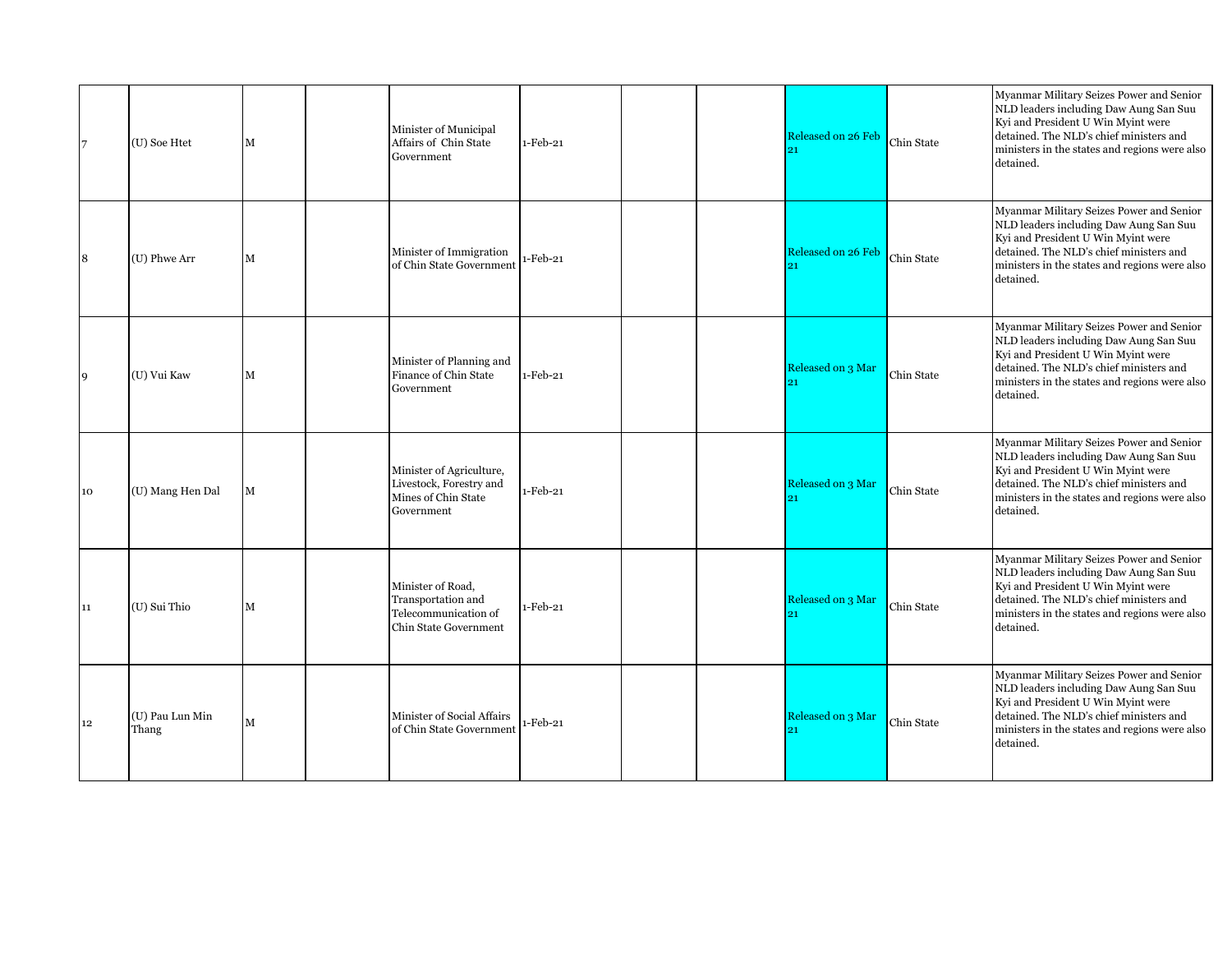| 13 | (U) Wai Linn      | M           | Minister of Planning and<br>Finance of Kachin State<br>Government                             | 1-Feb-21   |  | Released on 2 Feb  | Kachin State | Myanmar Military Seizes Power and Senior<br>NLD leaders including Daw Aung San Suu<br>Kyi and President U Win Myint were<br>detained. The NLD's chief ministers and<br>ministers in the states and regions were also<br>detained. |
|----|-------------------|-------------|-----------------------------------------------------------------------------------------------|------------|--|--------------------|--------------|-----------------------------------------------------------------------------------------------------------------------------------------------------------------------------------------------------------------------------------|
| 14 | (U) Win Nyunt     | M           | Minister of Road,<br>Communication,<br>Electricity and Industry of<br>Kachin State Government | 1-Feb-21   |  | Released on 2 Feb  | Kachin State | Myanmar Military Seizes Power and Senior<br>NLD leaders including Daw Aung San Suu<br>Kyi and President U Win Myint were<br>detained. The NLD's chief ministers and<br>ministers in the states and regions were also<br>detained. |
| 15 | (U) Kyaw Kyaw Win | M           | Minister of Agriculture,<br>Livestock and Irrigation<br>of Kachin State<br>Government         | 1-Feb-21   |  | Released on 2 Feb  | Kachin State | Myanmar Military Seizes Power and Senior<br>NLD leaders including Daw Aung San Suu<br>Kyi and President U Win Myint were<br>detained. The NLD's chief ministers and<br>ministers in the states and regions were also<br>detained. |
| 16 | Dr. Min Kyi Win   | $\mathbf M$ | Minister of Natural<br>Resources and<br><b>Environment of Mon</b><br><b>State Government</b>  | 1-Feb-21   |  | Released on 26 Feb | Mon State    | Myanmar Military Seizes Power and Senior<br>NLD leaders including Daw Aung San Suu<br>Kyi and President U Win Myint were<br>detained. The NLD's chief ministers and<br>ministers in the states and regions were also<br>detained. |
| 17 | Dr. Htein Linn    | M           | Minister of Social Affairs<br>of Mon State Government                                         | $-Feb-21$  |  | Released on 26 Feb | Mon State    | Myanmar Military Seizes Power and Senior<br>NLD leaders including Daw Aung San Suu<br>Kyi and President U Win Myint were<br>detained. The NLD's chief ministers and<br>ministers in the states and regions were also<br>detained. |
| 18 | (U) Shwe Myint    | M           | Minister of Bamar Ethnic<br>Affairs of Mon State<br>Government                                | $1-Feb-21$ |  | Released on 26 Feb | Mon State    | Myanmar Military Seizes Power and Senior<br>NLD leaders including Daw Aung San Suu<br>Kyi and President U Win Myint were<br>detained. The NLD's chief ministers and<br>ministers in the states and regions were also<br>detained. |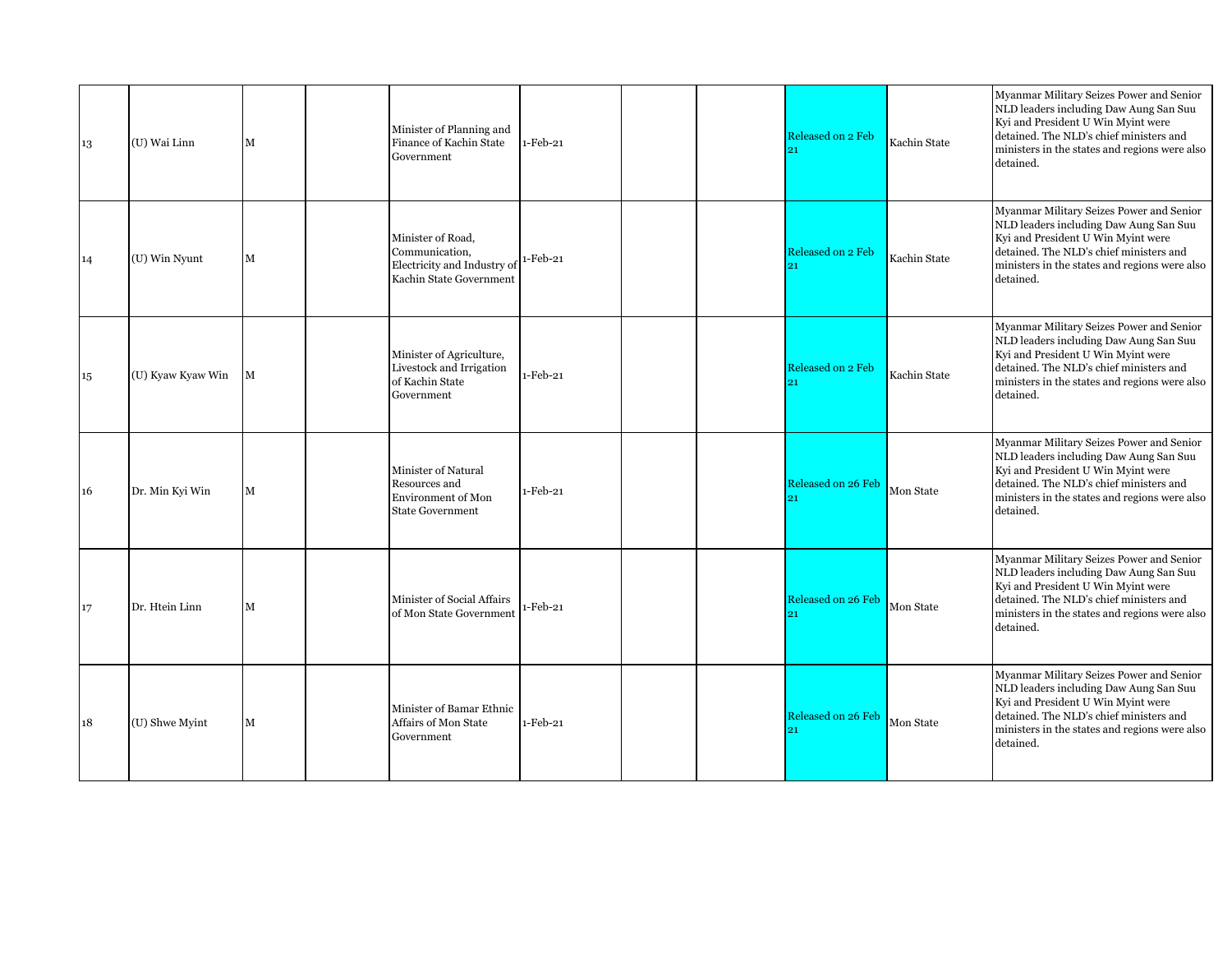| 19 | $(U)$ Soe Oo          | M | Minister of Planning and<br>Finance of Sagaing<br><b>Region Government</b>                               | $1-Feb-21$ |  | Released on 26 Feb | <b>Sagaing Region</b> | Myanmar Military Seizes Power and Senior<br>NLD leaders including Daw Aung San Suu<br>Kyi and President U Win Myint were<br>detained. The NLD's chief ministers and<br>ministers in the states and regions were also<br>detained. |
|----|-----------------------|---|----------------------------------------------------------------------------------------------------------|------------|--|--------------------|-----------------------|-----------------------------------------------------------------------------------------------------------------------------------------------------------------------------------------------------------------------------------|
| 20 | (U) Moe Kyaw Thu      | M | Minister of Immigration<br>of Sagaing Region<br>Government                                               | $1-Feb-21$ |  | Released on 26 Feb | <b>Sagaing Region</b> | Myanmar Military Seizes Power and Senior<br>NLD leaders including Daw Aung San Suu<br>Kyi and President U Win Myint were<br>detained. The NLD's chief ministers and<br>ministers in the states and regions were also<br>detained. |
| 21 | Dr. Zaw Win           | M | Minister of Social<br>Affairs of Sagaing Region 1-Feb-21<br>Government                                   |            |  | Released on 26 Feb | <b>Sagaing Region</b> | Myanmar Military Seizes Power and Senior<br>NLD leaders including Daw Aung San Suu<br>Kyi and President U Win Myint were<br>detained. The NLD's chief ministers and<br>ministers in the states and regions were also<br>detained. |
| 22 | (U) Than Nyunt Win M  |   | Minister of Electricity,<br>Industry and<br><b>Transportation of Sagaing</b><br><b>Region Government</b> | $1-Feb-21$ |  | Released on 26 Feb | <b>Sagaing Region</b> | Myanmar Military Seizes Power and Senior<br>NLD leaders including Daw Aung San Suu<br>Kyi and President U Win Myint were<br>detained. The NLD's chief ministers and<br>ministers in the states and regions were also<br>detained. |
| 23 | (U) Kam Za Mon        | M | Minister of Agriculture,<br>Livestock and Irrigation<br>of Sagaing Region<br>Governmet                   | 1-Feb-21   |  | Released on 26 Feb | <b>Sagaing Region</b> | Myanmar Military Seizes Power and Senior<br>NLD leaders including Daw Aung San Suu<br>Kyi and President U Win Myint were<br>detained. The NLD's chief ministers and<br>ministers in the states and regions were also<br>detained. |
| 24 | (U) Lar Htaung Htan M |   | Minister of Chin Ethnic<br>Affairs of Sagaing Region 1-Feb-21<br>Government                              |            |  | Released on 26 Feb | <b>Sagaing Region</b> | Myanmar Military Seizes Power and Senior<br>NLD leaders including Daw Aung San Suu<br>Kyi and President U Win Myint were<br>detained. The NLD's chief ministers and<br>ministers in the states and regions were also<br>detained. |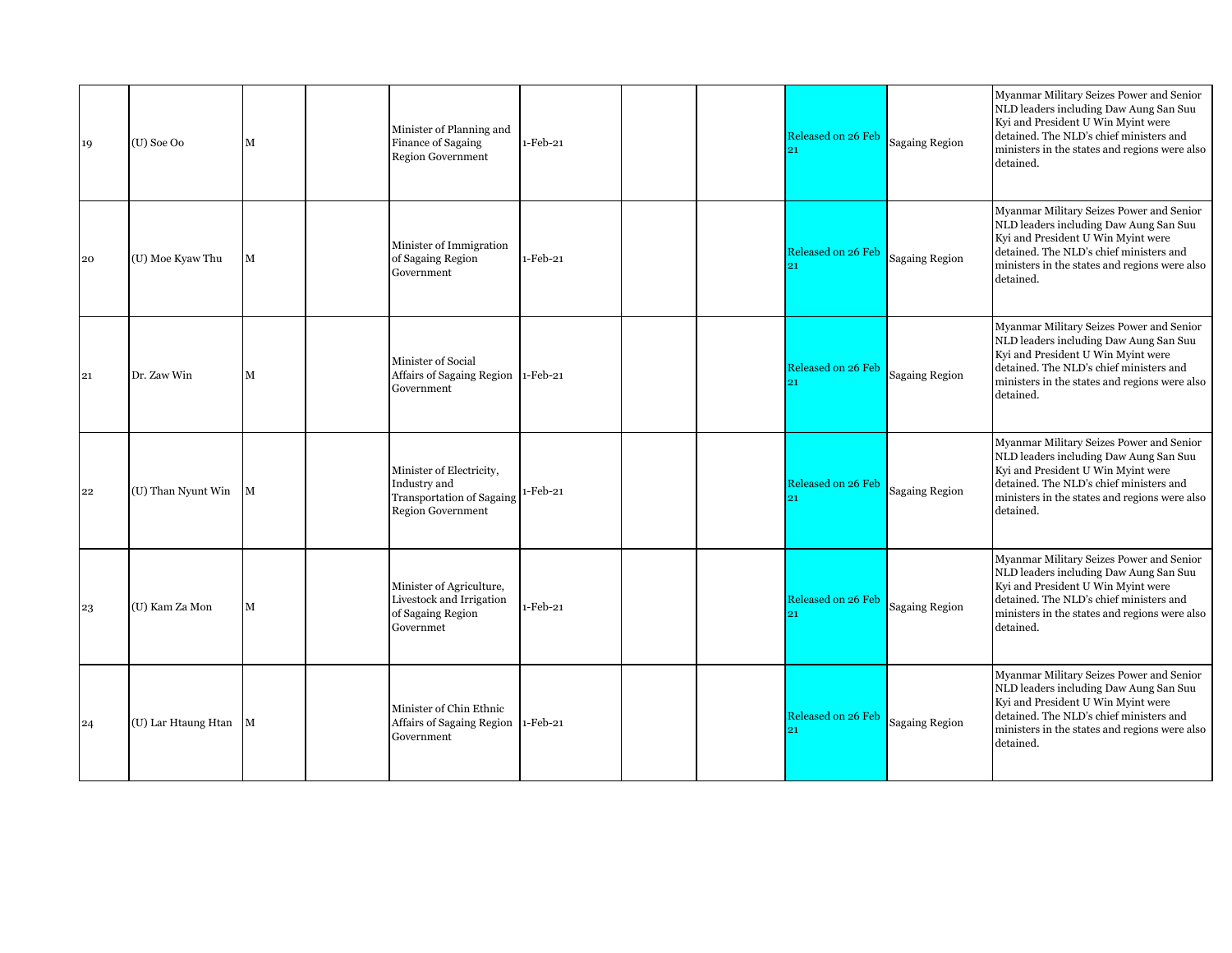| 25 | (U) Myint Kyi     | M            | Minister of Municipal<br>Affairs of Sagaing Region 1-Feb-21<br>Government                  |            |  | Released on 26 Feb       | <b>Sagaing Region</b> | Myanmar Military Seizes Power and Senior<br>NLD leaders including Daw Aung San Suu<br>Kyi and President U Win Myint were<br>detained. The NLD's chief ministers and<br>ministers in the states and regions were also<br>detained. |
|----|-------------------|--------------|--------------------------------------------------------------------------------------------|------------|--|--------------------------|-----------------------|-----------------------------------------------------------------------------------------------------------------------------------------------------------------------------------------------------------------------------------|
| 26 | (Daw) Yee Yee Cho | F            | Minister of Planning and<br>Finance of Tanintharyi<br><b>Region Government</b>             | 1-Feb-21   |  | Released on 13 Feb<br>21 | Tanintharyi Region    | Myanmar Military Seizes Power and Senior<br>NLD leaders including Daw Aung San Suu<br>Kyi and President U Win Myint were<br>detained. The NLD's chief ministers and<br>ministers in the states and regions were also<br>detained. |
| 27 | $(U)$ Ho Pin      | $\mathbf{M}$ | Minister of Social Affairs<br>and Municipal Affairs of<br>Tanintharyi Region<br>Government | 1-Feb-21   |  | Released on 17 Feb<br>21 | Tanintharyi Region    | Myanmar Military Seizes Power and Senior<br>NLD leaders including Daw Aung San Suu<br>Kyi and President U Win Myint were<br>detained. The NLD's chief ministers and<br>ministers in the states and regions were also<br>detained. |
| 28 | (U) Kyaw Min      | $\mathbf M$  | Minister of Immigration<br>of Tanintharyi Region<br>Government                             | $1-Feb-21$ |  | Released on 17 Feb       | Tanintharyi Region    | Myanmar Military Seizes Power and Senior<br>NLD leaders including Daw Aung San Suu<br>Kyi and President U Win Myint were<br>detained. The NLD's chief ministers and<br>ministers in the states and regions were also<br>detained. |
| 29 | San Kyaw Hla      | $\mathbf{M}$ | Rakhine State Hluttaw<br>Speaker                                                           | 1-Feb-21   |  | Released on 5 Feb        | Rakhine State         | Myanmar Military Seizes Power and Senior<br>NLD leaders including Daw Aung San Suu<br>Kyi and President U Win Myint were<br>detained. The NLD's chief ministers and<br>ministers in the states and regions were also<br>detained. |
| 30 | Dain Khan Hphon   | M            | Kachin State Hluttaw<br>Deputy Speaker                                                     | 1-Feb-21   |  | Released on 2 Feb<br>21  | Kachin State          | Myanmar Military Seizes Power and Senior<br>NLD leaders including Daw Aung San Suu<br>Kyi and President U Win Myint were<br>detained. The NLD's chief ministers and<br>ministers in the states and regions were also<br>detained. |
| 31 | (U) Than          | М            | <b>Sagaing Region Hluttaw</b><br>Speaker                                                   | 1-Feb-21   |  | Released on 26 Feb       | Sagaing Region        | Myanmar Military Seizes Power and Senior<br>NLD leaders including Daw Aung San Suu<br>Kyi and President U Win Myint were<br>detained. The NLD's chief ministers and<br>ministers in the states and regions were also<br>detained. |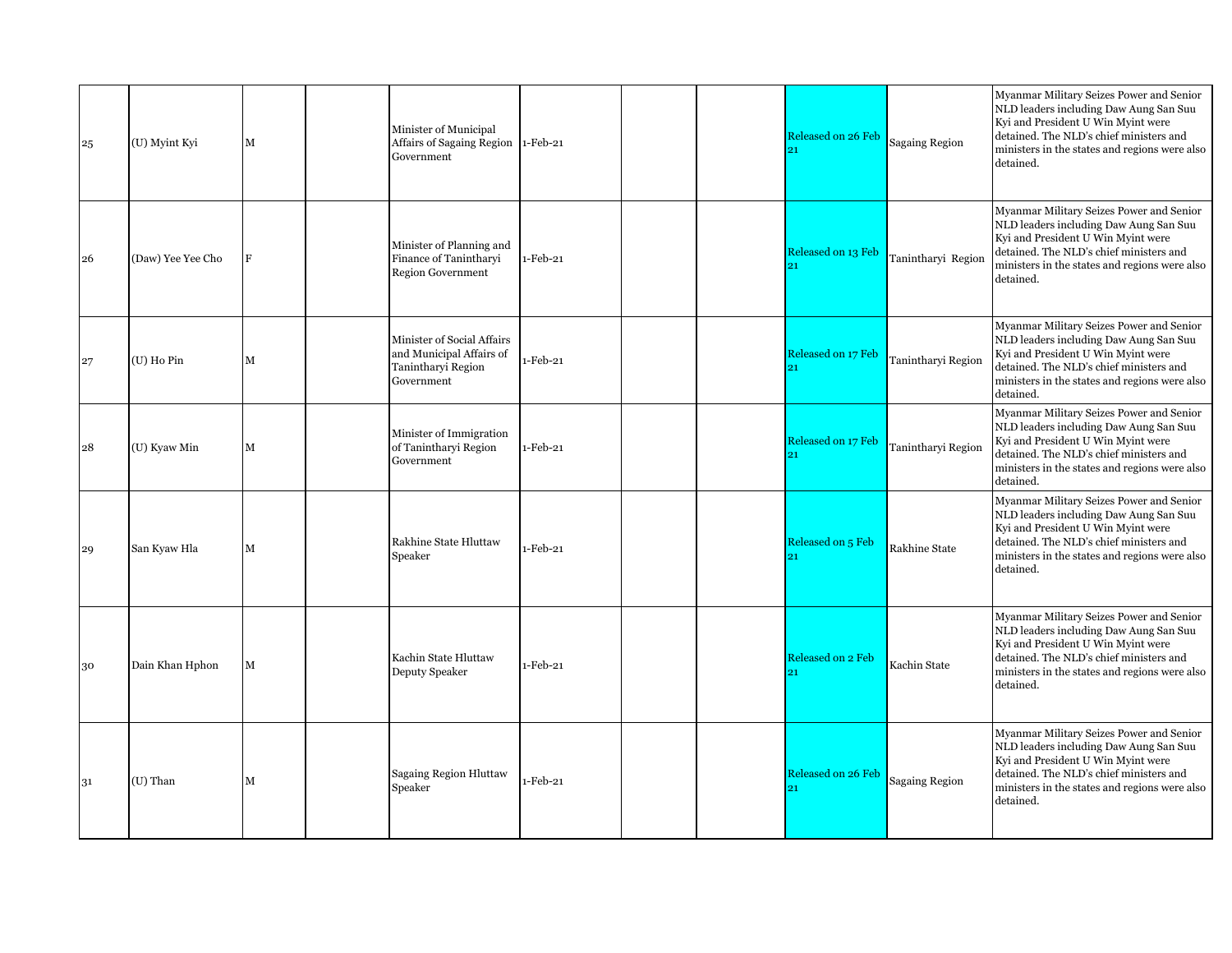| 32 | (U) Bo Than Nyunt  | $\mathbf M$ | <b>Sagaing Region Hluttaw</b><br>Deputy Speaker | $1-Feb-21$ |  | Released on 26 Feb       | <b>Sagaing Region</b> | Myanmar Military Seizes Power and Senior<br>NLD leaders including Daw Aung San Suu<br>Kyi and President U Win Myint were<br>detained. The NLD's chief ministers and<br>ministers in the states and regions were also<br>detained. |
|----|--------------------|-------------|-------------------------------------------------|------------|--|--------------------------|-----------------------|-----------------------------------------------------------------------------------------------------------------------------------------------------------------------------------------------------------------------------------|
| 33 | (U) Khin Maung Aye | M           | Tanintharyi Region<br><b>Hluttaw Speaker</b>    | $1-Feb-21$ |  | Released on 13 Feb<br>91 | Tanintharyi Region    | Myanmar Military Seizes Power and Senior<br>NLD leaders including Daw Aung San Suu<br>Kyi and President U Win Myint were<br>detained. The NLD's chief ministers and<br>ministers in the states and regions were also<br>detained. |
| 34 | (U) Deih Thang     | $\mathbf M$ | Chin State Hluttaw<br>Deputy Speaker            | $1-Feb-21$ |  | Released on 26 Feb<br>21 | Chin State            | Myanmar Military Seizes Power and Senior<br>NLD leaders including Daw Aung San Suu<br>Kyi and President U Win Myint were<br>detained. The NLD's chief ministers and<br>ministers in the states and regions were also<br>detained. |
| 35 | (Daw) Khin Saw Wai | F           | Member of Parliament<br>(ANP)                   | $1-Feb-21$ |  | Released on 1 Feb<br>21  | Rakhine State         | Myanmar Military Seizes Power and Senior<br>NLD leaders including Daw Aung San Suu<br>Kyi and President U Win Myint were<br>detained. The NLD's chief ministers and<br>ministers in the states and regions were also<br>detained. |
| 36 | (U) Soe Moe        | $\mathbf M$ | Amyotha Hluttaw MP                              | February   |  | Released on 17 Mar       |                       | Myanmar Military Seizes Power and Senior<br>NLD leaders including Daw Aung San Suu<br>Kyi and President U Win Myint were<br>detained. The NLD's chief ministers and<br>ministers in the states and regions were also<br>detained. |
| 37 | (U) Kyaw Linn      | $\mathbf M$ | Deputy Minister for<br>construction             | February   |  | Released on 17 Mar       | Naypyitaw             | Myanmar Military Seizes Power and Senior<br>NLD leaders including Daw Aung San Suu<br>Kyi and President U Win Myint were<br>detained. The NLD's chief ministers and<br>ministers in the states and regions were also<br>detained. |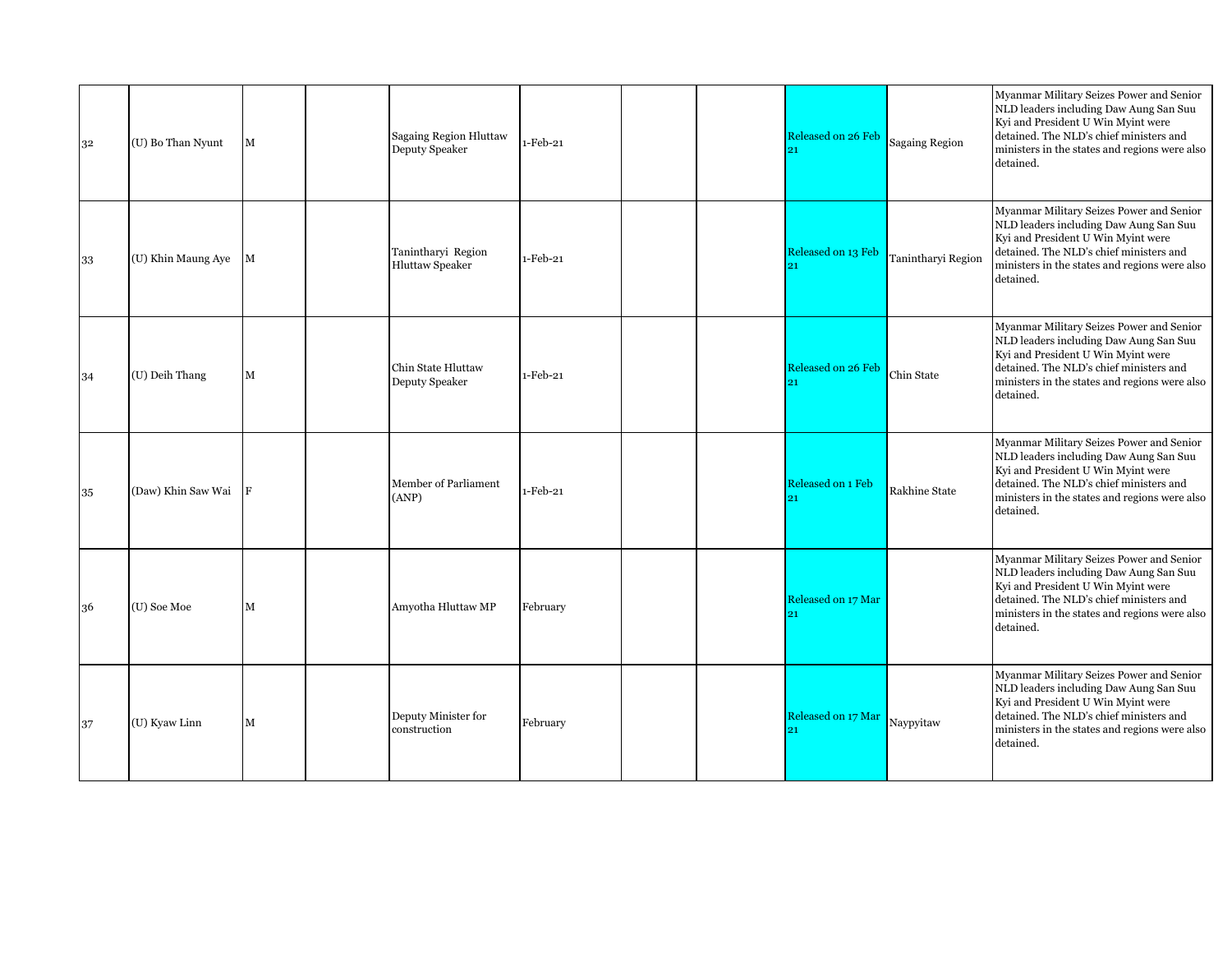| 38 | (U) Zaw Lwin            | М           | NLD party member of<br>Myitkyina Township                    | 1-Feb-21  |                                                            |                                                                       | Released on 2 Feb        | Myitkyina Township<br>Kachin State                      | Myanmar Military Seizes Power and Senior<br>NLD leaders including Daw Aung San Suu<br>Kyi and President U Win Myint were<br>detained. The NLD's chief ministers and<br>ministers in the states and regions were also<br>detained. |
|----|-------------------------|-------------|--------------------------------------------------------------|-----------|------------------------------------------------------------|-----------------------------------------------------------------------|--------------------------|---------------------------------------------------------|-----------------------------------------------------------------------------------------------------------------------------------------------------------------------------------------------------------------------------------|
| 39 | (U) Mo Han Sin          | M           | Chairman of NLD Party of<br>Waimaw Township                  | 1-Feb-21  |                                                            |                                                                       | Released on 2 Feb        | Kachin State                                            | Myanmar Military Seizes Power and Senior<br>NLD leaders including Daw Aung San Suu<br>Kyi and President U Win Myint were<br>detained. The NLD's chief ministers and<br>ministers in the states and regions were also<br>detained. |
| 40 | (U) Chit Swe            | М           | NLD Member of Waimaw<br>Township                             | 1-Feb-21  |                                                            |                                                                       | <b>Released on 2 Feb</b> | Kachin State                                            | Myanmar Military Seizes Power and Senior<br>NLD leaders including Daw Aung San Suu<br>Kyi and President U Win Myint were<br>detained. The NLD's chief ministers and<br>ministers in the states and regions were also<br>detained. |
| 41 | (U) Myint Kyi           | $\mathbf M$ | NLD Secretary of Sagaing<br>Region                           | 1-Feb-21  |                                                            |                                                                       | Released on 26 Feb       | <b>Sagaing Region</b>                                   | Myanmar Military Seizes Power and Senior<br>NLD leaders including Daw Aung San Suu<br>Kyi and President U Win Myint were<br>detained. The NLD's chief ministers and<br>ministers in the states and regions were also<br>detained. |
| 42 | Matthew O'Kane          | M           | Economic Adviser                                             | 19-Mar-21 |                                                            |                                                                       | Released on 4 Apr        | Yangon Region                                           | He was detained days after the military<br>staged a coup.                                                                                                                                                                         |
| 43 | Christa Avery           | F           | Economic Adviser                                             | 19-Mar-21 |                                                            |                                                                       | Released on 4 Apr<br>21  | Yangon Region                                           | She was detained days after the military<br>staged a coup.                                                                                                                                                                        |
| 44 | (Ko) Myo Aung Cho       | М           | Teacher                                                      | 8-Feb-21  | $S: 25$ of the<br>Natural<br>Disaster<br>Management<br>law | Ann Township<br>Administrator<br>(U) Maung Shwe 21 (Paid Fine)<br>Aye | Released on 24 Feb       | Ann Township,<br>RakhineState                           | For staging a protest against the military<br>coup                                                                                                                                                                                |
| 45 | (Ma) Aye Kyi Kyi Sein F |             | No.(4) Primary School<br>Teacher (Pa Ma Tee)                 | 19-Feb-21 |                                                            |                                                                       | Released on 19 Feb       | Myitkyina, Kachin<br>State                              | She was arrested for her involement in the<br>Civil Disobedience Movement (CDM)                                                                                                                                                   |
| 46 | (Ma) Aye Chan May       | F           | Teacher (Wai Maw)                                            | 19-Feb-21 |                                                            |                                                                       | Released on 19 Feb       | Myitkyina, Kachin<br>State                              | She was arrested for her involement in the<br>Civil Disobedience Movement (CDM)                                                                                                                                                   |
| 47 | (Daw) Ae Pluit Kham     |             | (BEHS (12), Hlaingthaya<br><b>Townshin</b>                   | 3-Mar-21  |                                                            |                                                                       | Released on 24 Mar<br>91 | Township, Yangon<br>Region                              |                                                                                                                                                                                                                                   |
| 48 | (U) Tin Maung           | M           | Deputy Supredetant,<br>Township Education<br>Office, Natmauk | 21-Mar-21 |                                                            |                                                                       | Released on 23 Mar       | Myoma Kwet thit,<br>Natmauk Township,<br>Magway Region. | He was arrested for his involement in the<br>Civil Disobedience Movement (CDM)                                                                                                                                                    |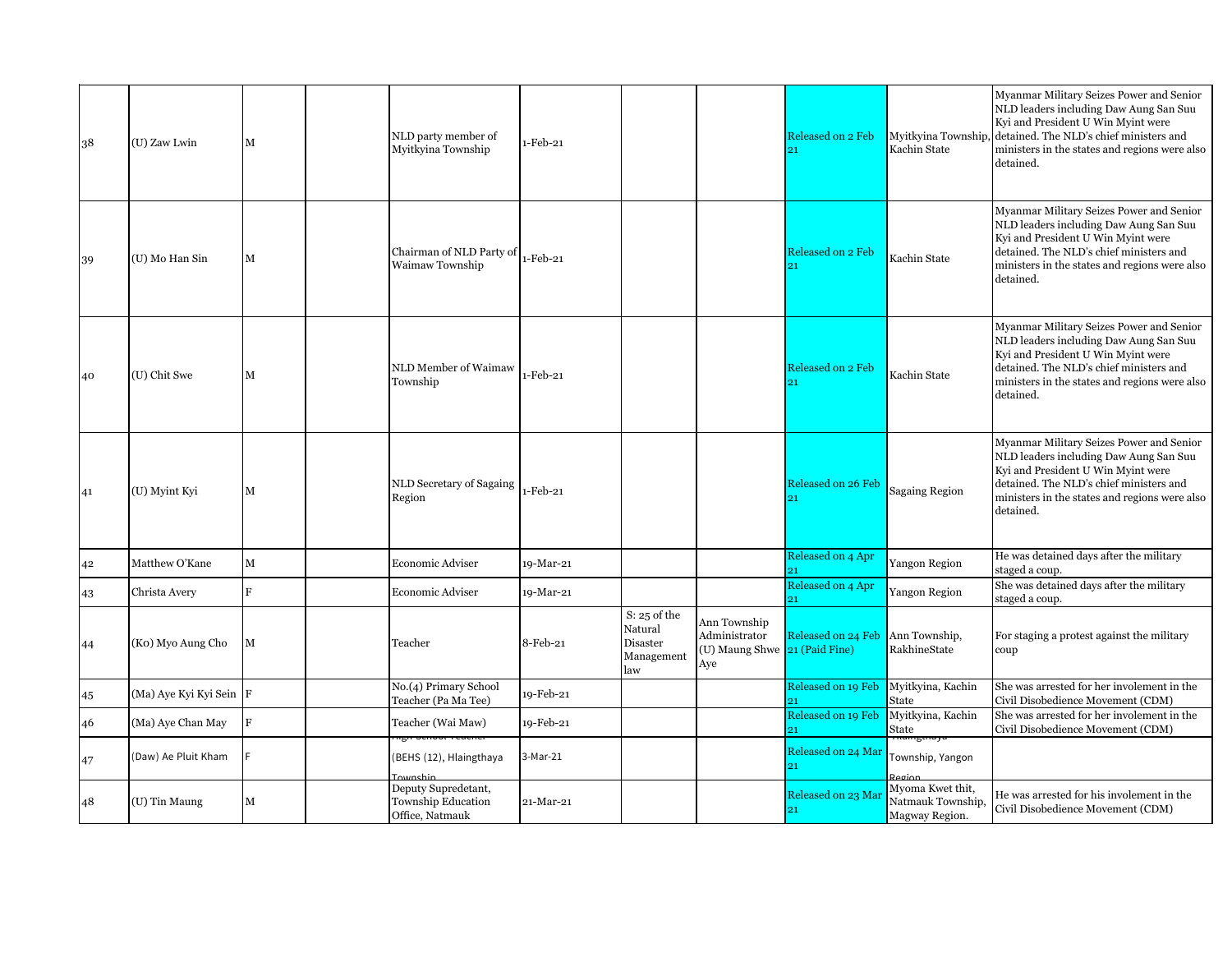| 49 | (U) Nyo Win                 | M              |                   | Teacher (Middle School)                                                      | 7. April. 2021 |                                                                                                                           | Police                                                                           | Released on April 9, Kyweswe Village,<br>2021 | Tantse                               | He was arrested by the police for the reason<br>of putting sand bags banker in front of his<br>house. He is on of the CDM teachers in<br>Tantse. |
|----|-----------------------------|----------------|-------------------|------------------------------------------------------------------------------|----------------|---------------------------------------------------------------------------------------------------------------------------|----------------------------------------------------------------------------------|-----------------------------------------------|--------------------------------------|--------------------------------------------------------------------------------------------------------------------------------------------------|
| 50 | Dr. Aung Pyae Sone          | $\mathbf M$    |                   | Doctor                                                                       | 14-Apr-21      |                                                                                                                           |                                                                                  | <b>Released on April</b><br>14 noon.          | Bhamaw Township,<br>Kachin State     |                                                                                                                                                  |
| 51 | (U) Win Pe                  | $\mathbf M$    |                   | Political Activist (Former<br>Political Prisoner)                            | 9-Feb-21       |                                                                                                                           |                                                                                  | <b>Released in</b><br>February                | Dawei Provice.<br>Tanintharyi Region | He was detained days after the military<br>staged a coup.                                                                                        |
| 52 | (Ko) Phyu Phway             | M              |                   | <b>Activist (Former Political</b><br>Prisoner)                               | 12-Feb-21      | $S: 25$ of the<br>Natural<br>Disaster<br>Management<br>law                                                                | Pyay Police<br>Station No. 1.                                                    | Released on 12 Feb<br>21                      | Pyay Township,<br>Bago Region        | For staging a protest against the military<br>coup                                                                                               |
| 53 | Mai Yadanar Aung            | F              |                   | University Student (Chin<br>University Students In<br>Rakhine State)         | 9-Feb-21       | $S: 25$ of the<br>Natural<br>Disaster<br>Management<br>law and S: 19<br>Assembly and Aye<br>Peaceful<br>Procession<br>Law | Ann Township<br>Administrator<br>of the Peaceful (U) Maung Shwe 21 (Paid Fine)   | Released on 24 Feb                            | Ann Township,<br>Rakhine State       | For staging a protest against the military<br>coup                                                                                               |
| 54 | Salai Min Htike Aung M      |                |                   | University Student (Chin<br>University Students In<br>Rakhine State)         | 10-Feb-21      | $S: 25$ of the<br>Natural<br>Disaster<br>Management<br>law and S: 19<br>Assembly and Aye<br>Peaceful<br>Procession<br>Law | Ann Township<br>Administrator<br>of the Peaceful $(U)$ Maung Shwe 21 (Paid Fine) | Released on 24 Feb Ann Township,              | Rakhine State                        | For staging a protest against the military<br>coup                                                                                               |
| 55 | (Ko) Hein Zaw Aung          | M              |                   | University Student<br>(Mawlamyine University<br>Student's Union)             | 12-Feb-21      |                                                                                                                           |                                                                                  | Released on 12 Feb<br>21                      | Mawlamyine<br>Township, Mon<br>State | For staging a protest against the military<br>coup                                                                                               |
| 56 | (Ko) Pyae Sone Phyo         | М              |                   | <b>University Student</b><br>(Mawlamyine University<br>Student's Union)      | 12-Feb-21      |                                                                                                                           |                                                                                  | Released on 12 Feb<br>21                      | Mawlamyine<br>Township, Mon<br>State | For staging a protest against the military<br>coup                                                                                               |
| 57 | (Ko) Tun Nyein Oo           | М              |                   | University Student<br>(Mawlamyine University<br>Student's Union)             | 12-Feb-21      |                                                                                                                           |                                                                                  | Released on 12 Feb                            | Mawlamyine<br>Township, Mon<br>State | For staging a protest against the military<br>coup                                                                                               |
| 58 | (Ma) Chue Chit Chit<br>Kyaw | $\overline{R}$ |                   | Student (History -<br>Distance Education)                                    | 27-Feb-21      |                                                                                                                           |                                                                                  | Released                                      | Yangon Region                        | For staging a protest against the military<br>coup                                                                                               |
| 59 | (Ma) Su Yadanar Aung F      |                |                   | Second Year Student<br>(Law)                                                 | 27-Feb-21      |                                                                                                                           |                                                                                  | Released                                      | Yangon Region                        | For staging a protest against the military<br>coup                                                                                               |
| 60 | (Mg) Zwe Htet               | $\mathbf M$    |                   | Student (History -<br>Distance Education)                                    | 27-Feb-21      |                                                                                                                           |                                                                                  | Released                                      | <b>Yangon Region</b>                 | For staging a protest against the military<br>coup                                                                                               |
| 61 | (Mg) Aung Kyaw<br>Phyoe     | M              | U Kyaw Soe<br>Moe | <del>stuaent ( internatióna</del> i<br>Tourism Management at<br>Yunnan Minzu | 27-Feb-21      |                                                                                                                           |                                                                                  | Released                                      | <b>Yangon Region</b>                 | For staging a protest against the military<br>coup                                                                                               |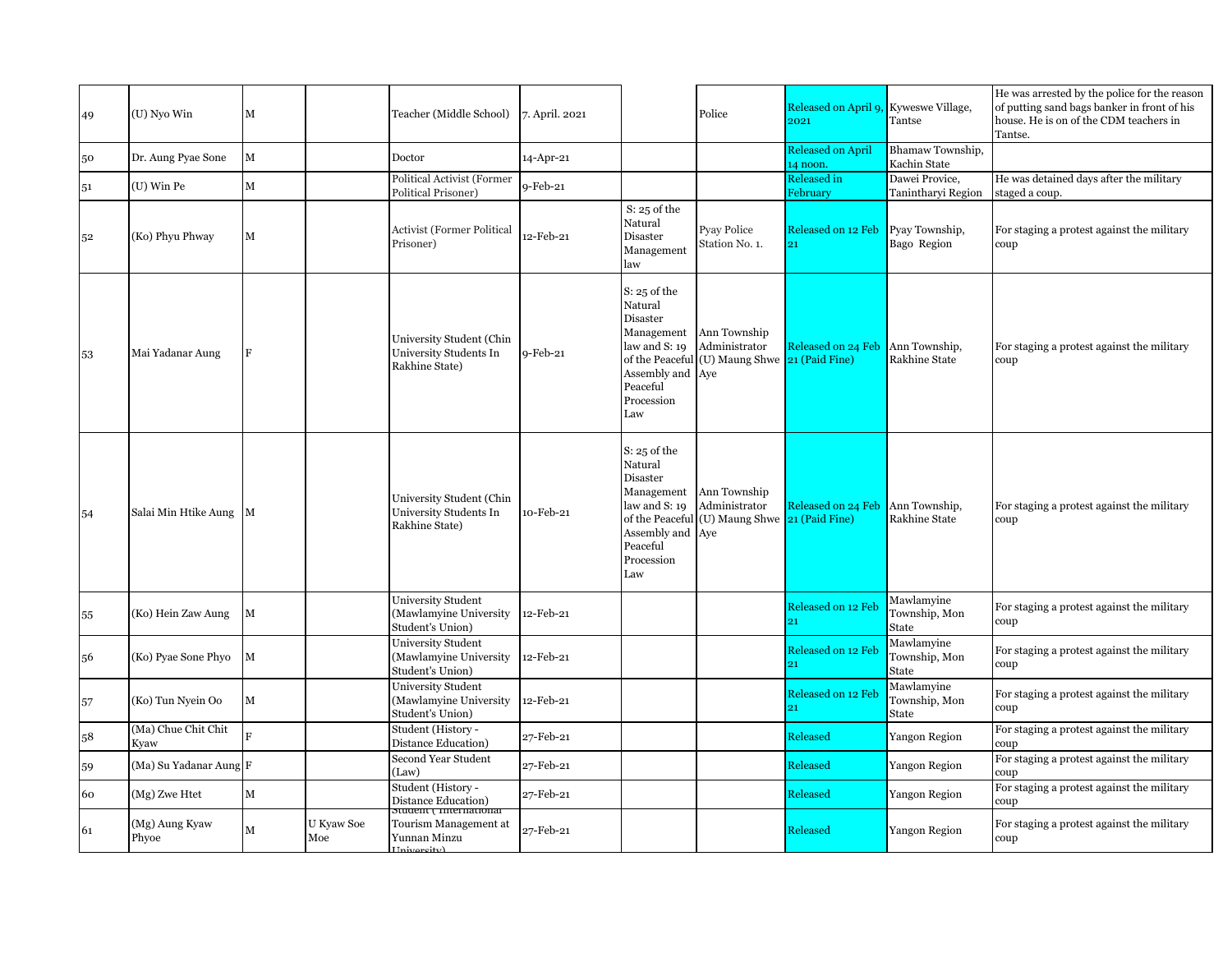| 62 | (Mg) Min Khant Ko<br>Ko     | $\mathbf M$    | Medical Student in<br>Yangon                                        | 26-Feb-21 | Released on 26 Feb<br>21              | гпагкауtа<br>Township, Yangon | For staging a protest against the military<br>coup                                                                   |
|----|-----------------------------|----------------|---------------------------------------------------------------------|-----------|---------------------------------------|-------------------------------|----------------------------------------------------------------------------------------------------------------------|
| 63 | (Ma) May Myat Chel<br>Myint |                | <b>Second Year Medical</b><br>Student (University of<br>Medicine 1) | 28-Feb-21 | Released on 28 Feb<br>21              | Yangon Region                 | A medical students strike was dispersed by<br>riot police and more than 100 people<br>arrested in Kyauk Kone, Yankin |
| 64 | (Ma) May Khine San          | F              | University of Medicine 1                                            | 28-Feb-21 | <b>Released on 28 Feb</b><br>21       | Yangon Region                 | A medical students strike was dispersed by<br>riot police and more than 100 people<br>arrested in Kyauk Kone, Yankin |
| 65 | Dr. Cherry Lwin             | F              | University of Medicine 1                                            | 28-Feb-21 | Released on 28 Feb<br>21              | <b>Yangon Region</b>          | A medical students strike was dispersed by<br>riot police and more than 100 people<br>arrested in Kyauk Kone, Yankin |
| 66 | Dr. Zun Wut Hmone           | F              | University of Medicine 1                                            | 28-Feb-21 | Released on 28 Feb<br>21              | Yangon Region                 | A medical students strike was dispersed by<br>riot police and more than 100 people<br>arrested in Kyauk Kone, Yankin |
| 67 | Dr. May Myat Mon<br>Kyaw    | $\mathbf{F}$   | University of Medicine 1                                            | 28-Feb-21 | Released on 28 Feb<br>21              | <b>Yangon Region</b>          | A medical students strike was dispersed by<br>riot police and more than 100 people<br>arrested in Kyauk Kone, Yankin |
| 68 | (Ma) Aye Htay               | F              | University of Medicine 1                                            | 28-Feb-21 | <b>Released on 28 Feb</b><br>21       | Yangon Region                 | A medical students strike was dispersed by<br>riot police and more than 100 people<br>arrested in Kyauk Kone, Yankin |
| 69 | Dr. Khin Swe Lwin           | F              | University of Medicine 1                                            | 28-Feb-21 | Released on 28 Feb<br>21              | Yangon Region                 | A medical students strike was dispersed by<br>riot police and more than 100 people<br>arrested in Kyauk Kone, Yankin |
| 70 | Dr. Wai Mar Myint<br>Aung   | F              | University of Medicine 1                                            | 28-Feb-21 | Released on 28 Feb                    | <b>Yangon Region</b>          | A medical students strike was dispersed by<br>riot police and more than 100 people<br>arrested in Kyauk Kone, Yankin |
| 71 | Dr. Molly Moe               | F              | University of Medicine 1                                            | 28-Feb-21 | <b>Released on 28 Feb</b><br>21       | Yangon Region                 | A medical students strike was dispersed by<br>riot police and more than 100 people<br>arrested in Kyauk Kone, Yankin |
| 72 | Dr. Htut Ingyin             | $\overline{F}$ | University of Medicine 1                                            | 28-Feb-21 | Released on 28 Feb<br>21              | <b>Yangon Region</b>          | A medical students strike was dispersed by<br>riot police and more than 100 people<br>arrested in Kyauk Kone, Yankin |
| 73 | Dr. Swe Mon Oo              | $\overline{R}$ | University of Medicine 1                                            | 28-Feb-21 | Released on 28 Feb<br>21              | Yangon Region                 | A medical students strike was dispersed by<br>riot police and more than 100 people<br>arrested in Kyauk Kone, Yankin |
| 74 | Dr. Nwel Min Soe            | $\mathbf{F}$   | University of Medicine 1<br>(CWH)                                   | 28-Feb-21 | Released on 28 Feb<br>$\overline{21}$ | <b>Yangon Region</b>          | A medical students strike was dispersed by<br>riot police and more than 100 people<br>arrested in Kyauk Kone, Yankin |
| 75 | Dr. Aye Pwint Mu            | F              | University of Medicine 1<br>(OG)                                    | 28-Feb-21 | Released on 28 Feb<br>21              | Yangon Region                 | A medical students strike was dispersed by<br>riot police and more than 100 people<br>arrested in Kyauk Kone, Yankin |
| 76 | Dr. Kay Khine Nyein         | $\overline{F}$ | University of Medicine 1<br>(CWH)                                   | 28-Feb-21 | Released on 28 Feb<br>$\overline{21}$ | <b>Yangon Region</b>          | A medical students strike was dispersed by<br>riot police and more than 100 people<br>arrested in Kyauk Kone, Yankin |
| 77 | Dr. Su Myat Phyo            | F              | Dental                                                              | 28-Feb-21 | Released on 28 Feb<br>21              | <b>Yangon Region</b>          | A medical students strike was dispersed by<br>riot police and more than 100 people<br>arrested in Kyauk Kone, Yankin |
| 78 | Dr. Mya Hphone Tint         | M              | University of Medicine 2                                            | 28-Feb-21 | <b>Released on 28 Feb</b><br>21       | <b>Yangon Region</b>          | A medical students strike was dispersed by<br>riot police and more than 100 people<br>arrested in Kyauk Kone, Yankin |
| 79 | Dr. Theint Tinzar Hein F    |                | <b>UDMY</b>                                                         | 28-Feb-21 | Released on 28 Feb<br>21              | <b>Yangon Region</b>          | A medical students strike was dispersed by<br>riot police and more than 100 people<br>arrested in Kyauk Kone, Yankin |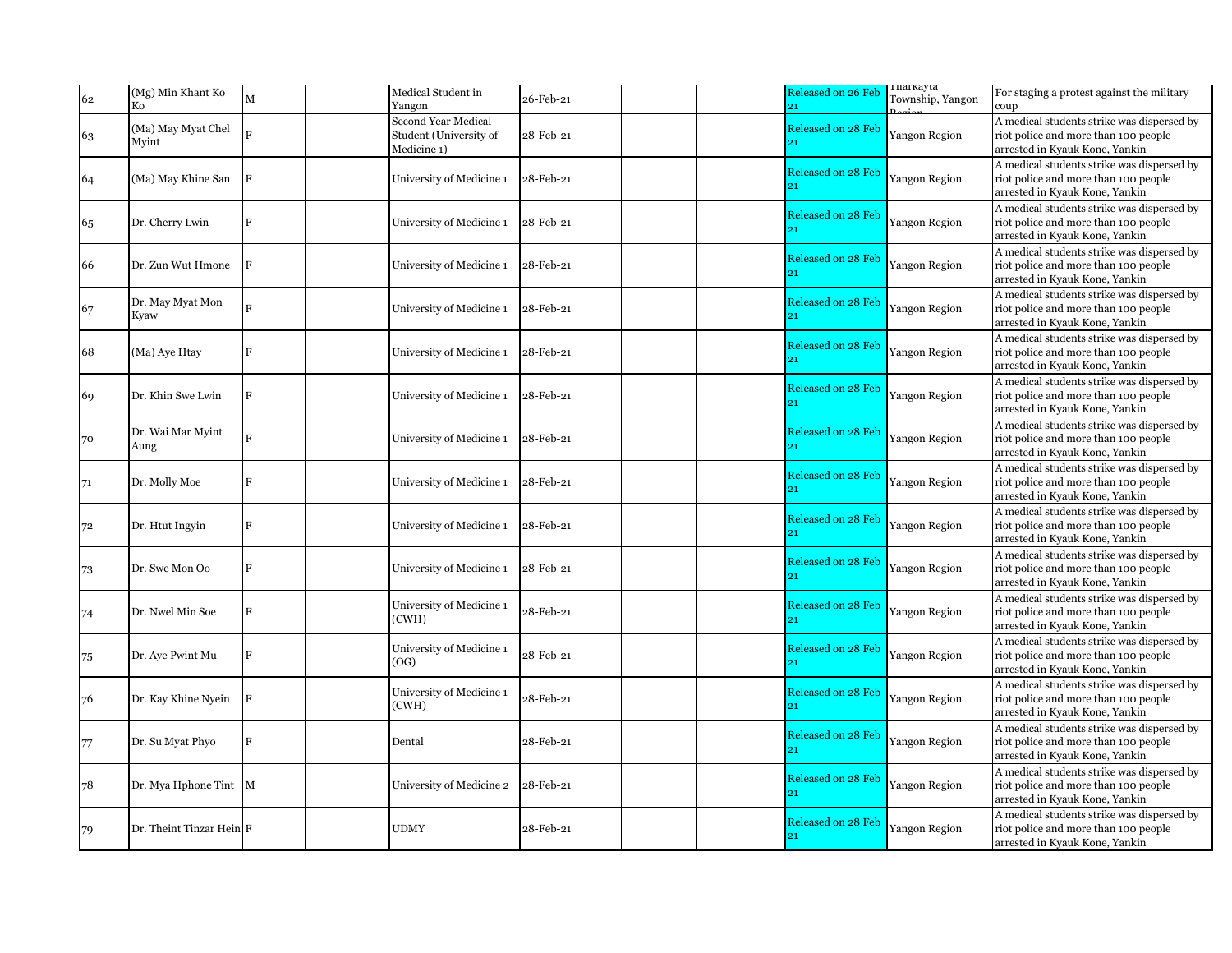| 80 | Dr. May Su Pyne            | F              | <b>UDMY</b>                                                  | 28-Feb-21 | Released on 28 Feb<br>21        | Yangon Region        | A medical students strike was dispersed by<br>riot police and more than 100 people<br>arrested in Kyauk Kone, Yankin |
|----|----------------------------|----------------|--------------------------------------------------------------|-----------|---------------------------------|----------------------|----------------------------------------------------------------------------------------------------------------------|
| 81 | Dr. Thazin                 | F              | <b>UDMY</b>                                                  | 28-Feb-21 | Released on 28 Feb              | Yangon Region        | A medical students strike was dispersed by<br>riot police and more than 100 people<br>arrested in Kyauk Kone, Yankin |
| 82 | Dr. Ei Naychi Aung         | F              | <b>UDMY</b>                                                  | 28-Feb-21 | Released on 28 Feb<br>21        | <b>Yangon Region</b> | A medical students strike was dispersed by<br>riot police and more than 100 people<br>arrested in Kyauk Kone, Yankin |
| 83 | Dr. Kyawt Kay Zin          | $\mathbf{F}$   | <b>UDMY</b>                                                  | 28-Feb-21 | Released on 28 Feb<br>21        | <b>Yangon Region</b> | A medical students strike was dispersed by<br>riot police and more than 100 people<br>arrested in Kyauk Kone, Yankin |
| 84 | Dr. Myat Thinzar Lwin F    |                | University of Medicine 1                                     | 28-Feb-21 | Released on 28 Feb              | Yangon Region        | A medical students strike was dispersed by<br>riot police and more than 100 people<br>arrested in Kyauk Kone, Yankin |
| 85 | (Daw) Ohnmar Khaing F      |                | University of Medicine 1                                     | 28-Feb-21 | <b>Released on 28 Feb</b><br>21 | Yangon Region        | A medical students strike was dispersed by<br>riot police and more than 100 people<br>arrested in Kyauk Kone, Yankin |
| 86 | Dr. Hnin Myat Lwin         | F              | University of Medicine 1                                     | 28-Feb-21 | Released on 28 Feb<br>21        | <b>Yangon Region</b> | A medical students strike was dispersed by<br>riot police and more than 100 people<br>arrested in Kyauk Kone, Yankin |
| 87 | (Ma) Khine Yi Mon<br>Aung  | $\overline{R}$ | University of Medicine 1                                     | 28-Feb-21 | Released on 28 Feb<br>21        | Yangon Region        | A medical students strike was dispersed by<br>riot police and more than 100 people<br>arrested in Kyauk Kone, Yankin |
| 88 | (Ma) Yamone                | $\overline{F}$ | University of Medicine 1                                     | 28-Feb-21 | Released on 28 Feb<br>21        | <b>Yangon Region</b> | A medical students strike was dispersed by<br>riot police and more than 100 people<br>arrested in Kyauk Kone, Yankin |
| 89 | (Ma) Su Htoo Aung          | $\overline{F}$ | University of Medicine 1<br>(2018)                           | 28-Feb-21 | Released on 28 Feb<br>21        | <b>Yangon Region</b> | A medical students strike was dispersed by<br>riot police and more than 100 people<br>arrested in Kyauk Kone, Yankin |
| 90 | (Ma) Thel Su Su Zin        | $\overline{F}$ | University of Medicine 2<br>(2004)                           | 28-Feb-21 | Released on 28 Feb<br>21        | Yangon Region        | A medical students strike was dispersed by<br>riot police and more than 100 people<br>arrested in Kyauk Kone, Yankin |
| 91 | N Gar Lone                 | M              | University of Medicine 1<br>(2007)                           | 28-Feb-21 | Released on 28 Feb<br>21        | <b>Yangon Region</b> | A medical students strike was dispersed by<br>riot police and more than 100 people<br>arrested in Kyauk Kone, Yankin |
| 92 | (Ma) Yadanar Htwe          | F              | University of Medicine 1<br>(2005)                           | 28-Feb-21 | Released on 28 Feb              | <b>Yangon Region</b> | A medical students strike was dispersed by<br>riot police and more than 100 people<br>arrested in Kyauk Kone, Yankin |
| 93 | (Ma) Cho Nadi Hlaing F     |                | Second Year Medical<br>Student (University of<br>Medicine 1) | 28-Feb-21 | Released on 28 Feb<br>21        | Yangon Region        | A medical students strike was dispersed by<br>riot police and more than 100 people<br>arrested in Kyauk Kone, Yankin |
| 94 | (Ma) Mya Thel Han          | $\mathbf F$    | 2001 Batch                                                   | 28-Feb-21 | Released on 28 Feb<br>91        | <b>Yangon Region</b> | A medical students strike was dispersed by<br>riot police and more than 100 people<br>arrested in Kyauk Kone, Yankin |
| 95 | (Ma) Su Wai Hnin           | F              | Second Year Medical<br>Student (University of<br>Medicine 1) | 28-Feb-21 | <b>Released on 28 Feb</b><br>21 | Yangon Region        | A medical students strike was dispersed by<br>riot police and more than 100 people<br>arrested in Kyauk Kone, Yankin |
| 96 | (Ma) Aye Thar Thit<br>Thti | $\overline{R}$ | University of Medicine 1<br>(Final Part 2 Junior)            | 28-Feb-21 | <b>Released on 28 Feb</b><br>21 | <b>Yangon Region</b> | A medical students strike was dispersed by<br>riot police and more than 100 people<br>arrested in Kyauk Kone, Yankin |
| 97 | (Ma) Ei Pyae Phyo<br>Aung  | $\overline{R}$ | University of Medicine 1<br>(2001)                           | 28-Feb-21 | Released on 28 Feb<br>21        | <b>Yangon Region</b> | A medical students strike was dispersed by<br>riot police and more than 100 people<br>arrested in Kyauk Kone, Yankin |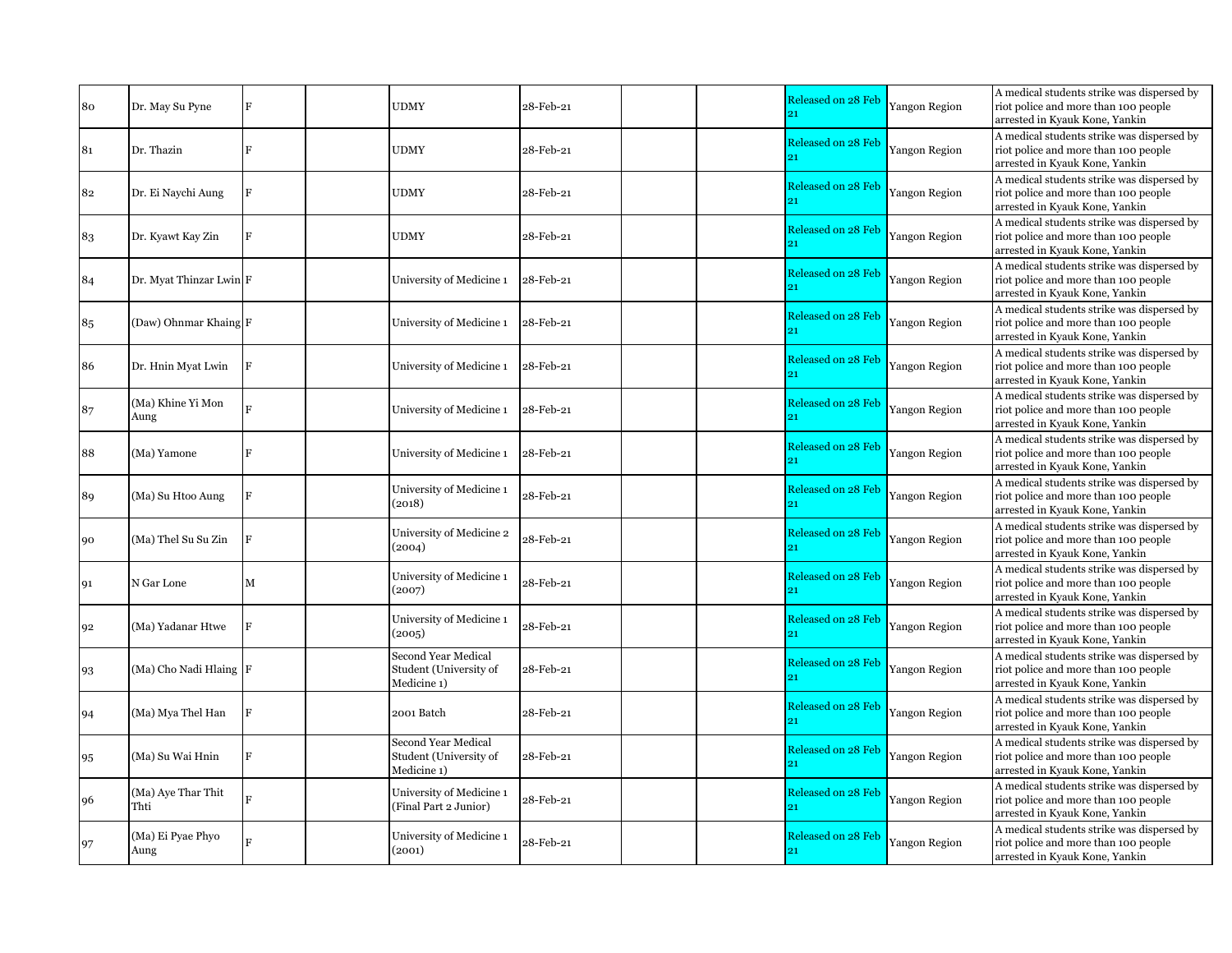| 98  | (Daw) Nu Nu Soe                          | F  | Pharmacy                           | 28-Feb-21 |  | Released on 28 Feb<br>$_{21}$   | Yangon Region        | A medical students strike was dispersed by<br>riot police and more than 100 people<br>arrested in Kyauk Kone, Yankin |
|-----|------------------------------------------|----|------------------------------------|-----------|--|---------------------------------|----------------------|----------------------------------------------------------------------------------------------------------------------|
| 99  | (Ma) Yin Yin Thant                       | F  | 1996 Batch                         | 28-Feb-21 |  | Released on 28 Feb              | <b>Yangon Region</b> | A medical students strike was dispersed by<br>riot police and more than 100 people<br>arrested in Kyauk Kone, Yankin |
| 100 | (Ma) Hnin Wutt Yi<br>Phyo (13 years old) | Þ. | Student                            | 28-Feb-21 |  | <b>Released on 28 Feb</b><br>91 | Yangon Region        | A medical students strike was dispersed by<br>riot police and more than 100 people<br>arrested in Kyauk Kone, Yankin |
| 101 | (Ma) Akayi Wint Kyaw F                   |    | University of Medicine 2<br>(2003) | 28-Feb-21 |  | Released on 28 Feb<br>21        | <b>Yangon Region</b> | A medical students strike was dispersed by<br>riot police and more than 100 people<br>arrested in Kyauk Kone, Yankin |
| 102 | (Ma) Htet Su Paing                       | F  | <b>UDMY</b> (Third Year)           | 28-Feb-21 |  | Released on 28 Feb              | Yangon Region        | A medical students strike was dispersed by<br>riot police and more than 100 people<br>arrested in Kyauk Kone, Yankin |
| 103 | Dr. Su Sandy                             | F  | Doctor                             | 28-Feb-21 |  | <b>Released on 28 Feb</b><br>21 | Yangon Region        | A medical students strike was dispersed by<br>riot police and more than 100 people<br>arrested in Kyauk Kone, Yankin |
| 104 | (Ma) Tun Pale<br>Yadanar                 |    | Medical Student                    | 28-Feb-21 |  | Released on 28 Feb<br>91        | <b>Yangon Region</b> | A medical students strike was dispersed by<br>riot police and more than 100 people<br>arrested in Kyauk Kone, Yankin |
| 105 | (Ma) Han Thu Wati                        | F  | Medical Student                    | 28-Feb-21 |  | Released on 28 Feb              | Yangon Region        | A medical students strike was dispersed by<br>riot police and more than 100 people<br>arrested in Kyauk Kone, Yankin |
| 106 | Meredith                                 | F  | <b>Medical Student</b>             | 28-Feb-21 |  | <b>Released on 28 Feb</b><br>21 | <b>Yangon Region</b> | A medical students strike was dispersed by<br>riot police and more than 100 people<br>arrested in Kyauk Kone, Yankin |
| 107 | Dr. Wint Yamone Thu                      |    | Medical Student                    | 28-Feb-21 |  | Released on 28 Feb<br>21        | Yangon Region        | A medical students strike was dispersed by<br>riot police and more than 100 people<br>arrested in Kyauk Kone, Yankin |
| 108 | Dr. Thant Thazin                         | F  | Medical Student                    | 28-Feb-21 |  | <b>Released on 28 Feb</b><br>21 | <b>Yangon Region</b> | A medical students strike was dispersed by<br>riot police and more than 100 people<br>arrested in Kyauk Kone, Yankin |
| 109 | (Ma) Theint Thazin<br>Hein               |    | <b>Medical Student</b>             | 28-Feb-21 |  | Released on 28 Feb<br>$_{21}$   | Yangon Region        | A medical students strike was dispersed by<br>riot police and more than 100 people<br>arrested in Kyauk Kone, Yankin |
| 110 | (Ma) Thazin Khaing                       | F  | <b>Medical Student</b>             | 28-Feb-21 |  | Released on 28 Feb              | <b>Yangon Region</b> | A medical students strike was dispersed by<br>riot police and more than 100 people<br>arrested in Kyauk Kone, Yankin |
| 111 | (Ma) Ei Thazin Phyo                      |    | <b>Medical Student</b>             | 28-Feb-21 |  | Released on 28 Feb              | Yangon Region        | A medical students strike was dispersed by<br>riot police and more than 100 people<br>arrested in Kyauk Kone, Yankin |
| 112 | (Ma) Thazin Myo<br>Lwin                  | R  | <b>Medical Student</b>             | 28-Feb-21 |  | Released on 28 Feb              | Yangon Region        | A medical students strike was dispersed by<br>riot police and more than 100 people<br>arrested in Kyauk Kone, Yankin |
| 113 | (Ma) Su Paing                            | F  | <b>Medical Student</b>             | 28-Feb-21 |  | <b>Released on 28 Feb</b><br>21 | Yangon Region        | A medical students strike was dispersed by<br>riot police and more than 100 people<br>arrested in Kyauk Kone, Yankin |
| 114 | (Ma) Su Htet Thandar F                   |    | <b>Medical Student</b>             | 28-Feb-21 |  | Released on 28 Feb<br>21        | Yangon Region        | A medical students strike was dispersed by<br>riot police and more than 100 people<br>arrested in Kyauk Kone, Yankin |
| 115 | (Ma) May Myat Noe                        |    | <b>Medical Student</b>             | 28-Feb-21 |  | Released on 28 Feb<br>21        | <b>Yangon Region</b> | A medical students strike was dispersed by<br>riot police and more than 100 people<br>arrested in Kyauk Kone, Yankin |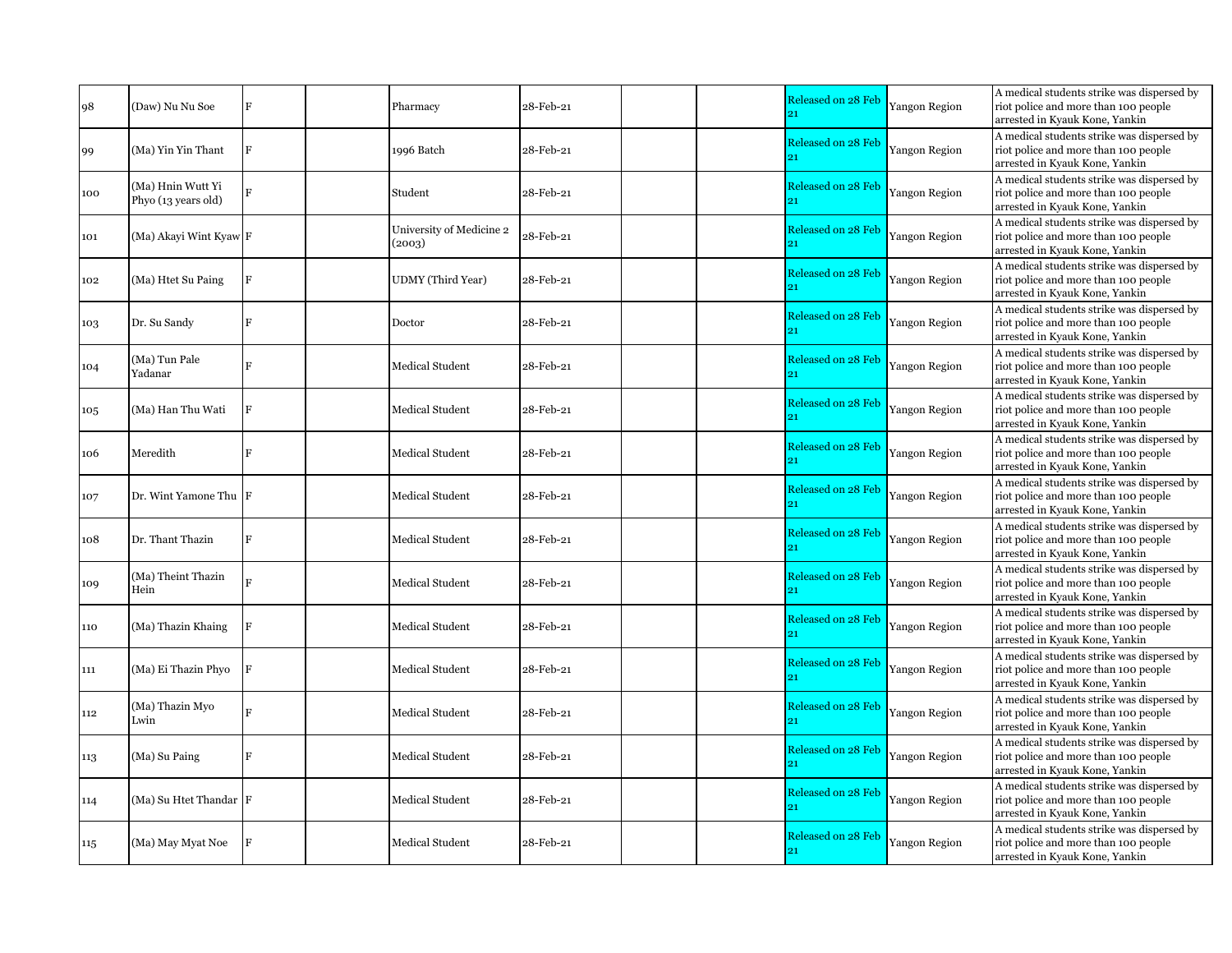| 116 | (Ma) Madi Moe Sett          |              | Medical Student                                   | 28-Feb-21 | Released on 28 Feb<br>21        | Yangon Region        | A medical students strike was dispersed by<br>riot police and more than 100 people<br>arrested in Kyauk Kone, Yankin |
|-----|-----------------------------|--------------|---------------------------------------------------|-----------|---------------------------------|----------------------|----------------------------------------------------------------------------------------------------------------------|
| 117 | (Ma) May Thu Kyaw           | IF           | Medical Student                                   | 28-Feb-21 | Released on 28 Feb<br>21        | <b>Yangon Region</b> | A medical students strike was dispersed by<br>riot police and more than 100 people<br>arrested in Kyauk Kone, Yankin |
| 118 | (Ma) Aye Mon Myint          |              | Medical Student                                   | 28-Feb-21 | <b>Released on 28 Feb</b><br>21 | Yangon Region        | A medical students strike was dispersed by<br>riot police and more than 100 people<br>arrested in Kyauk Kone, Yankin |
| 119 | Jazlyn                      | F            | <b>Medical Student</b>                            | 28-Feb-21 | Released on 28 Feb<br>21        | <b>Yangon Region</b> | A medical students strike was dispersed by<br>riot police and more than 100 people<br>arrested in Kyauk Kone, Yankin |
| 120 | (Ma) Mya Phoo               | F            | Medical Student                                   | 28-Feb-21 | <b>Released on 28 Feb</b><br>21 | Yangon Region        | A medical students strike was dispersed by<br>riot police and more than 100 people<br>arrested in Kyauk Kone, Yankin |
| 121 | (Ma) Moe Thin Cho           | F            | <b>Medical Student</b>                            | 28-Feb-21 | Released on 28 Feb<br>21        | <b>Yangon Region</b> | A medical students strike was dispersed by<br>riot police and more than 100 people<br>arrested in Kyauk Kone, Yankin |
| 122 | (Ma) May Phoo Wint<br>Shein |              | Medical Student                                   | 28-Feb-21 | Released on 28 Feb<br>21        | <b>Yangon Region</b> | A medical students strike was dispersed by<br>riot police and more than 100 people<br>arrested in Kyauk Kone, Yankin |
| 123 | Dr. Khin Wai Wai Tun F      |              | Doctor                                            | 28-Feb-21 | <b>Released on 28 Feb</b><br>21 | Yangon Region        | A medical students strike was dispersed by<br>riot police and more than 100 people<br>arrested in Kyauk Kone, Yankin |
| 124 | (Ko) Thein Pike Aung M      |              | University of Medicine 1<br>(Final Part 2 Junior) | 28-Feb-21 | Released on 28 Feb<br>21        | <b>Yangon Region</b> | A medical students strike was dispersed by<br>riot police and more than 100 people<br>arrested in Kyauk Kone, Yankin |
| 125 | S Kyone Hlan                | $\mathbf M$  | University Student<br>(English)                   | 28-Feb-21 | Released on 28 Feb<br>21        | Yangon Region        | A medical students strike was dispersed by<br>riot police and more than 100 people<br>arrested in Kyauk Kone, Yankin |
| 126 | (Ko) Sann Maung             | $\mathbf M$  | University of Medicine 1<br>(2005)                | 28-Feb-21 | Released on 28 Feb<br>21        | <b>Yangon Region</b> | A medical students strike was dispersed by<br>riot police and more than 100 people<br>arrested in Kyauk Kone, Yankin |
| 127 | Dr. Sein Khaing             | M            | Cardiologist                                      | 28-Feb-21 | Released on 28 Feb<br>21        | Yangon Region        | A medical students strike was dispersed by<br>riot police and more than 100 people<br>arrested in Kyauk Kone, Yankin |
| 128 | (Ko) Waiyan Moe             | M            | University of Medicine 1<br>(2009)                | 28-Feb-21 | Released on 28 Feb<br>21        | <b>Yangon Region</b> | A medical students strike was dispersed by<br>riot police and more than 100 people<br>arrested in Kyauk Kone, Yankin |
| 129 | (Ko) Nyan Htet Linn         | M            | University of Medicine 1<br>(2018)                | 28-Feb-21 | Released on 28 Feb<br>21        | <b>Yangon Region</b> | A medical students strike was dispersed by<br>riot police and more than 100 people<br>arrested in Kyauk Kone, Yankin |
| 130 | (Ko) Sithu Hein             | M            | University of Medicine 1<br>(2007)                | 28-Feb-21 | Released on 28 Feb              | Yangon Region        | A medical students strike was dispersed by<br>riot police and more than 100 people<br>arrested in Kyauk Kone, Yankin |
| 131 | (Ko) Soe Myint Myat         | $\mathbf{M}$ | University of Medicine 1<br>(2007)                | 28-Feb-21 | Released on 28 Feb<br>21        | <b>Yangon Region</b> | A medical students strike was dispersed by<br>riot police and more than 100 people<br>arrested in Kyauk Kone, Yankin |
| 132 | (Ko) Soe Waiyan Tun M       |              | University of Medicine 1                          | 28-Feb-21 | Released on 28 Feb<br>21        | <b>Yangon Region</b> | A medical students strike was dispersed by<br>riot police and more than 100 people<br>arrested in Kyauk Kone, Yankin |
| 133 | Dr. Thiha Yii Chan          | M            | University of Medicine 1<br>(EM)                  | 28-Feb-21 | Released on 28 Feb<br>21        | <b>Yangon Region</b> | A medical students strike was dispersed by<br>riot police and more than 100 people<br>arrested in Kyauk Kone, Yankin |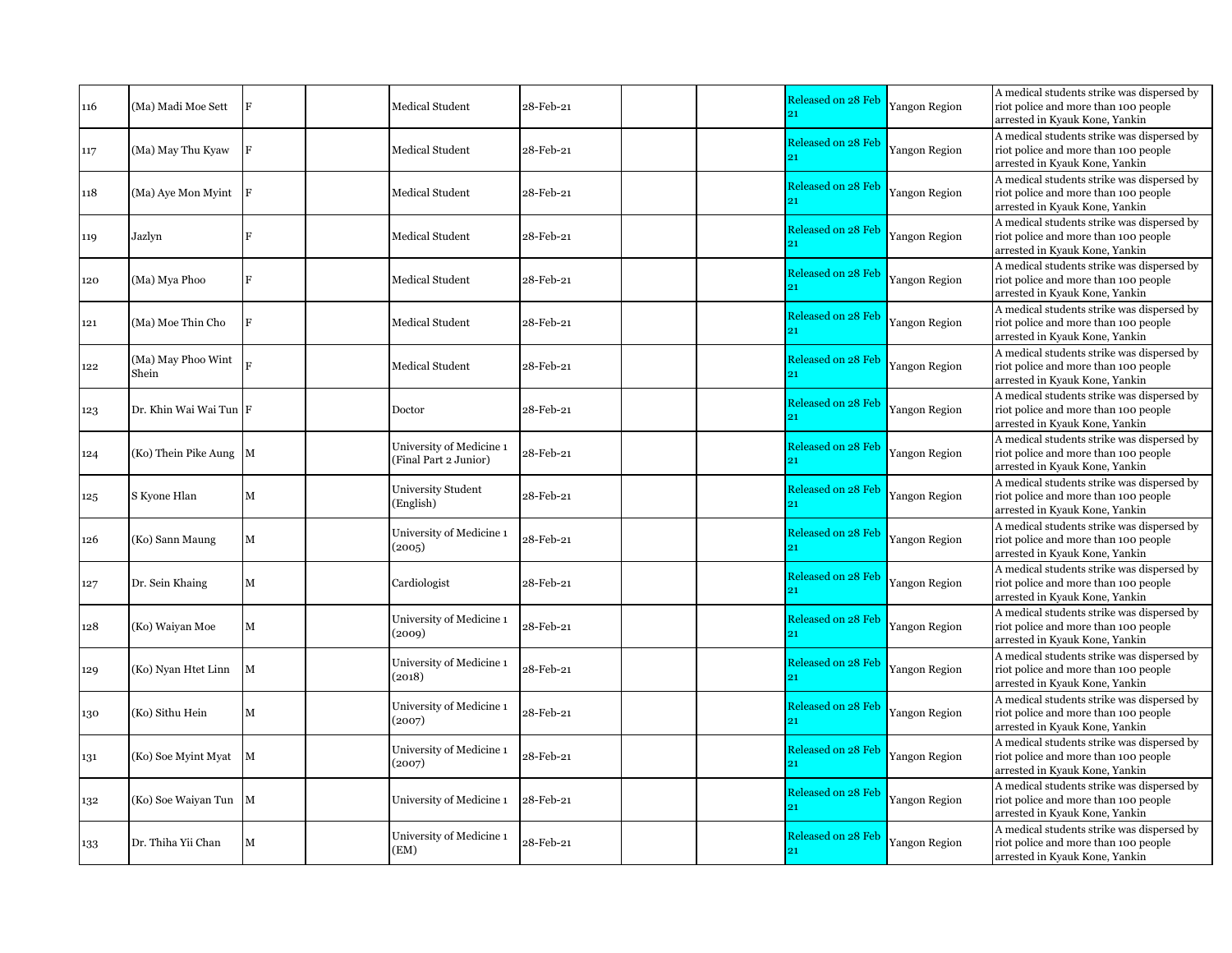| 134 | Dr. Aung Paing Khant M                                  |             | University of Medicine 1                          | 28-Feb-21 | Released on 28 Feb              | Yangon Region                                                  | A medical students strike was dispersed by<br>riot police and more than 100 people<br>arrested in Kyauk Kone, Yankin |
|-----|---------------------------------------------------------|-------------|---------------------------------------------------|-----------|---------------------------------|----------------------------------------------------------------|----------------------------------------------------------------------------------------------------------------------|
| 135 | (Ko) Kyaw Zin Latt                                      | M           | <b>Medical Student</b>                            | 28-Feb-21 | Released on 28 Feb              | <b>Yangon Region</b>                                           | A medical students strike was dispersed by<br>riot police and more than 100 people<br>arrested in Kyauk Kone, Yankin |
| 136 | Sai Pyae Pyae Phyo (16 $\vert_{\text{M}}$<br>vears old) |             | Student                                           | 28-Feb-21 | Released on 28 Feb              | Yangon Region                                                  | A medical students strike was dispersed by<br>riot police and more than 100 people<br>arrested in Kyauk Kone, Yankin |
| 137 | Dr. Kyaw Zaw Hein                                       | M           | Doctor                                            | 28-Feb-21 | Released on 28 Feb              | <b>Yangon Region</b>                                           | A medical students strike was dispersed by<br>riot police and more than 100 people<br>arrested in Kyauk Kone, Yankin |
| 138 | Dr. Chit Min Thu                                        | M           | University of Medicine 1                          | 28-Feb-21 | <b>Released on 28 Feb</b><br>21 | Yangon Region                                                  | A medical students strike was dispersed by<br>riot police and more than 100 people<br>arrested in Kyauk Kone, Yankin |
| 139 | Dr. Zwe Hphone Lwin   M                                 |             | University of Medicine 1                          | 28-Feb-21 | Released on 28 Feb<br>21        | <b>Yangon Region</b>                                           | A medical students strike was dispersed by<br>riot police and more than 100 people<br>arrested in Kyauk Kone, Yankin |
| 140 | Dr. Nanda Ye Yint                                       | M           | University of Medicine 1                          | 28-Feb-21 | Released on 28 Feb              | <b>Yangon Region</b>                                           | A medical students strike was dispersed by<br>riot police and more than 100 people<br>arrested in Kyauk Kone, Yankin |
| 141 | Dr. Nay Linn Maung                                      | M           | Doctor                                            | 28-Feb-21 | Released on 28 Feb<br>21        | Yangon Region                                                  | A medical students strike was dispersed by<br>riot police and more than 100 people<br>arrested in Kyauk Kone, Yankin |
| 142 | Dr. Kaung Htet Naing M                                  |             | Doctor                                            | 28-Feb-21 | Released on 28 Feb              | <b>Yangon Region</b>                                           | A medical students strike was dispersed by<br>riot police and more than 100 people<br>arrested in Kyauk Kone, Yankin |
| 143 | Dr. Lwin Phyo Thu                                       | M           | Doctor                                            | 28-Feb-21 | Released on 28 Feb              | Yangon Region                                                  | A medical students strike was dispersed by<br>riot police and more than 100 people<br>arrested in Kyauk Kone, Yankin |
| 144 | Dr. Han Linn Aung                                       | M           | Doctor                                            | 28-Feb-21 | Released on 28 Feb<br>21        | <b>Yangon Region</b>                                           | A medical students strike was dispersed by<br>riot police and more than 100 people<br>arrested in Kyauk Kone, Yankin |
| 145 | (U) Myint Thein                                         | M           | Teacher                                           | 10-May-21 | Released                        | Lat Pan village,<br>Waw Township,<br>EarraRrvinage,            |                                                                                                                      |
| 146 | (Ma) May Myat Naing                                     |             | Teacher                                           | 10-May-21 | <b>Released</b>                 | Waw Township,                                                  |                                                                                                                      |
| 147 | (Daw) Lei Lei Win                                       |             | Teacher (BEHS 14 Dagon<br>Myothit (South))        | 18-May-21 | Released                        | <del>Bago Pnyบ่ถาเ</del><br>(South) Township,<br>Vangon Region |                                                                                                                      |
| 148 | (Ko) Sett Paing                                         | $\mathbf M$ | Final Part 2 Junior<br>(University of Medicine 1) | 28-Feb-21 | Released on 28 Feb<br>21        | Yangon Region                                                  | A medical students strike was dispersed by<br>riot police and more than 100 people<br>arrested in Kyauk Kone, Yankin |
| 149 | (Ko) Pyi Kyaw Moe                                       | M           | University of Medicine 1                          | 28-Feb-21 | Released on 28 Feb              | Yangon Region                                                  | A medical students strike was dispersed by<br>riot police and more than 100 people<br>arrested in Kyauk Kone, Yankin |
| 150 | Dr. Zwe Phyo Oo                                         | M           | University of Medicine 1                          | 28-Feb-21 | Released on 28 Feb              | Yangon Region                                                  | A medical students strike was dispersed by<br>riot police and more than 100 people<br>arrested in Kyauk Kone, Yankin |
| 151 | Dr. Bo Aung Sann Oo M                                   |             | University of Medicine 2                          | 28-Feb-21 | Released on 28 Feb<br>21        | Yangon Region                                                  | A medical students strike was dispersed by<br>riot police and more than 100 people<br>arrested in Kyauk Kone, Yankin |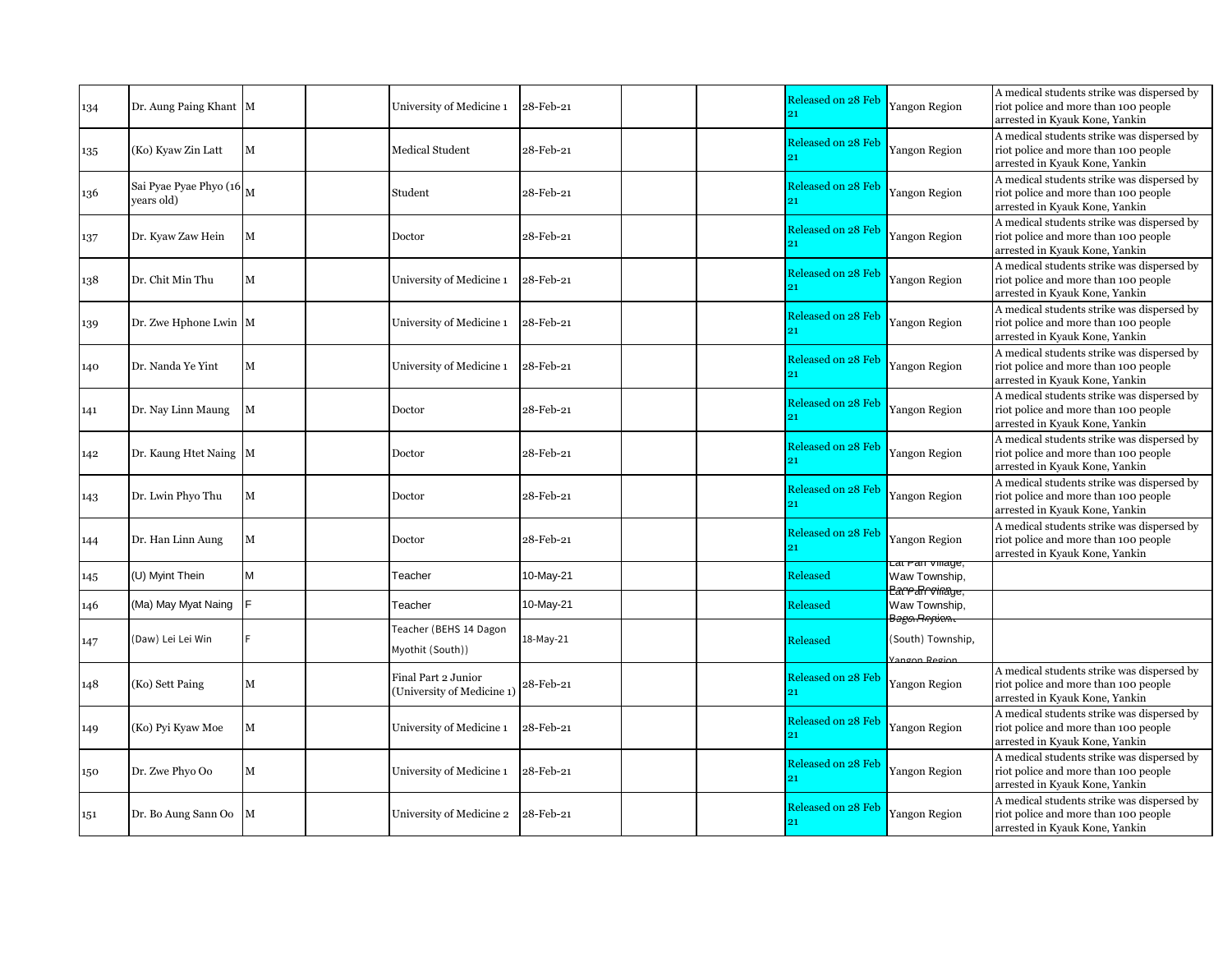| 152 | Dr. Kyaw Htet Thet<br>Latt         | M              |                  | University of Medicine 2<br>(OG)                 | 28-Feb-21  |                       | Released on 28 Feb<br>21          | Yangon Region                              | A medical students strike was dispersed by<br>riot police and more than 100 people<br>arrested in Kyauk Kone, Yankin |
|-----|------------------------------------|----------------|------------------|--------------------------------------------------|------------|-----------------------|-----------------------------------|--------------------------------------------|----------------------------------------------------------------------------------------------------------------------|
| 153 | Dr. Kyaw Min Soe                   | M              |                  | University of Medicine 1<br>(Ostho)              | 28-Feb-21  |                       | Released on 28 Feb<br>21          | Yangon Region                              | A medical students strike was dispersed by<br>riot police and more than 100 people<br>arrested in Kyauk Kone, Yankin |
| 154 | Dr. Pyay Kyaw Moe                  | M              |                  | University of Medicine 1                         | 28-Feb-21  |                       | Released on 28 Feb<br>21          | Yangon Region                              | A medical students strike was dispersed by<br>riot police and more than 100 people<br>arrested in Kyauk Kone, Yankin |
| 155 | Dr. Zarni Min<br><b>Shwe + 123</b> | M              |                  | University of Medicine 1                         | 28-Feb-21  |                       | Released on 28 Feb<br>21          | Yangon Region                              | A medical students strike was dispersed by<br>riot police and more than 100 people<br>arrested in Kyauk Kone, Yankin |
| 156 | (Ma) Zi Zawar Hlaing   F           |                |                  | Dawei University Student                         | 28-Feb-21  |                       | Released on 1 Mar<br>91           | Dawei Town,<br>Tanintharvi Region          | Arrested for protesting against the military<br>coup                                                                 |
| 157 | Thiha Aung                         | M              |                  | <b>Medical Student (Final</b><br>year, Part - A) | 27-Feb-21  |                       | Released on 28 Feb                | Monywa Township,<br><b>Sagaing Region</b>  | Arrested for protesting against the military<br>coup                                                                 |
| 158 | (Ko) Sai Win Htut                  | $\mathbf M$    |                  | <b>Student (History Dis</b><br>3rd'Yr)           | 27-Feb-21  |                       | <b>Released on 28 Feb</b><br>2021 | Monywar Township,<br><b>Sagaing Region</b> |                                                                                                                      |
| 159 | (Ma) Hnin Oo Wai                   | F              | U San Yu         | Student                                          | 3-Mar-21   |                       | Released on 24 Mar                | Yangon Region                              | For staging a protest against the military<br>coup                                                                   |
| 160 | (Ma) Su Nyein Chan                 | F              |                  | Student                                          | 3-Mar-21   |                       | Released on 24 Mar                | Yangon Region                              | For staging a protest against the military<br>coup                                                                   |
| 161 | (Mg) Tint Htoo Lwin                | $\mathbf{M}$   |                  | Student                                          | 3-Mar-21   | Penal Code<br>S:505-a | Released on 24 Mar                | Yangon Region                              | For staging a protest against the military<br>coup                                                                   |
| 162 | (Ma) Htar Ei Ei Hlaing F           |                | U Tin Aung Soe   | Student                                          | $3-Mar-21$ | Penal Code<br>S:505-a | Released on 24 Mar<br>21          | Yangon Region                              | For staging a protest against the military<br>coup                                                                   |
| 163 | (Ma) Eaint Thiri Zaw F             |                |                  | Student                                          | 3-Mar-21   | Penal Code<br>S:505-a | Released on 24 Mar<br>21          | Yangon Region                              | For staging a protest against the military<br>coup                                                                   |
| 164 | (Ma) Win Pa Pa Aung F              |                | U Zaw Shin       | Student                                          | 3-Mar-21   | Penal Code<br>S:505-a | Released on 24 Mar                | Yangon Region                              | For staging a protest against the military<br>coup                                                                   |
| 165 | (Ma) Phoo Ei Thet                  | F              | U Aye Myint      | Student                                          | 3-Mar-21   | Penal Code<br>S:505-a | Released on 24 Mar                | Yangon Region                              | For staging a protest against the military<br>coup                                                                   |
| 166 | (Ma) Shwe Yi Myint<br>Myat Oo      |                | U Maung<br>Maung | Student                                          | $3-Mar-21$ | Penal Code<br>S:505-a | Released on 24 Mar                | Yangon Region                              | For staging a protest against the military<br>coup                                                                   |
| 167 | (Daw) Yin Myo Aye                  | F              | U Kyin Maung     | Student                                          | 3-Mar-21   | Penal Code<br>S:505-a | Released on 24 Mar<br>21          | Yangon Region                              | For staging a protest against the military<br>coup                                                                   |
| 168 | (Ma) Pwint Thitsar<br>Khine        | $\overline{R}$ | U Thein Zaw      | Student                                          | 3-Mar-21   | Penal Code<br>S:505-a | Released on 24 Mar                | Yangon Region                              | For staging a protest against the military<br>coup                                                                   |
| 169 | (Mg) Thiha Nay Myo                 | $\mathbf{M}$   | U Nay Myo        | Student                                          | 3-Mar-21   |                       | Released on 24 Mar<br>91          | Yangon Region                              | For staging a protest against the military<br>coup                                                                   |
| 170 | (Mg) Thuta Soe                     | M              | U Min Naing      | Student                                          | 3-Mar-21   | Penal Code<br>S:505-a | Released on 24 Mar                | Yangon Region                              | For staging a protest against the military<br>coup                                                                   |
| 171 | (Mg) Min Ko Ko Kyaw M              |                |                  | Student                                          | $3-Mar-21$ |                       | Released on 24 Mar<br>21          | Yangon Region                              | For staging a protest against the military<br>coup                                                                   |
| 172 | (Mg) Htet Aung Shine M             |                | U Shwe Htav      | Student                                          | 3-Mar-21   | Penal Code<br>S:505-a | Released on 24 Mar                | Yangon Region                              | For staging a protest against the military<br>coup                                                                   |
| 173 | (Mg) Kyaw Soe Han                  | M              |                  | Student                                          | 3-Mar-21   |                       | Released on 24 Mar                | Yangon Region                              | For staging a protest against the military<br>coup                                                                   |
| 174 | (Ma) Ngwe Hnin Set                 | ΙF             |                  | Student                                          | 3-Mar-21   |                       | Released on 24 Mar                | Yangon Region                              | For staging a protest against the military<br>coup                                                                   |
| 175 | (Ma) Thet Htar Swe                 | F              | U Tin Soe Moe    | Student                                          | $3-Mar-21$ | Penal Code<br>S:505-a | Released on 24 Mar<br>21          | Yangon Region                              | For staging a protest against the military<br>coup                                                                   |
| 176 | (Ma) Khit Tar San                  | F/20           | U Ye Ye Ni       | Second Year UIT Stuent                           | 3-Mar-21   | Penal Code<br>S:505-a | Released on 24 Mar<br>21          | Yangon                                     | She was arrested while she was staging a<br>protest along with Tamwe boycott                                         |
|     |                                    |                |                  |                                                  |            |                       |                                   |                                            |                                                                                                                      |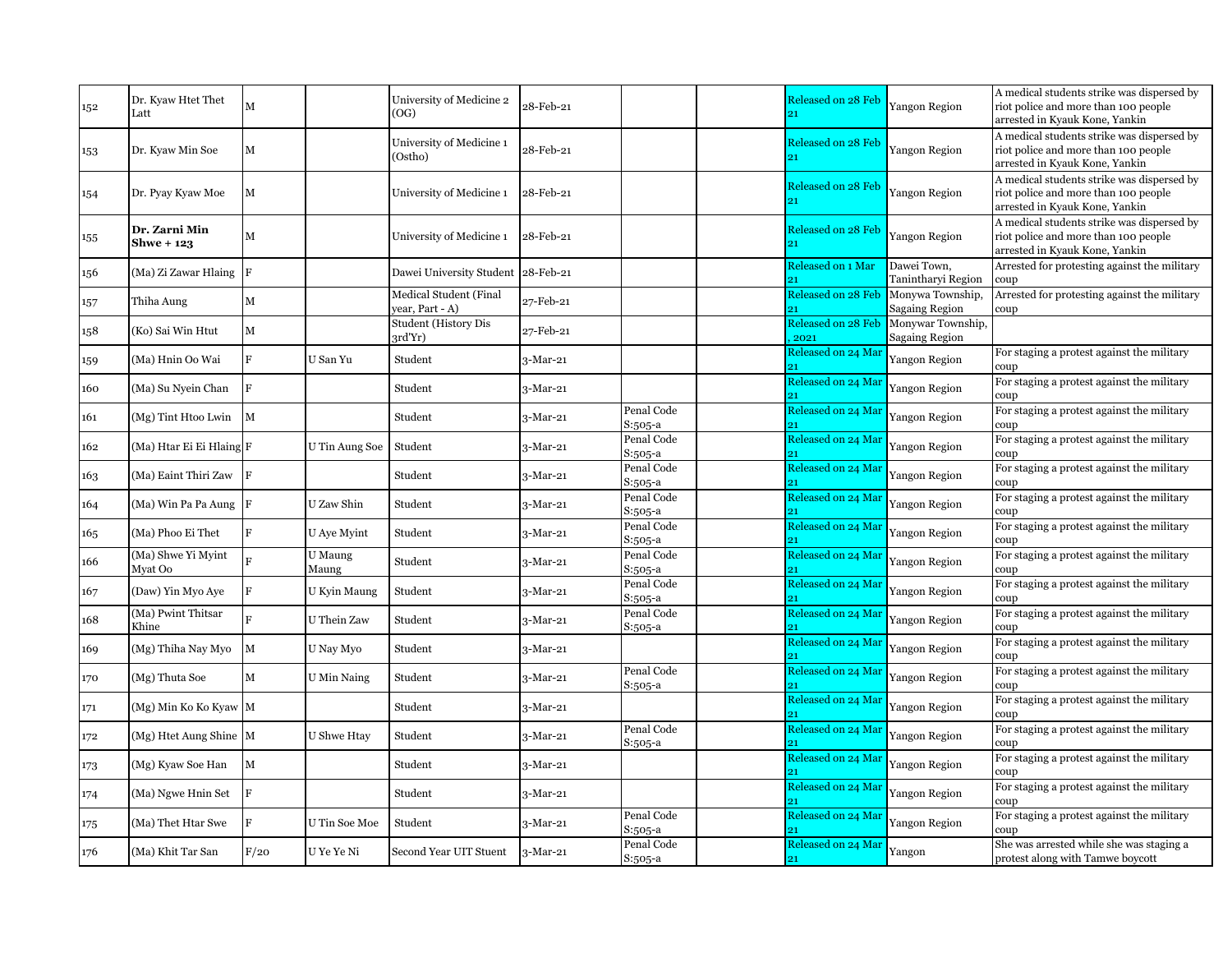| 177 | (Mg) Kyaw Zin Thant M                       |                | U Htay Win           | Info Myanmar University              | $3-Mar-21$ |                       | Released on 24 Mar<br>21 | <b>Yangon Region</b>                                                      | Arrested for protesting against the military<br>coup                                                                                                     |
|-----|---------------------------------------------|----------------|----------------------|--------------------------------------|------------|-----------------------|--------------------------|---------------------------------------------------------------------------|----------------------------------------------------------------------------------------------------------------------------------------------------------|
| 178 | (Mg) Oakkar Phyo                            | $\mathbf M$    | U Ngwe Tun<br>Khin   | Student (NMDC) BTHM<br>4th Yr        | 3-Mar-21   |                       | Released on 24 Mar       | Yangon Region                                                             | Arrested for protesting against the military<br>coup                                                                                                     |
| 179 | (Mg) Aung Phyo Paing M                      |                | U Aung San Oo        | Student                              | 3-Mar-21   |                       | Released on 24 Mar       | Yangon Region                                                             | Arrested for protesting against the military<br>coup                                                                                                     |
| 180 | (Mg) Kyaw Sithu<br>Khant                    | $\mathbf{M}$   | U Than Hlaing        | Student                              | 3-Mar-21   | Penal Code<br>S:505-a | Released on 24 Mar       | Yangon Region                                                             | Arrested for protesting against the military<br>coup                                                                                                     |
| 181 | (Mg) Aung Kyaw Min M                        |                | U Myint Lwin         | Student                              | $3-Mar-21$ |                       | Released on 24 Mar<br>21 | Yangon Region                                                             | Arrested for protesting against the military<br>coup                                                                                                     |
| 182 | (Mg) Phyo Wai Myint M                       |                |                      | Student                              | 3-Mar-21   |                       | Released on 24 Mar       | Yangon Region                                                             | Arrested for protesting against the military<br>coup                                                                                                     |
| 183 | (Mg) Htet Waiyan                            | M              | U Myint Htay         | Student (Grade 11 (BEHS<br>(1))      | 3-Mar-21   |                       | Released on 24 Mar       | Yangon Region                                                             | Arrested for protesting against the military<br>coup                                                                                                     |
| 184 | (Mg) Lu Myint                               | M              | U Aung Linn          | Student (DU) Philosophy              | $3-Mar-21$ | Penal Code<br>S:505-a | Released on 24 Mar       | Yangon Region                                                             | Arrested for protesting against the military<br>coup                                                                                                     |
| 185 | $(Ma)$ San Hmu Thwin $ F $                  |                | U Ye Latt Thwin      | Student (Grade 10(Pass))             | 3-Mar-21   |                       | Released                 | Yangon Region                                                             | Arrested for protesting against the military<br>coup                                                                                                     |
| 186 | (Ma) Thet Hnin Hnin<br>Shwe                 |                | <b>U</b> Shwe Aye    | Student(NMDC) BTHM<br>3rd Yr         | 3-Mar-21   | Penal Code<br>S:505-a | Released on 24 Mar<br>21 | Yangon Region                                                             | Arrested for protesting against the military<br>coup                                                                                                     |
| 187 | (Ma) Thet Hsu Wai<br>Yan Htike              | R              | U Wunna              | Student(YU) IC (Share<br>Alumini) H3 | 3-Mar-21   |                       | Released on 24 Mar       | Yangon Region                                                             | Arrested for protesting against the military<br>coup                                                                                                     |
| 188 | (Ma) Zar Chi Win                            | F              | U San Hla            | Student                              | 3-Mar-21   |                       | Released on 24 Mar       | Yangon Region                                                             | Arrested for protesting against the military<br>coup                                                                                                     |
| 189 | (Ma) Yamin Aye                              | F              | U Tin Htway          | Student                              | $3-Mar-21$ |                       | Released on 24 Mar       | Yangon Region                                                             | Arrested for protesting against the military<br>coup                                                                                                     |
| 190 | (Ma) Su Kyal Zin Linn<br>Tun (17 years old) |                | U Tun Tun Oo         | Student                              | 3-Mar-21   |                       | Released                 | 225/227, Kyaikkasar<br>Street, Kyauk<br>Myaung, Tamwe<br>Township, Yangon | Arrested during the crack down on Student<br>Union protest in Tarmwe and kept in<br>Kyaikkasan Stadium and then transferred to<br><b>Insein Prison t</b> |
| 191 | (Ma) Phyu Su Mon                            | F              | U Chit Thein         | Student                              | 3-Mar-21   |                       | Released on 24 Mar       | Yangon Region                                                             | Arrested for protesting against the military<br>coup                                                                                                     |
| 192 | (Ma) Wai Phoo Khaing F                      |                | U Min San<br>Maung   | Student (DU) (Zoology)<br>(2ndYr)    | 3-Mar-21   |                       | Released on 24 Mar       | Yangon Region                                                             | Arrested for protesting against the military<br>coup                                                                                                     |
| 193 | (Ma) Htet Myat San                          | F              | U Tin Maung<br>Htway | Student (EYU Chemistry<br>1st Yr)    | 3-Mar-21   | Penal Code<br>S:505-a | Released on 24 Mar<br>21 |                                                                           |                                                                                                                                                          |
| 194 | (Ma) Aye Chan Thu                           | $\overline{F}$ | U Tun Min            | Student (EYU) Myanmar<br>2nd Yr      | $3-Mar-21$ | Penal Code<br>S:505-a | Released on 24 Mar       | Yangon Region                                                             | Arrested for protesting against the military<br>coup                                                                                                     |
| 195 | (Ma) Htet Wai Lwin<br>O <sub>o</sub>        |                | U Myint Kyaw<br>Kyaw | Student (WYTU) EC<br>Graduated       | 3-Mar-21   | Penal Code<br>S:505-a | Released on 24 Mar<br>91 | Yangon Region                                                             | Arrested for protesting against the military<br>coup                                                                                                     |
| 196 | (Ma) Aye Sandar                             | $\mathbf{F}$   | U Tin Aye            | Student (GTI (Kyauk-se)              | 3-Mar-21   | Penal Code<br>S:505-a | Released on 24 Mar       | Yangon Region                                                             | Arrested for protesting against the military<br>coup                                                                                                     |
| 197 | (Ma) Thet Hnin Swe                          | $\mathbf F$    | U Aung Kyi<br>Mvint  | Student (GTI (Kyauk-se)              | 3-Mar-21   | Penal Code<br>S:505-a | Released on 24 Mar<br>21 | Yangon Region                                                             | Arrested for protesting against the military<br>coup                                                                                                     |
| 198 | Kyaw Sithu                                  | M              | U Aung Thu           | Student                              | 3-Mar-21   |                       | Released on 24 Mar       | Monywa Township,<br><b>Sagaing Region</b>                                 | For staging a protest against the military<br>coup                                                                                                       |
| 199 | Nyi Min Htut                                | M              |                      | Student                              | 3-Mar-21   |                       | Released on 24 Mar       | Monywa Township,<br>Sagaing Region                                        | For staging a protest against the military<br>coup                                                                                                       |
| 200 | Ye Phone Myat                               | M              |                      | Student (Hmawbi TU)                  | 3-Mar-21   |                       | Released on 24 Mar       | Hmawbi Township,<br>Yangon Region                                         | For staging a protest against the military<br>coup                                                                                                       |
| 201 | Thwel Thwel Win                             | $\rm F$        | U Aung San<br>Lwin   | Student (Taunggyi TU)                | $3-Mar-21$ | Penal Code<br>S:505-a | Released on 24 Mar<br>21 | Taunggyi Township,<br>Shan State                                          | For staging a protest against the military<br>coup                                                                                                       |
| 202 | Su Su Hlaing                                | F              |                      | Student                              | 3-Mar-21   |                       | Released on 24 Mar<br>21 |                                                                           | For staging a protest against the military<br>coup                                                                                                       |
|     |                                             |                |                      |                                      |            |                       |                          |                                                                           |                                                                                                                                                          |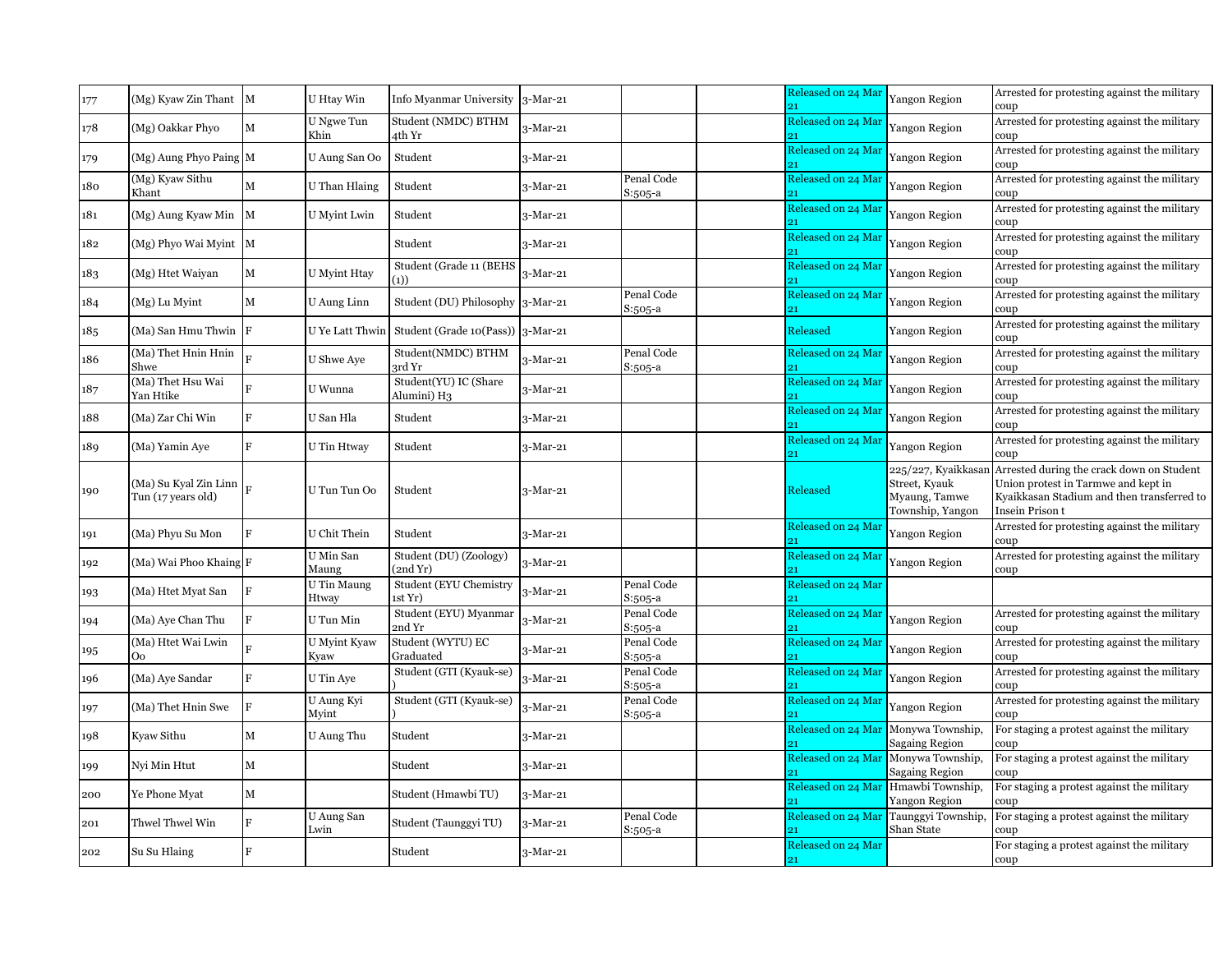| 203 | (Mg) Mang Suan Khai M        |                |                            | Student                          | 3-Mar-21   |                         | Released on 24 Mar<br>21              | North Oakkalapa<br>Township, Yangon                                                         | For staging a protest against the military<br>coup                             |
|-----|------------------------------|----------------|----------------------------|----------------------------------|------------|-------------------------|---------------------------------------|---------------------------------------------------------------------------------------------|--------------------------------------------------------------------------------|
| 204 | Wai Linn Tun                 | $\mathbf M$    | U Tin Win                  | Student (WYTU)                   | 3-Mar-21   | Penal Code<br>$S:505-a$ | Released on 24 Mar                    | West Yangon                                                                                 | For staging a protest against the military<br>coup                             |
| 205 | (Ma) Kaythi Zun              | F              |                            | Student (IC)                     | 3-Mar-21   |                         | Released on 24 Mar                    | Yangon Region                                                                               | For staging a protest against the military<br>coup                             |
| 206 | (Mg) Kaung Myat<br>Linn      | $\mathbf M$    |                            | Student (His)                    | 3-Mar-21   |                         | Released on 24 Mar                    | Yangon Region                                                                               | For staging a protest against the military<br>coup                             |
| 207 | (Mg) Htin Linn               | $\mathbf M$    | U Zin Htet                 | Student (Law)                    | $3-Mar-21$ |                         | Released on 24 Mai<br>21              | Yangon Region                                                                               | For staging a protest against the military<br>coup                             |
| 208 | (Mg) Nyan Linn Htet          | $\mathbf M$    |                            | Student (Chem)                   | $3-Mar-21$ |                         | Released on 24 Mai                    | Yangon Region                                                                               | For staging a protest against the military<br>coup                             |
| 209 | (Ma) Yoon Shwe<br>Khaing     | $\overline{F}$ | U Saw Shwe<br>Thike        | Student (3rd Year<br>Psychology) | 3-Mar-21   |                         | Released on 24 Mai<br>21              | 4/103, M1001e Old<br>Town, Aye Yeik<br>Nyein Street,<br>Thanlyin Township,                  | For staging a protest against the military<br>coup (in Tamwe Township, Yangon) |
| 210 | (Ma) Htoo Myat Shwe F        |                | U Saw Shwe<br>Thike        | Student (1st Year<br>Psychology) | 3-Mar-21   |                         | Released on 24 Mar<br>21              | <del>.<br/>47103, мтаате ота</del><br>Town, Aye Yeik<br>Nyein Street,<br>Thanlyin Township, | For staging a protest against the military<br>coup (in Tamwe Township, Yangon) |
| 211 | (Ma) Su Nwe Win              | F              |                            | Student                          | 3-Mar-21   |                         | Released on 24 Mar                    | Yangon Region                                                                               | For staging a protest against the military<br>coup                             |
| 212 | (Ma) Wai Phu Khaing F        |                |                            | Student                          | 3-Mar-21   |                         | Released on 24 Mar                    | Yangon Region                                                                               | For staging a protest against the military<br>coup                             |
| 213 | (Ma) Nway Nway<br>Darli      | $\mathbf{F}$   |                            | Student                          | 3-Mar-21   |                         | Released on 24 Mar                    | Yangon Region                                                                               | For staging a protest against the military<br>coup                             |
| 214 | (Ma) Tin Zar Kyaw            | $\mathbf{F}$   |                            | Student                          | 3-Mar-21   |                         | Released on 24 Mar                    | Yangon Region                                                                               | For staging a protest against the military<br>coup                             |
| 215 | (Ma) May Myat Noe<br>Zaw     | Ŕ              |                            | Student                          | 3-Mar-21   |                         | Released on 24 Mar                    | Yangon Region                                                                               | For staging a protest against the military<br>coup                             |
| 216 | (Mg) Soe Yan Aung            | $\mathbf M$    |                            | Student                          | $3-Mar-21$ |                         | Released on 24 Mai                    | 15 ward, snwe<br>Bahosi Street, Shwe<br>Paukkan, North<br>Oakkalapa<br>'ownship Vangor      | For staging a protest against the military<br>coup                             |
| 217 | (Ma) Wine Ei Htwe            | F              |                            | Student                          | $3-Mar-21$ |                         | Released on 24 Mai<br>21              | Yangon Region                                                                               | For staging a protest against the military<br>coup                             |
| 218 | (Ma) Eaint Myat Noe<br>Naing |                |                            | Student                          | 3-Mar-21   |                         | Released on 24 Mai                    | Yangon Region                                                                               | For staging a protest against the military<br>coup                             |
| 219 | (Ma) Eaint Chit Su           | F              | U Khaing Zaw<br>Win        | Student                          | 3-Mar-21   | Penal Code<br>S:505-a   | Released on 24 Mar                    | Yangon Region                                                                               | For staging a protest against the military<br>coup                             |
| 220 | (Ma) Ei Phyu Zaw             | F              |                            | Student                          | 3-Mar-21   |                         | Released on 24 Mar                    | Yangon Region                                                                               | For staging a protest against the military<br>coup                             |
| 221 | Sai Zayar Tun                | $\mathbf M$    |                            | Student                          | 3-Mar-21   |                         | Released on 24 Mai<br>$\overline{21}$ | Yangon Region                                                                               | For staging a protest against the military<br>coup                             |
| 222 | (Mg) Oak Soe Aung            | $\mathbf M$    |                            | Student                          | 3-Mar-21   |                         | Released on 24 Mar                    | Yangon Region                                                                               | For staging a protest against the military<br>coup                             |
| 223 | (Ma) Tin Nanda Win<br>Aung   | D.             | U Han Win<br>Aung          | Student                          | 3-Mar-21   |                         | Released on 24 Mar                    | Yangon Region                                                                               | For staging a protest against the military<br>coup                             |
| 224 | (Mg) Tun Tauk Naing M        |                | <b>U Aung Naing</b><br>Ave | Student                          | 3-Mar-21   |                         | Released on 24 Mar                    | Yangon Region                                                                               | For staging a protest against the military<br>coup                             |
| 225 | (Mg) Aung Thu Phyo           | $\mathbf M$    | U Tin Aung                 | Student                          | 3-Mar-21   |                         | Released on 24 Mai                    | Yangon Region                                                                               | For staging a protest against the military<br>coup                             |
| 226 | (Ma) Su Myat Moe<br>Thein    | F              | U Moe Thein                | Student                          | $3-Mar-21$ |                         | Released on 24 Mar<br>21              | Yangon Region                                                                               | For staging a protest against the military<br>coup                             |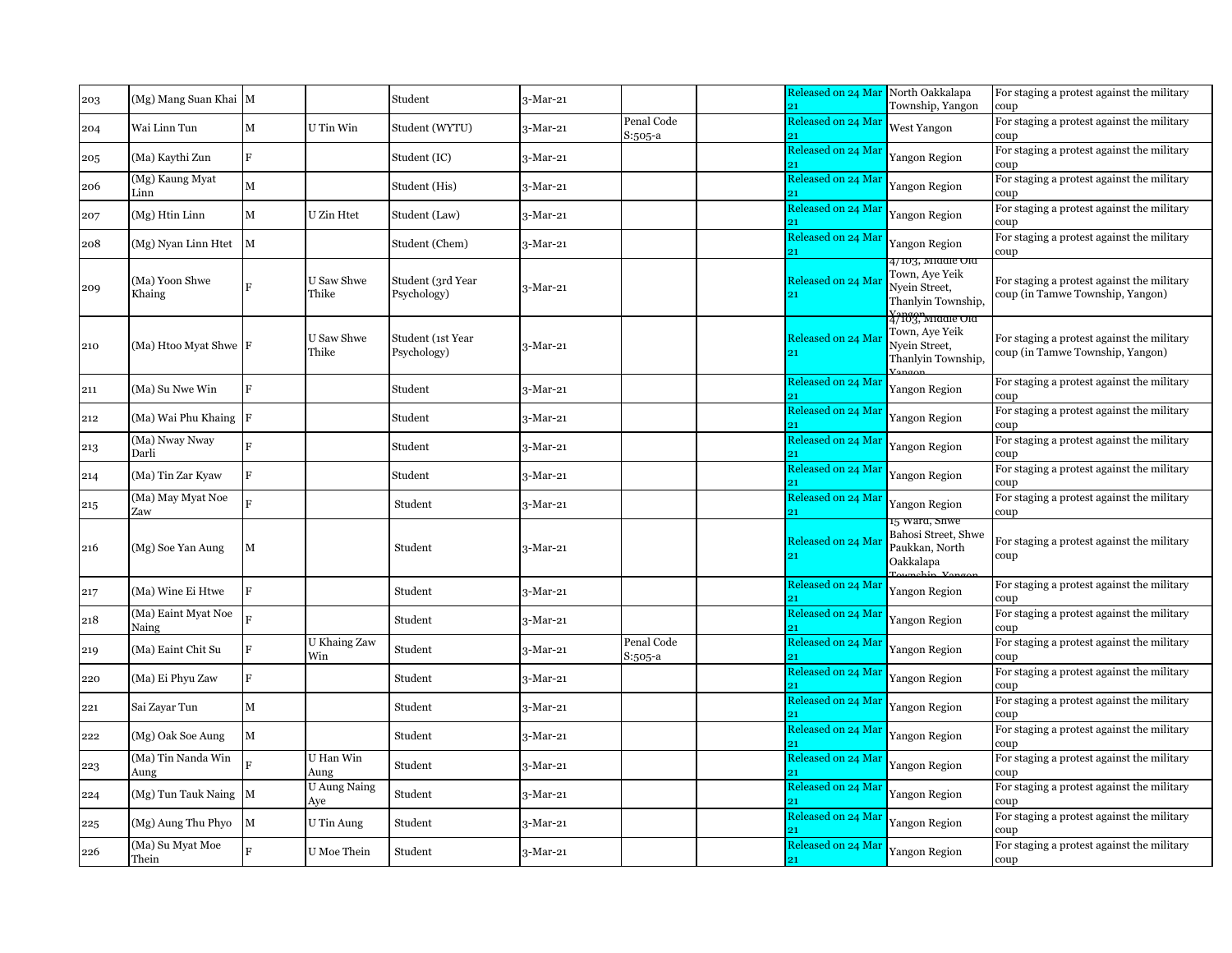| 227 | (Mg) Htoo Pwint Aung M      |                         | <b>U</b> Pwint Aung          | Student                                     | $3-Mar-21$ |  | Released on 24 Mar<br>21 | <b>Yangon Region</b>                                                       | For staging a protest against the military<br>coup                  |
|-----|-----------------------------|-------------------------|------------------------------|---------------------------------------------|------------|--|--------------------------|----------------------------------------------------------------------------|---------------------------------------------------------------------|
| 228 | (Mg) Pyae Sone Ko Ko M      |                         |                              | Student (2nd Year,<br>Geology)              | 3-Mar-21   |  | Released on 24 Mar<br>21 | 151(A), Thiri<br>Mingalar street, 8<br>mile, Mayangone<br>Township, Yangon | For staging a protest against the military<br>coup                  |
| 229 | (Mg) Aye Nyein Thaw M       |                         | <b>U</b> Thein Htut<br>Mvint | Student                                     | $3-Mar-21$ |  | Released on 24 Mar       | <b>Yangon Region</b>                                                       | For staging a protest against the military<br>coup                  |
| 230 | (Mg) Lu Htoo Kyaw           | $\mathbf M$             |                              | Student                                     | 3-Mar-21   |  | Released on 24 Mar       | Yangon Region                                                              | For staging a protest against the military<br>coup                  |
| 231 | (Mg) Phoe Thit              | $\mathbf M$             |                              | Student (4th Year,<br>Political Science)    | 3-Mar-21   |  | Released on 24 Mar<br>21 | 151(A), Thiri<br>Mingalar street, 8<br>mile, Mayangone<br>Township, Yangon | For staging a protest against the military<br>coup                  |
| 232 | (Ma) May Thu Khin           | F                       |                              | Student                                     | 3-Mar-21   |  | Released on 24 Mar       | Yangon Region                                                              | For staging a protest against the military<br>coup                  |
| 233 | (Mg) Ye Linn Htet           | $\mathbf{M}$            |                              | Student                                     | 3-Mar-21   |  | Released on 24 Mar       | Yangon Region                                                              | For staging a protest against the military<br>coup                  |
| 234 | (Mg) Si Thu Moe             | $\mathbf M$             |                              | Student                                     | $3-Mar-21$ |  | Released on 24 Mar       | Yangon Region                                                              | For staging a protest against the military<br>coup                  |
| 235 | (Mg) Aung Kyaw<br>Phyoe     | $\mathbf M$             |                              | Student                                     | $3-Mar-21$ |  | Released on 24 Mar       | <b>Yangon Region</b>                                                       | For staging a protest against the military<br>coup                  |
| 236 | (Ma) Myat Theingi           | $\mathbf{F}$            |                              | Student                                     | 3-Mar-21   |  | Released on 24 Mar<br>21 | <b>Yangon Region</b>                                                       | For staging a protest against the military<br>coup                  |
| 237 | (Mg) Wai Yan Min<br>Htet    | $\mathbf M$             |                              | Student                                     | 3-Mar-21   |  | Released on 24 Mar       | Yangon Region                                                              | For staging a protest against the military<br>coup                  |
| 238 | (Ma) Cho Zin Oo             | F                       |                              | Student                                     | 3-Mar-21   |  | Released on 24 Mar<br>21 | <b>Yangon Region</b>                                                       | For staging a protest against the military<br>coup                  |
| 239 | (Mg) Myo Arkar Kyaw M       |                         | U Myo Myint<br>Kyaw          | Student (UCSI Malaysia)                     | 3-Mar-21   |  | Released on 24 Mar       | Yangon Region                                                              | Arrested for protesting against the military<br>coup                |
| 240 | (Mg) Toe Oo Waiyan          | $\mathbf M$             |                              | Student (English 1st Yrs)                   | $3-Mar-21$ |  | Released                 | <b>Yangon Region</b>                                                       | Arrested for protesting against the military<br>coup                |
| 241 | (Mg) Arkar Moe              | $M/17$ (31-3-<br>2004)  | U Ko Hla                     | Student (Grade 10)                          | $3-Mar-21$ |  | Released on 11 Mar<br>21 | Yangon Region                                                              | Arrested for protesting against the military<br>coup                |
| 242 | (Ma) Hause Dake Kein F      |                         | U Kyin Khan<br>Dake Kein     | Student (YU)<br><b>Anthropology Qualify</b> | 3-Mar-21   |  | Released on 24 Mar<br>21 | bunaing 7, Koom<br>101, Street 12,<br>Yuzana Garden City,                  |                                                                     |
| 243 | (Ko) Aye Chan Win           | $\mathbf M$             | U Win Kyi                    | Student                                     | 3-Mar-21   |  | Released                 | Yangon Region                                                              | Arrested for protesting against the military<br>coup                |
| 244 | (Ma) Myat Noe Pwint<br>Phyu | $\overline{\mathbf{R}}$ | U Min Thaw                   | Student                                     | 3-Mar-21   |  | Released on 24 Mar       | <b>Yangon Region</b>                                                       | Arrested for protesting against the military<br>coup                |
| 245 | (Ma) Pwint Oo Khin          | F                       |                              | Student                                     | 3-Mar-21   |  | Released on 24 Mar       | Yangon Region                                                              | Arrested for protesting against the military<br>coup                |
| 246 | (Ma) Khin Thiri             | F                       |                              | Student (YU) (IR) (2nd<br>Yr)               | 3-Mar-21   |  | Released on 24 Mar       | Yangon Region                                                              | Arrested for protesting against the military<br>coup                |
| 247 | (Ma) Thazin Tun             | $\mathbf{F}$            | U Tun Myat<br>Win            | Student (UCSY)                              | $3-Mar-21$ |  | Released on 24 Mar       | Yangon Region                                                              | Arrested for protesting against the military<br>coup                |
| 248 | Tun Aung                    | $\mathbf M$             |                              | Student (Hmawbi TU)                         | $3-Mar-21$ |  | Released on 24 Mar<br>21 | Hmawbi Township,<br><b>Yangon Region</b>                                   | For staging a protest against the military<br>coup                  |
| 249 | Hein Htet Aung              | $\mathbf M$             |                              | Student (Taungoo TU)                        | 3-Mar-21   |  | Released on 24 Mar       | Taungoo Township,<br>Bago Region                                           | For staging a protest against the military<br>coup                  |
| 250 | Su Myat Yi Mon              | F                       |                              | Student                                     | $3-Mar-21$ |  | Released on 24 Mar<br>21 |                                                                            | For staging a protest against the military<br>$\operatorname{coup}$ |
|     |                             |                         |                              |                                             |            |  |                          |                                                                            |                                                                     |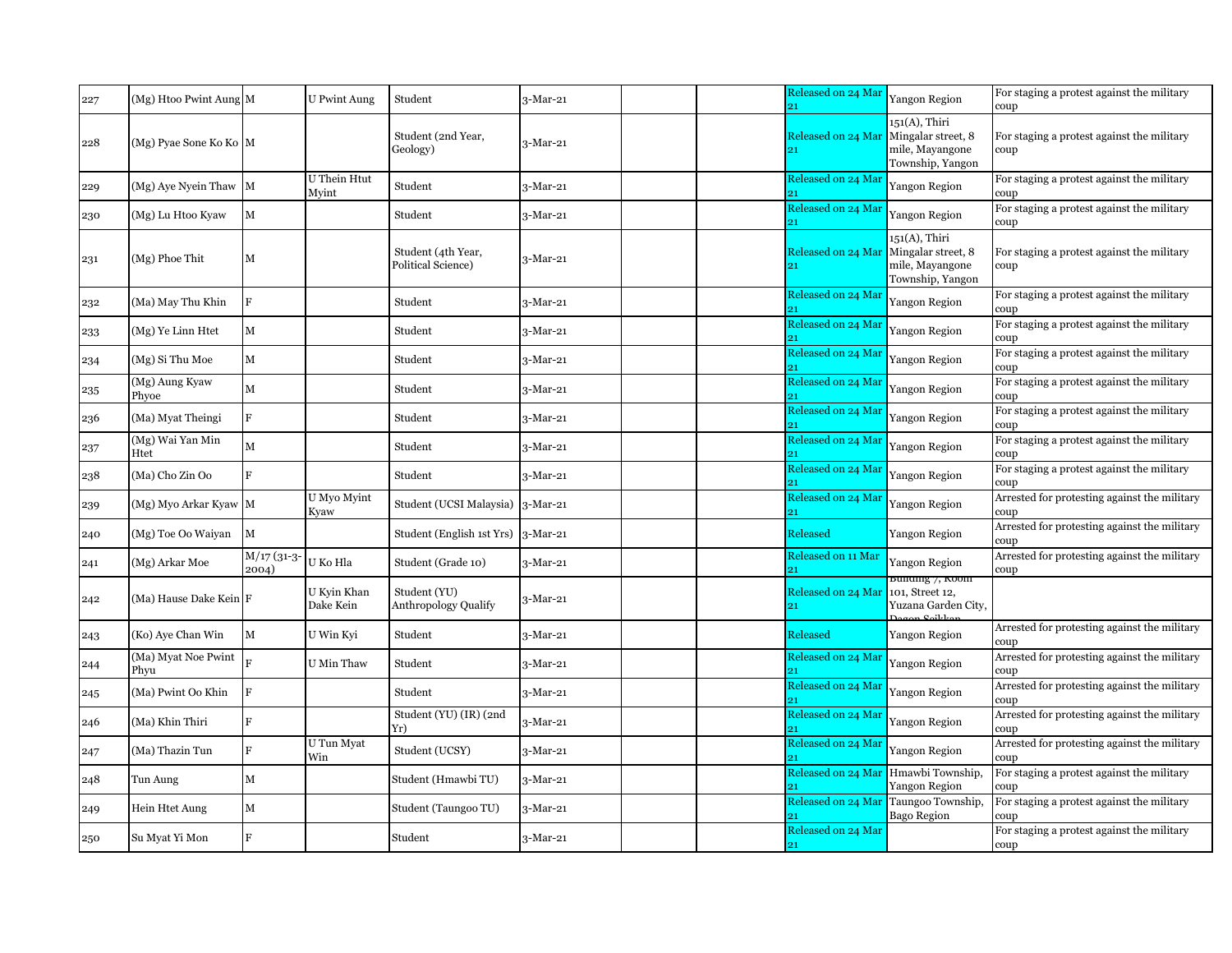| 251 | (Ko) Than Htike             | $\mathbf M$                       |                               | Student (Taungoo TU)                       | $3-Mar-21$ |  | Released on 24 Mar Taungoo Township,<br>21 | <b>Bago Region</b>                                                                                       | For staging a protest against the military<br>coup                             |
|-----|-----------------------------|-----------------------------------|-------------------------------|--------------------------------------------|------------|--|--------------------------------------------|----------------------------------------------------------------------------------------------------------|--------------------------------------------------------------------------------|
| 252 | (Mg) Htet Swe Phyo          | $\mathbf M$                       |                               | Student (Chem)                             | $3-Mar-21$ |  | Released on 24 Mar<br>21                   | Yangon Region                                                                                            | For staging a protest against the military<br>coup                             |
| 253 | (Ma) Nadi Aye Lei           | F                                 |                               | Student (BEHS-2/<br>Kamaryut)              | $3-Mar-21$ |  | Released on 24 Mar                         | Yangon Region                                                                                            | For staging a protest against the military<br>coup (in Tamwe Township, Yangon) |
| 254 | (Mg) Han Tun Zaw            | $\mathbf M$                       |                               | Student                                    | 3-Mar-21   |  | Released on 24<br>Mar, 21                  | Yangon Region                                                                                            | For staging a protest against the military<br>coup                             |
| 255 | (Mg) Kyaw Zin Win           | $\mathbf M$                       | U Aung Naing                  | Student                                    | 3-Mar-21   |  | Released on 24<br>Mar, 21                  | <b>Yangon Region</b>                                                                                     | For staging a protest against the military<br>coup                             |
| 256 | (Ma) Khine Nyein Wai F      |                                   | U Maung Aye                   | Student                                    | 3-Mar-21   |  | Released on 24<br>Mar, 21                  | Yangon Region                                                                                            | For staging a protest against the military<br>coup                             |
| 257 | (Mg) Myo Min Zaw            | $\mathbf M$                       | U Aung Min                    | Student (TU) (Hpa-an)<br>Mechanical 2nd Yr | 3-Mar-21   |  | Released on 24<br>Mar, 21                  | Yangon Region                                                                                            | Arrested for protesting against the military<br>coup                           |
| 258 | (Mg) Aung Ko Win            | $\mathbf M$                       | U Tun Tun Oo                  | Student                                    | 3-Mar-21   |  | Released on 24<br>Mar, 21                  | Yangon Region                                                                                            | Arrested for protesting against the military<br>coup                           |
| 259 | (Mg) Swan Pyae Sone M       |                                   | U Min Thu Soe                 | Student                                    | 3-Mar-21   |  | Released on 24<br>Mar, 21                  | Yangon Region                                                                                            | Arrested for protesting against the military<br>coup                           |
| 260 | (Mg) Kaung Mon Oo           | $\mathbf M$                       | <b>U</b> Min Htut             | Student                                    | 3-Mar-21   |  | Released on 24<br>Mar, 21                  | Yangon Region                                                                                            | Arrested for protesting against the military<br>coup                           |
| 261 | (Ma)Su Thi                  | F                                 |                               | Student                                    | 3-Mar-21   |  | Released on 24 Mar                         |                                                                                                          |                                                                                |
| 262 | (Ma) Lai Yati               | $\mathbf F$                       |                               | Student                                    | $3-Mar-21$ |  | Released on 24 Mar<br>21                   |                                                                                                          |                                                                                |
| 263 | (Ma) Pyae Pyae Kyaw F       |                                   | U Kyaw Lwin                   | Student                                    | 3-Mar-21   |  | Released on 24 Mai<br>21                   | No 257/B, 4th Floor,<br>Tapin Shwe Htee<br>Street, Kyi Pwar Yay<br>Ward, Thingangyun<br>Township, Yangon |                                                                                |
| 264 | (Ma) Poe Ei Ngone           | F                                 |                               | Student                                    | $3-Mar-21$ |  | Released on 24 Mar                         |                                                                                                          |                                                                                |
| 265 | (Mg) Ye Yint Naing          | $\mathbf M$                       | U Aye Min                     | Student                                    | $3-Mar-21$ |  | Released on 24 Mar<br>21                   | NO 100, Mar Lar<br>Myaing 3 Street, 16<br>Ward, Hlaing                                                   |                                                                                |
| 266 | (Mg) Thant Ti Kyaw          | $\mathbf{M}$                      | U Shwe Kyaw                   | Student                                    | 3-Mar-21   |  | Released on 24 Mar<br>21                   | No 164, Room 5, 4<br>Ward, Yankin<br>Township, Yangon                                                    |                                                                                |
| 267 | (Ma) Aye Mya Mya Oo F       |                                   |                               | Student                                    | 3-Mar-21   |  | Released on 24 Mar                         |                                                                                                          |                                                                                |
| 268 | (Ma) Thoon Myat<br>Shwe Zin | $\mathbf{F}$                      | U Kyaw Soe                    | Student                                    | 3-Mar-21   |  | Released on 24 Mar<br>21                   | Yangon Region                                                                                            | For staging a protest against the military<br>coup                             |
| 269 | (Ma) Hay Thi Moe<br>Khit    | F                                 | <b>U</b> Aung Kyaw<br>Moe     | Student(UM1) 1st Yr                        | 3-Mar-21   |  | Released on 24<br>Mar, 21                  | Yangon Region                                                                                            | Arrested for protesting against the military<br>coup                           |
| 270 | (Ma) Ei Moe Khit            | F                                 | U Aung Kyaw<br>Moe            | Student(YU) 3rd Yr                         | 3-Mar-21   |  | Released on 24<br>Mar, 21                  | Yangon Region                                                                                            | Arrested for protesting against the military<br>coup                           |
| 271 | (Mg) Zar Ni Moe             | $M/18$ (3-2-<br>2003)             | U Zar Ni Maung Student        |                                            | 3-Mar-21   |  | Released on 11 Mar                         | North Dagon<br>Township, Yangon                                                                          |                                                                                |
| 272 | (Mg) Sitt Naing Tun         | 2004)                             | M/17 (2-11- U Kyaw Myo<br>Win | Student                                    | 3-Mar-21   |  | Released on 11 Mar<br>21                   | Mayangone<br>Township, Yangon                                                                            |                                                                                |
| 273 | Ban Kyal O Mann             | $\overline{M}/17$ (15-4-<br>2004) | U Thein Kyaw                  | Student                                    | 3-Mar-21   |  | Released on 11 Mar                         | Mayangone<br>Township, Yangon                                                                            |                                                                                |
| 274 | (Mg) Chan Myae Oo           | $M/17$ (12-8-<br>2004)            | U Wai Linn<br>Aung            | Student                                    | $3-Mar-21$ |  | Released on 11 Mar<br>21                   | East Dagon<br>Township, Yangon                                                                           |                                                                                |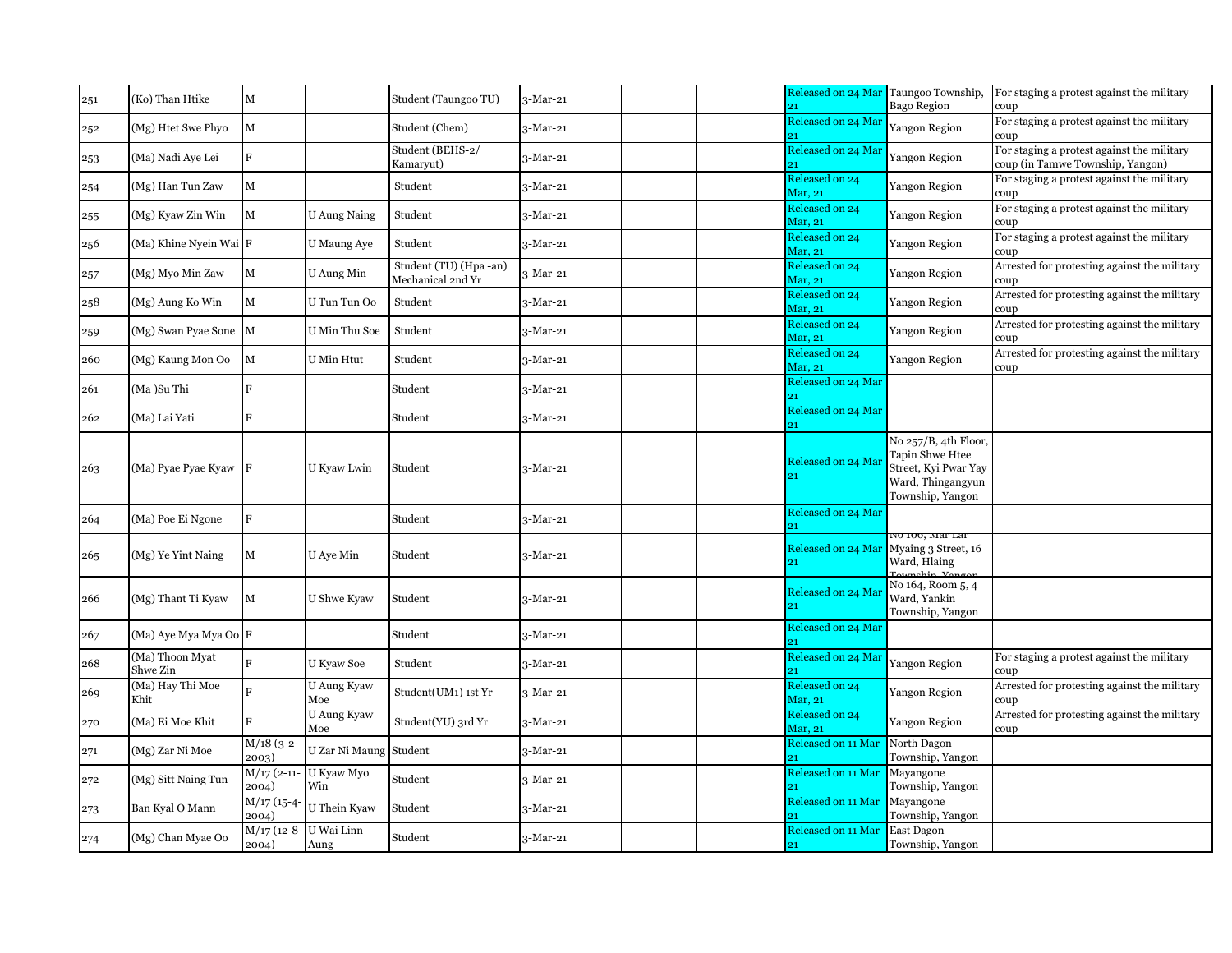| 275 | (Mg) Thet Tin                        | 2004)                  | M/17 (5-11- U Aung Kyaw<br>Soe  | Student                                        | 3-Mar-21   |                       | Released on 11 Mar<br>21              | Hlaing Township,<br>Yangon                             |                                                                                      |
|-----|--------------------------------------|------------------------|---------------------------------|------------------------------------------------|------------|-----------------------|---------------------------------------|--------------------------------------------------------|--------------------------------------------------------------------------------------|
| 276 | (Ma) Khin Thazin<br>Thant            | 2003)                  | F/17 (23-10- U Aung Myo<br>Kyaw | Student                                        | 3-Mar-21   |                       | <b>Released on 11 Mar</b>             | North Oakkalapa<br>Township, Yangon                    |                                                                                      |
| 277 | (Ma) Shwe Poe Oo                     | $F/17$ (9-10-<br>2003) | U Aung Kyaw<br>Nyunt            | Student                                        | 3-Mar-21   |                       | Released on 11 Mar                    | North Oakkalapa<br>Township, Yangon                    |                                                                                      |
| 278 | (Ma) Phyo Thet<br>Khaing             | $\overline{F}$         |                                 | Student (THS) Ma U Bin                         | $3-Mar-21$ |                       | <b>Released on March</b><br>11, 2021  | Yangon Region                                          | Detained for protesting against the military<br>coup                                 |
| 279 | (Mg) Zay Yar Bhone<br>Paing          | M/17                   | U Zarni Win<br>Cho              | Student                                        | 3-Mar-21   |                       | <b>Released on March</b><br>16, 2021  | MyotThit © Quarter<br>Insein Townsip,<br>Yangon Region | Detained by security Forces.                                                         |
| 280 | Nyein Su Su Mon                      | F                      |                                 | Student                                        | 3-Mar-21   |                       | <b>Released on March</b><br>24, 2021  | Yangon Region                                          | Staging protest against military coup                                                |
| 281 | (Ma) Hsu Wai Hnin                    | F                      |                                 | Student                                        | 3-Mar-21   |                       | Released on 24<br><b>March</b> , 2021 | Yangon Region                                          | For staging a protest against the military<br>coup                                   |
| 282 | (Mg) La Pyae Win                     | $\mathbf M$            |                                 | Student                                        | 3-Mar-21   |                       | Released on 24<br><b>March</b> , 2021 | Yangon Region                                          | For staging a protest against the military<br>coup                                   |
| 283 | (Ma) Su Wai Phyo                     | F                      |                                 | Student (EYU) Chemistry<br>3rd Yr              | 3-Mar-21   |                       | Released on 24<br><b>March</b> , 2021 | Yangon Region                                          | Detained for protesting against the military<br>coup                                 |
| 284 | (Mg) Kaung Sithu<br>Hein             | $\mathbf M$            |                                 | Student                                        | 3-Mar-21   |                       | Released on 28 Mar                    | Yangon Region                                          | For staging a protest against the military<br>coup                                   |
| 285 | (Mg) Zay Yar Naing                   | M                      |                                 | Student                                        | 3-Mar-21   |                       | Released on 24 Mar<br>21              | Yangon Region                                          | For staging a protest against the military<br>coup                                   |
| 286 | Ma) Ei Hnin Phyu                     | F                      |                                 | Student                                        | 3-Mar-21   |                       | Released on 24 Mar                    | Yangon Region                                          | For staging a protest against the military<br>coup                                   |
| 287 | Ma) Jasmine Swe                      | F                      | U Khin Maung<br>Swe             | Student                                        | 3-Mar-21   | Penal Code<br>S:505-a | Released on 24 Mar                    | Yangon Region                                          | For staging a protest against the military<br>coup                                   |
| 288 | <u>(Ma) Pan Ei Naychi</u>            | F                      |                                 | Student                                        | 3-Mar-21   |                       | Released on 24 Mar                    | Yangon Region                                          | For staging a protest against the military<br>coup                                   |
| 289 | (Ma) Khin Hsu Thi                    | F                      | <b>U</b> Aung Zaw<br>Khin       | Student                                        | 3-Mar-21   | Penal Code<br>S:505-a | Released on 24 Mar                    | Yangon Region                                          | For staging a protest against the military<br>coup                                   |
| 290 | <mark>(Ma) Chel Hmone Hti  </mark> F |                        |                                 | Student                                        | 3-Mar-21   |                       | Released on 24 Mar<br>21              | Yangon Region                                          | For staging a protest against the military<br>coup                                   |
| 291 | (Ma) Su Yi Hlaing                    | F                      |                                 | Student                                        | 3-Mar-21   |                       | Released on 24 Mar                    | Yangon Region                                          | For staging a protest against the military<br>coup                                   |
| 292 | (Ma) Nandar Hnin<br>Htut             | $\mathbf{F}$           |                                 | Student                                        | 3-Mar-21   |                       | Released on 24 Mar                    | Yangon Region                                          | For staging a protest against the military<br>coup                                   |
| 293 | (Ma) Khaing Zin Zin<br><b>Thant</b>  |                        |                                 | Student                                        | 3-Mar-21   |                       | Released on 24 Mar                    | Yangon Region                                          | For staging a protest against the military<br>coup                                   |
| 294 | Saw Tun Linn                         | $\mathbf M$            |                                 | Student                                        | 6-Mar-21   |                       | Released on 24 Mar<br>21              | Yangon Region                                          | For staging a protest against the military<br>coup                                   |
| 295 | (Mg) Zayar Linn                      | M/19                   |                                 | Student (Hmawbi<br>Technological University)   | 5-Mar-21   |                       | Released on 24 Mar                    | Yangon Region                                          | For staging a protest against the military<br>coup                                   |
| 296 | <b>Htet Aung Khant</b>               | $\mathbf M$            |                                 | Student (Meiktila<br>University)               | 7-Mar-21   |                       | Released on 24 Mar                    | Mandalay Region                                        | For staging a protest against the military<br>coup                                   |
| 297 | (Mg) Phone Myat<br>Hein              | $M/15$ (9-8-<br>2006)  | U Kyi Tint                      | Student                                        | 12-Mar-21  |                       | Released on 15 Mar                    | Lashio Township,<br>Northern Shan State                |                                                                                      |
| 298 | (Ko) Kaung Sett Hein                 | $\mathbf{M}$           |                                 | Student (Magwe<br><b>Technology University</b> | 14-Mar-21  |                       | Released on 1 Apr<br>21               | Magwe Township,                                        |                                                                                      |
| 299 | (Ko) Shar Thaik Han                  | M/17 (23-6-<br>2003)   | U Min Min                       | Student                                        | 20-Mar-21  |                       | Released on 23 Mar                    | Magwe Region<br>mong Lone vinage,<br>PyinOoLwin        | He was beaten and shot by rubber bullets<br>Township, Mandalay during the crackdown. |
| 300 | (Mg) Chit Kaung San                  | $\mathbf{M}$           |                                 | Student (Grade - 9)                            | 21-Mar-21  |                       | Released on 22 Mar<br>21              | Taunggyi Township,<br>Shan State                       | For staging a protest against the military<br>coup                                   |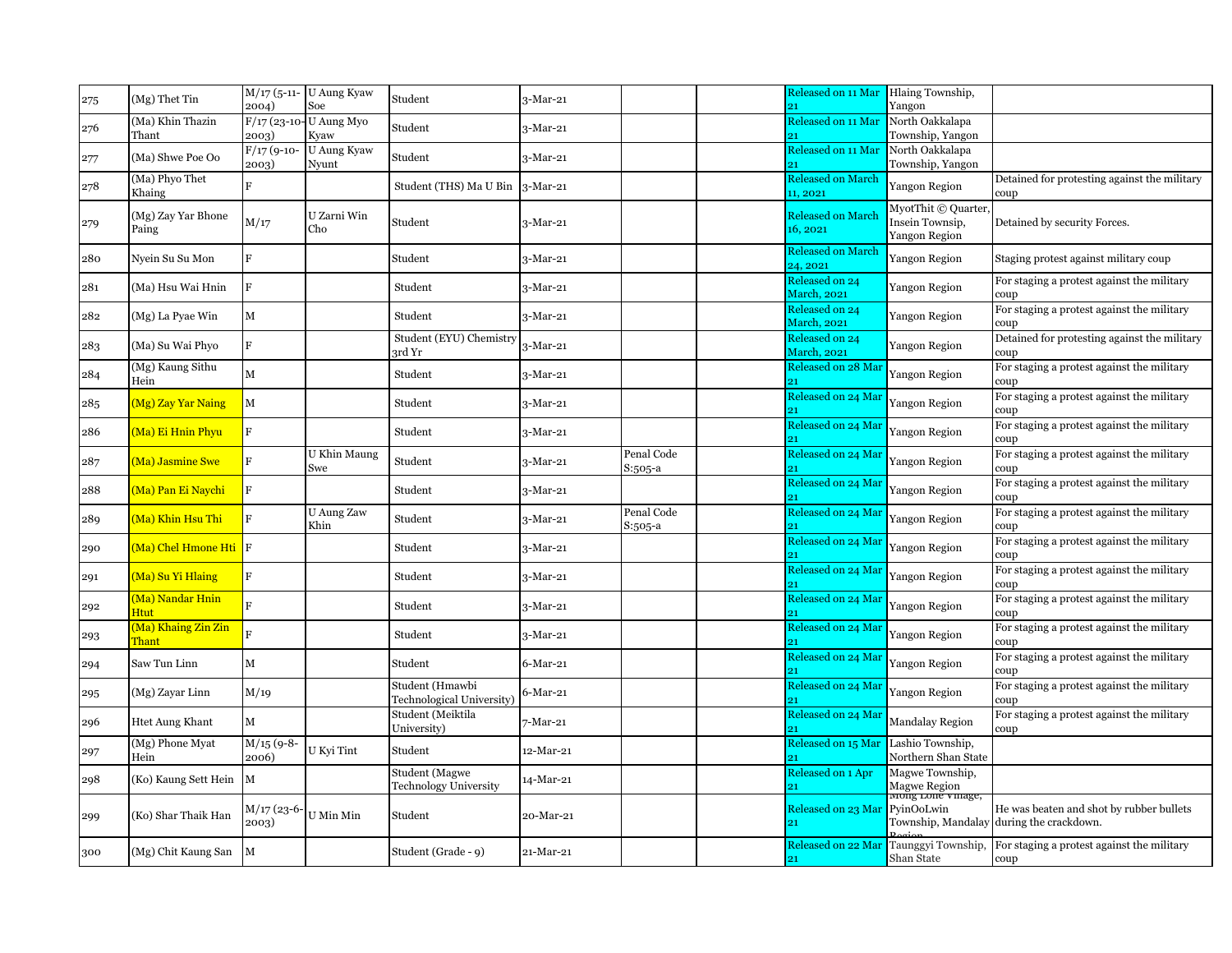| 301 | (Mg) Aung Nyi Min<br>Myat        | M/18 (16-3-<br>2003) | U Hein Htet  | Student                                              | 27-Mar-21      |                                                            | Released on 30 Mar North Dagon<br>21           | Township, Yangon                                                                   |                                                                                                                                     |
|-----|----------------------------------|----------------------|--------------|------------------------------------------------------|----------------|------------------------------------------------------------|------------------------------------------------|------------------------------------------------------------------------------------|-------------------------------------------------------------------------------------------------------------------------------------|
| 302 | (Mg) Min Khant Zaw<br>Khit Sithu | M/16                 | U Lwin Htun  | Student                                              | 27-Mar-21      |                                                            | Released on 30 Mar                             | Bahan Township,<br>Yangon                                                          |                                                                                                                                     |
| 303 | (Ma) Phu Mon Kyaw                |                      |              | Student (Final year,<br>Japanese, YUFL)              | 2-Apr-21       |                                                            | Released on 5 Apr                              | Mingalardon<br>Township, Yangon<br>Region                                          | She was Detained shortly after interviewing<br>with Clarissa Ward, a CNN reporter on CDM<br>issue, and her whereabouts are unknown. |
| 304 | (Mg) Okkar Khant<br>Zaw          | M/19                 | U Nyunt Lwin | Student                                              | $9 - Apr - 21$ |                                                            | Released on 10<br>April 2021 with<br>iniuries. |                                                                                    | He was arrested in Yankin Township.                                                                                                 |
| 305 | (Ma) Dwel Nan                    | F                    |              | Student (Final Year Law)                             | $9 - Apr - 21$ |                                                            | Released on 10<br>April, 2021                  |                                                                                    | She was arrested during a violent crackdown<br>by members of the military council.                                                  |
| 306 | (Ma) Lai Lai Aung                | F                    |              | Student (Grade-11)                                   | $9 - Apr - 21$ |                                                            | Released on 10<br>April, 2021                  |                                                                                    | She was arrested during a violent crackdown<br>by members of the military council.                                                  |
| 307 | (Ma) Hnin Oo Wai                 |                      |              | Student                                              | 2-May-21       |                                                            | Released on 2 May<br>2021                      | Yangon Region                                                                      | Detained in Tharkayta Strike                                                                                                        |
| 308 | (Mg) Min Thant Khaing M          |                      |              | Student (Medical University) 21-May-21               |                | Penal Code<br>S:505-a,c                                    | Released on 23 May<br>2021                     | to (Ka) Quarter,<br>Dagon Myothit<br>(South), Yangon<br>Ps (Kä) <del>Ouaner,</del> |                                                                                                                                     |
| 309 | (Mg) Min Htet Khaing             | $\mathbf{M}$         |              | <b>Student (Maritime</b><br>University)              | 21-May-21      | Penal Code<br>S:505-a,c                                    | Released on 23 May<br>2021                     | Dagon Myothit<br>(South), Yangon                                                   |                                                                                                                                     |
| 310 | (Ko) Soe Htike (Pha<br>Do)       | $\mathbf M$          |              | Writer (Social Worker)                               | 10-Apr-21      |                                                            | Released on 13 Apr                             |                                                                                    |                                                                                                                                     |
| 311 | Levi Thian Ceu<br>Thawng         | $\mathbf M$          |              | Civilian                                             | 4-Feb-21       |                                                            | Released on 11 Feb                             | Chin State                                                                         | For staging a protest against the military<br>coup                                                                                  |
| 312 | Thomas Van Thiang<br>Bik         | M                    |              | Civilian                                             | 4-Feb-21       |                                                            | Released on 11 Feb<br>21                       | Chin State                                                                         | For staging a protest against the military<br>coup                                                                                  |
| 313 | Van Bawi Bik                     | $\mathbf M$          |              | Civilian                                             | 4-Feb-21       |                                                            | Released on 11 Feb<br>21                       | Chin State                                                                         | For staging a protest against the military<br>coup                                                                                  |
| 314 | (Ko) Nway Moe Saung M            |                      |              | Civilian                                             | 6-Feb-21       |                                                            | Released on 11 Feb<br>91                       | Myawaddy Town,<br>Karen State                                                      | He was arrested for calling out the<br>dictatorship to fail.                                                                        |
| 315 | Ci Ling                          | M/66                 |              | Civilian                                             | 4-Feb-21       |                                                            | Released on 11 Feb                             | Hakha Township,<br>Chin State                                                      |                                                                                                                                     |
| 316 | (Ko) Tun Lwin Soe                | $\mathbf M$          |              | Civilian                                             | 7-Feb-21       |                                                            | Released on 8 Feb<br>21                        | Yangon Region                                                                      | He was arrested for driving 88 Generation<br>Student Leader Min Ko Naing to differnt<br>location.                                   |
| 317 | (Ma) Kay Thi                     | R                    |              | Civilian                                             | 7-Feb-21       |                                                            | Released on 8 Feb<br>21                        | Yangon Region                                                                      | She was arrested for driving 88 Generation<br>Student Leader Min Ko Naing to differnt<br>location.                                  |
| 318 | (Ma) Thin Thin<br>Khaing         |                      |              | Civilian                                             | 7-Feb-21       |                                                            | Released on 8 Feb                              | <b>Yangon Region</b>                                                               | She was arrested for driving 88 Generation<br>Student Leader Min Ko Naing to differnt<br>location.                                  |
| 319 | (Ma) Moe                         | F                    |              | Civilian                                             | 7-Feb-21       |                                                            | <b>Released on 8 Feb</b>                       | Yangon Region                                                                      | She was arrested for driving 88 Generation<br>Student Leader Min Ko Naing to differnt<br>location.                                  |
| 320 | (U) Tint Swe                     | M                    |              | Chairman of Mizzima<br>Social Welfare<br>Association | 7-Feb-21       | $S: 25$ of the<br>Natural<br>Disaster<br>Management<br>law | Released on 8 Feb                              | Tachileik Town,<br>Shan State                                                      | For staging a protest against the military<br>coup                                                                                  |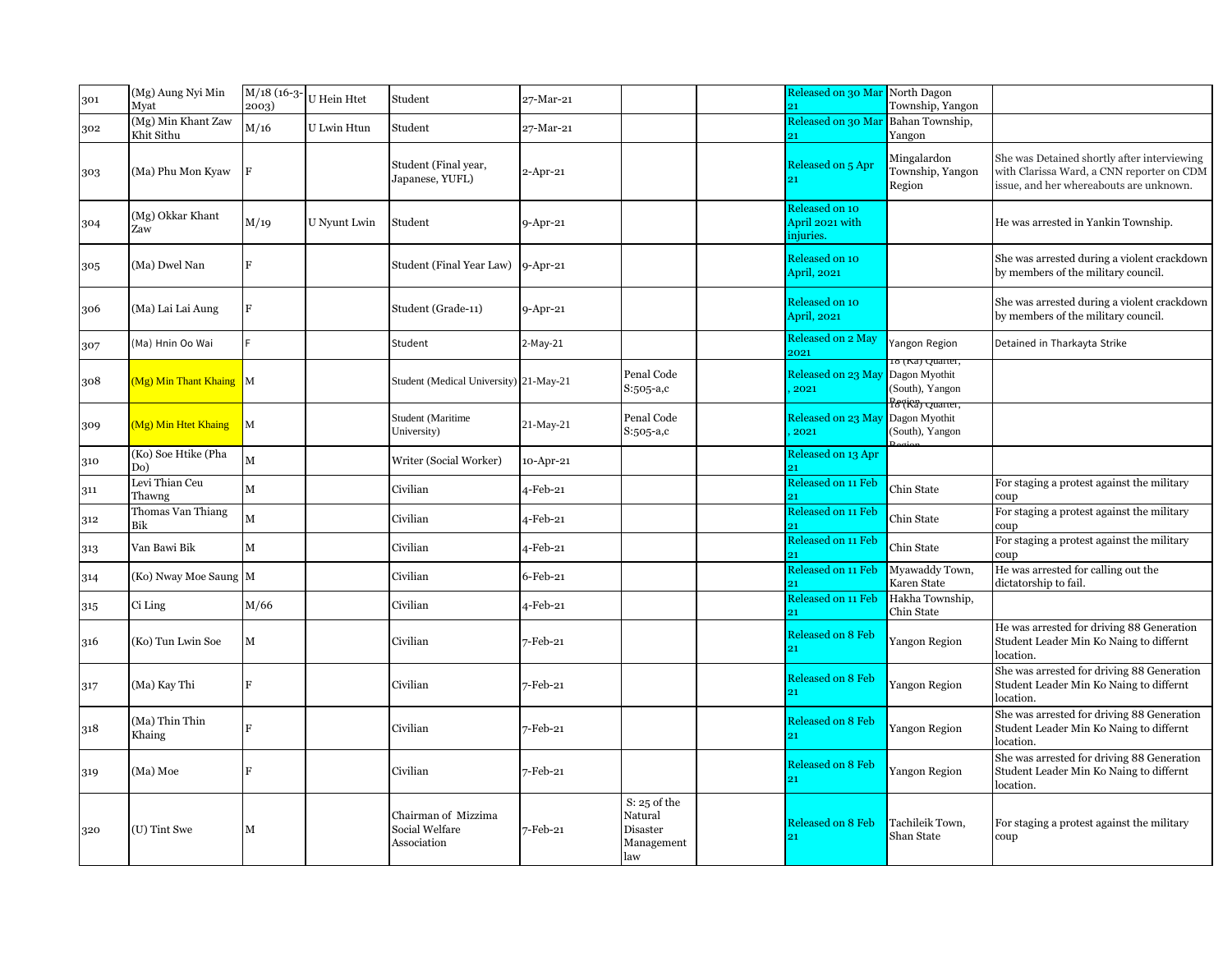| 321            | (Ko) Thet Paing Hmue M                  |                | Civilian                  | $9-Feb-21$  |                                                                                                                           |                                                                                | Released on 10 Feb<br>21 | <b>Mandalay Region</b>                | For staging a protest against the military<br>coup                 |
|----------------|-----------------------------------------|----------------|---------------------------|-------------|---------------------------------------------------------------------------------------------------------------------------|--------------------------------------------------------------------------------|--------------------------|---------------------------------------|--------------------------------------------------------------------|
| 322            | (Ma) Soe Kalayar Tun<br>a.k.a Pu Pu     |                | Civilian                  | $9$ -Feb-21 | $S: 25$ of the<br>Natural<br>Disaster<br>Management<br>law and S: 19<br>Assembly and Aye<br>Peaceful<br>Procession<br>Law | Ann Township<br>Administrator<br>of the Peaceful (U) Maung Shwe 21 (Paid Fine) | Released on 24 Feb       | Ann Township,<br><b>Rakhine State</b> | For staging a protest against the military<br>coup                 |
| 323            | (Daw) Pu Ma                             | F              | Civilian                  | $9-Feb-21$  | $S: 25$ of the<br>Natural<br>Disaster<br>Management<br>law                                                                | Ann Township<br>Administrator<br>(U) Maung Shwe 21 (Paid Fine)<br>Aye          | Released on 24 Feb       | Ann Township,<br><b>Rakhine State</b> | For staging a protest against the military<br>coup                 |
| 324            | (Daw) Than Mya<br>Khaing                | $\mathbf{F}$   | Civilian                  | $9$ -Feb-21 | $S: 25$ of the<br>Natural<br>Disaster<br>Management<br>law                                                                | Ann Township<br>Administrator<br>(U) Maung Shwe 21 (Paid Fine)<br>Aye          | Released on 24 Feb       | Ann Township,<br>Rakhine State        | For staging a protest against the military<br>coup                 |
| $3\mathbf{2}5$ | (Ma) Mai Tin Cho Cho<br>Htwe            |                | Civilian                  | $9$ -Feb-21 | $\mathrm{S}\colon 25$ of the<br>Natural<br>Disaster<br>Management<br>law                                                  | Ann Township<br>Administrator<br>(U) Maung Shwe 21 (Paid Fine)<br>Aye          | Released on 24 Feb       | Ann Township,<br>Rakhine State        | For staging a protest against the military<br>coup                 |
| 326            | Mai Tin Cho Cho Htwe F                  |                | Civilian                  | $9$ -Feb-21 |                                                                                                                           |                                                                                | Released on 24 Feb       | Ann Township,<br>Arakan State         |                                                                    |
| 327            | Mai Yadanar Aung                        | F/21           | Civilian                  | 9-Feb-21    |                                                                                                                           |                                                                                | Released on 24 Feb       | Ann Township,<br>Arakan State         |                                                                    |
| 328            | Mary                                    | $\mathbf{F}$   | Civilian                  | $9-Feb-21$  |                                                                                                                           |                                                                                | Released on 24 Feb<br>21 | Ann Township,<br>Arakan State         |                                                                    |
| 329            | (Mg) Myo Aung Cho                       | $\mathbf M$    | Civilian                  | $9$ -Feb-21 |                                                                                                                           |                                                                                | Released on 24 Feb       | Ann Township,<br>Arakan State         |                                                                    |
| 330            | Salai Min Htike Aung M                  |                | Civilian                  | 9-Feb-21    |                                                                                                                           |                                                                                | Released on 24 Feb       | Ann Township,<br>Arakan State         |                                                                    |
| 331            | Soe Kalya Tun                           | F              | Civilian                  | 9-Feb-21    |                                                                                                                           |                                                                                | Released on 24 Feb       | Ann Township,<br>Arakan State         |                                                                    |
| 332            | (U) Saw Nge                             | $\mathbf M$    | Civilian                  | 11-Feb-21   |                                                                                                                           |                                                                                | Released on 12 Feb<br>91 | Nantsang Township,<br>Shan State      | For staging a protest against the military<br>coup                 |
| 333            | (Ma) Yoon Nadi Lwin<br>(aka) O Mar Darr |                | Civilian                  | 15-Feb-21   |                                                                                                                           |                                                                                | Released on 16 Feb<br>21 | Mandalay City                         | Arrested for looking as police crackdown on<br>peaceful protestors |
| 334            | (Ma) Nadi Lwin                          | $\overline{F}$ | Civilian                  | 15-Feb-21   |                                                                                                                           |                                                                                | Released on 16 Feb       | Mandalay City                         | Arrested for looking as police crackdown on<br>peaceful protestors |
| 335            | (Ma) Hnin Phyu Phyu<br>Lwin             |                | Civilian (AYA Bank Staff) | 15-Feb-21   |                                                                                                                           |                                                                                | Released on 16 Feb<br>21 | Mandalay City                         | For staging a protest against the military<br>coup                 |
| 336            | (Ma) Htar Su Thwe                       | $\mathbf F$    | Civilian (AYA Bank Staff) | 15-Feb-21   |                                                                                                                           |                                                                                | Released on 16 Feb<br>21 | Mandalay City                         | For staging a protest against the military<br>coup                 |
| 337            | (U) Pauk Si                             | $\mathbf M$    | Civilian                  | 15-Feb-21   |                                                                                                                           |                                                                                | Released on 16 Feb<br>21 | Mandalay City                         | Arrested for looking as police crackdown on<br>peaceful protestors |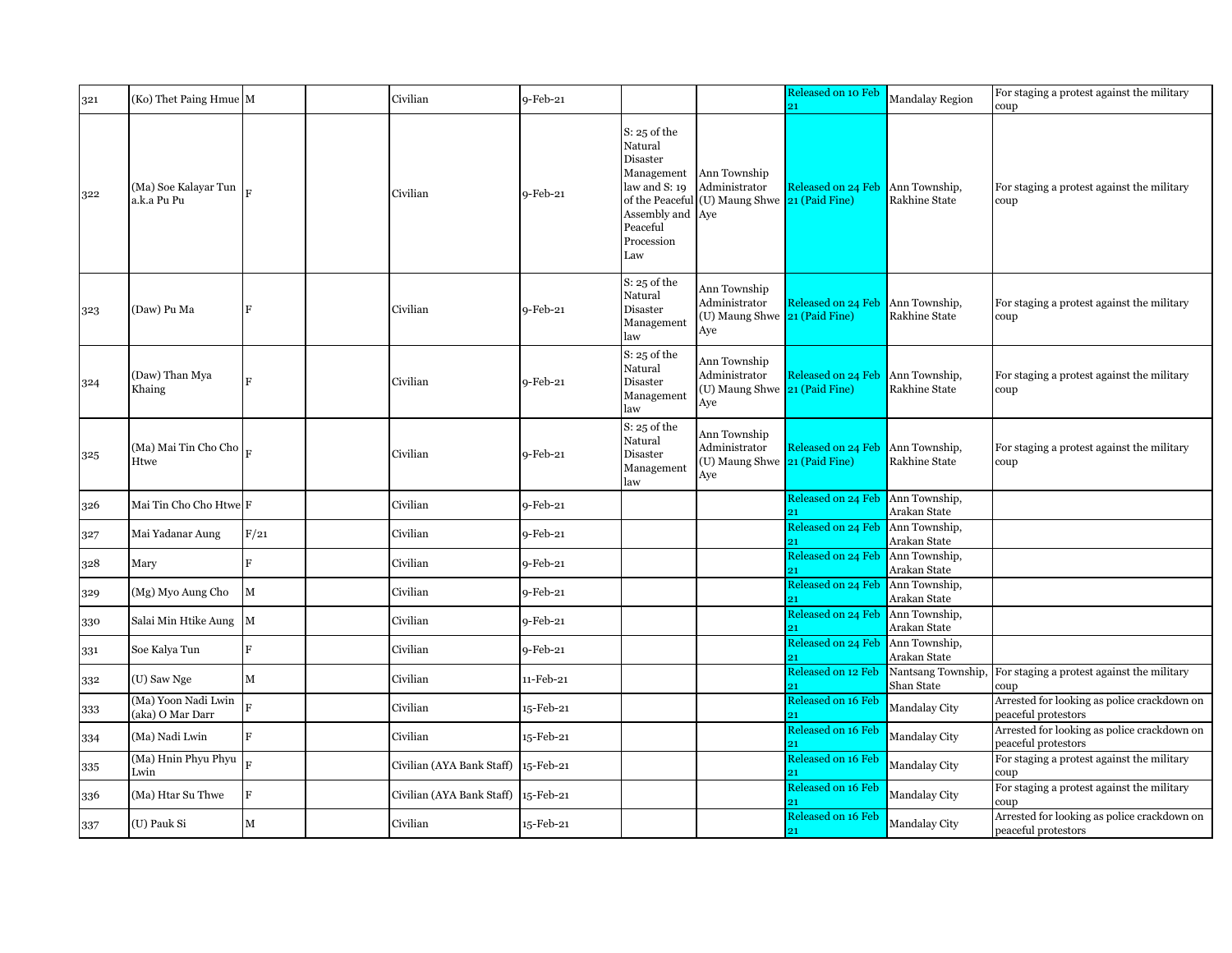| 338 | (Ko) Win Sint                             | $\mathbf M$  | Civilian                      | 15-Feb-21 |                                                                          |                                                                        | Released on 16 Feb<br>21                       | Kwai Lwai viiiage,<br>Myaungmya<br>Township,<br>$\overline{A} \cdot \overline{D}$ | For staging a protest against the military<br>coup                                                                                           |
|-----|-------------------------------------------|--------------|-------------------------------|-----------|--------------------------------------------------------------------------|------------------------------------------------------------------------|------------------------------------------------|-----------------------------------------------------------------------------------|----------------------------------------------------------------------------------------------------------------------------------------------|
| 339 | Sa Aung Moe Hein                          | M            | Civilian                      | 16-Feb-21 |                                                                          | Police Second<br>Lieutenant of<br>Hlaingbwe<br>Myoma Police<br>Station | <b>Released</b> in<br>February                 | Ward ©, Hlaingbwe<br>Town, Karen State                                            | For drumming out of Evil" at his home in<br>opposition to the military junta                                                                 |
| 340 | (Ko) Zanhta Ram Seng M                    |              | Civilian                      | 20-Feb-21 | $S: 25$ of the<br>Natural<br>Disaster<br>Management<br>law               |                                                                        | Released on 4 Mar<br>21 (Fine 100,000<br>Kyat) | Putao Town, Kachin<br>State                                                       | For staging a protest against the military<br>coup                                                                                           |
| 341 | (Ko) Malong hpe<br>Naung Aung             | $\mathbf M$  | Civilian                      | 20-Feb-21 | $S: 25$ of the<br>Natural<br>Disaster<br>Management<br>law               |                                                                        | Released on 4 Mar<br>21 (Fine 100,000<br>Kyat) | Putao Town, Kachin<br>State                                                       | For staging a protest against the military<br>coup                                                                                           |
| 342 | (Ko) Lazum Awng Di                        | $\mathbf{M}$ | Civilian                      | 20-Feb-21 | $S: 25$ of the<br>Natural<br>Disaster<br>Management<br>law               |                                                                        | Released on 4 Mar<br>21 (Fine 100,000<br>Kyat) | Putao Town, Kachin<br>State                                                       | For staging a protest against the military<br>coup                                                                                           |
| 343 | (Ko) Sinwa                                | M            | Civilian                      | 20-Feb-21 | $S: 25$ of the<br>Natural<br>Disaster<br>Management<br>law               |                                                                        | Released on 4 Mar<br>21 (Fine 100,000<br>Kyat) | Putao Town, Kachin<br>State                                                       | For staging a protest against the military<br>coup                                                                                           |
| 344 | (Ko) Hpungraw Hpi<br>Nang                 | M            | Civilian                      | 20-Feb-21 | $S: 25$ of the<br>Natural<br>Disaster<br>Management<br>law               |                                                                        | Released on 4 Mar<br>21 (Fine 100,000<br>Kyat) | Putao Town, Kachin<br>State                                                       | For staging a protest against the military<br>coup                                                                                           |
| 345 | (Ma) Soe Soe Than                         | F            | Civilian                      | 22-Feb-21 |                                                                          |                                                                        | Released on 24 Mai<br>91                       | Myeik, Tanintharyi<br>Region                                                      | Police searched her home to arrest her father<br>for leading a protest but she was arrested<br>instead because they did not find his father. |
| 346 | (Ko) Win Nyi Nyi Tun M<br>a.k.a Nat Sayar |              | Civilian (We Love<br>Mohnyin) | 21-Feb-21 | $\mathrm{S}\colon 25$ of the<br>Natural<br>Disaster<br>Management<br>law |                                                                        | Released                                       | Tharsi Ward,<br>Mohnyin Town,<br>Kachin State                                     | For staging a protest against the military<br>coup                                                                                           |
| 347 | (Mg) Khant Aung<br>Hlaing                 | $\mathbf M$  | Civilian                      | 24-Feb-21 |                                                                          |                                                                        | Released on 24 Feb<br>21                       | Minbu Township,<br><b>Magway Region</b>                                           | For staging a protest against the military<br>coup                                                                                           |
| 348 | (Ma) Myo Thuzar                           | $\mathbf{F}$ | Civilian                      | 24-Feb-21 |                                                                          |                                                                        | <b>Released on 24 Feb</b>                      | Minbu Township,<br>Magway Region                                                  | For staging a protest against the military<br>coup                                                                                           |
| 349 | (Ma) Myint Myint<br>Moe                   | $\mathbf{E}$ | Civilian                      | 24-Feb-21 |                                                                          |                                                                        | Released on 24 Feb                             | Minbu Township,<br><b>Magway Region</b>                                           | For staging a protest against the military<br>coup                                                                                           |
| 350 | (Mg) Min Aung Phyo                        | M            | Civilian                      | 24-Feb-21 |                                                                          |                                                                        | <b>Released on 24 Feb</b>                      | Minbu Township,<br><b>Magway Region</b>                                           | For staging a protest against the military<br>coup                                                                                           |
| 351 | (Ma) Hnin Ei Wint<br>War                  |              | Civilian                      | 24-Feb-21 |                                                                          |                                                                        | Released on 24 Feb<br>21                       | Minbu Township,<br><b>Magway Region</b>                                           | For staging a protest against the military<br>coup                                                                                           |
| 352 | (Ko) Tin Moe                              | M            | Civilian                      | 24-Feb-21 |                                                                          |                                                                        | Released on 24 Feb<br>21                       | Minbu Township,<br><b>Magway Region</b>                                           | For staging a protest against the military<br>coup                                                                                           |
|     |                                           |              |                               |           |                                                                          |                                                                        |                                                |                                                                                   |                                                                                                                                              |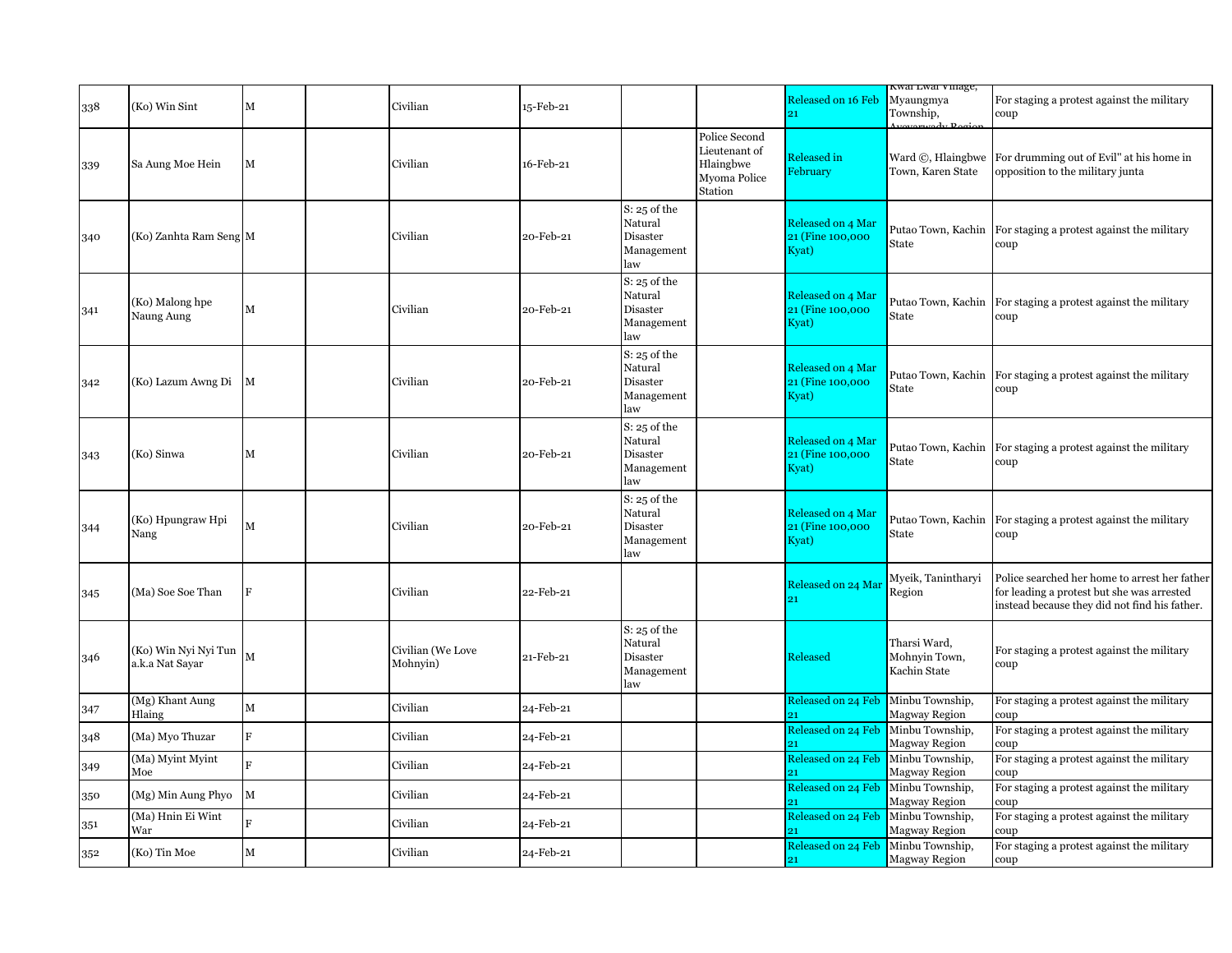| 353 | (Ko) Hein Aung Phyo               | M            |                            | Civilian | 24-Feb-21 |                       | Released on 24 Feb<br>21 | Minbu Township,<br><b>Magway Region</b>   | For staging a protest against the military<br>coup |
|-----|-----------------------------------|--------------|----------------------------|----------|-----------|-----------------------|--------------------------|-------------------------------------------|----------------------------------------------------|
| 354 | (Mg) Arkar Min                    | $\mathbf M$  | <b>U</b> Aung Soe<br>Myint | Civilian | 26-Feb-21 |                       | Released                 | Yangon Region                             | Arrested by security Forces.                       |
| 355 | мg) баши win                      | M            | U Tin Win Aung             | Civilian | 26-Feb-21 |                       | Released                 | Yangon Region                             | Arrested by security Forces.                       |
| 356 | (Mg) Tin Oo Kyaw                  | M            | U Than Nyunt               | Civilian | 26-Feb-21 |                       | Released                 | Yangon Region                             | Arrested by security Forces.                       |
| 357 | (U) Than Zaw                      | $\mathbf M$  | U Thein Aung               | Civilian | 26-Feb-21 |                       | Released                 | <b>Yangon Region</b>                      | Arrested by security Forces.                       |
| 358 | (Mg) Aung Zay Yan                 | $\mathbf M$  | <b>U</b> Aye Shwe          | Civilian | 26-Feb-21 |                       | Released                 | Yangon Region                             | Arrested by security Forces.                       |
| 359 | (Mg) Myo Myint Min                | M            | U Maung<br>Maung Kyi       | Civilian | 26-Feb-21 |                       | Released                 | Yangon Region                             | Arrested by security Forces.                       |
| 360 | (Mg) Lwin Min Aung                | M            |                            | Civilian | 26-Feb-21 |                       | Released                 | Yangon Region                             | Arrested by security Forces.                       |
| 361 | (Mg) Zaw Moe Aung                 | M            | U Aung Phyo                | Civilian | 26-Feb-21 |                       | Released                 | Yangon Region                             | Arrested by security Forces.                       |
| 362 | (U) Thein Zaw Oo                  | M            | <b>U</b> Myint Thein       | Civilian | 26-Feb-21 |                       | Released                 | <b>Yangon Region</b>                      | Arrested by security Forces.                       |
| 363 |                                   | $\mathbf M$  |                            | Civilian | 26-Feb-21 |                       | Released                 | Yangon Region                             | Arrested by security Forces.                       |
| 364 | (U) Aung Soe<br>(KU) Aung Zay Tai | M            | <b>U</b> Moe Zaw           | Civilian | 26-Feb-21 |                       | Released                 | Yangon Region                             | Arrested by security Forces.                       |
| 365 | (Mg) Too Too Naing                | $\mathbf M$  |                            | Civilian | 26-Feb-21 |                       | Released                 | <b>Yangon Region</b>                      | Arrested by security Forces.                       |
|     |                                   |              | U Khin Maung               |          |           |                       |                          |                                           | For staging a protest against the military         |
| 366 | (Ko) Soe Moe Kyaw                 | M            | Htwe                       | Civilian | 26-Feb-21 |                       | Released                 | Yangon                                    | coup                                               |
| 367 | (U) Zaw Win                       | $\mathbf M$  | U Thein                    | Civilian | 26-Feb-21 |                       | <b>Released</b>          |                                           |                                                    |
| 368 | (U) Kyaw Kyaw Win                 | $\mathbf M$  | U Kyaw Shwe                | Civilian | 26-Feb-21 |                       | <b>Released</b>          |                                           |                                                    |
| 369 | (Mg) Nay Lin Aung                 | $\mathbf M$  | U Htun Yin                 | Civilian | 26-Feb-21 |                       | <b>Released</b>          |                                           |                                                    |
| 370 | (Ma) Thant Myat Soe               | F            |                            | Civilian | 27-Feb-21 | Penal Code<br>S:505-a | Released on 18 Mar       | Monywa Township,<br><b>Sagaing Region</b> | For staging a protest against the military<br>coup |
| 371 | (Ko) Paing Oo Ko                  | $\mathbf M$  |                            | Civilian | 27-Feb-21 | Penal Code<br>S:505-a | Released on 18 Mar       | Monywa Township,<br><b>Sagaing Region</b> | For staging a protest against the military<br>coup |
|     |                                   |              |                            |          |           | Penal Code            | Released on 18 Mar       | Monywa Township,                          | For staging a protest against the military         |
| 372 | (Ko) Myo Zarni Aung               | M            |                            | Civilian | 27-Feb-21 | S:505-a               |                          | <b>Sagaing Region</b>                     | coup                                               |
|     |                                   |              |                            |          |           | Penal Code            | Released on 18 Mar       | Monywa Township,                          | For staging a protest against the military         |
| 373 | (Ko) Taw Di Di Aung               | $\mathbf{M}$ |                            | Civilian | 27-Feb-21 | S:505-a               |                          | <b>Sagaing Region</b>                     | coup                                               |
|     |                                   |              |                            |          |           | Penal Code            | Released on 18 Mar       | Monywa Township,                          | For staging a protest against the military         |
| 374 | (Ko) Hein Zin                     | $\mathbf M$  |                            | Civilian | 27-Feb-21 | S:505-a               | 91                       | Sagaing Region                            | coup                                               |
| 375 | (Ko) Ye Min Tun                   | M            |                            | Civilian | 27-Feb-21 | Penal Code<br>S:505-a | Released on 18 Mar       | Monywa Township,<br><b>Sagaing Region</b> | For staging a protest against the military<br>coup |
|     |                                   |              |                            |          |           | Penal Code            | Released on 18 Mar       | Monywa Township,                          | For staging a protest against the military         |
| 376 | (Ko) Sann Myint Tun M             |              |                            | Civilian | 27-Feb-21 | S:505-a               |                          | <b>Sagaing Region</b>                     | coup:                                              |
|     |                                   |              |                            |          |           | Penal Code            | Released on 18 Mar       | Monywa Township,                          | For staging a protest against the military         |
| 377 | (Ko) Zwe Lu Lu                    | $\mathbf M$  |                            | Civilian | 27-Feb-21 | S:505-a               |                          | <b>Sagaing Region</b>                     | coup                                               |
|     | (Ko) Hlaing Bwar                  |              |                            |          |           | Penal Code            | Released on 18 Mar       | Monywa Township,                          | For staging a protest against the military         |
| 378 | Aung                              | $\mathbf M$  |                            | Civilian | 27-Feb-21 | S:505-a               |                          | <b>Sagaing Region</b>                     | coup                                               |
|     |                                   |              |                            |          |           | Penal Code            | Released on 18 Mar       | Monywa Township,                          | For staging a protest against the military         |
| 379 | (Ko) Nay Phyo Win                 | $\mathbf M$  |                            | Civilian | 27-Feb-21 | S:505-a               |                          | <b>Sagaing Region</b>                     | coup                                               |
|     |                                   |              |                            |          |           | Penal Code            | Released on 18 Mar       | Monywa Township,                          | For staging a protest against the military         |
| 380 | (Ko) Zin Phyo Aung                | $\mathbf M$  |                            | Civilian | 27-Feb-21 | S:505-a               |                          | Sagaing Region                            | coup                                               |
|     |                                   |              |                            |          |           | Penal Code            | Released on 18 Mar       | Monywa Township,                          | For staging a protest against the military         |
| 381 | (Ko) Zaw Phyo Naing               | M            |                            | Civilian | 27-Feb-21 | S:505-a               |                          | <b>Sagaing Region</b>                     | coup                                               |
|     | (Ko) Pyae Phyo Win                |              |                            |          |           | Penal Code            | Released on 18 Mar       | Monywa Township,                          | For staging a protest against the military         |
| 382 | Kyaw                              | M            |                            | Civilian | 27-Feb-21 | S:505-a               |                          | <b>Sagaing Region</b>                     | coup                                               |
|     |                                   |              |                            |          |           | Penal Code            | Released on 18 Mar       | Monywa Township,                          | For staging a protest against the military         |
| 383 | (Ma) Yin Than Htay                | $\mathbf{F}$ |                            | Civilian | 27-Feb-21 | S:505-a               |                          | <b>Sagaing Region</b>                     | coup                                               |
|     |                                   |              |                            |          |           | Penal Code            | Released on 18 Mar       | Monywa Township,                          | For staging a protest against the military         |
| 384 | (Ma) Lei Lei Win                  | $\mathbf F$  |                            | Civilian | 27-Feb-21 | S:505-a               |                          | Sagaing Region                            | coup                                               |
|     |                                   |              |                            |          |           | Penal Code            |                          | Monywa Township,                          |                                                    |
| 385 | (Mg) Myat Kyaw Thu                | M            |                            | Civilian | 27-Feb-21 |                       | Released on 18 Mar       |                                           | For staging a protest against the military         |
|     |                                   |              |                            |          |           | S:505-a               | 21                       | <b>Sagaing Region</b>                     | coup                                               |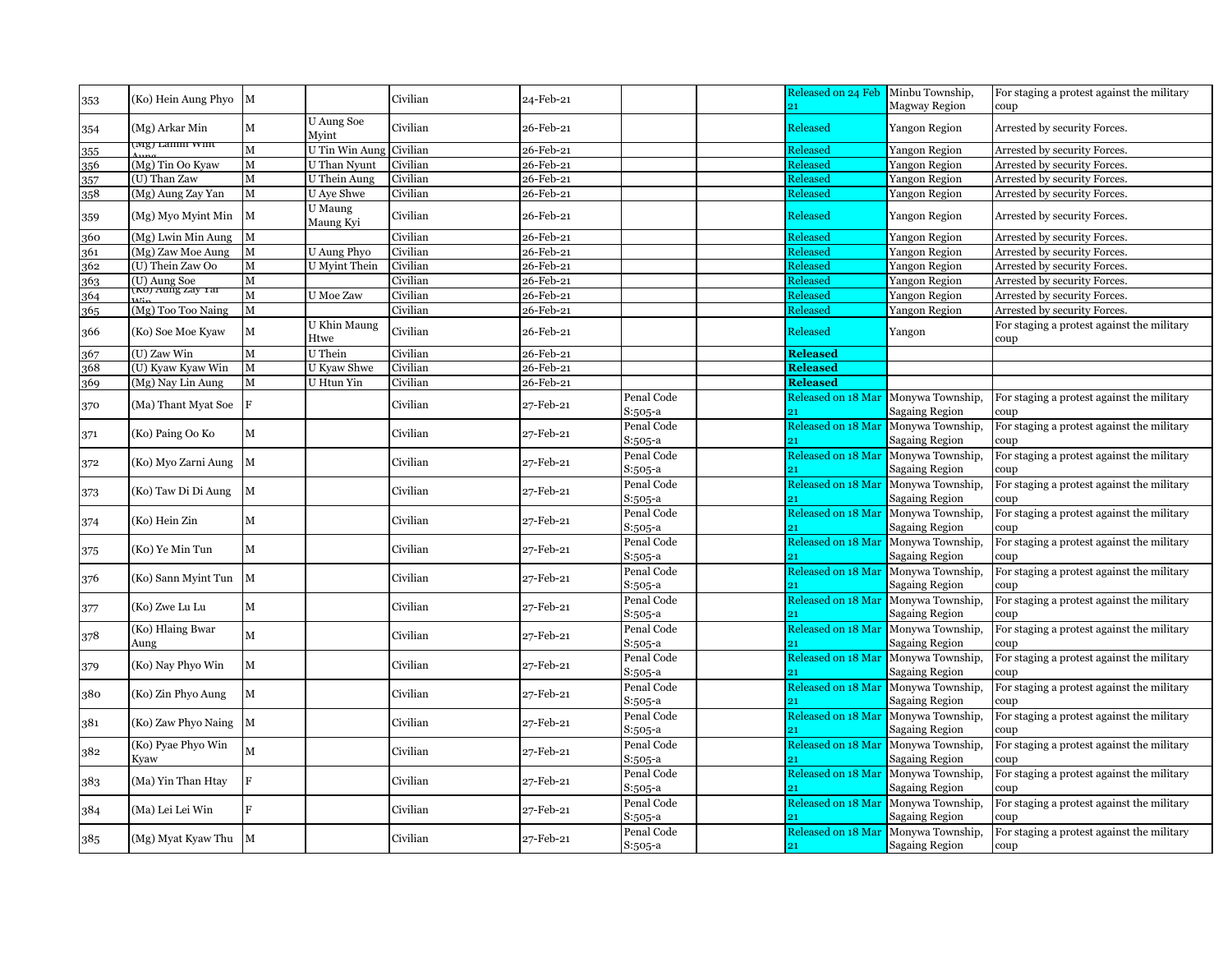| 386 | (Mg) Bo Bo Lin Htet       | $\mathbf M$             |                | Civilian | 27-Feb-21 | Penal Code            | Released on 18 Mar<br>21 | Monywa Township,                                              | For staging a protest against the military         |
|-----|---------------------------|-------------------------|----------------|----------|-----------|-----------------------|--------------------------|---------------------------------------------------------------|----------------------------------------------------|
| 387 | (Mg) Ye Min Ko            | $\mathbf M$             |                | Civilian | 27-Feb-21 | S:505-a<br>Penal Code | Released on 18 Mar       | Sagaing Region<br>Monywa Township,                            | coup<br>For staging a protest against the military |
| 388 | $(Mg)$ Honey              | $\mathbf M$             |                | Civilian | 27-Feb-21 | S:505-a<br>Penal Code | Released on 18 Mar       | <b>Sagaing Region</b><br>Monywa Township,                     | coup<br>For staging a protest against the military |
| 389 | (Mg) Moe Thu Aung         | M                       |                | Civilian | 27-Feb-21 | S:505-a<br>Penal Code | Released on 18 Mar       | <b>Sagaing Region</b><br>Monywa Township,                     | coup<br>For staging a protest against the military |
| 390 | (Mg) Aung Naing Min M     |                         |                | Civilian | 27-Feb-21 | S:505-a<br>Penal Code | Released on 18 Mar       | Sagaing Region<br>Monywa Township,                            | coup<br>For staging a protest against the military |
| 391 | (Mg) Win Kyaw Htay        | M                       |                | Civilian | 27-Feb-21 | S:505-a<br>Penal Code | Released on 18 Mar       | Sagaing Region<br>Monywa Township,                            | coup<br>For staging a protest against the military |
| 392 | (Mg) Nyi Nyi Aung         | $\mathbf M$             |                | Civilian | 27-Feb-21 | S:505-a<br>Penal Code | 21<br>Released on 18 Mar | <b>Sagaing Region</b><br>Monywa Township,                     | coup<br>For staging a protest against the military |
| 393 | (Mg) Thet Naung           | $\mathbf M$             |                | Civilian | 27-Feb-21 | S:505-a<br>Penal Code | 91<br>Released on 18 Mar | Sagaing Region<br>Monywa Township,                            | coup<br>For staging a protest against the military |
| 394 | (Mg) Tar Htet Aung        | M                       |                | Civilian | 27-Feb-21 | S:505-a<br>Penal Code | Released on 18 Mar       | Sagaing Region<br>Monywa Township,                            | coup<br>For staging a protest against the military |
| 395 | (Mg) Tun Myo Win          | $\mathbf M$             |                | Civilian | 27-Feb-21 | S:505-a<br>Penal Code | Released on 18 Mar       | Sagaing Region<br>Monywa Township,                            | coup<br>For staging a protest against the military |
| 396 | (Mg) Zaw Zaw              | $\mathbf M$             |                | Civilian | 27-Feb-21 | S:505-a<br>Penal Code | Released on 18 Mar       | Sagaing Region<br>Monywa Township,                            | coup<br>For staging a protest against the military |
|     |                           |                         |                |          |           | S:505-a<br>Penal Code | Released on 18 Mar       | Sagaing Region<br>Monywa Township,                            | coup<br>For staging a protest against the military |
| 397 | (Mg) Tun Tun Naing        | $\mathbf M$             |                | Civilian | 27-Feb-21 | S:505-a<br>Penal Code | Released on 18 Mar       | Sagaing Region<br>Monywa Township,                            | coup<br>For staging a protest against the military |
| 398 | (Mg) Myint Moe Kyaw M     |                         |                | Civilian | 27-Feb-21 | S:505-a<br>Penal Code | Released on 18 Mar       | Sagaing Region<br>Monywa Township,                            | coup<br>For staging a protest against the military |
| 399 | (Mg) Zaw Lwin Phyo        | $\mathbf M$             |                | Civilian | 27-Feb-21 | S:505-a               | 91                       | <b>Sagaing Region</b>                                         | coup                                               |
| 400 | (Ma) Zar Le Sint          | F                       | U Aung Ko Oo   | Civilian | 27-Feb-21 |                       | Released                 | Street, Bahan<br><del>Vo 232, Knamg</del>                     |                                                    |
| 401 | (Ma) Su Win Thandar F     |                         | U Soe Thura    | Civilian | 27-Feb-21 |                       | Released                 | Shwe War 1 Street, 3<br>Ward, MaYankone                       |                                                    |
| 402 | .wia) Kinii Kyaut mu      | $\mathbf{F}$            | U Kyaw Soe     | Civilian | 27-Feb-21 |                       | Released                 | <del>Tazznakiyarae</del><br><del>Jazaivar 11 street,</del> 1  |                                                    |
| 403 | (Mg) Kyaw Min Htwe M      |                         | U Tun Tun Oo   | Civilian | 27-Feb-21 |                       | Released                 | Ward, North<br><del>S80,'Yuzana 3</del>                       |                                                    |
| 404 | (Ma) Han Swe Zin<br>Mvint | $\mathbf{F}$            | U Maung Nyunt  | Civilian | 27-Feb-21 |                       | <b>Released</b>          | Street, 2 Ward,<br>Nerthdanklr whyanng                        |                                                    |
| 405 | (Mg) Ye Min Khant         | $\mathbf M$             | U Thet Oo      | Civilian | 27-Feb-21 |                       | Released                 | Street, 3 Ward,                                               |                                                    |
| 406 | (Mg) Kyaw Ye Aung         | M                       | U Khin Naing   | Civilian | 27-Feb-21 |                       | Released                 | 75, ThinBaw Kyin, 8<br>Street, Dawpon                         |                                                    |
| 407 | (Mg) Zaw Ye Naung         | M                       | U Ye Naung Soe | Civilian | 27-Feb-21 |                       | <b>Released</b>          | 86, Min Street,<br>Sanchaung<br>39, runae Gay nar             |                                                    |
| 408 | (Mg) Htet Naing           | $\mathbf M$             | U Sann Tun     | Civilian | 27-Feb-21 |                       | Released                 | Street, 3 Ward,                                               |                                                    |
| 409 | (Ma) Nay Chi Win<br>Mon   | $\overline{\mathbf{R}}$ | U Than Htike   | Civilian | 27-Feb-21 |                       | Released                 | <del>Ka Karay vinage,</del><br>Kyaung Kon                     |                                                    |
| 410 | (Ma) Shwe Yi Win<br>Htet  |                         | U Thet Swe Oo  | Civilian | 27-Feb-21 |                       | Released                 | <del>52, Tuabin rantan</del><br>Street, Kyauk<br>Myaung Ward, |                                                    |
| 411 | (Ma) Khin Myat Noe<br>Su  |                         | U Win Aung     | Civilian | 27-Feb-21 |                       | Released                 | 864, U Wit Sar Ya<br>Street, North Dagon                      |                                                    |
|     |                           |                         |                |          |           |                       |                          |                                                               |                                                    |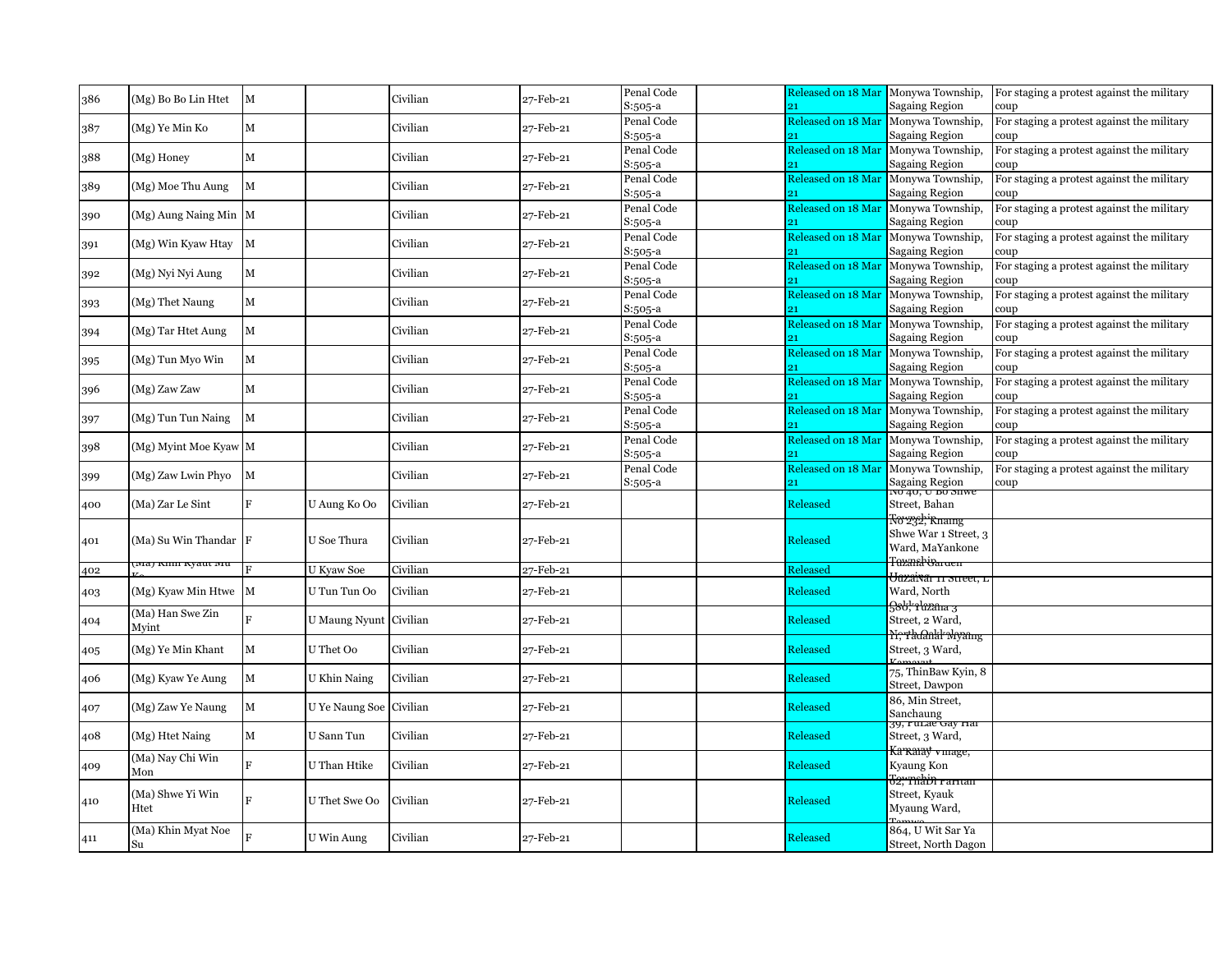|     |                            |               |                     |          |           |                       |                                 | 249, Aung mynta 5                                                                                   |                                                                                                                                                                  |
|-----|----------------------------|---------------|---------------------|----------|-----------|-----------------------|---------------------------------|-----------------------------------------------------------------------------------------------------|------------------------------------------------------------------------------------------------------------------------------------------------------------------|
| 412 | (Ma) Zin Me Win            | F             | U Zaw Min           | Civilian | 27-Feb-21 |                       | Released                        | Street, Hlaing 1<br>Ward, Hlaing                                                                    |                                                                                                                                                                  |
| 413 | (Ma) Hnin Ko San           | F             | U Thet Lwin         | Civilian | 27-Feb-21 |                       | Released                        | G/24, Mae Si Kon<br>Street, 7 Ward,<br><b>Hlaing Township</b>                                       |                                                                                                                                                                  |
| 414 | (Ma) Ei Yati Phyo          | F             | <b>U Aung Aung</b>  | Civilian | 27-Feb-21 |                       | Released                        | Karya 4 Street,<br>Karya Ward,<br>Thingankyun Gyi<br>Ward, Mingalar Don<br><del>J. wrahip wyn</del> |                                                                                                                                                                  |
| 415 | (U) Hlaing Min             | $\mathbf M$   | U Tin Swe           | Civilian | 27-Feb-21 |                       | Released                        | Street, 2 Ward,                                                                                     |                                                                                                                                                                  |
| 416 | (U) Bo Bo Myint Aung M     |               |                     | Civilian | 27-Feb-21 |                       | Released                        | Yangon                                                                                              | For staging a protest against the military<br>coup                                                                                                               |
| 417 | (Mg) Pyae Phyo Thu         | М             | U Aung Thu          | Civilian | 27-Feb-21 |                       | Released                        | i uzana Garuen                                                                                      |                                                                                                                                                                  |
| 418 | (Mg) Aung Myint Thu M      |               | U Soe Shwe          | Civilian | 27-Feb-21 |                       | Released                        | 1131, Shwe Sar Sut<br>Street, 104 Ward,<br>South Dagon                                              |                                                                                                                                                                  |
| 419 | (U) Thi Han                | $\mathbf M$   | U Han Thein         | Civilian | 27-Feb-21 |                       | Released                        | 149, Aung mynia<br>Street, 1 Ward,                                                                  |                                                                                                                                                                  |
| 420 | (U) Aung Kyaw Soe          | $\mathbf M$   | U Than              | Civilian | 27-Feb-21 |                       | Released                        | 170, Aung Myitta 5<br>Street, Hlaing                                                                |                                                                                                                                                                  |
| 421 | (U) Soe Kyaw Kyaw<br>Paing | $\mathbf{M}$  | U Kyaw Lwin         | Civilian | 27-Feb-21 |                       | Released                        | 170, Aung Myitta 5<br>Street, Hlaing                                                                |                                                                                                                                                                  |
| 422 | (Mg) Pyae Phyo Paing M     |               | U Tin Shwe          | Civilian | 27-Feb-21 |                       | Released                        | 417, Thut Mait Tar 11<br>Street, 1 Ward,<br>North Oakkalapa                                         |                                                                                                                                                                  |
| 423 | (Mg) Thet Naing Tun M      |               | U Win Aung          | Civilian | 27-Feb-21 |                       | Released                        | 864, U Wit Sar Ya<br>Street, North Dagon                                                            |                                                                                                                                                                  |
| 424 | (Mg) La Min Tun            | $\mathbf M$   | U Tun Yi            | Civilian | 27-Feb-21 |                       | Released                        | 224, Maung Nge Oo<br>Buyar Street, Kyaut<br>Yay Twin Ward,<br>North Oakkalapa                       |                                                                                                                                                                  |
| 425 | (Ma) Yu Wati               | F             | U Thein Myint       | Civilian | 27-Feb-21 |                       | Released                        | Ta myay vinage,<br>Htan Tapin                                                                       |                                                                                                                                                                  |
| 426 | (Ma) Htar Ei Ei Wai        | ١F            | U Khin Maung<br>Aye | Civilian | 27-Feb-21 |                       | Released                        | <del>T97'B; hifwa street</del><br>54 Ward, South                                                    |                                                                                                                                                                  |
| 427 | (U) Zaw Lin                | $\mathbf M$   | U Aye               | Civilian | 27-Feb-21 |                       | Released                        | $9$ <sup>2</sup> Bayua su z street<br>6 Ward, Hlaing                                                |                                                                                                                                                                  |
| 428 | (U) Aung Sann Win          | M             | U Htwe Bo           | Civilian | 27-Feb-21 | Penal Code<br>S:505-a | Released on 31 Mar<br>21        | Mandalay                                                                                            | Donations for the purchase of the COVID-19<br>vaccine, led by Aung San Win, are no longer<br>being donated to the military council, but<br>instead to CDM staff. |
| 429 | Naw Sandi                  | F             | U Tine Kyaw         | Civilian | 27-Feb-21 |                       | <b>Released</b>                 | 893, Shwe La Yaung<br>Street, 40 Ward,<br>North Dagon<br>Township, Yangon                           |                                                                                                                                                                  |
| 430 | (Ma) Hlaine Ei Phyu        | <sup>IF</sup> | U Myo Naing         | Civilian | 27-Feb-21 |                       | <b>Released</b>                 | No 20, Railway<br>housing, Nga Kha<br>Ward, Thingangyun<br>Township, Yangon                         |                                                                                                                                                                  |
| 431 | Lal Awmpuia                | $\mathbf M$   |                     | Civilian | 27-Feb-21 |                       | <b>Released on 28 Feb</b><br>21 | Hakha Township,<br>Chin State                                                                       |                                                                                                                                                                  |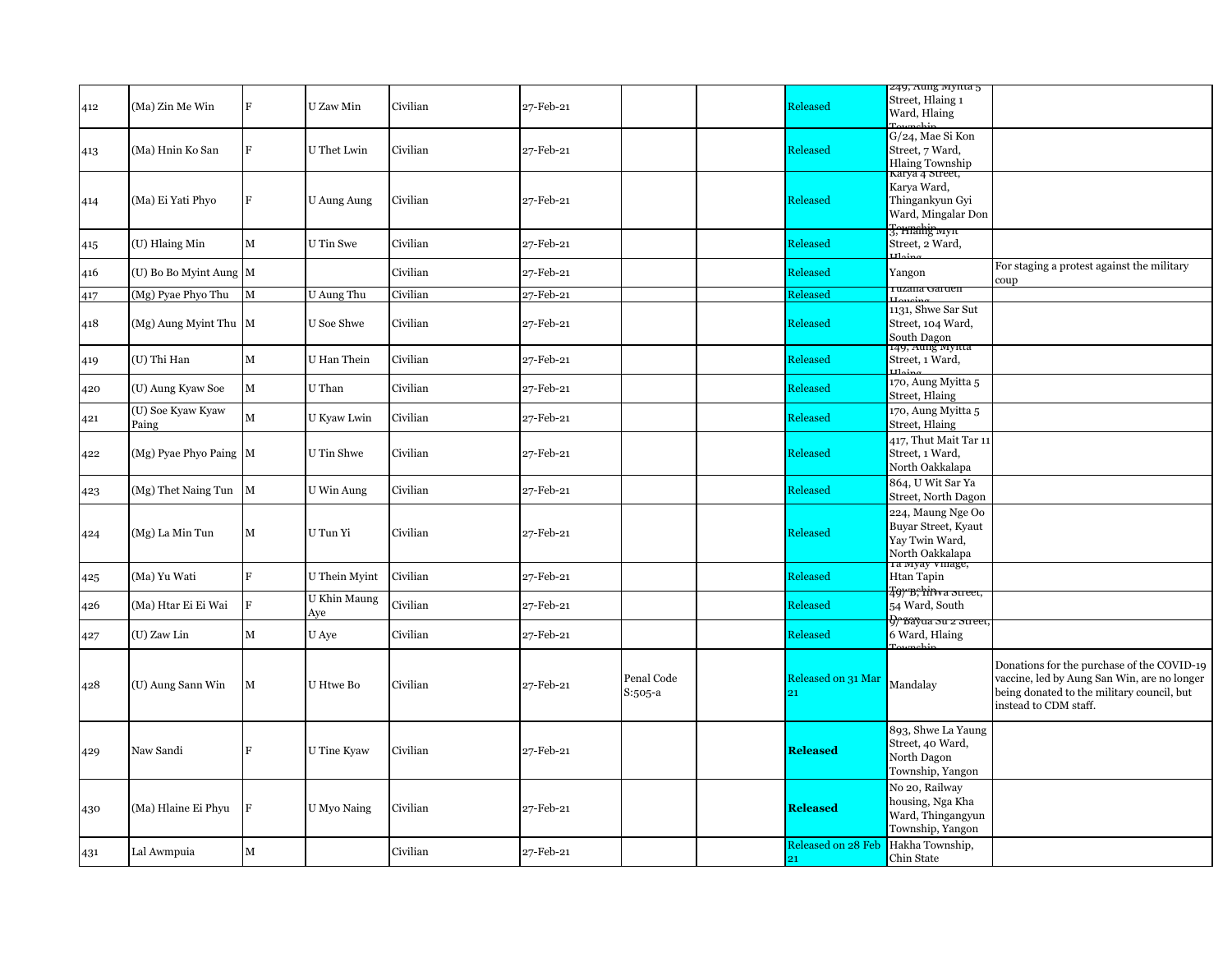| 432 | Ngun Tum Lian                         | $\mathbf M$  | Civilian            | 27-Feb-21 |  | Released on 28 Feb<br>21  | Hakha Township,<br>Chin State |                                                     |
|-----|---------------------------------------|--------------|---------------------|-----------|--|---------------------------|-------------------------------|-----------------------------------------------------|
| 433 | Aung Law                              | $\mathbf M$  | Civilian            | 27-Feb-21 |  | <b>Released on 28 Feb</b> | Yangon Region                 |                                                     |
| 434 | <b>Biak Cin Thang</b>                 | $\mathbf M$  | Civilian            | 27-Feb-21 |  | Released on 28 Feb        | <b>Yangon Region</b>          |                                                     |
| 435 | Biak Tha Lian                         | $\mathbf M$  | Civilian            | 27-Feb-21 |  | Released on 28 Feb        | <b>Yangon Region</b>          |                                                     |
| 436 | Cung Uk Thang                         | M            | Civilian            | 27-Feb-21 |  | Released on 28 Feb<br>91  | Yangon Region                 |                                                     |
| 437 | Mang Hrim Lian                        | $\mathbf M$  | Civilian            | 27-Feb-21 |  | Released on 28 Feb        | Yangon Region                 |                                                     |
| 438 | Siang Cung Ceu                        | $\mathbf M$  | Civilian            | 27-Feb-21 |  | Released on 28 Feb<br>91  | Yangon Region                 |                                                     |
| 439 | Sui Hniang Tial                       | $\mathbf F$  | Civilian            | 27-Feb-21 |  | Released on 28 Feb        | <b>Yangon Region</b>          |                                                     |
| 440 | Thawng Tha Lian                       | $\mathbf M$  | Civilian            | 27-Feb-21 |  | Released on 28 Feb<br>21  | <b>Yangon Region</b>          |                                                     |
| 441 | Tum Par                               | $\mathbf F$  | Civilian            | 27-Feb-21 |  | Released on 28 Feb        | Yangon Region                 |                                                     |
| 442 | Van Par Hnem                          | F            | Civilian            | 27-Feb-21 |  | Released on 28 Feb        | <b>Yangon Region</b>          |                                                     |
| 443 | Van Tha Bik                           | $\mathbf M$  | Civilian            | 27-Feb-21 |  | Released on 28 Feb        | Yangon Region                 |                                                     |
| 444 | Van Tha Chin Iang                     | $\mathbf F$  | Civilian            | 27-Feb-21 |  | Released on 28 Feb        | Yangon Region                 |                                                     |
| 445 | (Ko) Ye Aung                          | $\mathbf M$  | Civilian (Engineer) | 28-Feb-21 |  | Released on 24 Mar<br>21  | Taungoo                       | For staging a protest against the military<br>coup  |
| 446 | (Ko) Sai Ye Hphone<br>Kywe            | $\mathbf M$  | Civilian (Engineer) | 28-Feb-21 |  | Released on 24 Mar        | Hmawbi, Yangon                | For staging a protest against the military<br>oup:  |
| 447 | (Ko) Sai Soe Min<br>Maung             | $\mathbf M$  | Civilian (Engineer) | 28-Feb-21 |  | Released on 24 Mar        | Taunggyi                      | For staging a protest against the military<br>coup  |
| 448 | (Ko) Nyi Nyi Aung                     | $\mathbf M$  | Civilian (Engineer) | 28-Feb-21 |  | Released on 24 Mar        | Aye Thar Yar                  | For staging a protest against the military<br>coup  |
| 449 | (Ko) Linn Htin                        | $\mathbf M$  | Civilian (Engineer) | 28-Feb-21 |  | Released on 24 Mar<br>91  | Aye Thar Yar                  | For staging a protest against the military<br>coup  |
| 450 | (Ko) Aung Nu Tin                      | $\mathbf M$  | Civilian (Engineer) | 28-Feb-21 |  | Released on 24 Mar        | Mohnyin                       | For staging a protest against the military<br>coup  |
| 451 | (Ma) Khine Wai Phyo F                 |              | Civilian (Engineer) | 28-Feb-21 |  | Released on 24 Mar<br>91  | Hmawbi, Yangon                | For staging a protest against the military<br>coup  |
| 452 | (Ma) Nu Latt Zaw<br>a.k.a Nu Zaw Latt | $\rm F$      | Civilian (Engineer) | 28-Feb-21 |  | Released on 24 Mar        | Hmawbi, Yangon                | For staging a protest against the military<br>coup  |
| 453 | (Ma) Nyo Zin Oo                       | $\mathbf F$  | Civilian (Engineer) | 28-Feb-21 |  | Released on 24 Mar<br>21  | Yangon                        | For staging a protest against the military<br>coup  |
| 454 | (Ma) Lae Lae Mu                       | F            | Civilian (Engineer) | 28-Feb-21 |  | Released on 24 Mar        | Yangon                        | For staging a protest against the military<br>coup  |
| 455 | (Ma) Khin Hnin<br>Hlaing              | $\mathbf{F}$ | Civilian (Engineer) | 28-Feb-21 |  | Released on 24 Mar        | Aye Thar Yar                  | For staging a protest against the military<br>coup  |
| 456 | (Ma) Myint Myint Win F                |              | Civilian (Engineer) | 28-Feb-21 |  | Released on 24 Mar        | Mohnyin                       | For staging a protest against the military<br>coup  |
| 457 | (Ma) Jue Jue Aung                     | F            | Civilian (Engineer) | 28-Feb-21 |  | Released on 24 Mar        | Yangon                        | For staging a protest against the military<br>coup: |
| 458 | (Ma) Myat Myat Moe                    | $\mathbf F$  | Civilian (Engineer) | 28-Feb-21 |  | Released on 24 Mar<br>21  | Yangon                        | For staging a protest against the military<br>coup  |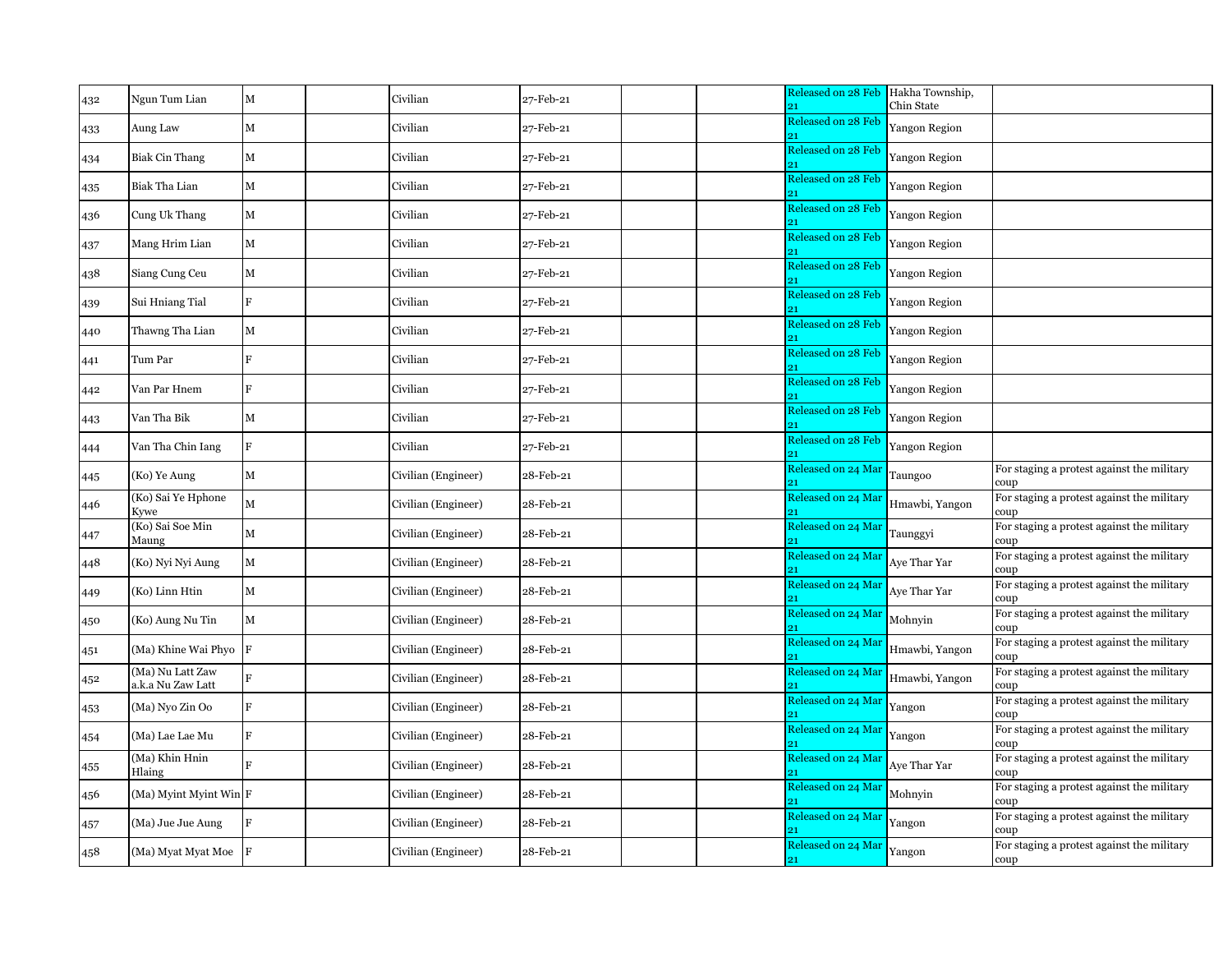| 459 | (Mg) Nyein Zaw                        | $\mathbf M$             | U Khin Maung<br>Nyunt | Civilian            | 28-Feb-21 |                       | Released        | 228, Insein Road,<br><b>Hlaing Township</b>                                   |                                                    |
|-----|---------------------------------------|-------------------------|-----------------------|---------------------|-----------|-----------------------|-----------------|-------------------------------------------------------------------------------|----------------------------------------------------|
| 460 | (Mg) Zin Ko Min                       | $\mathbf M$             | U San Myint           | Civilian            | 28-Feb-21 |                       | Released        | 228, Insein Road,<br><b>Hlaing Township</b>                                   |                                                    |
| 461 | (Mg) Kyaw Lwin Oo                     | M                       | <b>U</b> Soe Naing    | Civilian            | 28-Feb-21 |                       | Released        | ThanLyin Township                                                             |                                                    |
| 462 | (Mg) Nyan Lin Tun                     | $\mathbf M$             | U Naing Tun           | Civilian            | 28-Feb-21 |                       | Released        | 24 (A), Aung<br>Yadanar Street,                                               |                                                    |
| 463 | (Mg) Thet Phyo Naung M                |                         | U Aung Myint          | Civilian            | 28-Feb-21 |                       | Released        | <del>ZU; iranCnam i<sup>1</sup></del><br>Street, Hlaing                       |                                                    |
| 464 | (Mg) Min Khant Kyaw M                 |                         | U Saw Myint           | Civilian            | 28-Feb-21 |                       | Released        | 1482/B, Ayeyar Min<br>Thit Street, South<br>Dagon Township                    |                                                    |
| 465 | (U) Ye Min Hlaing                     | $\mathbf M$             | U Tin Htwe            | Civilian            | 28-Feb-21 |                       | Released        | A-11, Room 105, Shu<br>Khin Thar Housing,<br>Tharkayta Maritime<br>University |                                                    |
| 466 | (Ko) Thet Paing Oo                    | $\mathbf M$             |                       | Civilian            | 28-Feb-21 |                       | Released        | Myeik Township,<br>Tanintharyi Region                                         |                                                    |
| 467 | (Ma) Zin Si Thi Lwin<br>(aka) Zin Zin |                         |                       | Civilian            | 28-Feb-21 |                       | Released        | Myeik Township,<br>Tanintharyi Region                                         |                                                    |
| 468 | (U) Min Min                           | M                       |                       | Civilian            | 28-Feb-21 |                       | Released        | Myeik Township,<br>Tanintharyi Region                                         |                                                    |
| 469 | (Ma) Nilar Soe                        | F                       |                       | Civilian            | 28-Feb-21 |                       | Released        | Myeik Township,<br>Tanintharyi Region                                         |                                                    |
| 470 | (Ma) Thiri Paing (aka)<br>Moli        | $\overline{\mathbf{R}}$ |                       | Civilian            | 28-Feb-21 |                       | Released        | Myeik Township,<br>Tanintharyi Region                                         |                                                    |
| 471 | (Ko) Ye Pyae Phyo                     | $\mathbf M$             |                       | Civilian (Engineer) | 28-Feb-21 |                       | Released        | Hmawbi, Yangon                                                                | For staging a protest against the military<br>coup |
| 472 | (Ko) Wai Linn Htet                    | $\mathbf M$             |                       | Civilian (Engineer) | 28-Feb-21 |                       | <b>Released</b> | Yangon                                                                        | For staging a protest against the military<br>coup |
| 473 | (Ko) Htin Linn Naing                  | $\mathbf{M}$            |                       | Civilian (Engineer) | 28-Feb-21 |                       | Released        | Yangon                                                                        | For staging a protest against the military<br>coup |
| 474 | (Ko) Ye Aung                          | M/24                    | U Than Zaw            | Civilian            | 28-Feb-21 | Penal Code<br>S:505-a | Released        | mawiainyine<br>Township, Mon                                                  | For staging a protest against the military<br>coup |
| 475 | (Mg) Myat Thu                         | $\mathbf M$             | U Myint Sann          | Civilian            | 28-Feb-21 |                       | Released        | 22, 35 Points, North<br>Dagon                                                 |                                                    |
| 476 | (Daw) Aye Su Mon                      | F                       | U Han Thaung          | Civilian            | 28-Feb-21 |                       | Released        | Tharkayta Specialty<br>Hospital                                               |                                                    |
| 477 | (Daw) Soe Soe Mar                     | $\mathbf F$             | U Ba Shan             | Civilian            | 28-Feb-21 |                       | Released        | Tharkayta Specialty<br>Hospital                                               |                                                    |
| 478 | (Mg) Aung Ye Kyaw                     | $\mathbf M$             | U Than Lwin           | Civilian            | 28-Feb-21 |                       | <b>Released</b> | Tharkayta Specialty<br>Hospital                                               |                                                    |
| 479 | (Daw) Ne Ne Win                       | F                       | U Htein Lin           | Civilian            | 28-Feb-21 |                       | <b>Released</b> | Tharkayta Specialty<br>Hospital                                               |                                                    |
| 480 | (Daw) Naw Khaing<br>Yin Thein         | R                       | U Saw San<br>Thein    | Civilian            | 28-Feb-21 |                       | <b>Released</b> | Tharkayta Specialty<br>Hospital                                               |                                                    |
| 481 | (Ma) Saw Sann Thit<br>Nandar          |                         | U Saw Nandar<br>Tun   | Civilian            | 28-Feb-21 |                       | Released        | Tharkayta Specialty<br>Hospital                                               |                                                    |
| 482 | (Mg) Ye Htet Naing                    | M                       | U Thant Zin           | Civilian            | 28-Feb-21 |                       | Released        | 14/1, Mya (4) Street,<br>South Oakkalapa<br>Township                          |                                                    |
| 483 | (Ma) Htet Htet Win                    | F                       | U Maung Kha           | Civilian            | 28-Feb-21 |                       | Released        | 155, мш те куам<br>Swar Street, 7 Ward,<br>South Oakkalapa                    |                                                    |
|     |                                       |                         |                       |                     |           |                       |                 |                                                                               |                                                    |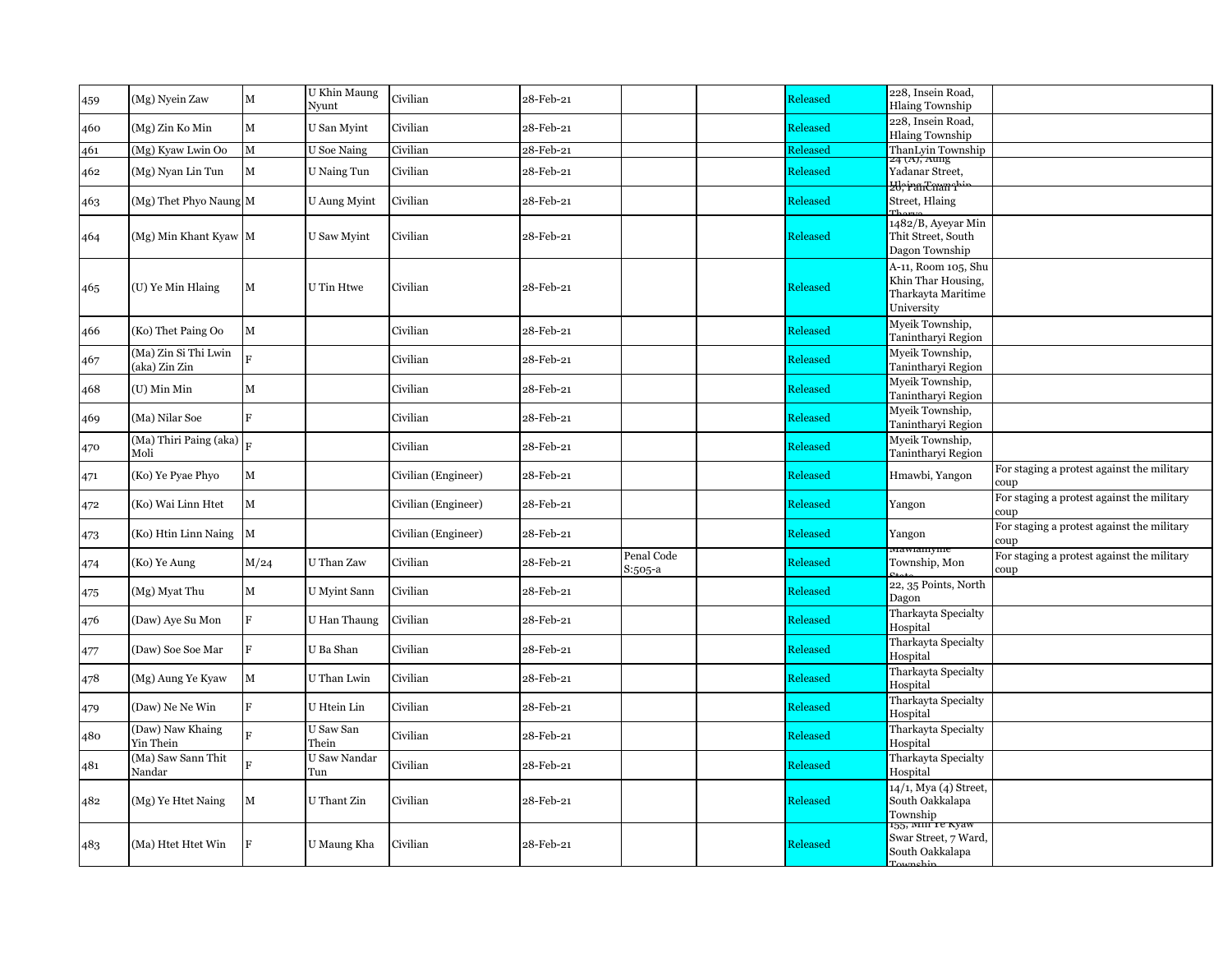| 484 | (Mg) Min Htet Thar              | M            | U Thein Myint        | Civilian | 28-Feb-21 |  | Released                 | South Oakkalapa<br>Township                                                                         |                                                    |
|-----|---------------------------------|--------------|----------------------|----------|-----------|--|--------------------------|-----------------------------------------------------------------------------------------------------|----------------------------------------------------|
| 485 | (Daw) Mot Mot Aung F            |              | U Aung Khaing        | Civilian | 28-Feb-21 |  | Released                 | 456, Man Pyay 11<br>Street, 3 Ward,<br>Tharkayta Township<br>074, bu rar ron                        |                                                    |
| 486 | (Mg) Oakkar Thwin               | M            | <b>U</b> Maung Htay  | Civilian | 28-Feb-21 |  | <b>Released</b>          | Street, Sint Ku Aung<br>San. Insein                                                                 |                                                    |
| 487 | (Mg) Min Soe Oo                 | $\mathbf M$  | U Thein Soe          | Civilian | 28-Feb-21 |  | <b>Released</b>          | No (5) Ward,, Hlaing<br>Tharvar                                                                     |                                                    |
| 488 | (Ko) Zay Yar Than               | M            | U Kyi Myaing         | Civilian | 28-Feb-21 |  | <b>Released</b>          | Insein Ywar Ma, Tar<br>Yar Factory                                                                  |                                                    |
| 489 | KUJ IVIYU IVYI IVYI             | $\mathbf{M}$ | <b>U</b> Myint Naing | Civilian | 28-Feb-21 |  | Released                 | Maritime University                                                                                 |                                                    |
| 490 | (Ma) Myint Myat Zaw             | R            | U Aung Myint         | Civilian | 28-Feb-21 |  | Released                 | Oakkar 6 Street                                                                                     |                                                    |
| 491 | (Mg) Aye Chan Ko                | M            | U Tin Myint          | Civilian | 28-Feb-21 |  | <b>Released</b>          | муа муніаг з<br>Street, 108, East                                                                   |                                                    |
| 492 | (U) Min Lwin                    | M            | U Thet Lwin          | Civilian | 1-Mar-21  |  | Released on 26 Mar<br>21 | <del>ldy, 30 sueet,</del><br>Middle Block, Kyauk                                                    |                                                    |
| 493 | (Ko) Hein Thu                   | $\mathbf M$  |                      | Civilian | 1-Mar-21  |  | Released                 | Myeik Township,<br>Tanintharyi Region                                                               |                                                    |
| 494 | (U) Nwge Shein                  | $\mathbf M$  |                      | Civilian | 1-Mar-21  |  | Released                 | Myeik Township,<br>Tanintharyi Region                                                               |                                                    |
| 495 | (Mg) Zin Myo Naing              | M            |                      | Civilian | 1-Mar-21  |  | Released                 | Myeik Township,<br>Tanintharyi Region                                                               |                                                    |
| 496 | (Mg) Thiha Naing                | M/25         |                      | Civilian | 1-Mar-21  |  | Released on 24 Mar<br>21 | Ma Zaw Village,<br>Myeik Township,<br>Tanintharyi Region                                            |                                                    |
| 497 | (Mg) Pyae Phyo Naing M          |              | <b>U</b> Soe Naing   | Civilian | 1-Mar-21  |  | Released                 | 17/798, U Pon Nya<br>Street, Shwe Pauk<br>Kan Township,<br>North Oakkalapa,<br><b>Yangon Region</b> |                                                    |
| 498 | Malsawmtluang                   | $\mathbf{F}$ |                      | Civilian | 1-Mar-21  |  | Released on 2 Mar        | Falam Township,<br>Chin State                                                                       | For staging a protest against the military<br>coup |
| 499 | Zing Tha Tawk                   | F            |                      | Civilian | 1-Mar-21  |  | Released on 2 Mar<br>21  | Hakha Township,<br>Chin State                                                                       | For staging a protest against the military<br>coup |
| 500 | Biak Tha Par                    | $\mathbf{F}$ |                      | Civilian | 1-Mar-21  |  | Released on 2 Mar        | Hakha Township,<br>Chin State                                                                       | For staging a protest against the military<br>coup |
| 501 | <b>Biak Hnem Sung</b>           | $\mathbf{F}$ |                      | Civilian | 1-Mar-21  |  | Released on 2 Mar        | Hakha Township,<br>Chin State                                                                       | For staging a protest against the military<br>coup |
| 502 | Khin Hnin Yu                    | F            |                      | Civilian | 1-Mar-21  |  | Released on 2 Mar        | Hakha Township,<br>Chin State                                                                       | For staging a protest against the military<br>coup |
| 503 | Mary Zai Hnem Sung F            |              |                      | Civilian | 1-Mar-21  |  | Released on 2 Mar<br>91  | Hakha Township,<br>Chin State                                                                       | For staging a protest against the military<br>coup |
| 504 | Kap Cung                        | $\mathbf M$  |                      | Civilian | 1-Mar-21  |  | Released on 2 Mar        | Hakha Township,<br>Chin State                                                                       | For staging a protest against the military<br>coup |
| 505 | Thawng Hlei Thang               | $\mathbf M$  |                      | Civilian | 1-Mar-21  |  | Released on 2 Mar<br>91  | Hakha Township,<br>Chin State                                                                       | For staging a protest against the military<br>coup |
| 506 | Bawi Tha Thawng                 | $\mathbf M$  |                      | Civilian | 1-Mar-21  |  | Released on 2 Mar        | Hakha Township,<br>Chin State                                                                       | For staging a protest against the military<br>coup |
| 507 | Tuan Tin Peng (18<br>vears old) | $\mathbf M$  |                      | Civilian | 1-Mar-21  |  | Released on 2 Mar<br>91  | Hakha Township,<br>Chin State                                                                       | For staging a protest against the military<br>coup |
| 508 | Van Cer Luai                    | F            |                      | Civilian | 1-Mar-21  |  | Released on 2 Mar<br>21  | Hakha Township,<br>Chin State                                                                       | For staging a protest against the military<br>coup |
|     |                                 |              |                      |          |           |  |                          |                                                                                                     |                                                    |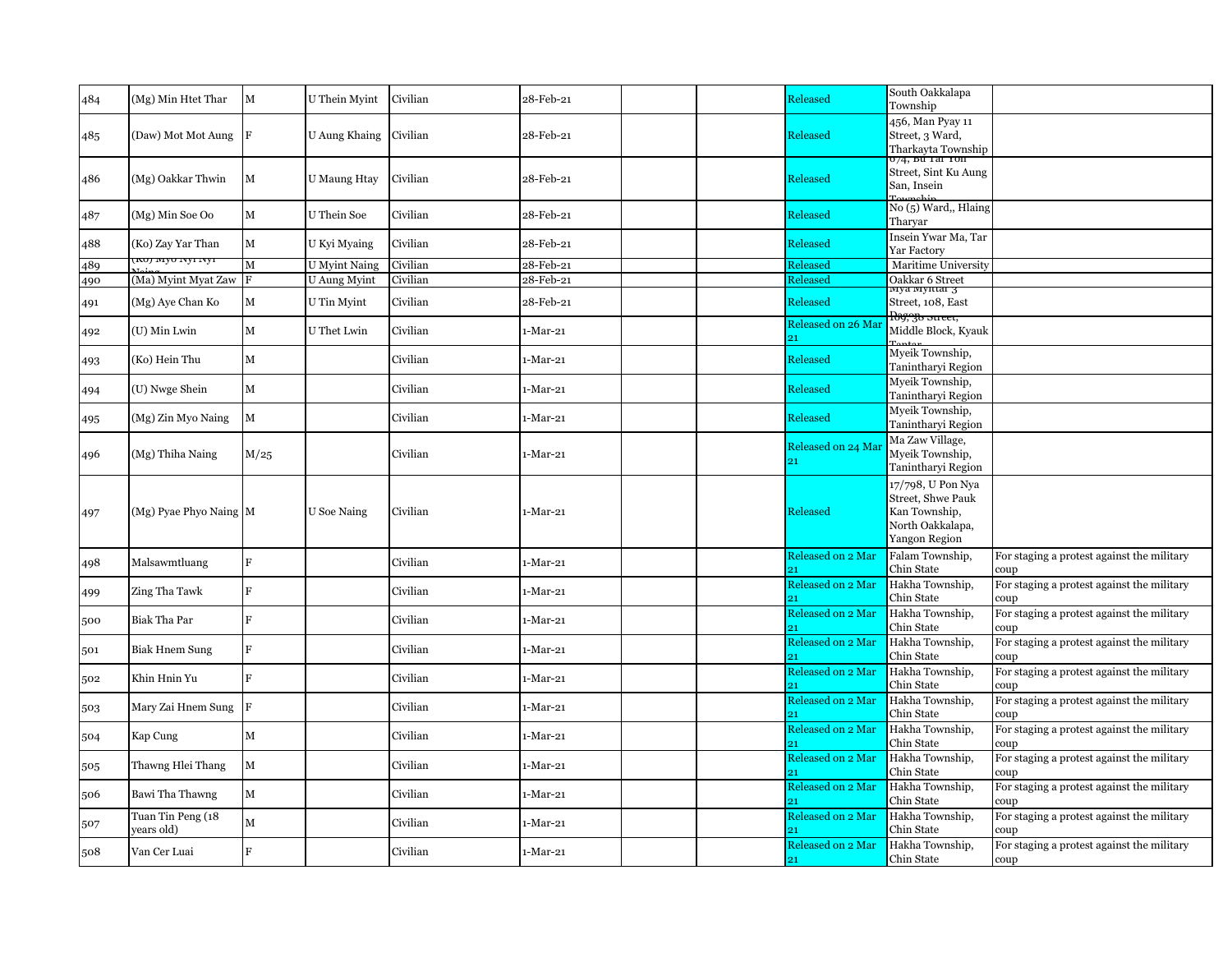| 509 | Sui Hnin Hmung          | $\mathbf M$  |                    | Civilian                                                    | 1-Mar-21   |                       | Released on 2 Mar<br>21.  | Hakha Township,<br>Chin State                                                      | For staging a protest against the military<br>coup                                          |
|-----|-------------------------|--------------|--------------------|-------------------------------------------------------------|------------|-----------------------|---------------------------|------------------------------------------------------------------------------------|---------------------------------------------------------------------------------------------|
| 510 | Bawi Kip Sum            | $\mathbf M$  |                    | Civilian                                                    | 1-Mar-21   |                       | Released on 2 Mar         | Hakha Township,<br>Chin State                                                      |                                                                                             |
|     | Chan Uk                 | $\mathbf M$  |                    | Civilian                                                    |            |                       | Released on 2 Mar         | Hakha Township,                                                                    |                                                                                             |
| 511 |                         |              |                    |                                                             | ı-Mar-21   |                       | 21                        | Chin State                                                                         |                                                                                             |
| 512 | David Van Hmuh<br>Thang | $\mathbf M$  |                    | Civilian                                                    | 1-Mar-21   |                       | Released on 2 Mar         | Hakha Township,<br>Chin State                                                      |                                                                                             |
| 513 | Joseph                  | $\mathbf M$  |                    | Civilian                                                    | 1-Mar-21   |                       | Released on 2 Mar<br>21   | Hakha Township,<br>Chin State                                                      |                                                                                             |
| 514 | Malsawmtluanga          | $\mathbf M$  |                    | Civilian                                                    | 1-Mar-21   |                       | Released on 2 Mar         | Hakha Township,<br>Chin State                                                      |                                                                                             |
| 515 | Robert Ngun Ling        | $\mathbf{M}$ |                    | Civilian                                                    | 1-Mar-21   |                       | Released on 2 Mar<br>91   | Hakha Township,<br>Chin State                                                      |                                                                                             |
|     | Mang                    |              |                    |                                                             |            |                       | Released on 2 Mar         | Hakha Township,                                                                    |                                                                                             |
| 516 | Sang Bik Lian           | $\mathbf M$  |                    | Civilian                                                    | 1-Mar-21   |                       | 21                        | Chin State                                                                         |                                                                                             |
| 517 | (Mg) Phyo Aung          | $\mathbf M$  | U Than Tun         | Civilian                                                    | 2-Mar-21   |                       | <b>Released</b>           | 177, Sanpya Street,<br>Yamonenar (2)<br>Ward, Dawbon<br>Township, Yangon           |                                                                                             |
| 518 | (Mg) Htet Khaing        | $\mathbf M$  | U Than Shwe        | Civilian                                                    | 2-Mar-21   |                       | Released                  | 680/A, Aung Chan<br>Thar (3) Street, (70)<br>Ward, South Dagon<br>Township, Yangon |                                                                                             |
| 519 | (U) Sein Win Lwin       | $\mathbf M$  | <b>U</b> Myint Zaw | Civilian                                                    | 2-Mar-21   |                       | <b>Released</b>           | No.1, Pan Chaung<br>Street, Mont Taung<br>Ward, Sanchaung<br>Township, Yangon      |                                                                                             |
| 520 | (Mg) Mya Kaung          | $\mathbf M$  | U Tin Soe          | Civilian                                                    | $2-Mar-21$ |                       | Released                  | 11/2, Soap factory<br>Compound, Hlaing<br>Township, Yangon<br>Bunding (C), 200,    |                                                                                             |
| 521 | (U) Myo Min Tun         | $\mathbf M$  | U Tun Aye          | Civilian                                                    | $2-Mar-21$ |                       | Released                  | Hnin Si Street, Boe<br>Lein, Aung Mingala<br>Ward, Kyauk<br>$M_{\text{boundary}}$  |                                                                                             |
| 522 | (KOJ IVYI IVYI ZIII     | M            | U Phay Khin        | Civilian                                                    | 2-Mar-21   |                       | Released                  |                                                                                    |                                                                                             |
| 523 | (Mg) Htet Wai Yan       | M            | U Hla Myo          | Civilian                                                    | $2-Mar-21$ |                       | Released                  |                                                                                    |                                                                                             |
| 524 | (Ma) Yadanar Kyaw       | $\mathbf F$  | U Kyaw Htay        | Civilian                                                    | 2-Mar-21   |                       | Released                  | Magwe Region,<br>Pakhoku Township,<br>Shi Kha Wa Village                           |                                                                                             |
| 525 | (Ko) Kyaw Sann Oo       | М            | U Ngwe Ya          | Civilian                                                    | 2-Mar-21   |                       | <b>Released</b>           | No (98), Tha Hara<br>Street, 13 Ward,<br>Hlaing Township,<br><b>Yangon Region</b>  | Arrested while buying cigarettes near home.                                                 |
| 526 | Zin Thu Htet            | F            | U Myint Htay       | Civilian                                                    | 2-Mar-21   |                       | Released on 24<br>Mar, 21 | Hpa-an Township,<br>Karen State                                                    | For staging a protest against the military<br>coup                                          |
| 527 | (U) Win Htut            | $\mathbf M$  | U Aung Ngwe        | Civilian                                                    | 2-Mar-21   |                       | Released                  | NO 12, Nat Sin<br>Street, 1st Floor                                                |                                                                                             |
| 528 | (Ko) Thant Zin Oo       | $\mathbf M$  | (U) Hla Kyaing     | Civilian<br>(MonMyatSateHtar -<br>Elderly care association) | $3-Mar-21$ | Penal Code<br>S:505-a | Released on 24 Mar<br>21  | North Okkalapa,<br>Yangon                                                          | He was severely beaten and arrested while<br>providing medical care during the<br>crackdown |
| 529 | (Ko) Kyaw Min Aung      | M            | (U) Hla Kyaing     | Civilian<br>(MonMyatSateHtar-<br>Elderly care association)  | $3-Mar-21$ |                       | Released on 24 Mar<br>21  | North Okkalapa,<br>Yangon                                                          | He was severely beaten and arrested while<br>providing medical care during the<br>crackdown |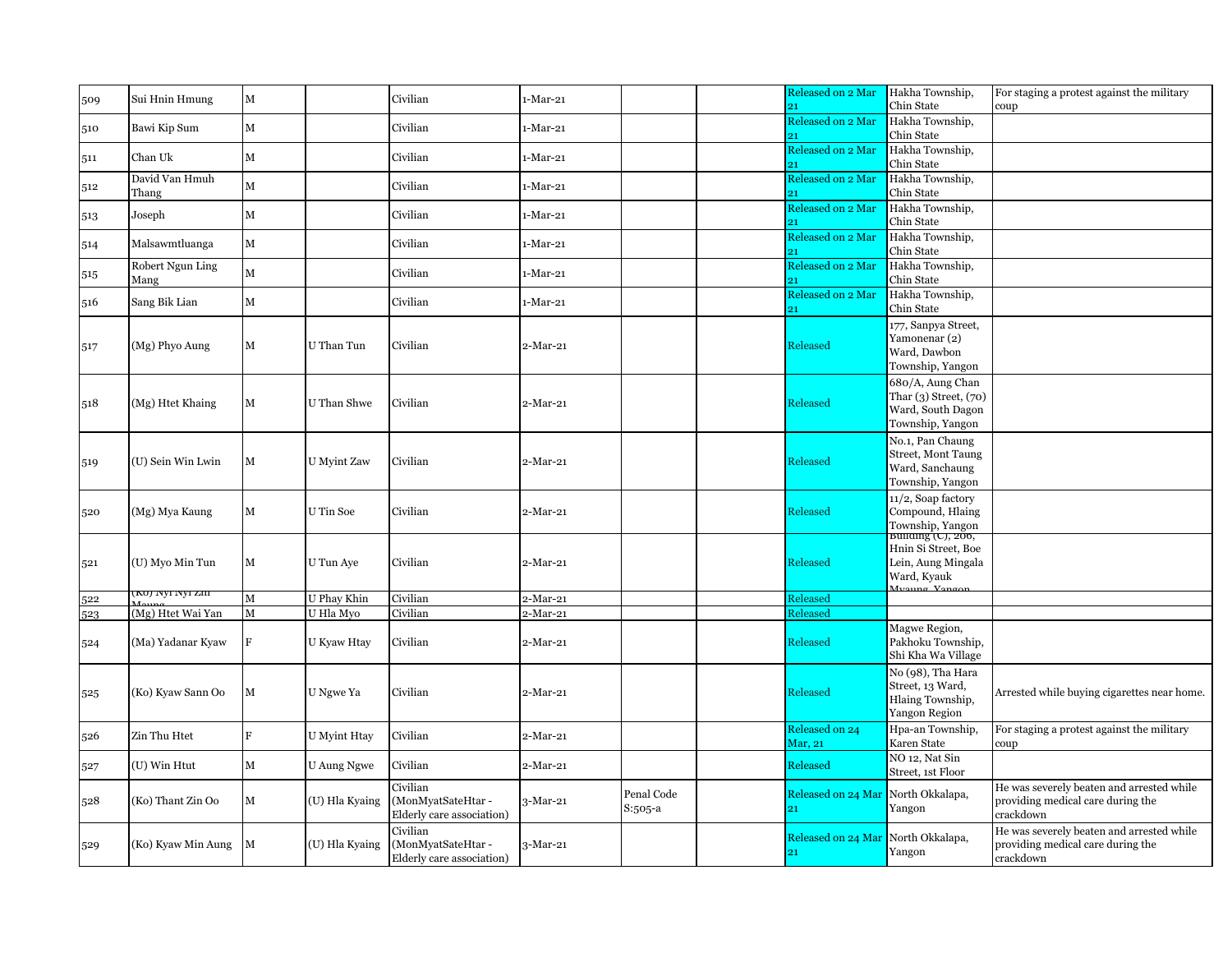| 530 | (Mg) Soe Htet Aung                       | M            | (U) Myo Aung            | Civilian<br>(MonMyatSateHtar -<br>Elderly care association) | 3-Mar-21   | Penal Code<br>S:505-a |    | Released on 24 Mar | North Okkalapa,<br>Yangon                                                                         | He was severely beaten and arrested while<br>providing medical care during the<br>crackdown |
|-----|------------------------------------------|--------------|-------------------------|-------------------------------------------------------------|------------|-----------------------|----|--------------------|---------------------------------------------------------------------------------------------------|---------------------------------------------------------------------------------------------|
| 531 | (Ko) Min Oo                              | $\mathbf M$  | (U) Thant Zin<br>Oo.    | Civilian<br>(MonMyatSateHtar-<br>Elderly care association)  | 3-Mar-21   | Penal Code<br>S:505-a | 91 | Released on 24 Mar | North Okkalapa,<br>Yangon                                                                         | He was severely beaten and arrested while<br>providing medical care during the<br>crackdown |
| 532 | (Ko) Aung Kyaw Min                       | M            | (U) Myint Lwin          | Civilian                                                    | 3-Mar-21   | Penal Code<br>S:505-a |    | Released on 24 Mai | North Okkalapa<br>Township, Yangon<br>Region                                                      | For staging a protest against the military<br>coup                                          |
| 533 | (Ko) Chan Myae Linn M                    |              | (U) Wai Linn            | Civilian                                                    | 3-Mar-21   | Penal Code<br>S:505-a |    | Released on 24 Mar | North Okkalapa<br>Township, Yangon<br>Region                                                      | For staging a protest against the military<br>coup                                          |
| 534 | (Ko) Linn Htet Paing                     | $\mathbf{M}$ | (U) Myint Soe           | Civilian                                                    | 3-Mar-21   | Penal Code<br>S:505-a |    | Released on 24 Mai | North Okkalapa<br>Township, Yangon<br>Region                                                      | For staging a protest against the military<br>coup                                          |
| 535 | (Ma) Khaing Phoo Wai F                   |              | (U) Khin Kywe           | Civilian                                                    | 3-Mar-21   | Penal Code<br>S:505-a | 21 | Released on 24 Mar | North Okkalapa<br>Township, Yangon<br>Region                                                      | For staging a protest against the military<br>coup                                          |
| 536 | (Ko) Aung Thu                            | $\mathbf M$  | U Kyi Win               | Civilian                                                    | 3-Mar-21   |                       |    | Released on 24 Mai | 4/103, Miaale Ola<br>Town, Aye Yeik<br>Nyein Street,<br>Thanlyin Township,                        | For staging a protest against the military<br>coup (in Tamwe Township, Yangon)              |
| 537 | (Ma) Ei Phyo Oo                          | $\mathbf F$  | U Myat Oo               | Civilian                                                    | $3-Mar-21$ |                       | 21 | Released on 24 Mar | Mingala Taungnyunt<br>Township                                                                    |                                                                                             |
| 538 | (Mg) Bo Bo Kyaw                          | $\mathbf M$  | U Myint Kyi             | Civilian                                                    | 3-Mar-21   | Penal Code<br>S:505-a | 21 | Released on 24 Mar | no.22, ràthein<br>Nyunt (2) Street,<br>Tamwe Township                                             | Arrested in security forces' crackdown on<br>protest                                        |
| 539 | (Ma) Wutt Yii Soe                        | F            | U Zaw Win Soe           | Civilian                                                    | $3-Mar-21$ |                       |    | Released on 24 Mar | 82, Sin Min Street,<br>Ahlon Township                                                             |                                                                                             |
| 540 | (U) Thant Zin                            | $\mathbf M$  | U Than Khin             | Civilian                                                    | 3-Mar-21   |                       | 21 | Released on 24 Mar | <del>13, Lower Omn Pm</del><br>Street, Zay Gyi<br>Ward, Kyimyindaing<br><del>178;"252;"1 mm</del> |                                                                                             |
| 541 | (Ma) Zin Min Phwe                        | F            | U Naing Oo Min Civilian |                                                             | 3-Mar-21   | Penal Code<br>S:505-a | 21 | Released on 24 Mar | Myaing Street (10),<br>Ward 13, Hlaing<br>Tor, whiramwe                                           |                                                                                             |
| 542 | (Mg) Aung Aung                           | $\mathbf M$  | U Tin Shwe              | Civilian                                                    | $3-Mar-21$ | Penal Code<br>S:505-a |    | Released on 24 Mar | Street $(3)$ ,                                                                                    |                                                                                             |
| 543 | (Mg) Kyaw Min Tun                        | M            | U Myin Thein            | Civilian                                                    | 3-Mar-21   |                       |    | Released on 24 Mar | North Dagon                                                                                       |                                                                                             |
| 544 | (Ma) Khin Lwin Lwin F                    |              | U Tin Hlaing            | Civilian                                                    | 3-Mar-21   |                       | 21 | Released on 24 Mar | Bon Mar Street (6)                                                                                |                                                                                             |
| 545 | (Mg) Htet Wai Linn<br>a.k.a Moe Thu Eain | М            | U Win Zaw Oo            | Civilian                                                    | 3-Mar-21   | Penal Code<br>S:505-a | 21 | Released on 24 Mar | rmngangyun,<br>Zawana Ward, Sabel                                                                 |                                                                                             |
| 546 | (Mg) Naing Linn                          | $\mathbf M$  | U Khin Maung<br>Naing   | Civilian                                                    | 3-Mar-21   |                       |    | Released on 24 Mar |                                                                                                   |                                                                                             |
| 547 | (Ma) Shwe Aye                            | F            | U Kyaw Pan              | Civilian                                                    | 3-Mar-21   | Penal Code<br>S:505-a | 21 | Released on 24 Mar |                                                                                                   |                                                                                             |
| 548 | (U) San Win                              | M            |                         | Civilian                                                    | $3-Mar-21$ |                       | 21 | Released on 24 Mar | vo. 357, кнаш <u>g</u><br>Shwe War Street,<br>(88) Ward, Dagon                                    | He was arrested in Tamwe-Kyauk Myaung.                                                      |
| 549 | (Ma) Ei Zin Phyo                         | F            | U Kyi Lwin              | Civilian                                                    | $3-Mar-21$ |                       | 21 | Released on 24 Mar | No.91, Zawgyi Myint<br>Street, Dagon<br>Seikkan Township                                          | She was arrested in Tamwe-Kyauk Myaung.                                                     |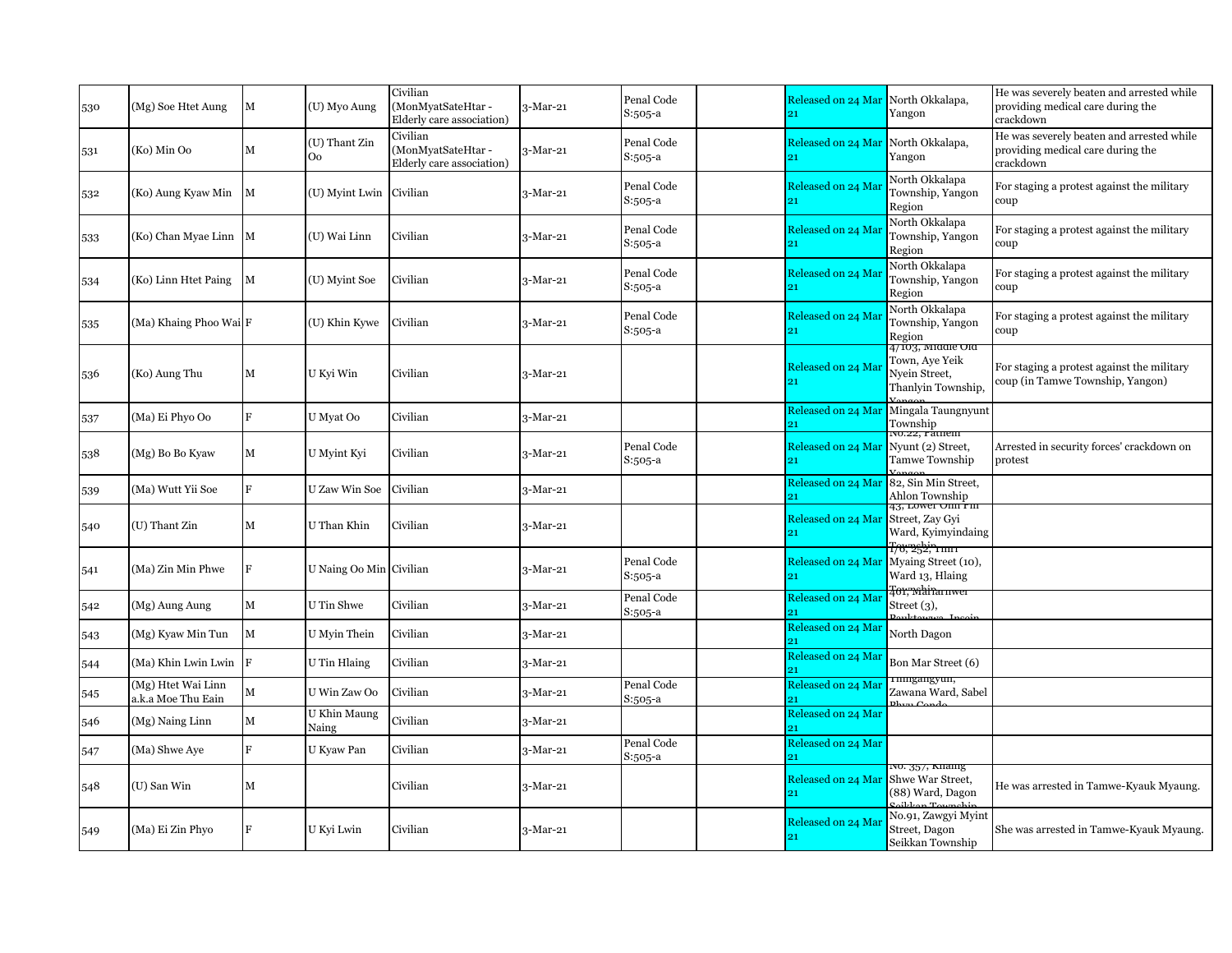|     |                                           |                |                                               |          |          |                       |                          | ло.15011, <i>д</i> ауаг                                                                            |                                                                                              |
|-----|-------------------------------------------|----------------|-----------------------------------------------|----------|----------|-----------------------|--------------------------|----------------------------------------------------------------------------------------------------|----------------------------------------------------------------------------------------------|
| 550 | (Ma) Lei Lei Maw                          | F              | U Aung Myo                                    | Civilian | 3-Mar-21 |                       | Released on 24 Mar<br>21 | Thiri Street, (90)<br>Ward, Dagon<br><del>.<br/>Seikkav Touknabir</del>                            | She was arrested in Tamwe-Kyauk Myaung.                                                      |
| 551 | (U) Htet Htet Kyaw                        | M              |                                               | Civilian | 3-Mar-21 |                       | Released on 24 Mar<br>91 | Street, (98) Ward,<br>Dagon Seikkan                                                                | He was arrested in Tamwe-Kyauk Myaung.                                                       |
| 552 | (Ma) Aye Aye Than                         | F              |                                               | Civilian | 3-Mar-21 |                       | Released on 24 Mar<br>91 | Ngwe Toe Street,<br>98) Ward, Dagon<br>Seikkan Township                                            | She was arrested in Tamwe-Kyauk Myaung.                                                      |
| 553 | (Ma) Su Su Mon                            | $\overline{R}$ | U Win Myint                                   | Civilian | 3-Mar-21 |                       | Released on 24 Mar       | Mingala Taung                                                                                      |                                                                                              |
| 554 | (Ma) Phyu Win Thant F                     |                | U Chit Toe                                    | Civilian | 3-Mar-21 |                       | Released on 24 Mar       |                                                                                                    |                                                                                              |
| 555 | (Ma) Theint Theint<br>Thu                 |                |                                               | Student  | 3-Mar-21 |                       | Released on 24 Mar<br>21 | Yangon Region                                                                                      | For staging a protest against the military<br>coup                                           |
| 556 | (Ma) War War                              | F              | U Kyin Hlaing                                 | Student  | 3-Mar-21 |                       | Released on 24 Mar       | Yangon Region                                                                                      | For staging a protest against the military<br>coup                                           |
| 557 | (Ma) Kyel Sin Theint                      | IF             | U Kyaw Naing                                  | Civilian | 3-Mar-21 |                       | Released on 24 Mar<br>21 | 938(A), bayınınatıng<br>Road, (50) Ward,<br>North Dagon                                            |                                                                                              |
| 558 | (Mg) Htet Oo Khant                        | M              | U Zaw Myo Latt Civilian                       |          | 3-Mar-21 |                       | Released on 24 Mar<br>21 | <del>Z⁄B, (chiNgar) waru,</del><br>Nilar (5) Street,<br>North Okkalapa                             |                                                                                              |
| 559 | (Ma) Ei Thandar                           | F              |                                               | Civilian | 3-Mar-21 |                       | Released on 24 Mar       | (168) Ward, Kyar<br>Pyan Street.                                                                   | On March 3, 21, in Tamwe Township, He<br>was arrested by the police in Kyauk Myaung<br>ward. |
| 560 | (Mg) Aung Myint Oo                        | M              | U Tin Hla +<br>Daw Myint<br>Myint Kyi         | Civilian | 3-Mar-21 |                       | Released on 24 Mar       | <u>ло.18, кагуа тпикп</u><br>Outer Street, 2/A<br>Ward, Mingaladon<br><del>Torgi, kiyar Kwet</del> | He was hospitalized and arrested for doing<br>CDM                                            |
| 561 | (Mg) Aung Myat Mon   M                    |                | U Yii Mon +<br>Daw Nilar<br><b>Htway Aung</b> | Civilian | 3-Mar-21 |                       | Released on 24 Mai<br>91 | Thit Street, Kvar<br>Kwet Thit Ward,<br>Tarmwe Township,                                           | Arrested near Tamwe Kyauk Myaung Traffic<br>lighthouse                                       |
| 562 | (Ma) Hayman Soe                           | F              | U Sai Hla Moe                                 | Civilian | 3-Mar-21 |                       | Released on 24 Mar       | Lanmadaw<br>Township, Yangon<br>No.209, Aung Dam                                                   | Arrested during the crack down on Student<br>Union protest in Tarmwe                         |
| 563 | (Ko) Zin Ko (aka)<br>Tharr Gyi            | $\mathbf M$    | U Mya Khin                                    | Civilian | 3-Mar-21 |                       | Released on 24 Mai<br>21 | Yeikthar Street, (1)<br>Ward, Hlaing<br>Township, Yangon                                           | Arrested in security forces' crackdown on<br>protest                                         |
| 564 | (Ko) Ye Min Oo                            | M/29           | U Win Hlaing                                  | Civilian | 3-Mar-21 |                       | Released on 24 Mar<br>91 | Yangon Region                                                                                      | He was arrested during crackdown the<br>protest                                              |
| 565 | (Mg) Hein Htet                            | M/21           | U Phay Win                                    | Civilian | 3-Mar-21 |                       | Released on 24 Mai       | No (263), Bol Min<br>Yaung Street, Bamar<br>Aye Quarter, Daw<br>Pon Township,<br>Yangon Region     | Arrested by security Forces.                                                                 |
| 566 | (Ko) Zaw Win Khaing<br>(aka) (Ko) Zaw Wam | M              | U Zaw Lwin                                    | Civilian | 3-Mar-21 | Penal Code<br>S:505-a | Released on 24 Mar       |                                                                                                    |                                                                                              |
| 567 | (Ko) Aung Thike (aka)<br>Cho Thae         | M              | U Than Myint                                  | Civilian | 3-Mar-21 | Penal Code<br>S:505-a | Released on 24 Mar       |                                                                                                    |                                                                                              |
| 568 | (U) Kyaw Myint                            | $\mathbf M$    |                                               | Civilian | 3-Mar-21 |                       | Released                 | Myeik Township,<br>Tanintharyi Region                                                              |                                                                                              |
| 569 | (Ko) Ye Win Swe                           | $\mathbf M$    |                                               | Civilian | 3-Mar-21 |                       | Released                 | Myeik Township,<br>Tanintharyi Region                                                              |                                                                                              |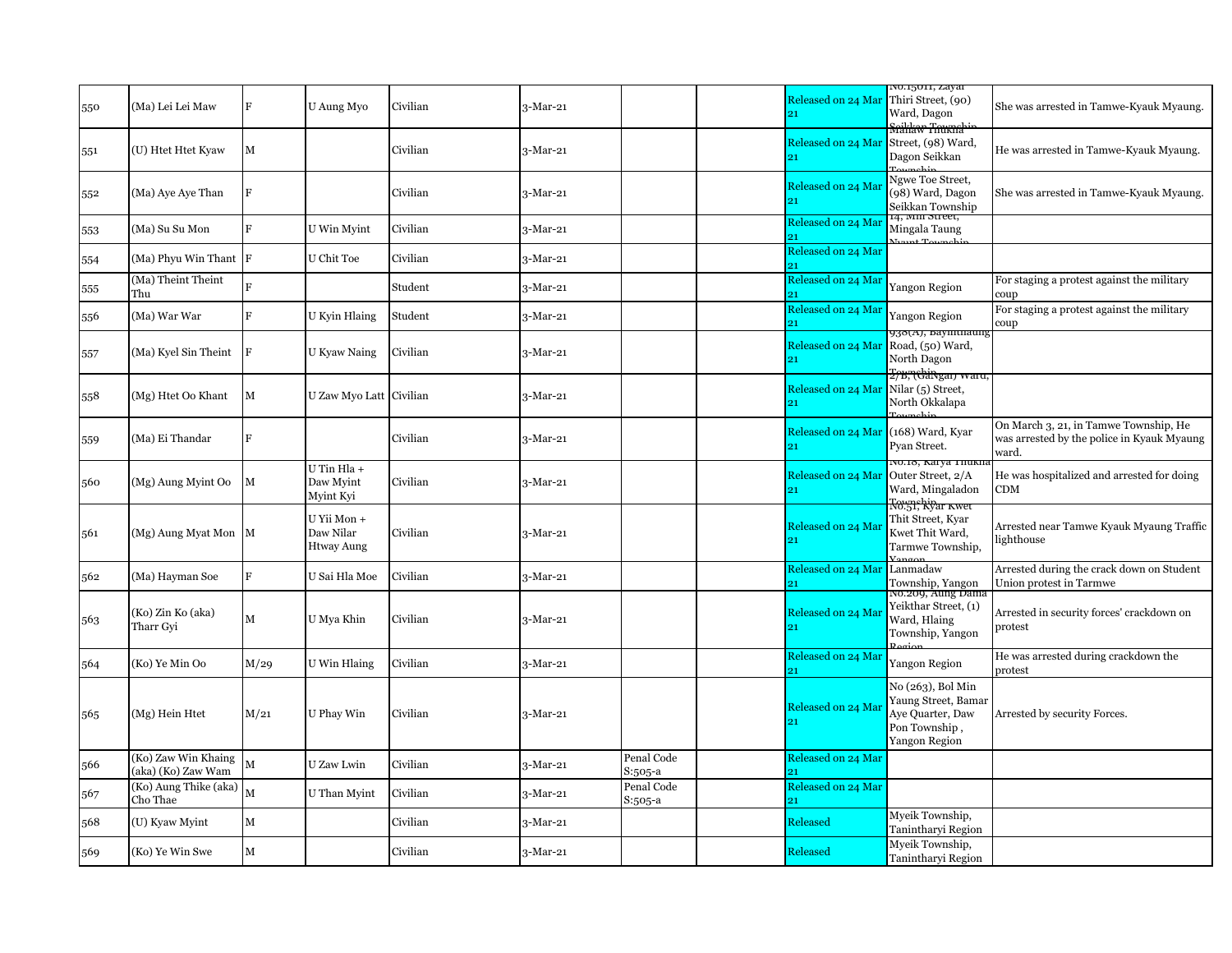| 570 | (Ko) Myat Kaung                     | $\mathbf M$             |                         | Civilian | $3-Mar-21$ |                         | Released on 24 Mar<br>21  |                                                           |                                                    |
|-----|-------------------------------------|-------------------------|-------------------------|----------|------------|-------------------------|---------------------------|-----------------------------------------------------------|----------------------------------------------------|
| 571 | (Ko) Tun Tun Naung                  | $\mathbf M$             |                         | Civilian | 3-Mar-21   |                         | Released on 24 Mar        |                                                           |                                                    |
| 572 | (Ko) Kyaw Zin Khant                 | M                       |                         | Civilian | 3-Mar-21   |                         | Released on 24 Mar        |                                                           |                                                    |
| 573 | (Ko) Kyaw Win Thein M               |                         | <b>U</b> Phoe Twut      | Civilian | 3-Mar-21   |                         | Released on 24 Mar        |                                                           |                                                    |
| 574 | (Ko) Min Ko Ko Than M               |                         |                         | Civilian | $3-Mar-21$ |                         | Released on 24 Mar        |                                                           |                                                    |
| 575 | (Mg) Kaung Myat                     | $\mathbf M$             | U Aung Chit             | Civilian | 3-Mar-21   |                         | Released                  | 24/b, Snan Yaik<br>Malar Street,<br>Sanchaung<br>Townshir |                                                    |
| 576 | (Ko) Tun Naung<br>Naung             | $\mathbf M$             | (U) Mya Zaw             | Civilian | 3-Mar-21   |                         | Released on 24<br>Mar, 21 | North Okkalapa<br>Township, Yangon<br>Region              | For staging a protest against the military<br>coup |
| 577 | (Ma) Yoon Lae Lae<br>Wai            | $\overline{\mathbf{E}}$ | (U) Win Htein           | Civilian | $3-Mar-21$ |                         | Released on 24<br>Mar, 21 | North Okkalapa<br>Township, Yangon<br>Region              | For staging a protest against the military<br>coup |
| 578 | (Ma) Tin Zar Moe<br>(Pyae Son Minn) |                         | (U) Tin Aung<br>Moe     | Civilian | $3-Mar-21$ |                         | Released on 24<br>Mar, 21 | North Okkalapa<br>Township, Yangon<br>Region              | For staging a protest against the military<br>coup |
| 579 | (Ma) Khin Thu Htet                  | lF                      | (U) Myint Htay          | Civilian | 3-Mar-21   |                         | Released on 24<br>Mar, 21 | North Okkalapa<br>Township, Yangon<br>Region              | For staging a protest against the military<br>coup |
| 580 | (Mg) Kyaw Min Oo                    | $\mathbf M$             | U Myint Paing           | Civilian | 3-Mar-21   |                         | Released on 24<br>Mar, 21 | 7, Aung Tha Pyay<br>Street, Sanchaung                     |                                                    |
| 581 | (Ma) San Swe Zin                    | $\mathbf{F}$            | U Aye Ngwe              | Civilian | 3-Mar-21   |                         | Released on 24<br>Mar, 21 | 29, Street (2),<br>Thamine Ward (1)                       |                                                    |
| 582 | (Ma) Khine Lei Win<br>a.k.a May Thu |                         | U Win Myint             | Civilian | 3-Mar-21   | Penal Code<br>S:505-a   | Released on 24<br>Mar, 21 | Thaketa                                                   |                                                    |
| 583 | (Ma) Aye Thet Aung<br>a.k.a Toe Toe |                         | U Win Myint             | Civilian | $3-Mar-21$ | Penal Code<br>S:505-a   | Released on 24<br>Mar, 21 | Thaketa                                                   |                                                    |
| 584 | (Ma) Nu Nu Naing                    | F                       | U Aye Min<br>Hlaing     | Civilian | 3-Mar-21   |                         | Released on 24<br>Mar, 21 | Au Za Nar Street (6)                                      |                                                    |
| 585 | (Ma) Yoon Mie Mie                   | R                       | U Htein Linn            | Civilian | 3-Mar-21   |                         | Released on 24<br>Mar, 21 | Bon Mar Street (3)                                        |                                                    |
| 586 | (Mg) Myint Myat<br>Kyaw             | $\mathbf M$             | U Win Kyaw              | Civilian | 3-Mar-21   |                         | Released on 24<br>Mar, 21 | Thazin Street, Ward<br>3, Waibargi                        |                                                    |
| 587 | (Ma) Tin Mar Oo                     | F                       | U Tin Aung Moe Civilian |          | $3-Mar-21$ |                         | Released on 24<br>Mar, 21 | Pa Ywet Seik Kone                                         |                                                    |
| 588 | (Ma) Hnin Wutt Yi                   | F                       | U Nyan Win              | Civilian | $3-Mar-21$ |                         | Released on 24<br>Mar, 21 |                                                           |                                                    |
| 589 | (Mg) Kan Chun                       | M                       | U Khin Maung            | Civilian | 3-Mar-21   |                         | Released on 24<br>Mar, 21 | Kyoe Thadar                                               |                                                    |
| 590 | (Ko) Thet Soe Htet                  | $\mathbf M$             | (U) Myint Soe           | Civilian | $3-Mar-21$ | Penal Code<br>$S:505-a$ | Released on 24 Ma<br>21   | North Okkalapa<br>Township, Yangon<br>Region              | For staging a protest against the military<br>coup |
| 591 | (Ko) Kyaw Sithu                     | $\mathbf M$             | (U) Tin Tun<br>Aung     | Civilian | 3-Mar-21   |                         | Released on 24 Mai<br>21  | North Okkalapa<br>Township, Yangon<br>Region              | For staging a protest against the military<br>coup |
| 592 | (Ma) Yoon Shwe Yi<br>Theint         | F                       | (U) Sann Naing          | Civilian | $3-Mar-21$ |                         | Released on 24 Mar<br>21  | North Okkalapa<br>Township, Yangon<br>Region              | For staging a protest against the military<br>coup |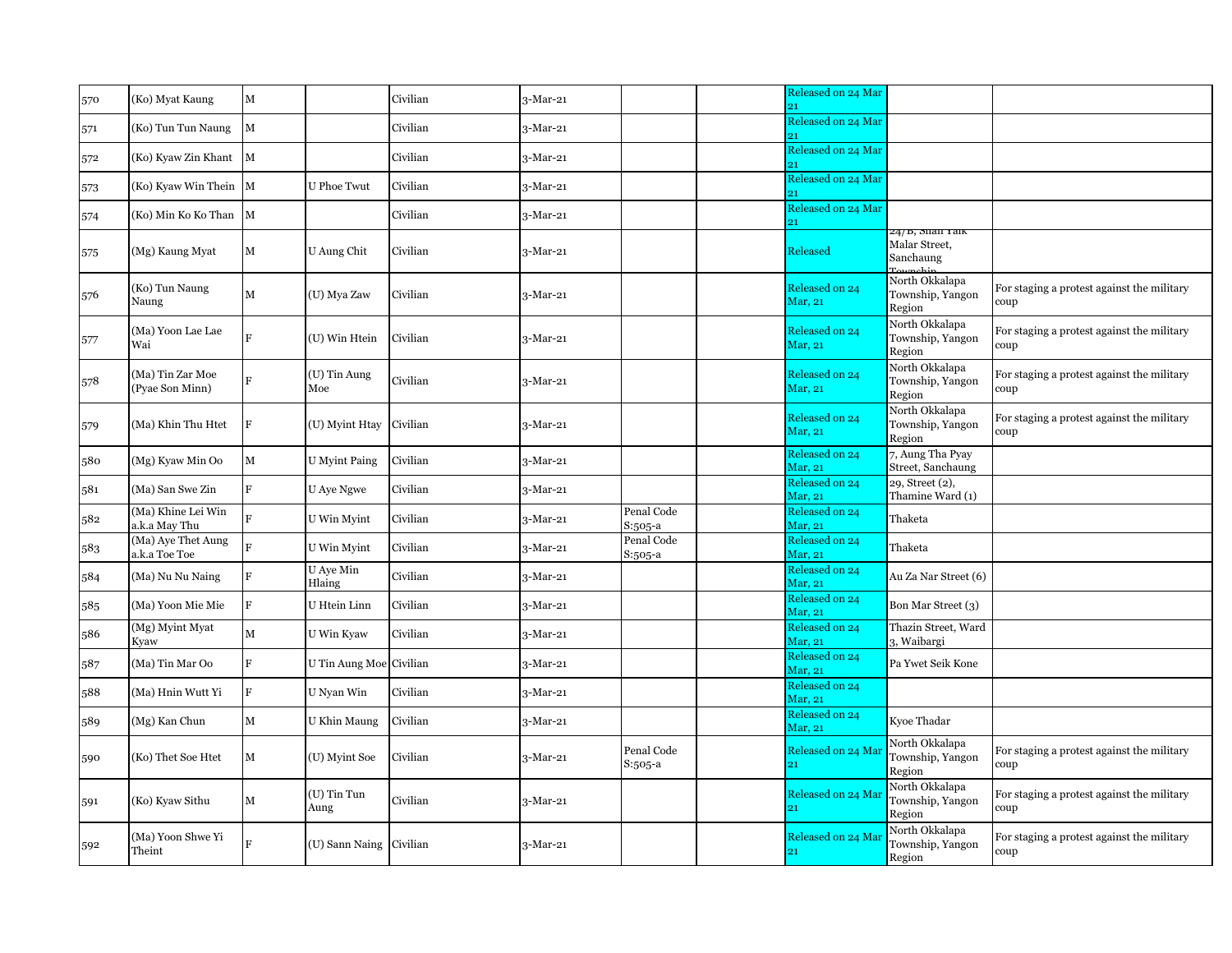| 593 | (Ma) Zin Mar Htike                              | l F          | (U) Tun Sein          | Civilian | 3-Mar-21   |                       | Released on 24 Mar       | North Okkalapa<br>Township, Yangon<br>Region                               | For staging a protest against the military<br>coup |
|-----|-------------------------------------------------|--------------|-----------------------|----------|------------|-----------------------|--------------------------|----------------------------------------------------------------------------|----------------------------------------------------|
| 594 | (Ma) Han Su Su Htet                             | - IF         | (U) Bo Bo Han         | Civilian | $3-Mar-21$ |                       | Released on 24 Mai<br>21 | North Okkalapa<br>Township, Yangon<br>Region                               | For staging a protest against the military<br>coup |
| 595 | (Ma) Zin Zin July                               | $\mathbf F$  | (U) Hla Bhone<br>Lwin | Civilian | 3-Mar-21   |                       | Released on 24 Mar<br>91 | North Okkalapa<br>Township, Yangon<br>Region                               | For staging a protest against the military<br>coup |
| 596 | Saw O Moo Taw                                   | M            | U Saw Min             | Civilian | $3-Mar-21$ |                       | Released on 24 Ma<br>21  | 24, Inn street,<br>retirement ward of<br>medical staff,<br>Kyimyindaing    |                                                    |
| 597 | (Ma) Sein Lei Nwel                              | F            | U Myint Soe           | Civilian | $3-Mar-21$ |                       | Released on 24 Mai<br>21 | 103, Marlar Myaing<br>street $(6)$ , Ward $16$ ,<br><b>Hlaing Township</b> |                                                    |
| 598 | (Mg) Khine Zaw Latt                             | $\mathbf{M}$ | U Khin Maung<br>Myint | Civilian | $3-Mar-21$ |                       | Released on 24 Ma        | Building 5, Aung Zay<br>Ya Housing, Dagon<br>Myothit (South)               |                                                    |
| 599 | (Mg) Naing Linn Tun M                           |              | U Than Naing          | Civilian | 3-Mar-21   |                       | Released on 24 Mar       | University of Arts                                                         |                                                    |
| 600 | (Ma) Sin Yupar Khin                             | IF.          | U Zi Wa               | Civilian | $3-Mar-21$ |                       | Released on 24 Mar       | 38, New Mawtin<br>Road, Lanmadaw                                           |                                                    |
| 601 | (U) Zaw Moe Shein                               | $\mathbf M$  | U Tin Shein           | Civilian | $3-Mar-21$ |                       | Released on 24 Mar       | 4/ <del>л, іш</del> ізаг геік<br>Thar Street, Ward                         |                                                    |
| 602 | (Mg) Aung Ko Ko Min M                           |              | U Mya Nyein           | Civilian | $3-Mar-21$ |                       | Released on 24 Mar<br>21 | <del>RanWay Compound</del><br>Street (2), Alel Zay<br>Kone East Ward,      |                                                    |
| 603 | (U) Kyaw Kyaw Oo                                | $\mathbf M$  | U San Thein           | Civilian | 3-Mar-21   |                       | Released on 24 Mar       | Pauktawwa, Insein                                                          |                                                    |
| 604 | (Ma) Wai Wai Khin                               | F            | U Aung Khin           | Civilian | 3-Mar-21   |                       | Released on 24 Mar       | 511, Ayar Stiet (2 <i>)</i> ,<br>Ward (i), North                           |                                                    |
| 605 | (Mg) Lay Myint Win                              | M            |                       | Civilian | $3-Mar-21$ |                       | Released on 24 Mar<br>21 |                                                                            |                                                    |
| 606 | (Mg) Myo Win Thein                              | $\mathbf{M}$ |                       | Civilian | 3-Mar-21   |                       | Released on 24 Mar<br>21 |                                                                            |                                                    |
| 607 | (U) Tin Htwe                                    | $\mathbf M$  | U Ohn Maung           | Civilian | 3-Mar-21   |                       | Released on 24 Mar       | San Kyaw Su 1, East<br>Zay Kone, Insein                                    |                                                    |
| 608 | (Ma) Jar Seng Pan<br>a.k.a Za Khote Seng<br>Pan | ΙF           | U Zaw Khan            | Civilian | 3-Mar-21   |                       | Released on 24 Mar<br>91 | <del>244, waru D, wa</del> r<br>Pon La Street (6),<br>North Okkalapa       |                                                    |
| 609 | (U) Win Myint                                   | $\mathbf M$  | U Soe Tint            | Civilian | $3-Mar-21$ |                       | Released on 24 Mar       | Tnurrhirkone<br>Street, Nant Thar                                          |                                                    |
| 610 | (U) Wanna Soe                                   | $\mathbf M$  | <b>U</b> Soe Nwel     | Civilian | 3-Mar-21   | Penal Code<br>S:505-a | Released on 24 Mar       | $No(705)$ , Third<br>Floor. Tamwe                                          |                                                    |
| 611 | (Mg) Pyae Hein                                  | $\mathbf M$  | <b>U</b> Thet Shel    | Civilian | $3-Mar-21$ |                       | Released on 24 Mar       | ran Unan Kyaw<br>Street, Ward 13,<br>Thirimyaing, Hlaing                   |                                                    |
| 612 | (Ma) Ngu Thit Sar<br>Khin                       | $\mathbf{F}$ | U Htay Oo             | Civilian | $3-Mar-21$ |                       | 91                       | Released on 24 Mar No (1), Hlaing River<br>Street, Hlaing                  |                                                    |
| 613 | (Mg) Oakkar Aung                                | $\mathbf M$  | U Than Soe            | Civilian | 3-Mar-21   |                       | Released on 24 Mar<br>21 | 106/First Floor,<br>Marlarmyaing Street<br>3, Ward 16, Hlaing              |                                                    |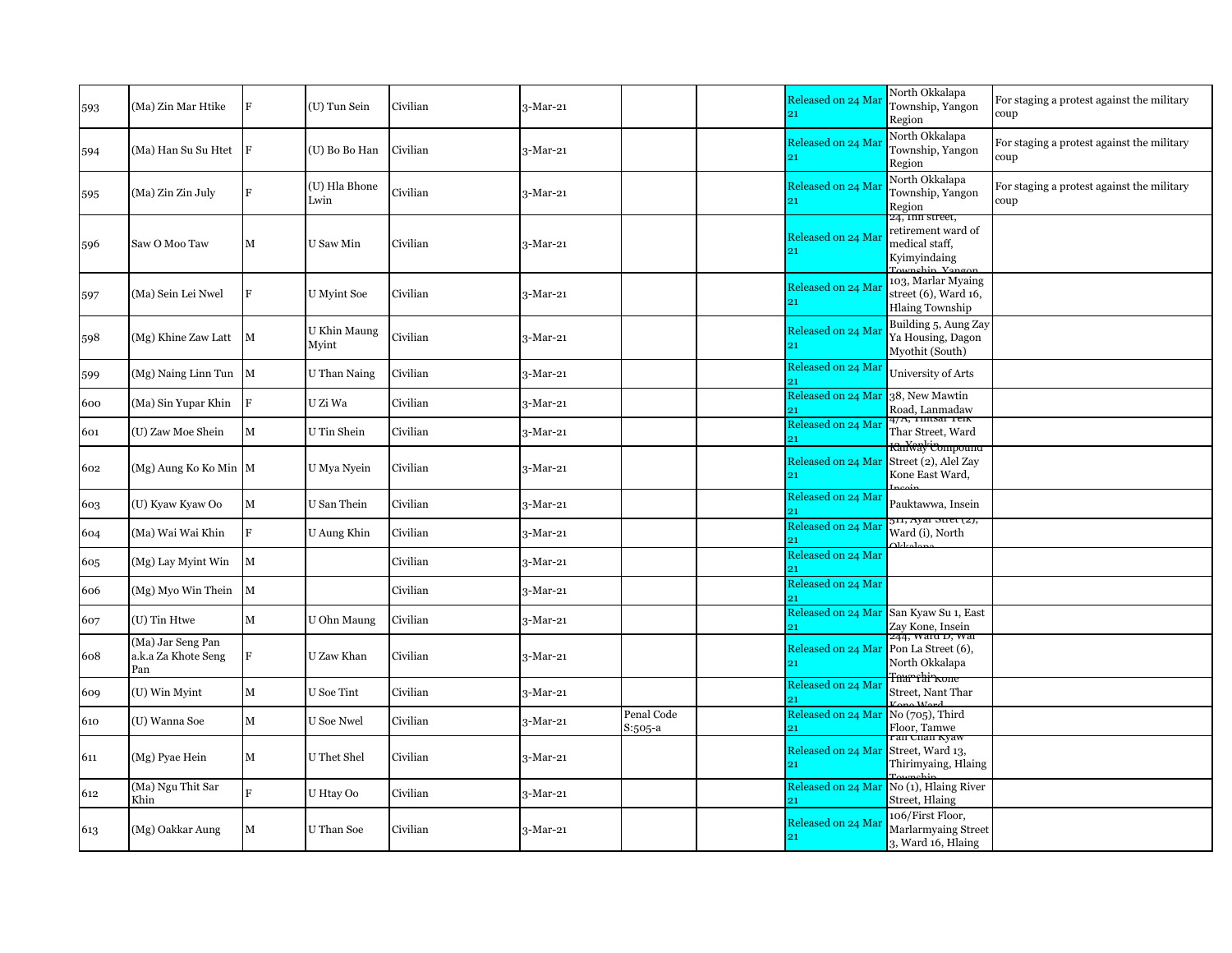| 614 | (Mg) Thura Aung                  | $\mathbf M$  | U Soe Myint         | Civilian                             | $3-Mar-21$  |                         | Released on 24 Mar<br>21                         | 80/A-2,<br>Thukhamyaing<br>Street $(3)$ , Ward 8,                                                                                                      |                                                    |
|-----|----------------------------------|--------------|---------------------|--------------------------------------|-------------|-------------------------|--------------------------------------------------|--------------------------------------------------------------------------------------------------------------------------------------------------------|----------------------------------------------------|
| 615 | Khun Shin Thant                  | $\mathbf M$  |                     | Civilian                             | 3-Mar-21    |                         | Released on 24 Mar                               |                                                                                                                                                        |                                                    |
| 616 | (Ma) Yin Moe Oo                  | F            | U Zaw Min           | Civilian                             | 3-Mar-21    |                         | Released on 24 Mar<br>91                         | Tamwe Mosque                                                                                                                                           |                                                    |
| 617 | (Ma) Su Sandar Kyaw F            |              |                     | Civilian                             | 3-Mar-21    |                         | Released on 24 Mar<br>21                         |                                                                                                                                                        |                                                    |
| 618 | (Daw) Naw Hlaing<br>Thinzar Aung | $\mathbf{F}$ | Dr. Ohmar San       | Civilian                             | 3-Mar-21    |                         | Released on 24 Mar<br>21                         | Co-operative<br>University, Thanlyin                                                                                                                   |                                                    |
| 619 | (Mg) Min Thway<br>Khant          | $\mathbf M$  | <b>U</b> Aung Htut  | Civilian                             | $3-Mar-21$  |                         | Released on 24 Mar                               | 145, Pyidaungsu<br>Yeikthar Street, East<br>Pyay Ward, Dagon<br>Township, 1006/A,<br><b>Bayintnaung Tower</b><br>$(2), (4)$ Ward,<br>Kamaryut Tawnshin |                                                    |
| 620 | (Ma) Amy Sein Win                | F            | U Sein Win          | Civilian                             | 3-Mar-21    |                         | Released on 24 Mar<br>21                         | $(4)$ Street,<br>Danyingone, Insein                                                                                                                    |                                                    |
| 621 | (Mg) Zayar Win Htet              | $\mathbf{M}$ | U Win Hlaing        | Civilian                             | 3-Mar-21    |                         | Released on 24 Mar                               |                                                                                                                                                        |                                                    |
| 622 | (Ma) Hnin Phyu Phyu<br>Hlaing    |              | U Naing Oo          | Civilian                             | $3-Mar-21$  |                         | Released on 24 Mar<br>21                         |                                                                                                                                                        |                                                    |
| 623 | (Mg) Zaw Min Khant M             |              | U Kyaw Moe          | Civilian                             | 3-Mar-21    |                         | Released on 24 Mar<br>21                         |                                                                                                                                                        |                                                    |
| 624 | (U) Waing Maw                    | $\mathbf M$  | U Mya Moe           | Civilian                             | 3-Mar-21    | Penal Code<br>505-a     | <b>Released (Tamwe</b><br><b>Township Court)</b> | Tamwe Township,<br><b>Yangon Region</b>                                                                                                                |                                                    |
| 625 | (Ko) Soe Moe                     | $\mathbf M$  |                     | Civilian (Motorcycle<br>Dealer Shop) | 5-Mar-21    |                         | Released                                         | Meiktila, Mandalay                                                                                                                                     | For staging a protest against the military<br>coup |
| 626 | (U) Soe Soe Min                  | $\mathbf M$  | U Mya Kyaw          | Civilian                             | $6$ -Mar-21 |                         | Released on 26 Mar<br>21                         | No (50), Street (92),<br>Kandawlay Ward,<br>Mingala Taungnyunt<br>Township                                                                             |                                                    |
| 627 | (U) Nay Linn Aung                | M            | U Thein Oo          | Civilian                             | $6$ -Mar-21 |                         | Released on 26 Mar<br>21                         |                                                                                                                                                        |                                                    |
| 628 | (U) Aung Win                     | $\mathbf M$  | U Hla Maung         | Civilian                             | $6$ -Mar-21 |                         | Released on 26 Mar<br>21                         | Yangon Region                                                                                                                                          | Arrested by security Forces.                       |
| 629 | (U) Hla Aung                     | $\mathbf M$  | U Thin Shwe         | Civilian                             | $6$ -Mar-21 |                         | Released                                         | 23/1, Kaliway<br>Compung (South),<br>Kyimyindaing<br><b>Sanculating</b>                                                                                |                                                    |
| 630 | (U) Min Ko Ko                    | $\mathbf M$  | U Ye Myint          | Civilian                             | $6$ -Mar-21 | Penal Code<br>S:505-a   | <b>Released</b>                                  | Township, Yangon                                                                                                                                       |                                                    |
| 631 | Saw Wah Shin                     | $\mathbf M$  | U Saw Say Phala     | Civilian                             | $6$ -Mar-21 |                         | Released                                         | Yangon Region                                                                                                                                          |                                                    |
| 632 | (U) Myo Min Aung                 | $\mathbf M$  | U Win Aung          | Civilian                             | $6$ -Mar-21 |                         | Released                                         | Yangon Region                                                                                                                                          |                                                    |
| 633 | (U) Arkar Hein                   | $\mathbf M$  | U Khin Maung<br>Kvi | Civilian                             | 7-Mar-21    |                         | Released                                         | Taikkyee Township,<br>Yangon Region                                                                                                                    |                                                    |
| 634 | (U) Thant Zin (aka) U<br>Sai     | M            | U Ko Lay            | Civilian                             | 7-Mar-21    |                         | Released on 24 Mai<br>21                         | No 619, Malar Yone<br>Street, 12 Quarter,<br>Hlaing Township,<br>Yangon Region                                                                         |                                                    |
| 635 | (Mg) Sein Htwe                   | M            | U Tun Yin           | Civilian                             | 7-Mar-21    | Penal Code<br>$S:505-a$ | Released on 24 Mar<br>21                         |                                                                                                                                                        |                                                    |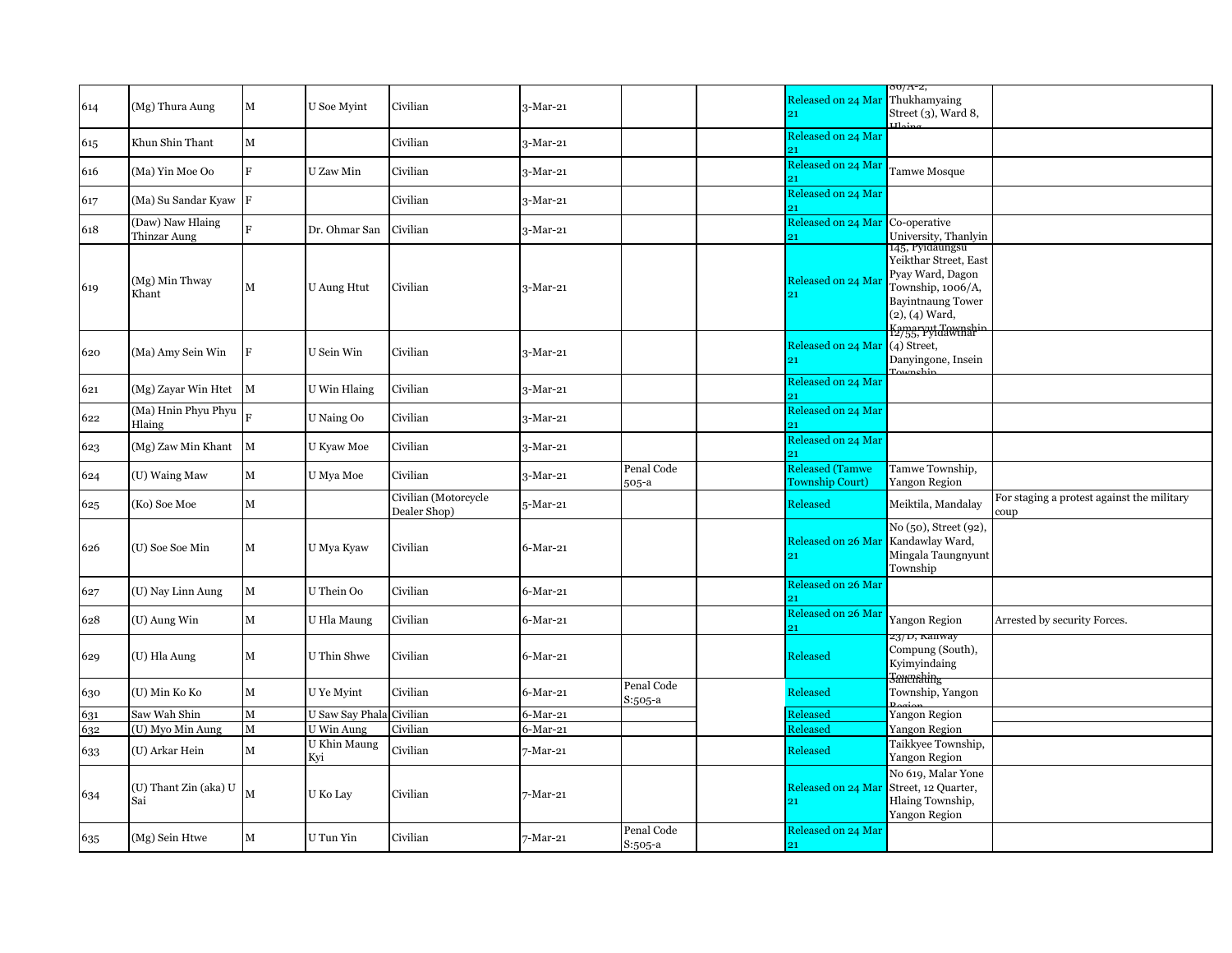| 636 | (U) Win Myat Aung           | M            |             | Civilian | 7-Mar-21   |                       | Released                 | Myeik Township,<br>Tanintharyi Region<br>Sanchaung                                                     |                                                                                                        |
|-----|-----------------------------|--------------|-------------|----------|------------|-----------------------|--------------------------|--------------------------------------------------------------------------------------------------------|--------------------------------------------------------------------------------------------------------|
| 637 | (Ko) Hein Myo Sett          | M            |             | Civilian | 7-Mar-21   |                       | Released on 26 Mai<br>21 | Township, Yangon                                                                                       | For staging a protest against the military<br>coup                                                     |
| 638 | (Ko) Sai Wunna Aung M       |              |             | Civilian | 7-Mar-21   |                       | Released on 26 Mar       | <del>Sanċnaung</del><br>Township, Yangon                                                               | For staging a protest against the military<br>coup                                                     |
| 639 | (Ko) Khin Zaw Win           | $\mathbf M$  |             | Civilian | 7-Mar-21   |                       | Released on 26 Mar<br>91 | <del>3animaung</del><br>Township, Yangon                                                               | For staging a protest against the military<br>coup                                                     |
| 640 | (Mg) Thura Zaw              | M/20         | U Zaw Oo    | Civilian | 7-Mar-21   |                       | Released on 26 Mar<br>21 | <del>Mayangone</del><br>Township, Yangon                                                               |                                                                                                        |
| 641 | (Ma) Tun Myat Mon           | F/22         | U Win Tun   | Civilian | 7-Mar-21   |                       | Released on 26 Mar<br>21 | Bahan Township,<br>Yangon Region                                                                       |                                                                                                        |
| 642 | Salai Cunga                 | $\mathbf M$  |             | Civilian | 8-Mar-21   |                       | Released on 16 Mar<br>21 | Township, Chin                                                                                         |                                                                                                        |
| 643 | (Mg) Yel Htet Aung          | M            |             | Civilian | 9-Mar-21   |                       | Released                 | Myeik Township,<br>Tanintharyi Region                                                                  |                                                                                                        |
| 644 | (Mg) Myo Zin Myat           | $\mathbf M$  |             | Civilian | 9-Mar-21   |                       | Released                 | Myeik Township,<br>Tanintharyi Region                                                                  |                                                                                                        |
| 645 | (Ma) Zin Mar Wai            | F            |             | Civilian | 9-Mar-21   |                       | Released                 | Myeik Township,<br>Tanintharyi Region                                                                  |                                                                                                        |
| 646 | (Ko) Yel Win Tun            | $\mathbf M$  |             | Civilian | 9-Mar-21   |                       | Released                 | Myeik Township,<br>Tanintharyi Region                                                                  |                                                                                                        |
| 647 | Ngun Cung Lian              | $\mathbf M$  |             | Civilian | $9-Mar-21$ |                       | Released on 9 Mar<br>21  | Hakha Township,<br>Chin State                                                                          |                                                                                                        |
| 648 | (Ma) May Thu                | F            | U Hla Yi    | Civilian | 10-Mar-21  |                       | Released                 | Khaing Thazin<br>Street, Paung Ku<br>Nyana Quarter, Pale,<br>Mingalardon<br>Township, Yangon<br>Region | He was arrested during the crackdown.                                                                  |
| 649 | (Ma) Aye Nyein Thu          | F            | U Hla Yi    | Civilian | 10-Mar-21  |                       | Released                 | Khaing Thazin<br>Street, Paung Ku<br>Nyana Quarter, Pale,<br>Mingalardon<br>Township, Yangon<br>Region | He was arrested during the crackdown.                                                                  |
| 650 | Zin Min Oo                  | $\mathbf{M}$ |             | Civilian | 10-Mar-21  |                       | Released on 10 Mar<br>21 | Hakha Township,<br>Chin State                                                                          |                                                                                                        |
| 651 | David Lian Cin Thang,<br>20 | M            |             | Civilian | 10-Mar-21  |                       | Released on 14 Mar       | Matupi Township,<br>Chin State                                                                         |                                                                                                        |
| 652 | Sai Nawlar, 30              | $\mathbf M$  |             | Civilian | 10-Mar-21  |                       | Released on 14 Mar       | Matupi Township,<br>Chin State                                                                         |                                                                                                        |
| 653 | Salai Abawi (Amon)          | M/29         |             | Civilian | 10-Mar-21  |                       | Released on 14 Mar       | Matupi Township,<br>Chin State                                                                         |                                                                                                        |
| 654 | Van Biak Thawng             | M/30         |             | Civilian | 10-Mar-21  |                       | Released on 14 Mar       | Matupi Township,<br>Chin State                                                                         |                                                                                                        |
| 655 | Cung Bawi Lian              | $\mathbf M$  |             | Civilian | 10-Mar-21  |                       | Released on 11 Mar<br>21 | паппанд<br>Township, Chin                                                                              |                                                                                                        |
| 656 | Paul Lian Uk Bawi           | M            |             | Civilian | 12-Mar-21  |                       | Released on 14 Mar<br>21 | Yangon Region                                                                                          |                                                                                                        |
| 657 | (Ma) Myint Myint Thu F      |              | U Kyi Myint | Civilian | 16-Mar-21  | Penal Code<br>S:505-a | <b>Released on May</b>   | No 9, Than Street,<br><b>Hlaing Township</b>                                                           | She was Detained after arguing with the KBZ<br>bank over closing her account and<br>withdrawing money. |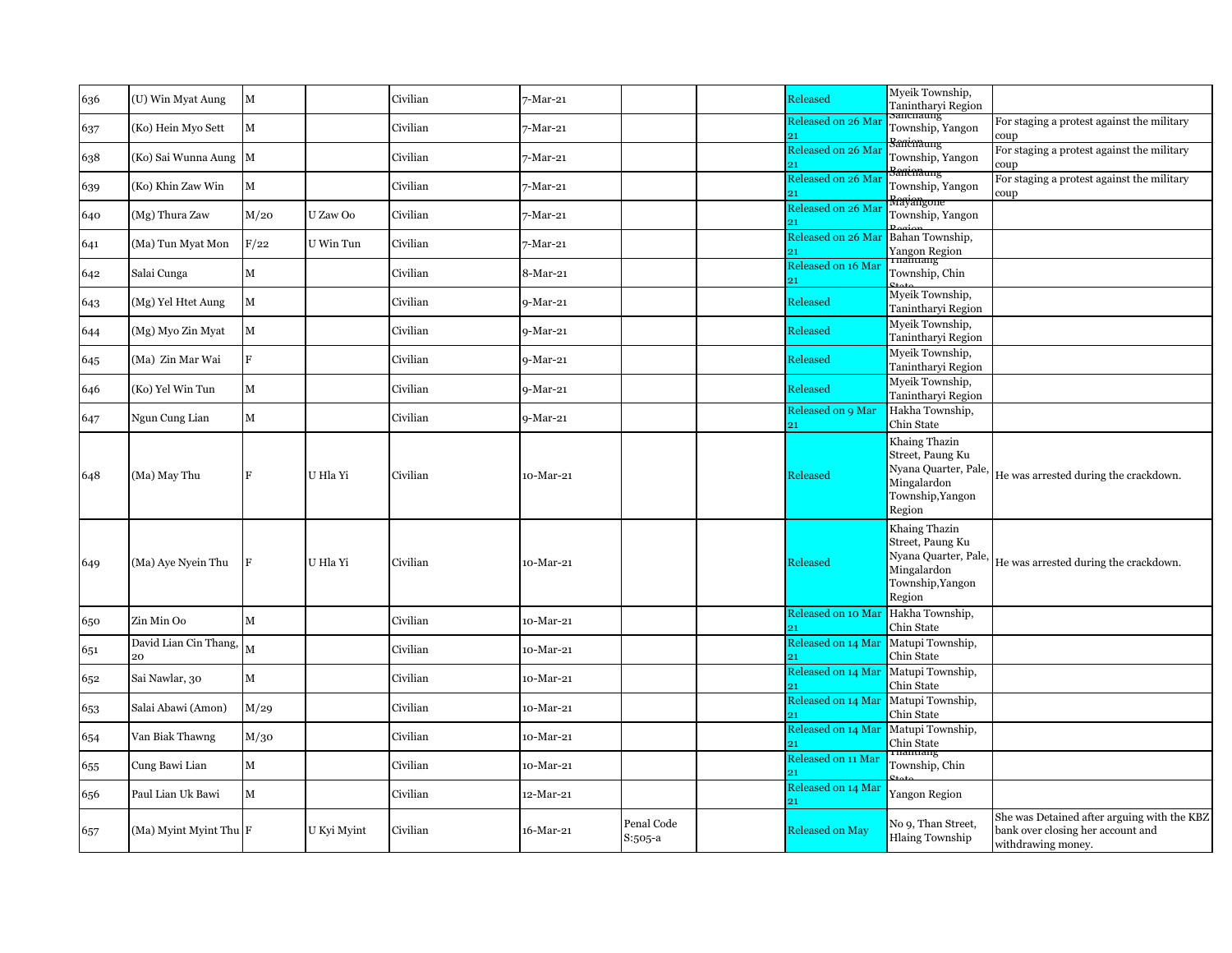| 658 | (Ma) Khin Khin Si                                             | F           | U Kyi Myint        | Civilian                                                               | 16-Mar-21 | Penal Code<br>$S:505-a$ | <b>Released on May</b>             | No 9, Than Street,<br><b>Hlaing Township</b>           | She was Detained after arguing with the KBZ<br>bank over closing her account and<br>withdrawing money.                                                                                      |
|-----|---------------------------------------------------------------|-------------|--------------------|------------------------------------------------------------------------|-----------|-------------------------|------------------------------------|--------------------------------------------------------|---------------------------------------------------------------------------------------------------------------------------------------------------------------------------------------------|
| 659 | (Ko) Thant Zin                                                | M           | U Kyaw Aye         | Civilian                                                               | 16-Mar-21 | Penal Code<br>S:505-a   | <b>Released on May</b>             | No 9, Than Street,<br><b>Hlaing Township</b>           | He was Detained after arguing with the KBZ<br>bank over closing his account and<br>withdrawing money.                                                                                       |
| 660 | (Ma) Su Thet Mon                                              | $\mathbf F$ | U Win Cho          | Civilian                                                               | 16-Mar-21 | Penal Code<br>$S:505-a$ | <b>Released on May</b>             | No 9, Than Street,<br><b>Hlaing Township</b>           | She was Detained after arguing with the KBZ<br>bank over closing her account and<br>withdrawing money.                                                                                      |
| 661 | (Ko) Khun Myo Hlaing $\vert_{\rm M}$<br>Win (aka) Par Sa Kwar |             |                    | Civilian                                                               | 18-Mar-21 |                         | Released on 19 Mai                 | Saung Kan Village,<br>Hpei Hkon<br>Township, Shan Stat | When the larged number of junta forces<br>entered the village and searched for the<br>reason of losing their four soldiers at the<br>border of Shan-Kayah, he was arrested.                 |
| 662 | (Ma) Shwe Hmone                                               | $\mathbf F$ |                    | Civilian (Chairman of<br>Thukha Karvi<br>philanthropic<br>Association) | 21-Mar-21 |                         | Released on 21 Mar                 | <b>Yangon Region</b>                                   | Three people, including Ma Shwe Hmone<br>who is a chairman of Thukha Karvi<br>Philanthropic Association, were arrested<br>under the Pang Hlaing Bridge, Hlaing Thar<br>Yar by the military. |
| 663 | (Ko) Aung Chan Min                                            | M/21        | U Ohn Ngwe         | Civilian                                                               | 23-Mar-21 |                         | Released on pledge                 | YIII U0 LWIII<br>Township, Mandalay                    | For staging a protest against the military<br>coup                                                                                                                                          |
| 664 | (Ko) Soe Thet Htwe                                            | $\mathbf M$ | <b>U</b> Thet Ngwe | Civilian                                                               | 23-Mar-21 |                         | Released on pledge                 | <del>Poni oo lwiii</del><br>Township, Mandalay         | For staging a protest against the military<br>coup                                                                                                                                          |
| 665 | Cung Bawi Thawng                                              | $\mathbf M$ |                    | Civilian                                                               | 23-Mar-21 |                         | Released on 24 Mar Kalay Township, | <b>Sagaing Region</b>                                  |                                                                                                                                                                                             |
| 666 | Daniel Biak Tha Ceu                                           | M           |                    | Civilian                                                               | 24-Mar-21 |                         | Released on 26 Mar<br>21           | Hakha Township,<br>Chin State                          |                                                                                                                                                                                             |
| 667 | Naing Min Oo                                                  | $\mathbf M$ |                    | Civilian                                                               | 24-Mar-21 |                         | <b>Released on 26 Mar</b>          | Hakha Township,<br>Chin State                          |                                                                                                                                                                                             |
| 668 | Noval                                                         | $\mathbf M$ |                    | Civilian                                                               | 24-Mar-21 |                         | Released on 26 Mar                 | Hakha Township,<br>Chin State                          |                                                                                                                                                                                             |
| 669 | Sang Bik Lian                                                 | M           |                    | Civilian                                                               | 24-Mar-21 |                         | Released on 26 Mar                 | Hakha Township,<br>Chin State                          |                                                                                                                                                                                             |
| 670 | Thawng Bik Cem                                                | $\mathbf M$ |                    | Civilian                                                               | 24-Mar-21 |                         | Released on 26 Mar                 | Hakha Township,<br>Chin State                          |                                                                                                                                                                                             |
| 671 | Thawng Tha Thang                                              | $\mathbf M$ |                    | Civilian                                                               | 24-Mar-21 |                         | <b>Released on 26 Mar</b>          | Hakha Township,                                        |                                                                                                                                                                                             |
| 672 | Van Za Uk                                                     | M           |                    | Civilian                                                               | 24-Mar-21 |                         | Released on 26 Mar                 | Chin State<br>Hakha Township,<br>Chin State            |                                                                                                                                                                                             |
| 673 | Peng Lian Thawng                                              | $\mathbf M$ |                    | Civilian                                                               | 24-Mar-21 |                         | Released in March                  | Hakha Township,                                        |                                                                                                                                                                                             |
| 674 | (Mg) Pyae Nyein                                               | M/22        | <b>U</b> Aung Kyaw | Civilian                                                               | 25-Mar-21 |                         | Released on 27 Mar                 | Chin State<br>viayangone<br>Township, Yangon           |                                                                                                                                                                                             |
| 675 | Khant<br>Steven Van Ceu Sam                                   | $\mathbf M$ | Oo                 | Civilian                                                               | 25-Mar-21 |                         | Released on 29 Mar Hakha Township, |                                                        |                                                                                                                                                                                             |
| 676 | Thual Shin Sang                                               | $\mathbf M$ |                    | Civilian                                                               | 25-Mar-21 |                         | Released on 29 Mar                 | Chin State<br>Hakha Township,                          |                                                                                                                                                                                             |
| 677 | Ang Thang                                                     | M           |                    | Civilian                                                               | 26-Mar-21 |                         | Released on 26 Mar                 | Chin State<br>Kanpetlet Township,                      |                                                                                                                                                                                             |
| 678 | Thang Naing                                                   | $\mathbf M$ |                    | Civilian                                                               | 26-Mar-21 |                         | Released on 26 Mar                 | Chin State<br>Kanpetlet Township,                      |                                                                                                                                                                                             |
|     |                                                               |             |                    |                                                                        |           |                         | Released on 26 Mar                 | Chin State<br>Kanpetlet Township,                      |                                                                                                                                                                                             |
| 679 | Khua Pi                                                       | $\mathbf M$ |                    | Civilian                                                               | 26-Mar-21 |                         | 91                                 | Chin State                                             |                                                                                                                                                                                             |
| 680 | Nai Tam                                                       | M           |                    | Civilian                                                               | 26-Mar-21 |                         | <b>Released on 26 Mar</b><br>21    | Kanpetlet Township,<br>Chin State                      |                                                                                                                                                                                             |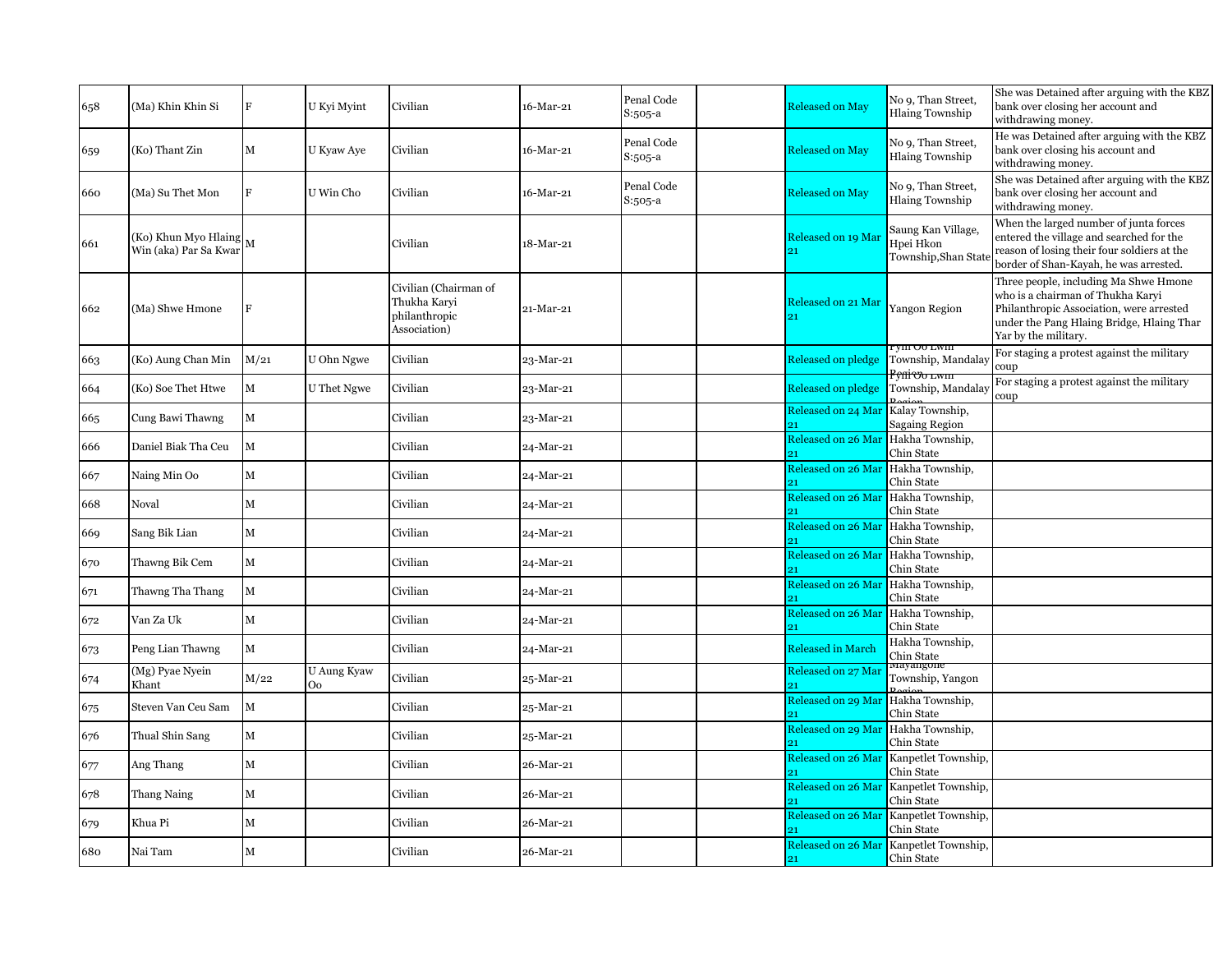| 681 | (Ma) Yin Yin Gyi                        | F                        | U Zin Aung         | Civilian | 27-Mar-21 |  | Released on 30 Ma       | South Okkalapa<br>Township, Yangon<br>Region                            | She was arrested in South Okkalapa<br>Township.    |
|-----|-----------------------------------------|--------------------------|--------------------|----------|-----------|--|-------------------------|-------------------------------------------------------------------------|----------------------------------------------------|
| 682 | (Ma) Su Su Gyi                          | $\mathbf F$              | U Zin Aung         | Civilian | 27-Mar-21 |  | Released on 30 Ma<br>91 | South Okkalapa<br>Township, Yangon<br>Region                            | She was arrested in South Okkalapa<br>Township.    |
| 683 | (Ko) Nay Linn Tun                       | M/38                     | U Min Latt         | Civilian | 27-Mar-21 |  | Release                 | <u>rym Oo Lwm</u><br>Township, Mandalay                                 | For staging a protest against the military<br>coup |
| 684 | (Ko) Kyaw Kyaw                          | $\mathbf M$              | U Saw Thein        | Civilian | 27-Mar-21 |  | Release                 | <del>Pviii vo lwiii</del><br>Township, Mandalay                         | For staging a protest against the military<br>coup |
| 685 | (Ko) Thiha Zaw (aka)<br>Lu Maw          | M                        |                    | Civilian | 27-Mar-21 |  | Release                 | <del>Pettivo lwin</del><br>Township, Mandalay                           | For staging a protest against the military<br>coup |
| 686 | (U) Paw Lar                             | M/37                     |                    | Civilian | 27-Mar-21 |  | Release                 | <del>Fymwo lwm</del><br>Township, Mandalay<br><del>Pyni oo lwm</del>    | For staging a protest against the military<br>coup |
| 687 | (U) Myo Tun                             | M/34                     | U Win              | Civilian | 27-Mar-21 |  | Release                 | Township, Mandalay<br><del>Penico lwm</del>                             | For staging a protest against the military<br>coup |
| 688 | (Ko) Kyaw Soe Win                       | $\mathbf M$              | U Soe Myint        | Civilian | 27-Mar-21 |  | Release                 | Township, Mandalay                                                      | For staging a protest against the military<br>coup |
| 689 | (Ko) Zin Linn                           | $\mathrm{M}/\mathrm{31}$ | U Tun Wai          | Civilian | 27-Mar-21 |  | Release                 | <del>Pyili vo lwin</del><br>Township, Mandalay<br><del>Pynivo lwm</del> | For staging a protest against the military<br>coup |
| 690 | (Ma) Kaung Su Wai                       | F/17                     | U Paing Phyo       | Civilian | 27-Mar-21 |  | Release                 | Township, Mandalay                                                      | For staging a protest against the military<br>coup |
| 691 | (Ko) Myo Min Tun                        | M/47                     | U Chit Hla         | Civilian | 27-Mar-21 |  | Release                 | <del>Pynivo lwm</del><br>Township, Mandalay                             | For staging a protest against the military<br>coup |
| 692 | (Ko) Ye Linn Htet                       | M/29                     | U Myo Chit         | Civilian | 27-Mar-21 |  | Release                 | <del>Pyni oo lwm</del><br>Township, Mandalay<br><del>Pettivo lwin</del> | For staging a protest against the military<br>coup |
| 693 | (U) Aung Tun                            | M/30                     | U Aik Sal          | Civilian | 27-Mar-21 |  | Release                 | Township, Mandalay                                                      | For staging a protest against the military<br>coup |
| 694 | (Ko) Bo Bo Win                          | M/35                     | U Myo Lwin         | Civilian | 27-Mar-21 |  | Release                 | <del>Pyni oo lwm</del><br>Township, Mandalay<br><del>Pynivo lwm</del>   | For staging a protest against the military<br>coup |
| 695 | (U) Than Myint Tun                      | M/50                     | U Ohn Maung        | Civilian | 27-Mar-21 |  | Release                 | Township, Mandalay<br><del>Penivo lwm</del>                             | For staging a protest against the military<br>coup |
| 696 | (Ko) Ange Lay                           | M                        |                    | Civilian | 27-Mar-21 |  | Release                 | Township, Mandalay<br><del>Pyni oo lwm</del>                            | For staging a protest against the military<br>coup |
| 697 | (Ko) Kyaw Min Paing                     | M/17                     | U Kyaw Thi         | Civilian | 27-Mar-21 |  | Release                 | Township, Mandalay<br><del>Petti vo lwin</del>                          | For staging a protest against the military<br>coup |
| 698 | (Ko) Ye Min Oo                          | $\mathbf M$              | U Hla Myaing       | Civilian | 27-Mar-21 |  | Release                 | Township, Mandalay                                                      | For staging a protest against the military<br>coup |
| 699 | (Ko) Pyae Phyo Maung M/18               |                          |                    | Civilian | 27-Mar-21 |  | Release                 | <del>Pytii vo lwiii</del><br>Township, Mandalay                         | For staging a protest against the military<br>coup |
| 700 | Zaw Ye Naung                            | $\mathbf M$              | <b>U Htay Aung</b> | Civilian | 27-Mar-21 |  | <b>Released</b>         | <b>Yangon Region</b>                                                    | 09-792826254                                       |
| 701 | Ngun Thawng Lian                        | M                        |                    | Civilian | 27-Mar-21 |  | Released on 28 Mar      | глапиалч<br>Township, Chin                                              |                                                    |
| 702 | Tial Cung                               | M                        |                    | Civilian | 27-Mar-21 |  | Released on 28 Mar      | <del>r̃lianuang</del><br>Township, Chin                                 |                                                    |
| 703 | (U) Thein Tun Oo                        | $\mathbf M$              |                    | Civilian | 28-Mar-21 |  | Release                 | <del>řviíroo lwin</del><br>Township, Mandalay                           | For staging a protest against the military<br>coup |
| 704 | (Ko) Kogyi (aka) Ko<br>Zaw Win          | M                        |                    | Civilian | 28-Mar-21 |  | Release                 | <del>Pyniyo lwiii</del><br>Township, Mandalay                           | For staging a protest against the military<br>coup |
| 705 | (Ko) Phyo Tun (aka)<br>Khant Tun Linn   | M/48                     |                    | Civilian | 28-Mar-21 |  | Release                 | <del>P¢íli vo livin</del><br>Township, Mandalay                         | For staging a protest against the military<br>coup |
| 706 | (Ko) Phoe Pain (aka)<br>Ko Zaw Than Tun | $\rm M/33$               |                    | Civilian | 28-Mar-21 |  | Release                 | <del>Pyni uo lwin</del><br>Township, Mandalay                           | For staging a protest against the military<br>coup |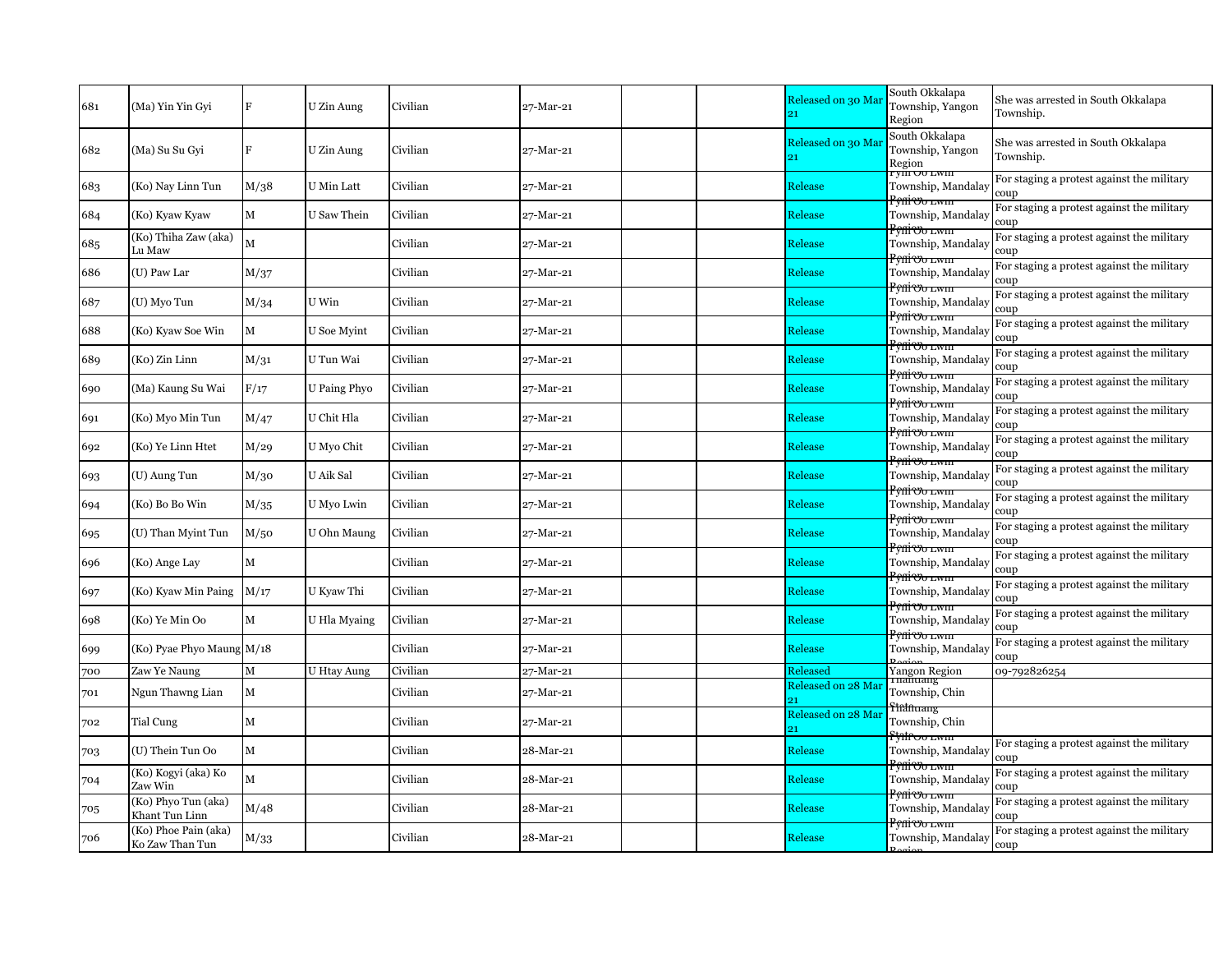| 707 | (Ko) Phoe Thar (aka)<br>Kyaw Min Htwe | M/38         |                    | Civilian              | 28-Mar-21   |  | Release                             | ryin Oo Lwin<br>Township, Mandalay                        | For staging a protest against the military<br>coup                                                                            |
|-----|---------------------------------------|--------------|--------------------|-----------------------|-------------|--|-------------------------------------|-----------------------------------------------------------|-------------------------------------------------------------------------------------------------------------------------------|
| 708 | (Ko) Phoe Aye                         | $\mathbf M$  |                    | Civilian              | 28-Mar-21   |  | Release                             | <del>Pvilivo lwin</del><br>Township, Mandalay             | For staging a protest against the military<br>coup                                                                            |
| 709 | Cung Hlei Sang                        | $\mathbf M$  |                    | Civilian              | 28-Mar-21   |  | Released on 29 Mar                  | Hakha Township,<br>Chin State                             |                                                                                                                               |
| 710 | Cung Lian Sang                        | M            |                    | Civilian              | 28-Mar-21   |  | Released on 29 Mar Hakha Township,  | Chin State                                                |                                                                                                                               |
| 711 | Cung Tha Bik                          | M            |                    | Civilian              | 28-Mar-21   |  | Released on 29 Mar                  | Hakha Township,<br>Chin State                             |                                                                                                                               |
| 712 | Roland                                | $\mathbf M$  |                    | Civilian              | 28-Mar-21   |  | Released on 29 Mar                  | Hakha Township,<br>Chin State                             |                                                                                                                               |
| 713 | Van Nun Bawi                          | $\mathbf M$  |                    | Civilian              | 28-Mar-21   |  | Released on 29 Mar                  | Hakha Township,<br>Chin State                             |                                                                                                                               |
| 714 | Zing Ceu Lian                         | $\mathbf M$  |                    | Civilian              | 28-Mar-21   |  | Released on 29 Mar<br>21            | Hakha Township,                                           |                                                                                                                               |
| 715 | (Daw) Aye Mu                          | F            |                    | Civilian              | 29-Mar-21   |  | Release                             | Chin State<br><del>rym Oo Lwm</del><br>Township, Mandalay | For staging a protest against the military                                                                                    |
| 716 | (Mg) Htar Hlyan Htan M                |              | U Za Kyal O        | Civilian              | 29-Mar-21   |  | Released on 30 Mar Hakaha Township, |                                                           | coup<br>He was Detained at his home by the                                                                                    |
| 717 | Ngun Sui Cin Par                      | $\mathbf{F}$ |                    | Civilian              | 29-Mar-21   |  | Released on 30 Mar                  | Chin State<br>Hakha Township,                             | militarv.                                                                                                                     |
| 718 | David Thang (Rezua)                   | M            |                    | Civilian              | 30-Mar-21   |  | 91<br>Released on 30 Mar            | Chin State<br>Hakha Township,                             |                                                                                                                               |
| 719 | Lian Bawi Mang                        | M            |                    | Civilian              | 30-Mar-21   |  | Released on 30 Mar Hakha Township,  | Chin State                                                |                                                                                                                               |
|     | (Rezua)                               |              |                    |                       |             |  | $_{21}$                             | Chin State<br>мапруау 4 мгеет,                            |                                                                                                                               |
| 720 | $(Ko)$ Joy                            | М            |                    | Civilian              | 31-Mar-21   |  | Released on 1 Apr<br>21             | Tharkavta<br>Township, Yangon                             | For staging a protest against the military<br>coup                                                                            |
| 721 | (U) Hla Tun                           | M/70         | U Tun Aung<br>Kvaw | Civilian              | 31-Mar-21   |  | Release                             | <del>P¢ilivo lwm</del><br>Township, Mandalay              | For staging a protest against the military<br>coup                                                                            |
| 722 | (Ko) Salin                            | M/48         | U Ka Phu           | Civilian              | 31-Mar-21   |  | Release                             | <del>Pynivo lwm</del><br>Township, Mandalay               | For staging a protest against the military<br>coup                                                                            |
| 723 | (U) Ma Jitt                           | M/70         | U Sein Maung       | Civilian              | 31-Mar-21   |  | Release                             | <del>Penivo lwm</del><br>Township, Mandalay               | For staging a protest against the military<br>coup                                                                            |
| 724 | (U) Mar Met                           | M/50         | U Ka Phu           | Civilian              | 31-Mar-21   |  | Release                             | <del>Pyni oo lwm</del><br>Township, Mandalay              | For staging a protest against the military<br>coup                                                                            |
| 725 | (U) Kyaw Min Aung<br>(aka) Kalar      | М            | U Hla Kyaing       | Civilian              | March       |  | Released on 24<br>Mar, 21           |                                                           |                                                                                                                               |
| 726 | (Ko) Khin Bahar Du                    | M/18         |                    | Civilian              | 1-Apr-21    |  | Release                             | r viii Oo Lwiii<br>Township, Mandalay                     | For staging a protest against the military<br>coup                                                                            |
| 727 | (Ko) Zin Min Htet                     | M/18         |                    | Civilian              | $1-Apr-21$  |  | Release                             | <del>Pyni oo lwm</del><br>Township, Mandalay              | For staging a protest against the military<br>coup                                                                            |
| 728 | (Ko) Htwe Maw                         | $\mathbf M$  |                    | Civilian (AAPP Staff) | $2$ -Apr-21 |  | Released on 5 Apr<br>21             | Yangon                                                    | He was taken away from home for<br>questioning by police.                                                                     |
| 729 | (Ma) Nay Zar Chi<br>Shine             |              |                    | Civilian              | $2$ -Apr-21 |  | Released on 5 Apr<br>21             | Mingalardon<br>Township, Yangon                           | She was arrested shortly after interviewing<br>with Clarissa Ward, a reporter of CNN, while<br>shopping at Mingaladon Market. |
| 730 | (Ma) Shine Yadana<br>Phyo             |              |                    | Civilian              | $2$ -Apr-21 |  | Released on 5 Apr                   | Mingalardon<br>Township, Yangon                           | She was arrested shortly after interviewing<br>with Clarissa Ward, a reporter of CNN, while<br>shopping at Mingaladon Market. |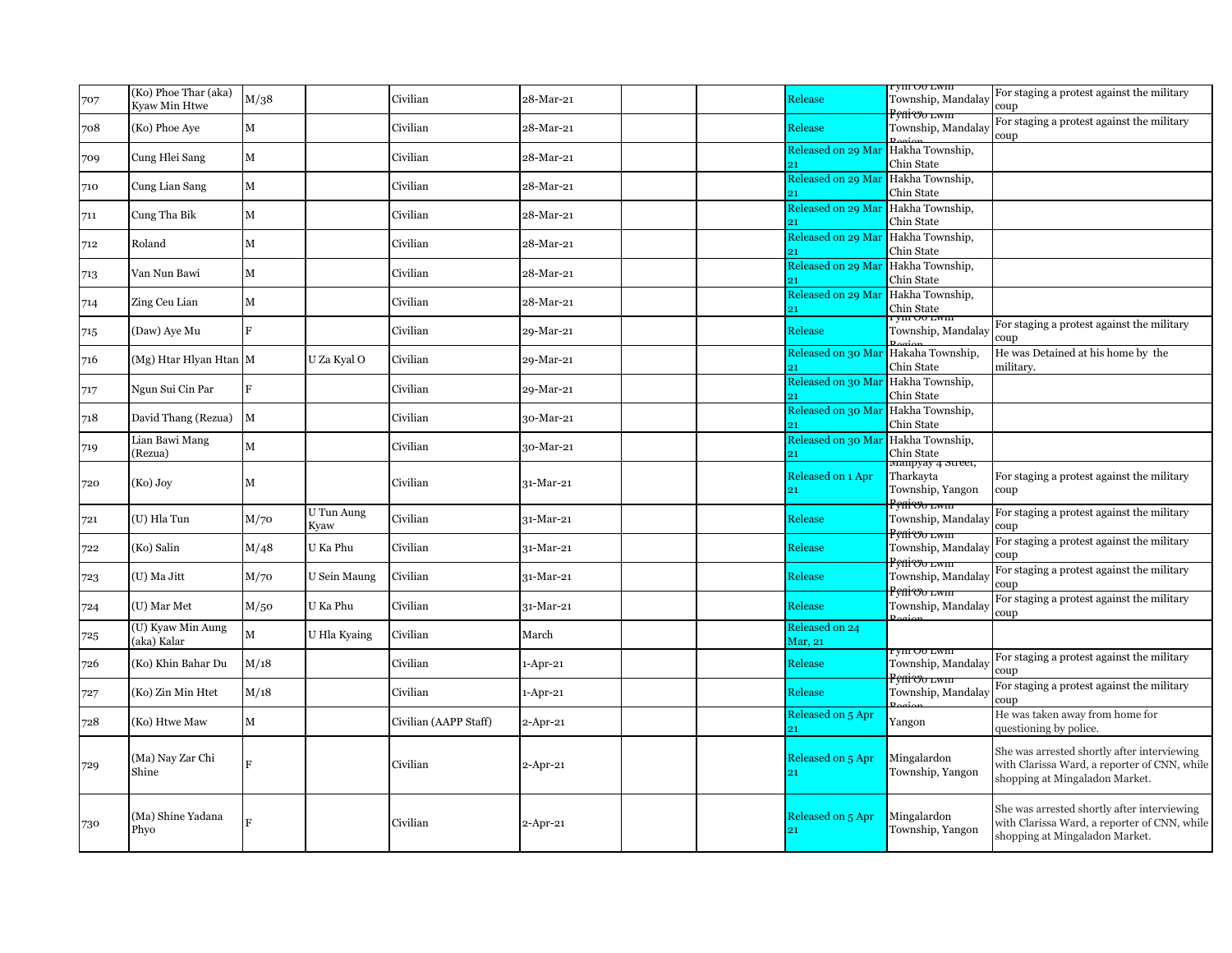| 731 | (Ko)Sithu Phyo           | $\mathbf M$ |                      | Civilian | $2$ -Apr-21    |  | Released on 5 Apr<br>21                       | Mingalardon<br>Township, Yangon           | He was arrested shortly after interviewing<br>with Clarissa Ward, a reporter of CNN, while<br>shopping at Mingaladon Market.                                                                                                           |
|-----|--------------------------|-------------|----------------------|----------|----------------|--|-----------------------------------------------|-------------------------------------------|----------------------------------------------------------------------------------------------------------------------------------------------------------------------------------------------------------------------------------------|
| 732 | (Ma) Yin Thet Tin        | F           |                      | Civilian | $2$ -Apr-21    |  | Released on 5 Apr<br>2021                     | Mingalardon<br>Township, Yangon<br>Region | She was arrested shortly after interviewing<br>with Clarissa Ward, a CNN reporter while<br>shopping for snacks near 10 Mile Hill<br>Market in Insein Township.                                                                         |
| 733 | (Mg) Khant Myo Kyaw M/18 |             |                      | Civilian | $3$ -Apr-21    |  | was released on 10<br>April 21.               | Larshio Township,<br>Northern Shan State  |                                                                                                                                                                                                                                        |
| 734 | Oak Nwe                  | 19 Years    |                      | Civilian | 3-Apr-21       |  | was released on 10                            | Larshio Township,                         |                                                                                                                                                                                                                                        |
|     | (Ma) Cherry Kyaw         | F/21        |                      | Civilian | 3-Apr-21       |  | April 21.<br>was released on 10               | Northern Shan State<br>Larshio Township,  |                                                                                                                                                                                                                                        |
| 735 | Thin                     |             |                      |          |                |  | April 21.                                     | Northern Shan State                       |                                                                                                                                                                                                                                        |
| 736 | (Ma) Cho Cho Myint       | F/26        | U Aung Kyaw<br>Myint | Civilian | $3$ -Apr-21    |  | Released on April 7                           | Thingangyun<br>Township, Yangon<br>Region | She was arrested in front of Thingangyun<br>No. 3 High School and taken to the<br>interrogation center through Thuwanna<br>Police Station.                                                                                             |
| 737 | (Daw) Than Nwe           | F/49        | U Hmway Ni           | Civilian | $3$ -Apr-21    |  | Released on April 7                           | Thingangyun<br>Township, Yangon<br>Region | She was arrested in front of Thingangyun<br>No. 3 High School and taken to the<br>interrogation center through Thuwanna<br>Police Station.                                                                                             |
| 738 | (Ma) Alinkar             | F/4         |                      | Civilian | 5-Apr-21       |  | Released on 5 Apr                             | Tharyarwaddy<br>Township, Bago<br>Region  | Family members were arrested for failing to<br>reach the leader of the strike, Ko Ja Lay. She<br>was abducted by military in the Alal Kone of<br>Thone Se Township while driving from his<br>house in Thayarwaddy to Taikgyi Township. |
| 739 | (Ma) Apple               | F/2         |                      | Civilian | 5-Apr-21       |  | Released on 5 Apr                             | Tharyarwaddy<br>Township, Bago<br>Region  | Family members were arrested for failing to<br>reach the leader of the strike, Ko Ja Lay. She<br>was abducted by military in the Alal Kone of<br>Thone Se Township while driving from his<br>house in Thayarwaddy to Taikgyi Township. |
| 740 | (Ko) Thet Naing Oo       | $\mathbf M$ |                      | Civilian | 5-Apr-21       |  | Released on 5 Apr<br>21                       | Tharyarwaddy<br>Township, Bago<br>Region  | Family members were arrested for failing to<br>reach the leader of the strike, Ko Ja Lay. She<br>was abducted by military in the Alal Kone of<br>Thone Se Township while driving from his<br>house in Thayarwaddy to Taikgyi Township. |
| 741 | (Daw) Khin Htay Kyi      | F           |                      | Civilian | 5-Apr-21       |  | Released on 5 Apr<br>21                       | Tharyarwaddy<br>Township, Bago<br>Region  | Family members were Detained for failing to<br>reach the leader of the strike, Ko Ja Lay. She<br>was abducted by military in the Alal Kone of<br>Thone Se Township while driving from his<br>house in Thayarwaddy to Taikgyi Township. |
| 742 | Phoe San                 | M/13        |                      | Civilian | 5-Apr-21       |  | Released on 5 Apr                             | Tharyarwaddy<br>Township, Bago<br>Region  | Family members were arrested for failing to<br>reach the leader of the strike, Ko Ja Lay. She<br>was abducted by military in the Alal Kone of<br>Thone Se Township while driving from his<br>house in Thayarwaddy to Taikgyi Township. |
| 743 | (U) Kyaw Thu             | $\mathbf M$ |                      | Civilian | 7. April. 2021 |  | Released on April 9, Kyweswe Village,<br>2021 | Tantse                                    |                                                                                                                                                                                                                                        |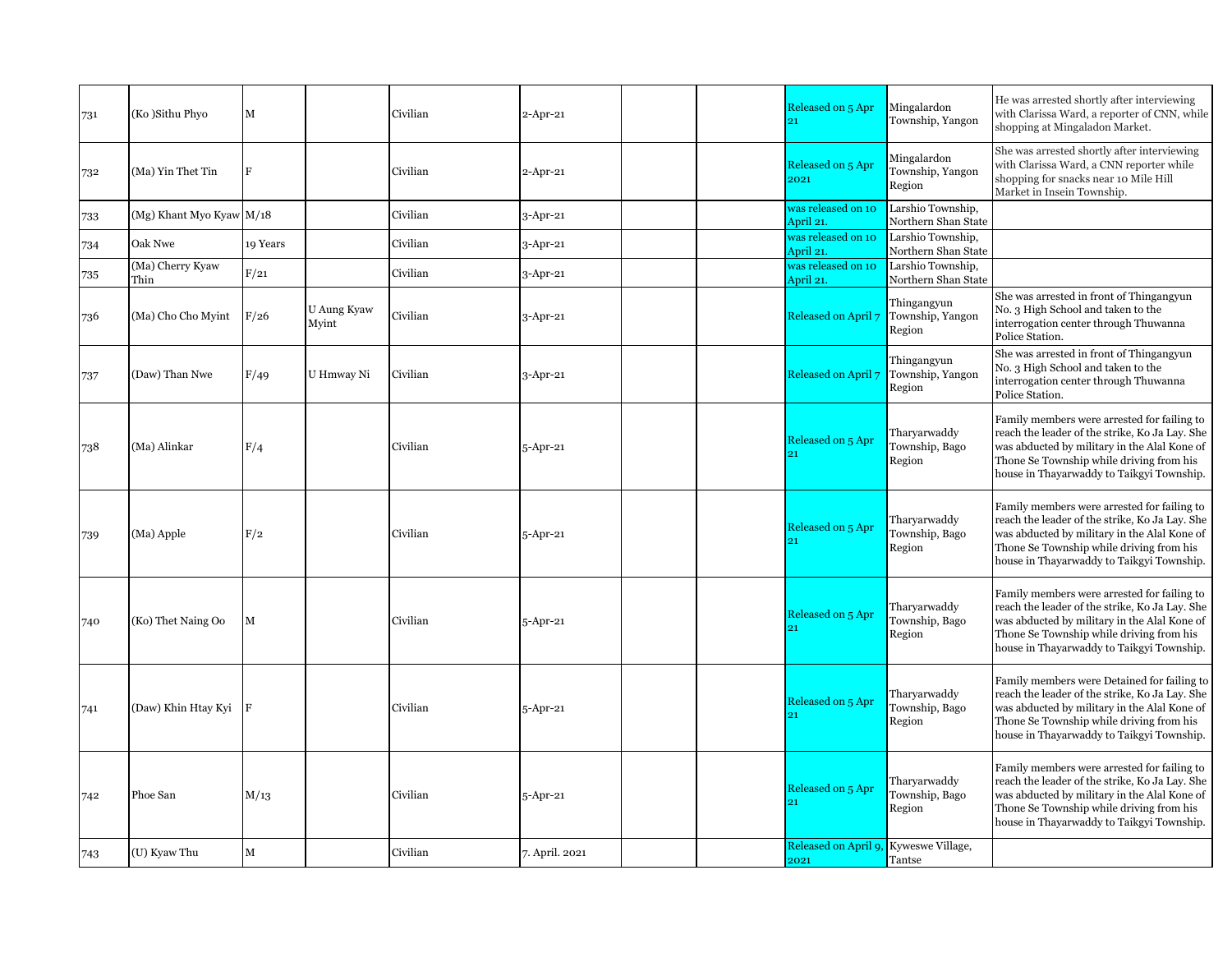| 744 | (Ko) Hlaing Moe          | М            |            | Civililan                                                                 | 13-Apr-21 |  | Released on 23<br>Apr 21                                                                 | Tamu Township,<br><b>Sagaing Region</b>             |                                                                                                                                                                                                                                                                  |
|-----|--------------------------|--------------|------------|---------------------------------------------------------------------------|-----------|--|------------------------------------------------------------------------------------------|-----------------------------------------------------|------------------------------------------------------------------------------------------------------------------------------------------------------------------------------------------------------------------------------------------------------------------|
| 745 | (Ko) Let Min Lun         | M/20         |            | Civilian                                                                  | 15-Apr-21 |  | Released on 24<br>Apr 21                                                                 | Chaung Net Kyi<br>village, Myoma(14),<br>Tamu Town. | He was abducted by members of the military<br>council while withdrawing money.                                                                                                                                                                                   |
| 746 | Saw Pyae Phyo Min        | $\mathbf M$  |            | Civilian                                                                  | 18-Apr-21 |  | <b>Released on April</b><br>18 noon.                                                     | Yankin Township,<br>Yangon Region                   | He was arrested on the morning of 18 April<br>21 and released in the afternoon. He was<br>arrested in connection with the Yankin<br>General Administration Office explosion.                                                                                     |
| 747 | (Ko) Aung Zaw Hein       | M/19         | U Kyaw Moe | Civilian                                                                  | 18-Apr-21 |  | He was released on<br>the morning of<br>April 19.                                        | Ponnasu (1) street,<br>Bago City, Bago<br>Region    |                                                                                                                                                                                                                                                                  |
| 748 | (Ko) Nyi Min Htwe        | M            |            | Civilian                                                                  | 18-Apr-21 |  | He was arrested on<br>the morning of 18<br>April 21 and<br>released in the<br>afternoon. | Yankin Township,<br>Yangon Region                   | He was arrested in connection with the<br>Yankin General Administration Office<br>explosion.                                                                                                                                                                     |
| 749 | (Ko) Bala Thura          | $\mathbf M$  |            | Civilian                                                                  | 18-Apr-21 |  | He was arrested on<br>the morning of 18<br>April 21 and<br>released in the<br>afternoon. | Yankin Township,<br>Yangon Region                   | He was arrested in connection with the<br>Yankin General Administration Office<br>explosion.                                                                                                                                                                     |
| 750 | (Ko) Mai Wunna           | M            |            | Civilian (Secretary of the<br>Ta-ang Literature and<br>Culture Committee) | 19-Apr-21 |  | Released at the<br>night of April 19.                                                    | Mogok Township,<br><b>Mandalay Region</b>           | He was Detained at his home.                                                                                                                                                                                                                                     |
| 751 | Zo Thang                 | $\mathbf M$  |            | Civilian                                                                  | 13-Apr-21 |  | Released on 14 Apr                                                                       | Hakha Township,<br>Chin State                       |                                                                                                                                                                                                                                                                  |
| 752 | Tluang Thang             | $\mathbf M$  |            | Civilian                                                                  | 13-Apr-21 |  | Released on 14 Apr<br>21                                                                 | Hakha Township,<br>Chin State                       |                                                                                                                                                                                                                                                                  |
| 753 | (Ma) Shwe Yamin<br>Htet  | F/17         |            | Civilian                                                                  | 14-Apr-21 |  | Released on 20 Apr                                                                       | Yangon Region                                       | Shwe Yamin Htet, 17, and her mother<br>Sandar Win were arrested by Myanmar<br>security forces on April 14 in Yangon's<br>Sanchaung township as they made their way<br>home after participating in a morning<br>protest in the commercial hub's downtown<br>area. |
| 754 | (Ko) Kyaw Zay Ya         | $\mathbf M$  |            | Civilian                                                                  | 20-Apr-21 |  | He was released in<br>the evening of April Mandalay City<br>20.                          |                                                     | He was arrested at Mandalay Oo Bo Prison<br>for donating parcels for detainees. He paid a<br>large sum of money to the police for his<br>release.                                                                                                                |
| 755 | (Ko) Tin Maung Oo        | $\mathbf{M}$ |            | Civilian (former<br>Political prisoner)                                   | 20-Apr-21 |  | Released on 22 Apr                                                                       | Bahan Township,<br>Yangon Region                    |                                                                                                                                                                                                                                                                  |
| 756 | (Ma) Tin Tin Htwe        | F            |            | Civilian                                                                  | 20-Apr-21 |  | Released on 22 Apr                                                                       | Bahan Township,<br><b>Yangon Region</b>             |                                                                                                                                                                                                                                                                  |
| 757 | (Ma) Thet Paing<br>Nway  | Ė            |            | Civilian                                                                  | 20-Apr-21 |  | Released on 22 Apr                                                                       | Bahan Township,<br>Yangon Region                    |                                                                                                                                                                                                                                                                  |
| 758 | (Ma) Kaythi Kyaw         | $\mathbf F$  |            | Civilian                                                                  | 20-Apr-21 |  | Released on 22 Apr<br>21                                                                 | Bahan Township,<br>Yangon Region                    |                                                                                                                                                                                                                                                                  |
| 759 | (Ma) Kyawt Kay<br>Khaing | F            |            | Civilian                                                                  | 20-Apr-21 |  | Released on 22 Apr<br>21                                                                 | Bahan Township,<br>Yangon Region                    |                                                                                                                                                                                                                                                                  |
| 760 | (Ko) Han Min             | M            |            | Civilian                                                                  | 20-Apr-21 |  | Released on 22 Apr<br>21                                                                 | Bahan Township,<br>Yangon Region                    |                                                                                                                                                                                                                                                                  |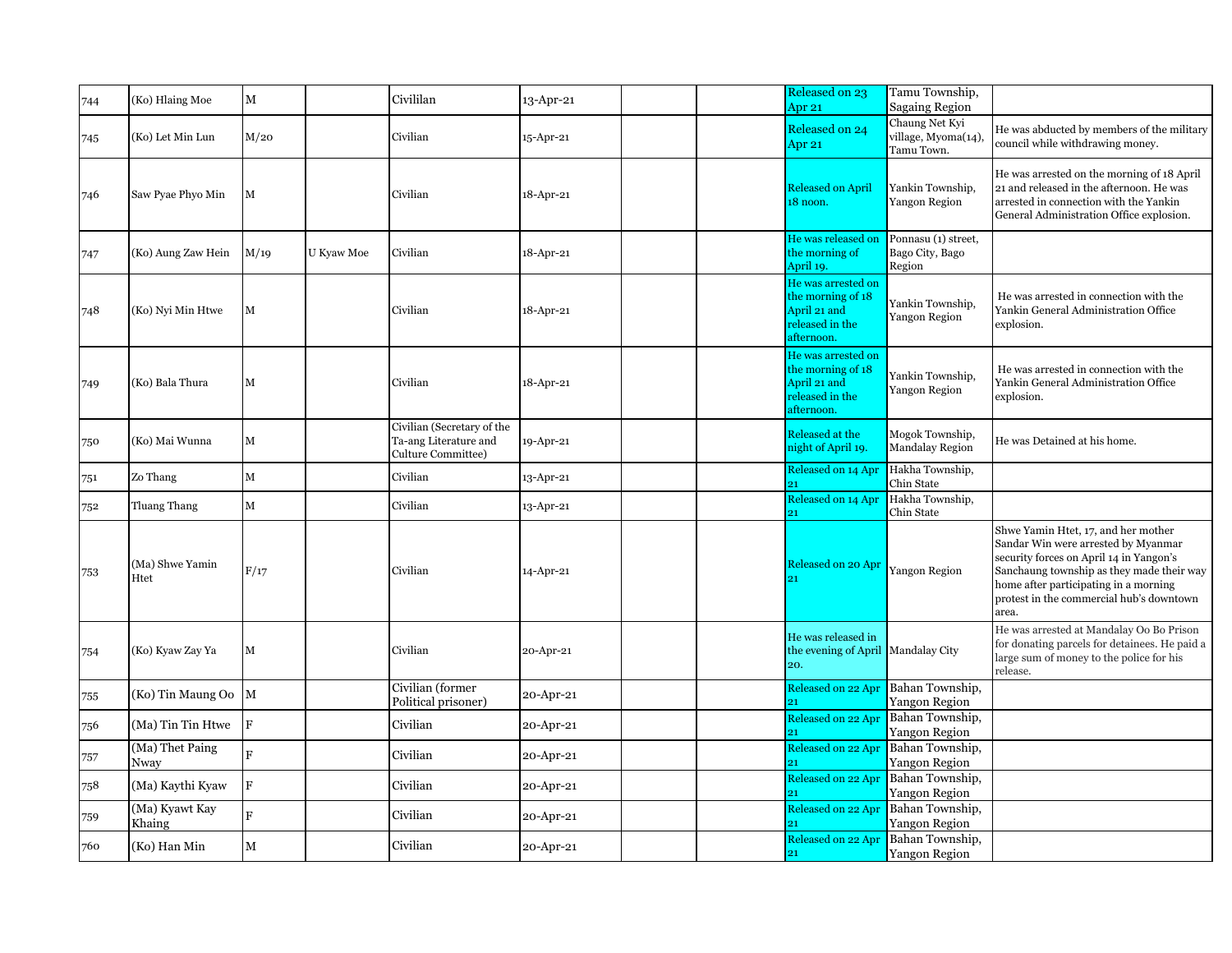| 761 | (Ko) Doe Lone            | $\mathbf M$             |           | Civilian                                     | 20-Apr-21 |  | Released on 22 Apr<br>$_{21}$  | Bahan Township,<br><b>Yangon Region</b>                          |                                                                                                                                                                                                                                     |
|-----|--------------------------|-------------------------|-----------|----------------------------------------------|-----------|--|--------------------------------|------------------------------------------------------------------|-------------------------------------------------------------------------------------------------------------------------------------------------------------------------------------------------------------------------------------|
| 762 | (Ko) Nay San             | $\mathbf M$             |           | Civilian                                     | 20-Apr-21 |  | Released on 22 Apr<br>21       | Bahan Township,<br>Yangon Region                                 |                                                                                                                                                                                                                                     |
| 763 | (Ko) Zin Myo Latt        | $\mathbf M$             |           | Civilian                                     | 20-Apr-21 |  | Released on 22 Apr<br>21       | Bahan Township,<br>Yangon Region                                 |                                                                                                                                                                                                                                     |
| 764 | (Ma) Su Yadanar<br>Moe   | $\overline{\mathbf{R}}$ |           | Civilian                                     | 26-Apr-21 |  | Released on Apr<br>2021        | 13 Quarter, South<br>Okkalapa<br>Township, Yangon<br>Region      | The junta arrested the younger sister and<br>father of a female doctor because they could<br>not find the female doctor when they came to<br>arrest her.                                                                            |
| 765 | Father of Su Yadanar MM  |                         |           | Civilian                                     | 26-Apr-21 |  | <b>Released on Apr</b><br>2021 | 13 Quarter, South<br>Okkalapa<br>Township, Yangon<br>Region      | The junta arrested the younger sister and<br>father of a CDM doctor Ma Yu Sandar Moe<br>because they could not find the female<br>doctor when they came to arrest her.                                                              |
| 766 | (U) Wai Zaw              | $\mathbf M$             |           | Myanmar Railway<br><b>Ticket Sales Clerk</b> | 28-Apr-21 |  | Released on 30 Apr<br>2021     | <del>vionnymn</del><br>Township, Kachin                          | He was Detained for his involement in the<br>Civil Disobedience Movement (CDM)                                                                                                                                                      |
| 767 | (Ma) Khin Moe Swe        | F/37                    |           | Civilian                                     | 30-Apr-21 |  | Released                       | 3 Quarter, Min Ye<br>Kyaw Swar (16)<br>Street, Hlaing<br>Tharyar | On 30 April at 8pm, she was arrested as<br>hostage because Ye Naing, her elder brother,<br>who is a leader in CDM support was not at<br>home.<br>They were arrested when they went on<br>holiday for alleged association with EAOs. |
| 768 | (Ma) Yin May Mon Oo F/27 |                         | U Than Oo | Civilian                                     | 1-May-21  |  | Released on 7 May<br>2021      | Yangon Region                                                    |                                                                                                                                                                                                                                     |
| 769 | (Ko) Htun Htun Oo        | $\mathbf M$             |           | Civilian (Former Political<br>prisoner)      | 2-May-21  |  | Released on 3 May<br>2021      | Yangon Region                                                    |                                                                                                                                                                                                                                     |
| 770 | (Ko) Myo Zaw Htwe        | $\mathbf M$             |           | Civilian                                     | 2-May-21  |  | Released on 3 May<br>2021      | <b>Yangon Region</b>                                             |                                                                                                                                                                                                                                     |
| 771 | (Ko) Waiyan              | $\mathbf M$             |           | Civilian                                     | 2-May-21  |  | Released on 3 May<br>2021      | Yangon Region                                                    |                                                                                                                                                                                                                                     |
| 772 | (Ko) Min Wai             | $\mathbf M$             |           | Civilian                                     | 2-May-21  |  | Released on 3 May<br>2021      | Yangon Region                                                    |                                                                                                                                                                                                                                     |
| 773 | Saw Joezyt               | $\mathbf M$             |           | Civilian                                     | 2-May-21  |  | Released on 3 May<br>2021      | Yangon Region                                                    |                                                                                                                                                                                                                                     |
| 774 | (Ko) Waiyan Myint        | $\mathbf M$             |           | Civilian                                     | 2-May-21  |  | Released on 3 May<br>2021      | <b>Yangon Region</b>                                             |                                                                                                                                                                                                                                     |
| 775 | (Ko) Myo Min Thu         | $\mathbf M$             |           | Civilian                                     | 2-May-21  |  | Released on 3 May<br>2021      | <b>Yangon Region</b>                                             |                                                                                                                                                                                                                                     |
| 776 | (Ko) Naing Win           | M                       |           | Civilian                                     | 2-May-21  |  | Released on 3 May<br>2021      | Yangon Region                                                    |                                                                                                                                                                                                                                     |
| 777 | (Ko) Pyae Sone           | $\mathbf M$             |           | Civilian                                     | 2-May-21  |  | Released on 3 May<br>2021      | Yangon Region                                                    |                                                                                                                                                                                                                                     |
| 778 | (Ko) Zaw Tun Linn        | $\mathbf M$             |           | Civilian                                     | 2-May-21  |  | Released on 3 May<br>2021      | Yangon Region                                                    |                                                                                                                                                                                                                                     |
| 779 | (Ko) Ti Phay Yan         | $\mathbf M$             |           | Civilian                                     | 8-May-21  |  | Released on 11 May<br>2021     | Nann Khar Quarter,<br>Mohnyin Township,<br>Kachin State          |                                                                                                                                                                                                                                     |
| 780 | (Ko) Naw Li              | M                       |           | Civilian                                     | 8-May-21  |  | Released on 11 May<br>2021     | Nann Khar Quarter,<br>Mohnyin Township,<br>Kachin State          |                                                                                                                                                                                                                                     |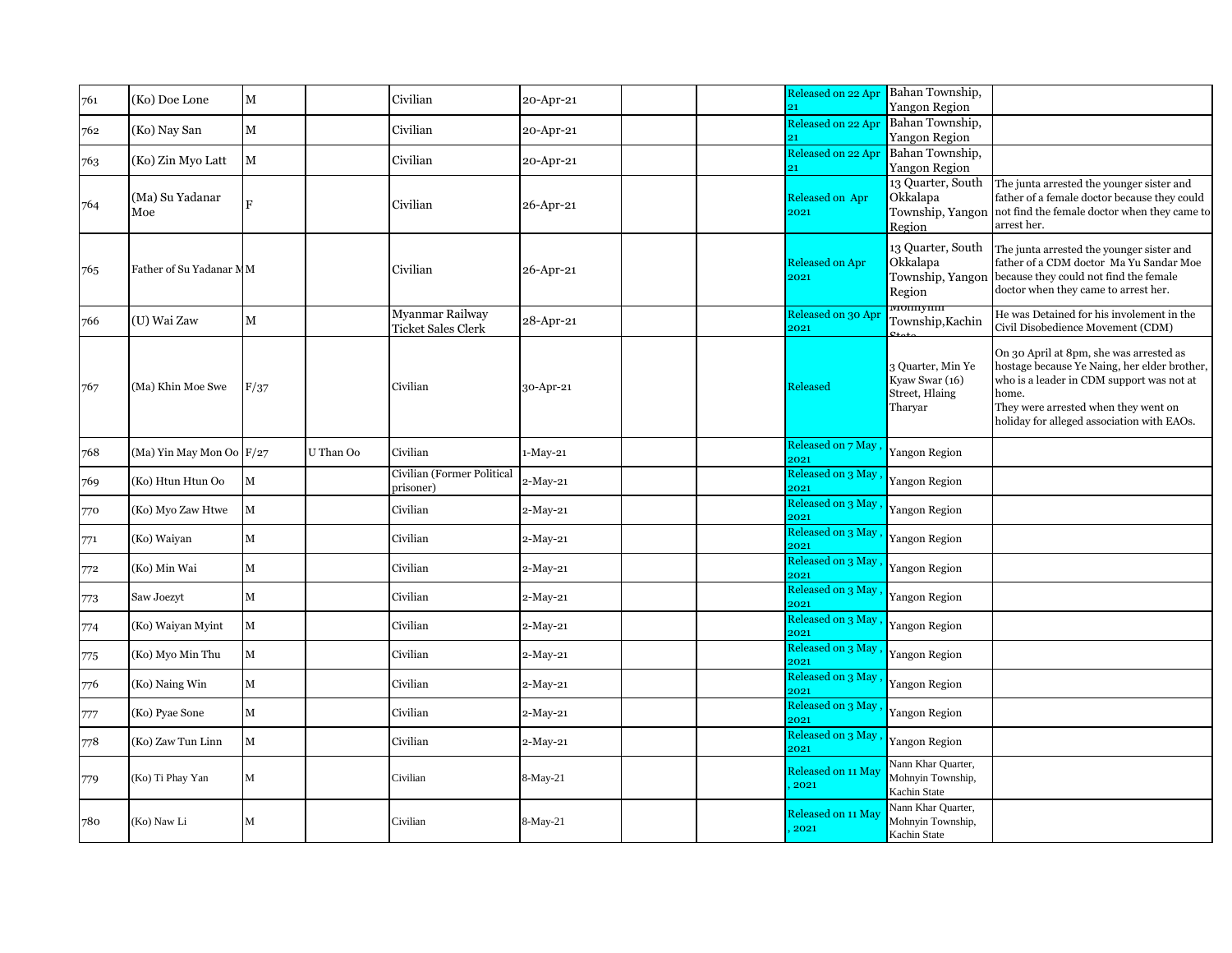| 781 | (Ko) Yein Chan      | M           |             | Civilian                                                              | 8-May-21    |                       | Released on 11 May<br>2021       | Nann Khar Quarter,<br>Mohnyin Township,<br>Kachin State |                                                                                                         |
|-----|---------------------|-------------|-------------|-----------------------------------------------------------------------|-------------|-----------------------|----------------------------------|---------------------------------------------------------|---------------------------------------------------------------------------------------------------------|
| 782 | (Ma) Zun Myat Naing |             |             | Civilian                                                              | 10-May-21   |                       | Released                         | ∟at ran vmage<br>Waw Township,                          |                                                                                                         |
| 783 | (Daw) Win Pa Pa     |             |             | Civilian                                                              | 10-May-21   |                       | Released                         | ParraRrvinage,<br>Waw Township,                         |                                                                                                         |
| 784 | (Daw) Mar Bu        | M/53        |             | Civilian                                                              | 10-May-21   |                       | Released                         | Rîtan Patri Vînage,<br>Pyi Township, Bago               |                                                                                                         |
| 785 | (U) Nay Oo          | M           |             | Civilian (Former Political<br>Prisoner)                               | 12-May-21   |                       | Released on 22 May<br>2021       | Dagon Myothit<br>(South) Township,<br>Yangon Region     | He was Detained at his home.                                                                            |
| 786 | (U) Ohn Kyin        | M           |             | Civilian                                                              | 15-May-21   |                       | Released on 16 May<br>2021       | Ponnarsu 4 Quarter,<br><b>Bago Region</b>               |                                                                                                         |
| 787 | (U) Myint Oo        | $\mathbf M$ |             | Civilian                                                              | 15-May-21   |                       | Released on 16 May<br>2021       | Ponnarsu 4 Quarter,<br><b>Bago Region</b>               |                                                                                                         |
| 788 | (Ko) Nyi Nyi Aung   | M/40        | U Myint Wai | Civilian                                                              | 16-May-21   |                       | Released on 17 May<br>2021       | Bago Township, Bago<br>Region                           |                                                                                                         |
| 789 | (Ko) Myo Min Htet   | M           |             | Civilian                                                              | 17-May-21   |                       | Released on 18 May<br>2021       | Dawei Township,<br>Tanintharyi Region                   | He was arrested while cracking down on<br>protest.                                                      |
| 790 | (Ma) Ei Ei Moe      |             |             | Civilian                                                              | 17-May-21   |                       | Released on 18May<br>2021        | Dawei Township,<br>Tanintharyi Region                   | She was arrested while cracking down on<br>protest.                                                     |
| 791 | Dr. Zaw Nyein Chan  | M           |             | Mandalay Eye, Ear and<br>Nose Hospital<br>(Ophthalmologist)           | 11-May-21   |                       | Released on 12 May<br>2021       | Mandalay Region                                         | He was Detained at his home.                                                                            |
| 792 | (U) Ba Gyi Aung     | $\mathbf M$ |             | <b>DVB</b> Reporter                                                   | $9$ -Feb-21 |                       | Released on 9 Feb<br>91          | <b>Mandalay Region</b>                                  | He was arrested while reporting a protest<br>against the military coup.                                 |
| 793 | (U) Moe Win         | М           |             | Reporter of The Sun Rays<br>(Thuriya Nay Won) of<br>Shwegyin Township | 10-Feb-21   |                       | Released on Feb 21               | Shwegyin Township,<br><b>Bago Region</b>                | He was arrested while reporting a protest<br>against the military coup.                                 |
| 794 | (Ko) Htoi Awng      | M           |             | 74 Media CEO                                                          | 14-Feb-21   |                       | Released on 15 Feb<br>21         | Mvitkvina District,<br>Kachin State                     | He was arrested while reporting a protest<br>against the military coup.                                 |
| 795 | (Ko) Naw Sai        | M           |             | 74 Media Cameraman                                                    | 14-Feb-21   |                       | Released on 15 Feb<br>21         | Mvitkvina District,<br>Kachin State                     | He was arrested while reporting a protest<br>against the military coup.                                 |
| 796 | (Ko) Sai Latt Aung  | M           |             | Mizzima Reporter                                                      | 14-Feb-21   |                       | Released on 15 Feb               | Myitkyina District,<br>Kachin State                     | He was arrested while reporting a protest<br>against the military coup.                                 |
| 797 | (Ko) Tun Linn Aung  | M           |             | Eleven Media                                                          | 14-Feb-21   |                       | Released on 15 Feb               | Myitkyina District,<br>Kachin State                     | He was arrested while reporting a protest<br>against the military coup.                                 |
| 798 | (Ko) Yan Kaung      | M           |             | <b>Eternally Peace News</b><br>Network(EPN)                           | 14-Feb-21   |                       | Released on 15 Feb               | Myitkyina District,<br>Kachin State                     | He was arrested while reporting a protest<br>against the military coup.                                 |
| 799 | (Ko) Wai Yan        | M           |             | <b>Eternally Peace News</b><br>Network(EPN)                           | 14-Feb-21   |                       | Released on 15 Feb<br>21         | Myitkyina District,<br>Kachin State                     | He was arrested while reporting a protest<br>against the military coup.                                 |
| 800 | (Ko) Wai Yan        | M           |             | Photo Journalist (xinhua) 26-Feb-21                                   |             |                       | <b>Released on 26 Feb</b><br>91  | <b>Yangon Region</b>                                    | He was arrested while reporting a protest<br>against the military coup and released at the<br>same day. |
| 801 | Unknown             |             |             | Reporter (Local TV News/<br>Yangon)                                   | 26-Feb-21   |                       | Released on<br>February 26, 2021 | Yangon Region                                           |                                                                                                         |
| 802 | (Ko) Thein Zaw      | M           |             | Reporter of Associated<br>Press                                       | 27-Feb-21   | Penal Code<br>S:505-a | Released on 24 Mar<br>21         | <b>Yangon Region</b>                                    | He was arrested while reporting a protest<br>against the military coup.                                 |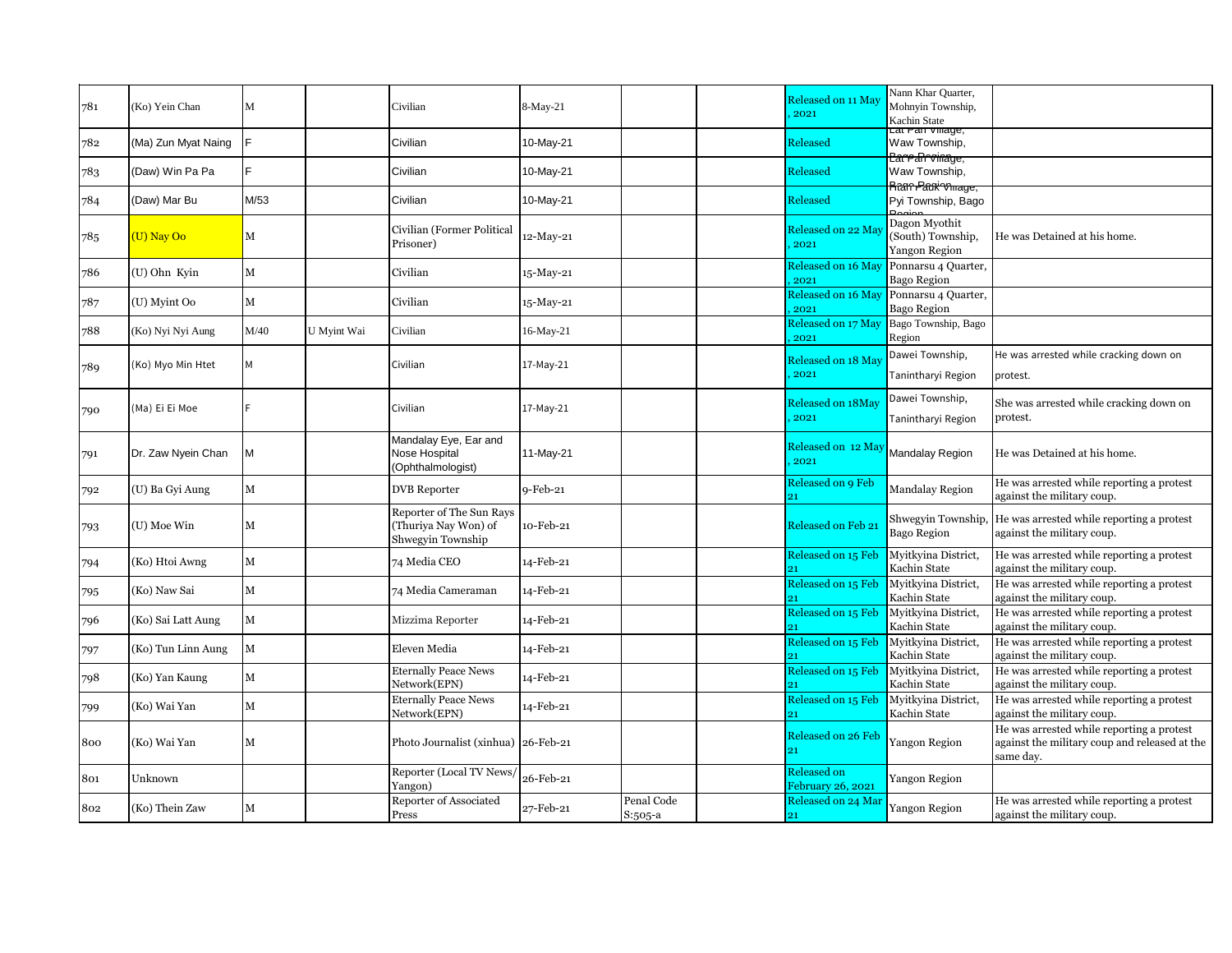| 803 | (U) Kyaw Kyaw Lwin<br>a.k.a Ko Ko Lay | M           | CEO of Monywa Gazette<br>Journal               | 27-Feb-21 |                             | Released on 28 Feb<br>21                | Monywa, Sagaing<br>Region         | He was arrested while reporting a protest<br>against the military coup. He was issued<br>warrant to arrest on April 9, 2021                                     |
|-----|---------------------------------------|-------------|------------------------------------------------|-----------|-----------------------------|-----------------------------------------|-----------------------------------|-----------------------------------------------------------------------------------------------------------------------------------------------------------------|
| 804 | (Ma) Zar Zar                          | F           | Myay Latt Journal<br>Reporter                  | 27-Feb-21 |                             | Released on 27 Feb                      | <b>Magway Region</b>              | She was arrested while reporting a protest<br>against the military coup.                                                                                        |
| 805 | (U) Par Pwee                          | $\mathbf M$ | CEO of Hakha Times                             | 27-Feb-21 |                             | Released on 28 Feb<br>21                | Hakha Township,<br>Chin State     | He was arrested while reporting a protest<br>against the military coup.                                                                                         |
| 806 | (Ma) Shin Moe Myint                   | IF.         | Freelance photojournalist 28-Feb-21            |           |                             | Released on 2 Mar<br>21                 | Sanchaung T/S,<br>Yangon          | She was charged while reporting a protest<br>against the military coup.                                                                                         |
| 807 | Paung Lang Taung                      | M           | 74 Media                                       | 28-Feb-21 |                             | Released on 28 Feb<br>21                | Myitkyina, Kachin<br><b>State</b> | She was charged while reporting a protest<br>against the military coup.                                                                                         |
| 808 | (Ko) Kyaw Nay Min                     | M           | CEO of Chun Journal                            | 28-Feb-21 |                             | <b>Released on March</b><br>2, 2021     | Yangon Region                     | He was Detained while reporting a protest<br>against the military coup.                                                                                         |
| 809 | (Ko) Linn Tun                         | $\mathbf M$ | Ramanya Times                                  | 28-Feb-21 |                             | <b>Released on</b><br>February 28, 2021 | маwiaнiyine<br>Township, Mon      | He was Detained while reporting a protest<br>against the military coup.                                                                                         |
| 810 | Salai David                           | M           | Journalist from Chinland<br>Post Media         | 1-Mar-21  |                             | Released on 2 Mar<br>21                 | Hakha Township,<br>Chin State     | He was arrested while reporting a protest<br>against the military coup.                                                                                         |
| 811 | (Ko) Lay Min Soe                      | М           | Photographer of Monywa<br>gazettee journal     | -Mar-21   |                             | <b>Released on</b><br>February 28, 2021 | Monywa, Sagaing<br>Region         | Photographer lay min soe from Monywa<br>gazettee journal was Detained and beaten in<br>street of kyaukkar St Monywa on 1 march<br>2021                          |
| 812 | (Ko) Wanna Soe                        | М           | Reporter (Eleven Media)                        | 5-Mar-21  |                             | Released on 5 Mar<br>21                 | Meiktila, Mandalay                | He was detained by security forces due to<br>reporting the strikes against military Coup<br>and Dictatorship in Meiktila.                                       |
| 813 | Sai Zin D D Zone                      | M           | Journalist of Eastern<br>Review                | 8-Mar-21  |                             | Released on 8 Mar<br>21                 | Taunggyi Township,<br>Shan State  | He was detained around 12:00 pm by<br>security forces due to reporting Peaceful<br>protests against military Coup and<br>Dictatorship in Shan State's Taunggyi. |
| 814 | Win Zaw Naing                         | $\mathbf M$ | <b>Editor</b> (Red News<br>Agency/Yangon)      | 8-Mar-21  |                             | Released on 9<br><b>March</b> , 2021    | <b>Yangon Region</b>              |                                                                                                                                                                 |
| 815 | Pyae Phyo                             | $\mathbf M$ | <b>Freelance Photo</b><br>Journalist           | 8-Mar-21  |                             | Released on 11<br><b>March</b> , 2021   | <b>Yangon Region</b>              |                                                                                                                                                                 |
| 816 | Thit Myat Zaw                         | $\mathbf M$ | News Live Streamer<br>(Yangon)                 | 10-Mar-21 |                             | Released on 12<br><b>March</b> , 2021   | Yangon Region                     |                                                                                                                                                                 |
| 817 | Robert-bociaga                        | M           | Reporter (Poland Citizen) 11-Mar-21            |           | Immigration<br>Act SL13 (1) | Released on 22 Mar<br>21 (Paid Fine)    | Taunggyi Township                 | He was beaten and arrested by police while<br>taking pictures.                                                                                                  |
| 818 | (Ko) Aung Thura                       | M           | <b>BBC</b> Journalist                          | 19-Mar-21 |                             | Released on 22 Mar                      | Navpvitaw                         | He is charged under Dakhina district court.                                                                                                                     |
| 819 | Aung Paing                            | M           | Reporter<br>(Mawkun/Yangon)<br>Freelance Fnoto | 20-Mar-21 |                             | Released on 20<br><b>March</b> , 2021   | <b>Yangon Region</b>              |                                                                                                                                                                 |
| 820 | Aung Naing Tun Hein M                 |             |                                                | 29-Mar-21 |                             | Released                                | Yangon Region                     |                                                                                                                                                                 |
| 821 | Aung Bo Bo Shein                      | M           | Reporter<br>(Kamayut/Yangon)                   | 31-Mar-21 |                             | Released                                | <b>Yangon Region</b>              |                                                                                                                                                                 |
| 822 | Myo Myat Zaw                          | M           | Reporter<br>(Kamayut/Yangon)                   | 31-Mar-21 |                             | Released                                | <b>Yangon Region</b>              |                                                                                                                                                                 |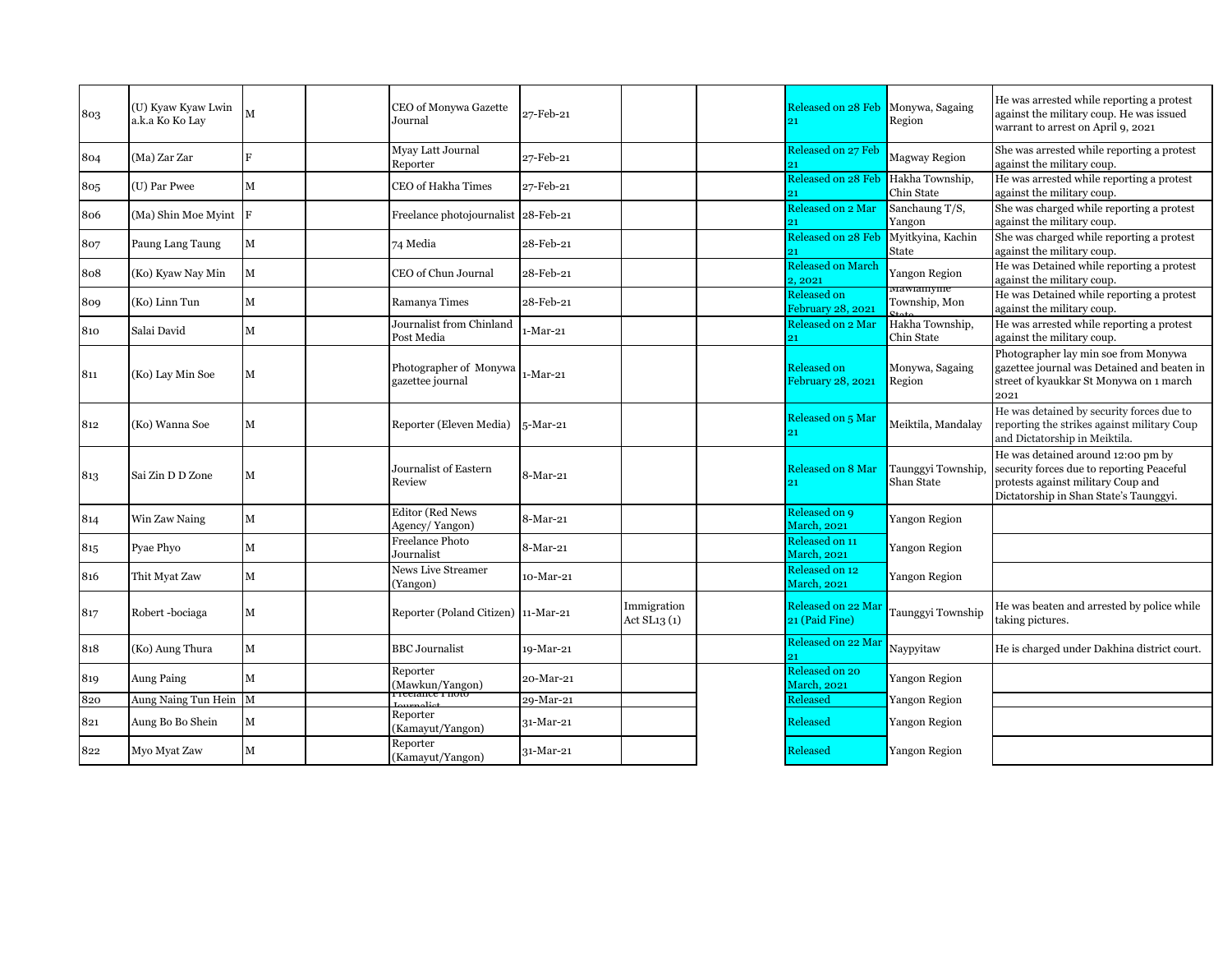| 823 | Aung Ko Ko Latt                                               | М                       |             | <b>Freelance Reporter</b>                       | 21-Mar-21      | Penal Code<br>S:505-a | Released on 20 Apr                 | Naypyitaw                                                      | He escaped during a violent crackdown by<br>protesters on March 20 in Naypyidaw by the<br>military, but his car was confiscated.<br>He was arrested under Section 505 (a) of the<br>Penal Code after being interrogated at the<br>Pyinmana Police Station on March 21 when<br>he tried to get back his car. |
|-----|---------------------------------------------------------------|-------------------------|-------------|-------------------------------------------------|----------------|-----------------------|------------------------------------|----------------------------------------------------------------|-------------------------------------------------------------------------------------------------------------------------------------------------------------------------------------------------------------------------------------------------------------------------------------------------------------|
| 824 | Mr. Yuki Kitazumi                                             | M                       |             | Reporter                                        | 18-Apr-21      | Penal Code<br>S:505-a | Released on 14 May<br>91           | Yekyaw Street,<br>Pazundaung<br>Township, Yangon               | He was arrested on February 26 and released<br>the same day's evening. And, he was arrested<br>again on 2021, April 18                                                                                                                                                                                      |
| 825 | (U) Kyaw Win Naing                                            | M                       |             | Lawyer                                          | 9-Feb-21       |                       | Released on 15 Feb<br>21.          | Taunggyi Town,<br>Shan State                                   | He was detained days after the military<br>staged a coup.                                                                                                                                                                                                                                                   |
| 826 | (Ma) Thiri Win Lat                                            | $\overline{\mathbf{F}}$ | U Myint Win | Lawyer                                          | $2-Mar-21$     |                       | Released                           |                                                                |                                                                                                                                                                                                                                                                                                             |
| 827 | (Ma) Shwe Yi Win                                              | F                       |             | Lawyer                                          | 2-Mar-21       |                       | Released                           |                                                                |                                                                                                                                                                                                                                                                                                             |
| 828 | (U) Aung Lwin                                                 | M                       |             | Actor                                           | $9 - Apr - 21$ |                       | He was released on<br>10 April 21. | Yangon                                                         |                                                                                                                                                                                                                                                                                                             |
| 829 | (Daw) Thandar (aka)<br><mark>Sayarma Hnin Pann</mark><br>Eain | $_{\rm F}$              |             | Writer                                          | 12-May-21      |                       | Released on 22 May<br>2021         | Dagon Myothit<br>(South) Township,<br>Yangon Region            | She was Detained at her home.                                                                                                                                                                                                                                                                               |
| 830 | (Ma) Yadanar Oo                                               | F                       |             | Association for Peace and<br>Justice            | 27-Feb-21      |                       | Released                           | Yangon Region                                                  | For staging a protest against the military<br>coup                                                                                                                                                                                                                                                          |
| 831 | (Ma) Thiri Yadanar<br>Tun                                     | R                       |             | Association for Peace and<br>Justice            | 27-Feb-21      |                       | <b>Released</b>                    | Yangon Region                                                  | For staging a protest against the military<br>coup                                                                                                                                                                                                                                                          |
| 832 | (Ma) Khin Mi Mi Tun                                           | F                       |             | Association for Peace and<br>Justice            | 27-Feb-21      |                       | Released                           | Yangon Region                                                  | For staging a protest against the military<br>coup                                                                                                                                                                                                                                                          |
| 833 | (Ko) Pann Deik Tun                                            | $\mathbf{M}$            |             | FHI 360/88 Generation<br>Student                | 18-Mar-21      |                       | Released on 21 Mai<br>21           | Yangon Region                                                  |                                                                                                                                                                                                                                                                                                             |
| 834 | (Ma) Hnin Yupar                                               | F                       |             | UEC official of Kyaukme<br>Town                 | 7-Feb-21       |                       | Released                           | Kyaukme Township.<br>Shan State                                | Detained in relation to November election<br>alleged irregularities                                                                                                                                                                                                                                         |
| 835 | (U) Than Aye                                                  | M                       |             | UEC Chairman of<br>Pantaung Township            | 9-Feb-21       |                       | <b>Released</b>                    | Pantaung Township,<br>Bago Region                              | Detained in relation to November election<br>alleged irregularities                                                                                                                                                                                                                                         |
| 836 | (U) Nay Win                                                   | $\mathbf{M}$            |             | UEC Chairman of Tamu<br>Township                | 10-Feb-21      |                       | Released                           | Tamu, Sagaing<br>Region                                        | Detained in relation to November election<br>alleged irregularities                                                                                                                                                                                                                                         |
| 837 | (U) Ra Za Man                                                 | $\mathbf M$             |             | UEC Secretary of Tamu<br>Township               | 10-Feb-21      |                       | <b>Released</b>                    | Tamu, Sagaing<br>Region                                        | He was detained days after the military<br>staged a coup.                                                                                                                                                                                                                                                   |
| 838 | (U) Thet Naing Oo                                             | $\mathbf M$             |             | UEC Chairman of Thaton<br>District              | 10-Feb-21      |                       | Released                           | Thaton District, Mon<br>State                                  | Detained in relation to November election<br>alleged irregularities                                                                                                                                                                                                                                         |
| 839 | (Daw) Khin Than<br>Nwel                                       |                         |             | Chairman of UEC of<br><b>Thaton Township</b>    | 10-Feb-21      |                       | Released                           | Thaton Township,<br>Mon State                                  | Detained in relation to November election<br>alleged irregularities                                                                                                                                                                                                                                         |
| 840 | (U) San Hla                                                   | M                       |             | UEC Chairman of<br><b>Taungoo Township</b>      | 10-Feb-21      |                       | <b>Released</b>                    | Taungoo Township,<br><b>Bago Region</b>                        | Detained in relation to November election<br>alleged irregularities                                                                                                                                                                                                                                         |
| 841 | (U) Saw Htay                                                  | $\mathbf M$             |             | UEC Chairman of<br>Taungoo District             | 10-Feb-21      |                       | Released                           | Taungoo Township,<br><b>Bago Region</b>                        | Detained in relation to November election<br>alleged irregularities                                                                                                                                                                                                                                         |
| 842 | (U) Htay Maung                                                | $\mathbf M$             |             | UEC Chairman of<br>Kawkareik District           | 10-Feb-21      |                       | Released                           | Kawkareik Town,<br>Karen State                                 | Detained in relation to November election<br>alleged irregularities                                                                                                                                                                                                                                         |
| 843 | (U) Kyaw Nyunt                                                | M                       |             | UEC Chairman of Shwebo<br>District              | 10-Feb-21      |                       | <b>Released</b>                    | Kanbalu Township,<br>Shwebo District,<br><b>Sagaing Region</b> | Detained in relation to November election<br>alleged irregularities                                                                                                                                                                                                                                         |
| 844 | (U) Myo Min                                                   | М                       |             | Assistant Director of UEC<br>of Shwebo District | 10-Feb-21      |                       | Released                           | Kanbalu Township,<br>Shwebo District,<br><b>Sagaing Region</b> | Detained in relation to November election<br>alleged irregularities                                                                                                                                                                                                                                         |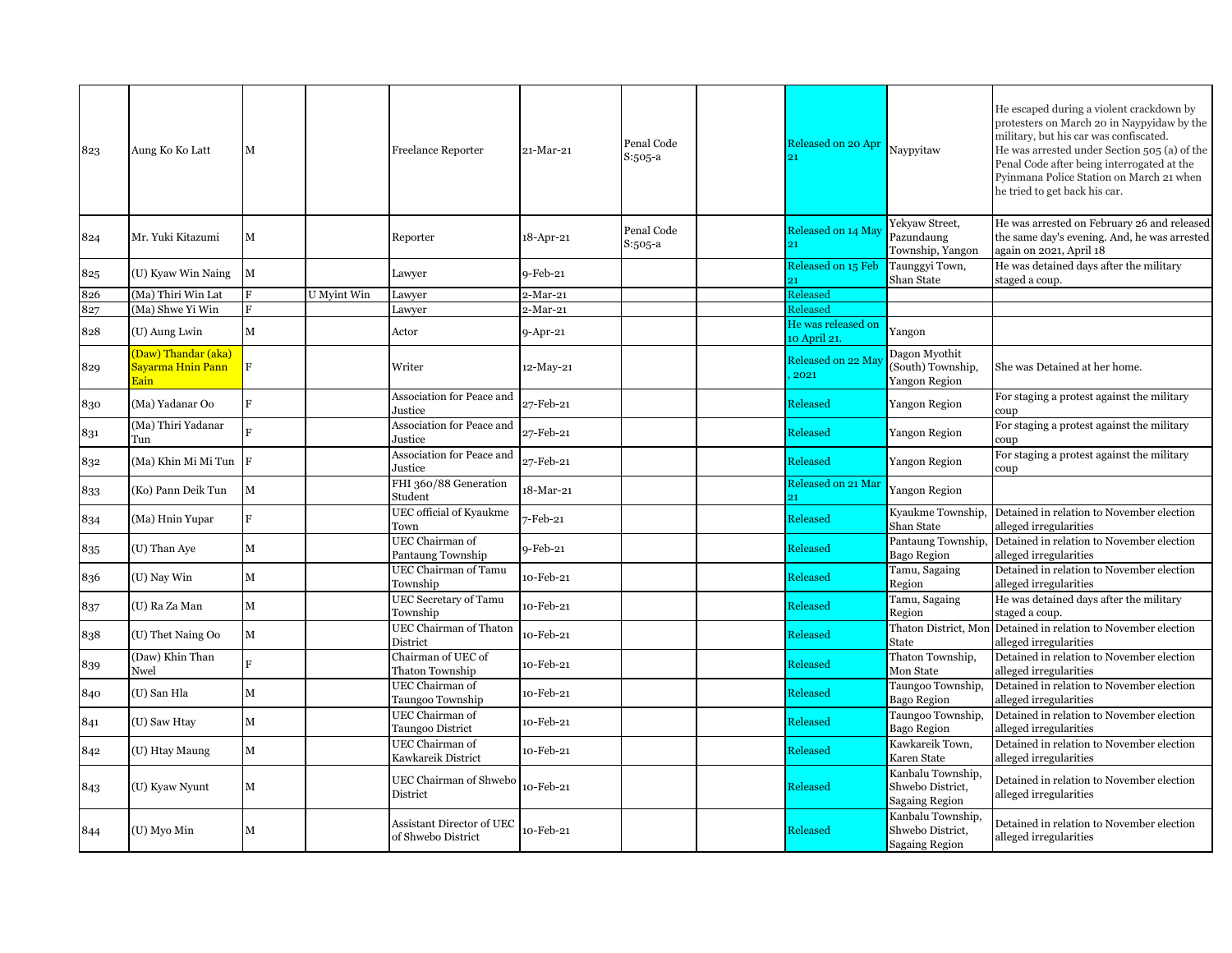| 845 | (Daw) Su Mar Khaing F   |              | Staff Officer of UEC of<br>Kanbalu Township                  | 10-Feb-21 |  | Released | Kanbalu Township,<br>Shwebo District,<br><b>Sagaing Region</b> | Detained in relation to November election<br>alleged irregularities                     |
|-----|-------------------------|--------------|--------------------------------------------------------------|-----------|--|----------|----------------------------------------------------------------|-----------------------------------------------------------------------------------------|
| 846 | (U) Nyein               | $\mathbf{M}$ | UEC of Kyun Hla<br>Township                                  | 10-Feb-21 |  | Released | Kyun Hla Township,<br><b>Sagaing Region</b>                    | Detained in relation to November election<br>alleged irregularities                     |
| 847 | (Daw) Le Le Mon         | F            | <b>UEC Secretary of Kyun</b><br>Hla Township                 | 10-Feb-21 |  | Released | Kyun Hla Township,<br><b>Sagaing Region</b>                    | Detained in relation to November election<br>alleged irregularities                     |
| 848 | (U) Ye Myint            | $\mathbf M$  | UEC of Kyun Hla<br>Township Township                         | 10-Feb-21 |  | Released | Kyun Hla Township,<br><b>Sagaing Region</b>                    | Detained in relation to November election<br>alleged irregularities                     |
| 849 | (U) Win Maung           | $\mathbf M$  | UEC chairman of Taze<br>Township                             | 10-Feb-21 |  | Released | Taze, Sagaing<br>Region                                        | Detained in relation to November election<br>alleged irregularities                     |
| 850 | (Daw) Thandar Soe       | F            | <b>UEC Secretary of Taze</b><br>Township                     | 10-Feb-21 |  | Released | Taze, Sagaing<br>Region                                        | Detained in relation to November election<br>alleged irregularities                     |
| 851 | (U) Nyunt Maung         | $\mathbf M$  | UEC Chairman of<br>Depevin Township                          | 10-Feb-21 |  | Released | Depeyin Township,<br>Sagaing Region<br>Thayarwaddy             | Detained in relation to November election<br>alleged irregularities                     |
| 852 | (U) Khin Maung Thin M   |              | UEC Chairman of<br>Thayarwaddy Township                      | 10-Feb-21 |  | Released | Township, Rakhine                                              | Detained in relation to November election<br>alleged irregularities                     |
| 853 | (U) Sai Zaw Min         | $\mathbf M$  | UEC Chairman of Lashio<br>Township                           | 10-Feb-21 |  | Released | Lashio Township,<br>Shan State                                 | Detained in relation to November election<br>alleged irregularities                     |
| 854 | (U) Myo Kyaw            | M            | UEC Chairman of<br>Nyaunglebin Township of 10-Feb-21<br>Bago |           |  | Released | Nyaunglebin<br>Township, Bago<br>Region                        | Detained in relation to November election<br>alleged irregularities                     |
| 855 | (Daw) Yu Yu Khaing      | F            | UEC Secretary of<br>Nyaunglebin Township                     | 10-Feb-21 |  | Released | ivyaungiebin<br>Township, Bago                                 | Detained in relation to November election<br>alleged irregularities                     |
| 856 | (U) Aung Myint          | $\mathbf{M}$ | UEC Chairman of Bago<br>Region                               | 10-Feb-21 |  | Released | <del>Ryaimgreom</del><br>Township, Bago                        | Detained in relation to November election<br>alleged irregularities                     |
| 857 | (U) Aung Kyaw Moe       | M            | UEC Secretary of Bago<br>Region                              | 10-Feb-21 |  | Released | <del>Ryaimy.eom</del><br>Township, Bago                        | Detained in relation to November election<br>alleged irregularities                     |
| 858 | (U) Aye Lwin            | $\mathbf M$  | UEC Chairman of Bago<br>District                             | 10-Feb-21 |  | Released | <del>Ryaimgreom</del><br>Township, Bago                        | Detained in relation to November election<br>alleged irregularities                     |
| 859 | (U) Min Thet Naung      | $\mathbf M$  | UEC Secretary of Bago<br>District                            | 10-Feb-21 |  | Released | <del>Rvaimgreom</del><br>Township, Bago                        | Detained in relation to November election<br>alleged irregularities                     |
| 860 | (U) Win Thein           | $\mathbf M$  | UEC Chairman of Bago<br>Township of Bago                     | 10-Feb-21 |  | Released | <del>Ryainngreom</del><br>Township, Bago                       | Detained in relation to November election<br>alleged irregularities                     |
| 861 | (U) Win Naing           | $\mathbf M$  | UEC Secretary of Bago<br>Township                            | 10-Feb-21 |  | Released | <del>Ryaimgreom</del><br>Township, Bago                        | Detained in relation to November election<br>alleged irregularities                     |
| 862 | (U) Maung Maung<br>Sein | $\mathbf M$  | UEC Chairman of<br>Myaungmya District                        | 10-Feb-21 |  | Released | <del>Rryiangmya</del><br>Township,                             | Detained in relation to November election<br>alleged irregularities                     |
| 863 | (U) Win Maung           | $\mathbf M$  | UEC Chairman of<br>Myaungmya Township                        | 10-Feb-21 |  | Released | <del>Myaungindya Pooi</del><br>Township,                       | Detained in relation to November election<br>alleged irregularities                     |
| 864 | (U) Win Bo              | $\mathbf M$  | UEC Chairman of Daik-U<br>Township                           | 10-Feb-21 |  | Released | Phaya Gyi Street,<br>Kone Thel Ward                            | Detained in relation to November election<br>alleged irregularities                     |
| 865 | $(U)$ Tun Win           | $\mathbf M$  | UEC Chairman of ward<br>and village of Daik-U<br>Township    | 10-Feb-21 |  | Released | Daik-U Township                                                | Detained in relation to November election<br>alleged irregularities                     |
| 866 | (U) Nyan Aung           | M            | UEC Chairman of Seik<br>Phyu<br>Township                     | 10-Feb-21 |  | Released | Magway Region                                                  | Seik Phyu Township, Detained in relation to November election<br>alleged irregularities |
| 867 | (U) Htay Lwin           | M            | ueu secretary of seik<br>Phyu<br>Township                    | 10-Feb-21 |  | Released | <b>Magway Region</b>                                           | Seik Phyu Township, Detained in relation to November election<br>alleged irregularities |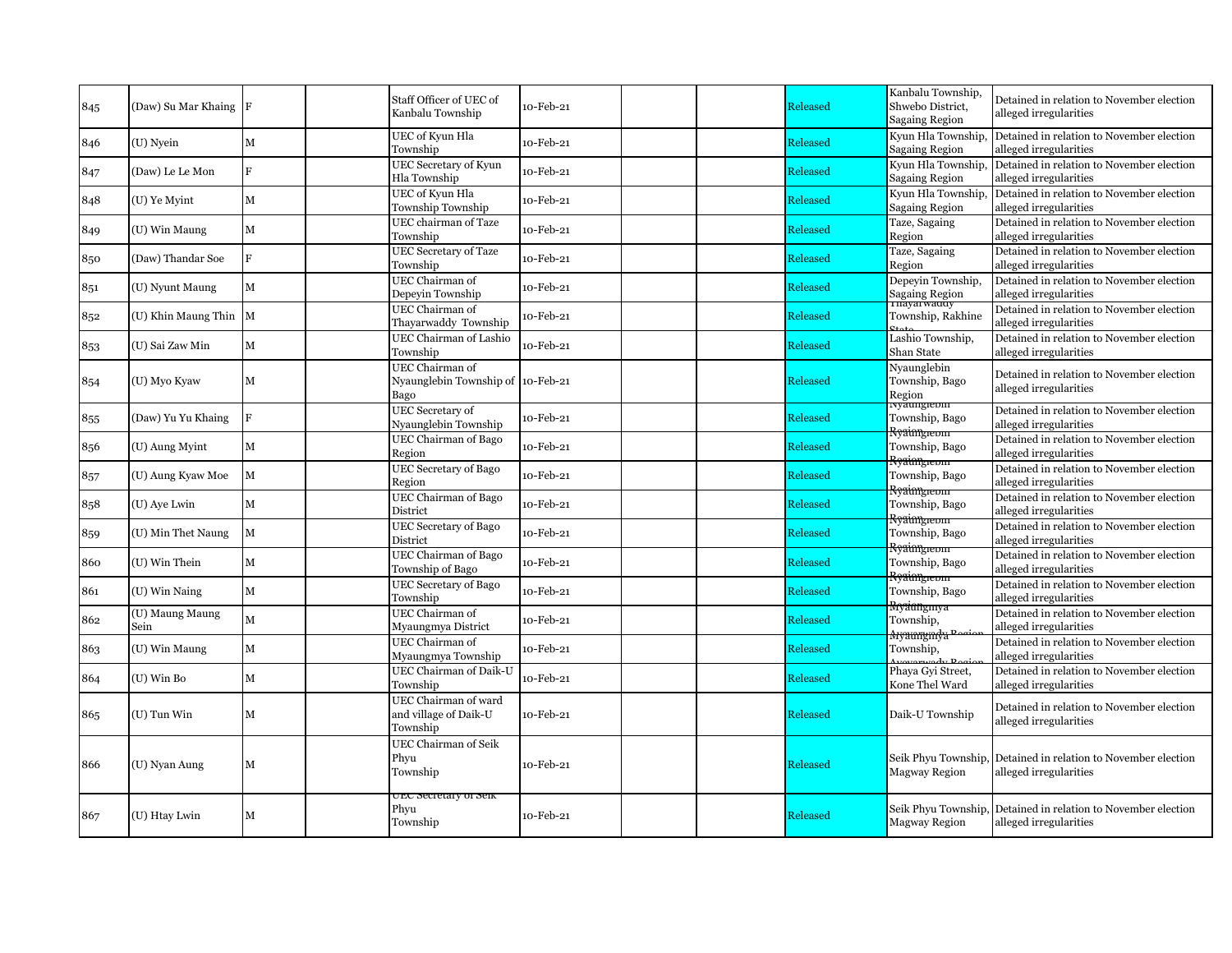| 868 | (U) Kyaw Nyunt        | M           | UEC Chairman of Myaing<br>Township                     | 10-Feb-21 |  | Released        | Myaing Township,<br><b>Magway Region</b> | Detained in relation to November election<br>alleged irregularities           |
|-----|-----------------------|-------------|--------------------------------------------------------|-----------|--|-----------------|------------------------------------------|-------------------------------------------------------------------------------|
| 869 | (U) Min Khant         | M           | <b>UEC Secretary of Myaing</b><br>Township             | 10-Feb-21 |  | Released        | Myaing Township,<br>Magway Region        | Detained in relation to November election<br>alleged irregularities           |
| 870 | (Daw) Zin Mar Oo      | F           | <b>UEC Secretary of Pauk</b><br>Township               | 10-Feb-21 |  | Released        | Pauk Township,<br><b>Magway Region</b>   | Deta+D541:J542ined in relation to<br>November election alleged irregularities |
| 871 | (Daw) Khin Lay Nwel   |             | UEC Secretary of<br>Ywangan Township                   | 10-Feb-21 |  | Released        | Ywangan Township,<br>Shan State          | Detained in relation to November election<br>alleged irregularities           |
| 872 | (Daw) Khin Ma Ma      | F           | UEC Chairman of Shwegu<br>Township                     | 10-Feb-21 |  | Released        | Shwegu Township,<br>Kachin State         | Detained in relation to November election<br>alleged irregularities           |
| 873 | (Daw) Win Sandar      | F           | UEC Secretary of Shwegu<br>Township                    | 10-Feb-21 |  | Released        | Shwegu Township,<br>Kachin State         | Detained in relation to November election<br>alleged irregularities           |
| 874 | (U) Mya Thein         | $\mathbf M$ | UEC chairman of Shwegu<br>Township                     | 10-Feb-21 |  | Released        | Shwegu, Kachin<br>State                  | Detained in relation to November election<br>alleged irregularities           |
| 875 | (U) Min Min           | $\mathbf M$ | UEC member of Shwegu<br>Township                       | 10-Feb-21 |  | Released        | Shwegu, Kachin<br>State                  | Detained in relation to November election<br>alleged irregularities           |
| 876 | (U) Thar Byaw         | $\mathbf M$ | UEC Chairman of Bhamo<br>Township                      | 10-Feb-21 |  | Released        | Bhamo, Kachin State                      | Detained in relation to November election<br>alleged irregularities           |
| 877 | (U) Sai Nyi Nyi       | $\mathbf M$ | UEC Secretary of Bhamo<br>Township                     | 10-Feb-21 |  | Released        | Bhamo, Kachin State                      | Detained in relation to November election<br>alleged irregularities           |
| 878 | (U) Nay Win           | $\mathbf M$ | UEC of Myitkyina<br>Township                           | 10-Feb-21 |  | Released        | Myitkyina, Kachin<br>State               | Detained in relation to November election<br>alleged irregularities           |
| 879 | (U) Tan Gwan          | $\mathbf M$ | UEC of Myitkyina<br>Township                           | 10-Feb-21 |  | Released        | Myitkyina, Kachin<br>State               | Detained in relation to November election<br>alleged irregularities           |
| 880 | Dr. Thein Han         | $\mathbf M$ | <b>UEC</b> of Hpakant<br>Township                      | 10-Feb-21 |  | Released        | Hpakan, Kachin<br>State                  | Detained in relation to November election<br>alleged irregularities           |
| 881 | (U) Naw Li            | $\mathbf M$ | <b>UEC</b> of Waimaw<br>Township                       | 10-Feb-21 |  | Released        | Waimaw, Kachin<br>State                  | Detained in relation to November election<br>alleged irregularities           |
| 882 | (U) Kyi Tun           | $\mathbf M$ | <b>UEC</b> of Waimaw<br>Township                       | 10-Feb-21 |  | Released        | Waimaw, Kachin<br>State                  | Detained in relation to November election<br>alleged irregularities           |
| 883 | (U) Nyi Thway         | $\mathbf M$ | UEC Chairman of Ye<br>Township                         | 10-Feb-21 |  | <b>Released</b> | Ye Township, Mon<br>State                | Detained in relation to November election<br>alleged irregularities           |
| 884 | (U) Hla Win           | $\mathbf M$ | UEC Chairman of Mudon<br>Township                      | 10-Feb-21 |  | Released        | Mudon Township,<br>Mon State             | Detained in relation to November election<br>alleged irregularities           |
| 885 | (U) Tun Shin          | $\mathbf M$ | UEC Chairman of<br>Kyaikmaraw Township                 | 10-Feb-21 |  | <b>Released</b> | ауанкшагау<br>Township, Mon              | Detained in relation to November election<br>alleged irregularities           |
| 886 | (U) Htay Lwin         | $\mathbf M$ | UEC Chairman of<br>Mawlamyine Township                 | 10-Feb-21 |  | Released        | <del>MaWiamyme</del><br>Township, Mon    | Detained in relation to November election<br>alleged irregularities           |
| 887 | (U) Than Soe          | M           | UEC Chairman of Kayah<br><b>State</b>                  | 10-Feb-21 |  | Released        | Kavah State                              | Detained in relation to November election<br>alleged irregularities           |
| 888 | (Daw) Hla Kyi         | F           | UEC Chairman of<br>Bawlakhe District of<br>Kavah State | 10-Feb-21 |  | Released        | Bawlakhe, Kayah<br>State                 | Detained in relation to November election<br>alleged irregularities           |
| 889 | (U) Myint Win         | М           | UEC Chairman of<br>Bawlakhe Township of<br>Kayah State | 10-Feb-21 |  | Released        | Bawlakhe, Kayah<br>State                 | Detained in relation to November election<br>alleged irregularities           |
| 890 | (U) Khin Maung Than M |             | UEC Chairman of<br>Hpekhone<br>Township                | 10-Feb-21 |  | Released        | Hpekhone<br>Township, Kayah<br>State     | Detained in relation to November election<br>alleged irregularities           |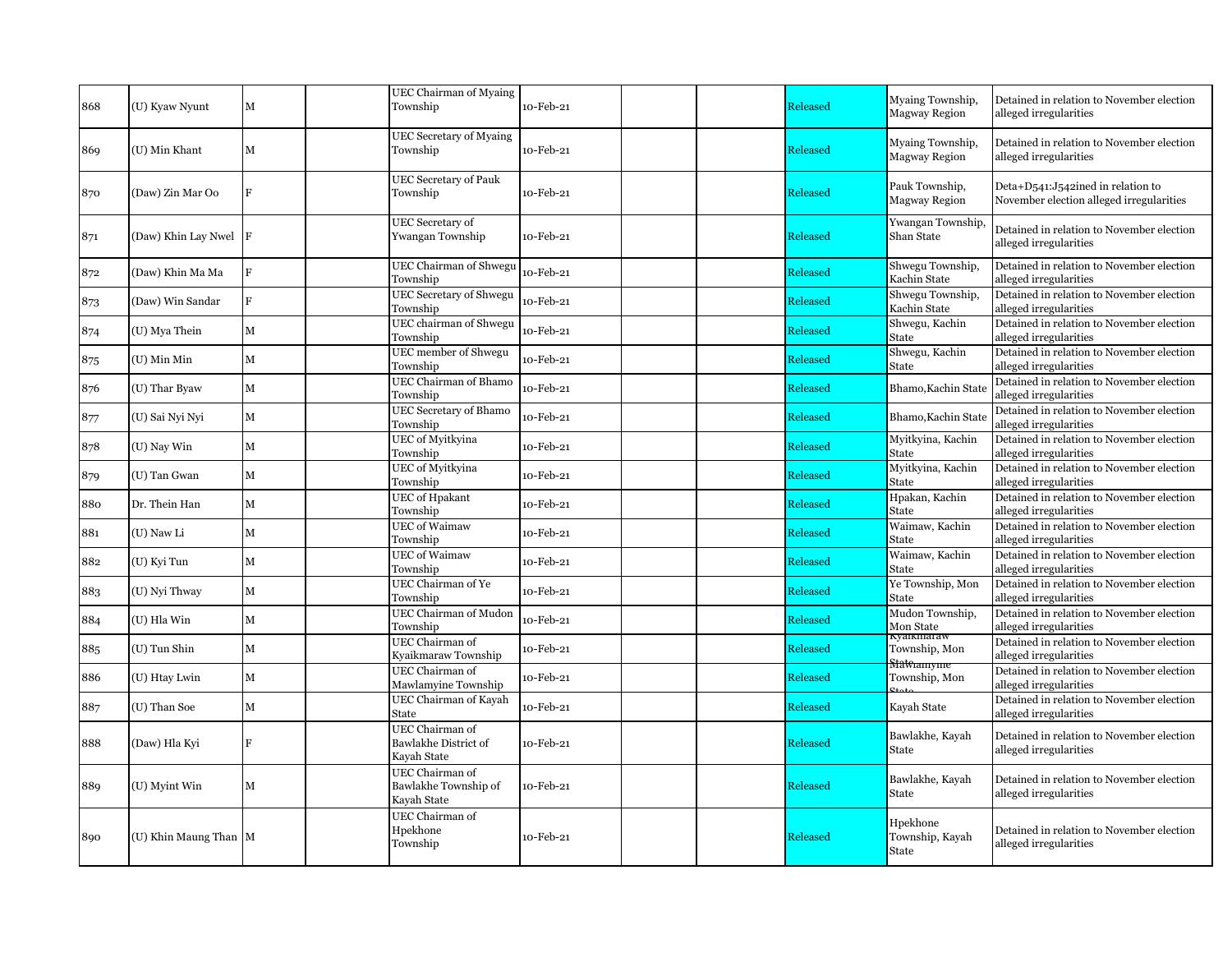| 891 | (Daw) Yin Yin Nu                  | F           | UEC Secretary of<br>Hpekhone<br>Township      | 10-Feb-21 |  | Released | Hpekhone<br>Township, Kayah<br>State     | Detained in relation to November election<br>alleged irregularities |
|-----|-----------------------------------|-------------|-----------------------------------------------|-----------|--|----------|------------------------------------------|---------------------------------------------------------------------|
| 892 | (U) Pu Uk Nawl                    | M           | UEC Chairman of Chin<br>State                 | 10-Feb-21 |  | Released | Hakha Township,<br>Chin State            | Detained in relation to November election<br>alleged irregularities |
| 893 | (U) Linn Kyaw                     | M           | UEC Secretary of Chin<br>State                | 10-Feb-21 |  | Released | Hakha Township,<br>Chin State            | Detained in relation to November election<br>alleged irregularities |
| 894 | (U) Lian Hei                      | M           | UEC Chairman of Hakha<br>District             | 10-Feb-21 |  | Released | Hakha Township,<br>Chin State            | Detained in relation to November election<br>alleged irregularities |
| 895 | (Daw) Cho Khaing Oo F             |             | UEC Secretary of Hakha<br>District            | 10-Feb-21 |  | Released | Hakha Township,<br>Chin State            | Detained in relation to November election<br>alleged irregularities |
| 896 | (U) Thla Kio Lian                 | M           | UEC Chairman of Hakha<br>Township             | 10-Feb-21 |  | Released | Hakha Township,<br>Chin State            | Detained in relation to November election<br>alleged irregularities |
| 897 | (U) Thawng Za Sang                | $\mathbf M$ | UEC Secretary of Hakha<br>Township            | 10-Feb-21 |  | Released | Hakha Township,<br>Chin State            | Detained in relation to November election<br>alleged irregularities |
| 898 | (U) Thla Mang                     | M           | UEC Chairman of<br>Htantalan Township         | 10-Feb-21 |  | Released | Township, Karen                          | Detained in relation to November election<br>alleged irregularities |
| 899 | Salai Khin Aung<br>Ling@Sang Sang | M           | <b>UEC</b> Secretary of<br>Htantalan Township | 10-Feb-21 |  | Released | <del>Stûtûtaran</del><br>Township, Karen | Detained in relation to November election<br>alleged irregularities |
| 900 | (U) L Cang Toi                    | $\mathbf M$ | UEC Chairman of Matupi<br>District            | 10-Feb-21 |  | Released | Matupi Township,<br>Chin State           | Detained in relation to November election<br>alleged irregularities |
| 901 | (U) Min Aung Shing                | М           | UEC Secretary of of<br>Matupi District        | 10-Feb-21 |  | Released | Matupi Township,<br>Chin State           | Detained in relation to November election<br>alleged irregularities |
| 902 | (U) Lian Thang                    | $\mathbf M$ | <b>UEC Chairman of Matupi</b><br>Township     | 10-Feb-21 |  | Released | Matupi Township,<br>Chin State           | Detained in relation to November election<br>alleged irregularities |
| 903 | (U) Naing Awm                     | M           | UEC Secretary of of<br>Matupi Township        | 10-Feb-21 |  | Released | Matupi Township,<br>Chin State           | Detained in relation to November election<br>alleged irregularities |
| 904 | (U) San Thar Kyaw                 | $\mathbf M$ | UEC Chairman of<br>Paletetwa Township         | 10-Feb-21 |  | Released | Paletwa Township,<br>Chin State          | Detained in relation to November election<br>alleged irregularities |
| 905 | (U) Myint Swe                     | $\mathbf M$ | <b>UEC Chairman of Mindat</b><br>District     | 10-Feb-21 |  | Released | Mindat Township,<br>Chin State           | Detained in relation to November election<br>alleged irregularities |
| 906 | (U) Kee Aung                      | М           | UEC Chairman of Mindat<br>Township            | 10-Feb-21 |  | Released | Mindat Township,<br>Chin State           | Detained in relation to November election<br>alleged irregularities |
| 907 | (U) Mya Maung                     | М           | UEC Chairman of<br>Kanpetlet Township         | 10-Feb-21 |  | Released | Kanpetlet Township<br>Chin State         | Detained in relation to November election<br>alleged irregularities |
| 908 | (U) Kee Law                       | $\mathbf M$ | <b>UEC</b> Secretary of<br>Kanpetlet Township | 10-Feb-21 |  | Released | Kanpetlet Township<br>Chin State         | Detained in relation to November election<br>alleged irregularities |
| 909 | (U) Suan Khant Kham M             |             | UEC Chairman of Tedim<br>Township             | 10-Feb-21 |  | Released | Tedim Township,<br>Chin State            | Detained in relation to November election<br>alleged irregularities |
| 910 | (Daw) Deih San Kim                | F           | UEC Secretary of Tedim<br>Township            | 10-Feb-21 |  | Released | Tedim Township,<br>Chin State            | Detained in relation to November election<br>alleged irregularities |
| 911 | (U) San Thang                     | М           | UEC Chairman of Falam<br>District             | 10-Feb-21 |  | Released | Falam Township,<br>Chin State            | Detained in relation to November election<br>alleged irregularities |
| 912 | (U) Myo Min Soe                   | M           | UEC Secretary of Falam<br>District            | 10-Feb-21 |  | Released | Falam Township,<br>Chin State            | Detained in relation to November election<br>alleged irregularities |
| 913 | (U) Tha Khar                      | $\mathbf M$ | UEC Chairman of Falam<br>Township             | 10-Feb-21 |  | Released | Falam Township,<br>Chin State            | Detained in relation to November election<br>alleged irregularities |
| 914 | (U) Min Kant                      | $\mathbf M$ | <b>UEC Secretary of Falam</b><br>Township     | 10-Feb-21 |  | Released | Falam Township,<br>Chin State            | Detained in relation to November election<br>alleged irregularities |
| 915 | (U) Tual Lian Thang               | М           | UEC Chairman of<br>Tonzang Township           | 10-Feb-21 |  | Released | Tonzang Township,<br>Chin State          | Detained in relation to November election<br>alleged irregularities |
| 916 | (U) Thang H Lang                  | $\mathbf M$ | <b>UEC Secretary of Tonzang</b><br>Township   | 10-Feb-21 |  | Released | Tonzang Township,<br>Chin State          | Detained in relation to November election<br>alleged irregularities |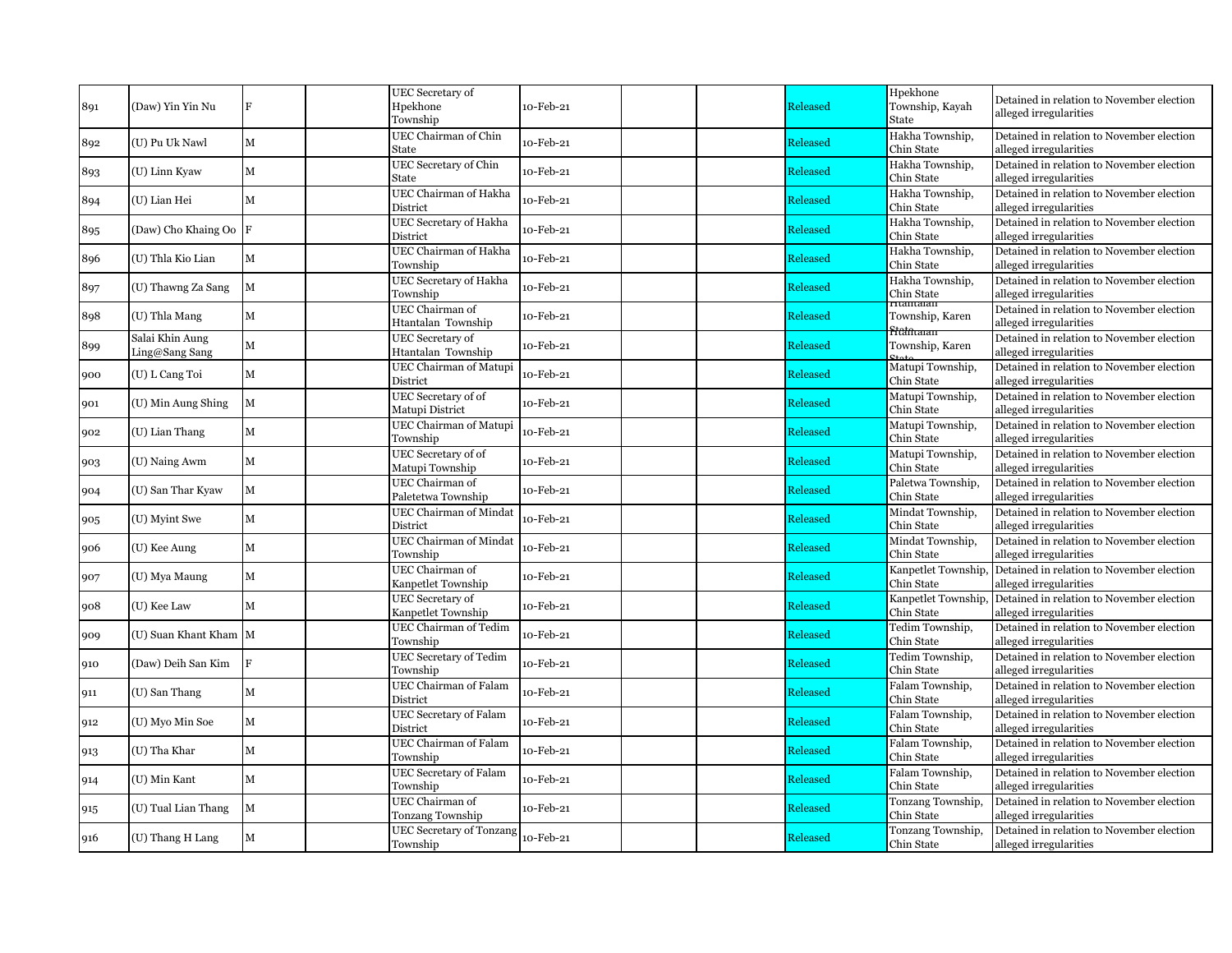| 917 | (U) Htin Kyaw              | $\mathbf M$    | UEC Chairman of<br>Taunggyi Township        | 10-Feb-21 |  | Released | Taunggyi Township,<br>Shan State            | Detained in relation to November election<br>alleged irregularities                                            |
|-----|----------------------------|----------------|---------------------------------------------|-----------|--|----------|---------------------------------------------|----------------------------------------------------------------------------------------------------------------|
| 918 | (U) Tin Soe                | $\mathbf M$    | <b>UEC Member of Taunggyi</b><br>Township   | 10-Feb-21 |  | Released | Taunggyi Township,<br>Shan State            | Detained in relation to November election<br>alleged irregularities                                            |
| 919 | (Daw) Tin Tin Htwe         | $\overline{R}$ | <b>UEC Chairman of Hopong</b><br>Township   | 10-Feb-21 |  | Released | Hopong Township,<br>Shan State              | Detained in relation to November election<br>alleged irregularities                                            |
| 920 | (Daw) Khin Mar Aye         | $_{\rm F}$     | UEC Secretary of Pakokku<br>Township        | 10-Feb-21 |  | Released | Pakokku Township,<br><b>Magway Region</b>   | Detained in relation to November election<br>alleged irregularities                                            |
| 921 | (U) Than Tin               | $\mathbf M$    | UEC Chairman of Loilem<br>District          | 10-Feb-21 |  | Released | Loilem Township,<br>Shan State              | Detained in relation to November election<br>alleged irregularities                                            |
| 922 | (U) Thet Naing             | $\mathbf{M}$   | UEC Chairman of Loilem<br>Township          | 10-Feb-21 |  | Released | Loilem Township,<br>Shan State              | Detained in relation to November election<br>alleged irregularities                                            |
| 923 | (U) Than Swe               | $\mathbf{M}$   | UEC Member (Kalaw)                          | 10-Feb-21 |  | Released | Kalaw Township,<br>Shan State               | Detained in relation to Nove+J557mber<br>election alleged irregularities                                       |
| 924 | (U) San Thaung             | $\mathbf M$    | UEC Chairman of<br>Namhkan Township         | 10-Feb-21 |  | Released | Namhkan Township,<br>Shan State             | Namhkan Township, Shan State                                                                                   |
| 925 | (U) Aung Kyaw Naing M      |                | UEC Chairman of<br><b>Hsihseng Township</b> | 10-Feb-21 |  | Released | Hsihseng Township,<br>Shan State            | Detained in relation to November election<br>alleged irregularities                                            |
| 926 | (U) Zaw Min Latt           | $\mathbf M$    | <b>UEC Chairman of Yatsauk</b><br>Township  | 10-Feb-21 |  | Released | Yatsauk Township,<br>Shan State             | Detained in relation to November election<br>alleged irregularities                                            |
| 927 | (U) Tin Win                | $\mathbf M$    | UEC Chairman of Tamu<br>District            | 11-Feb-21 |  | Released | Tamu Township,<br><b>Sagaing Region</b>     | Detained in relation to November election<br>alleged irregularities                                            |
| 928 | (U) Ye Htet Soe            | $\mathbf M$    | <b>UEC</b> Secretary of Tamu<br>District    | 11-Feb-21 |  | Released | Tamu Township,<br><b>Sagaing Region</b>     | He was detained days after the military<br>staged a coup.                                                      |
| 929 | (U) Thar Hlaing            | $\mathbf{M}$   | <b>UEC Chairman of Hsipaw</b><br>Township   | 11-Feb-21 |  | Released | Hsipaw Township,<br>Shan State              | Detained in relation to November election<br>alleged irregularities                                            |
| 930 | (U) Sai Min Lwin           | $\mathbf{M}$   | <b>UEC</b> Secretary of Hsipaw<br>Township  | 11-Feb-21 |  | Released | Hsipaw Township,<br>Shan State              | Detained in relation to November election<br>alleged irregularities                                            |
| 931 | (U) Khin Maung             | $\mathbf M$    | Chair Person of District<br>UEC, Myingyan   | 11-Feb-21 |  | Released | Myingyan Township<br><b>Mandalay Region</b> | Detained in relation to November election<br>alleged irregularities. Lost contact on the 12<br>Feb till 13 Feb |
| 932 | (U) Soe Tun                | $\mathbf M$    | UEC Chairman of<br>Kyaukme Township         | 11-Feb-21 |  | Released | Kyaukme Township,<br>Shan State             | Detained in relation to November election<br>alleged irregularities                                            |
| 933 | (U) Kyi Tun                | M              | Chairperson (Dewai<br>District UEC)         | 11-Feb-21 |  | Released | Dawei Township,<br>Tanintharyi Region       |                                                                                                                |
| 934 | (U) Soe Thein              | м              | Chairperson (Longlon<br>Township UEC)       | 11-Feb-21 |  | Released | Dawei Township,<br>Tanintharyi Region       |                                                                                                                |
| 935 | Unknown                    |                | Chairperson (Yephyu<br>Township UEC)        | 11-Feb-21 |  | Released | Dawei Township,<br>Tanintharyi Region       |                                                                                                                |
| 936 | (U) Nan Du                 | $\mathbf M$    | UEC Chairman of Bhamo<br>District           | February  |  | Released | Bhamo, Kachin State                         | Detained in relation to November election<br>alleged irregularities                                            |
| 937 | (Daw) Mary Nan             | F              | UEC Chairman of Kachin<br>State             | February  |  | Released | Kachin State                                | Detained in relation to November election<br>alleged irregularities                                            |
| 938 | (Daw) San Wai              | F              | District UEC of Kachin<br>State             | February  |  | Released | Kachin State                                | Detained in relation to November election<br>alleged irregularities                                            |
| 939 | (U) Myo Nyunt Oo           | $\mathbf M$    | District UEC of Kachin<br><b>State</b>      | February  |  | Released | Kachin State                                | Detained in relation to November election<br>alleged irregularities                                            |
| 940 | (U) Sai Ohn Hlaing         | $\mathbf M$    | UEC Chairman of<br>Momauk Township          | February  |  | Released | Momauk Township.<br>Kachin State            | Detained in relation to November election<br>alleged irregularities                                            |
| 941 | (Daw) Theint Theint<br>Tun |                | <b>UEC</b> of Momauk<br>Township            | February  |  | Released | Momauk Township,<br>Kachin State            | Detained in relation to November election<br>alleged irregularities                                            |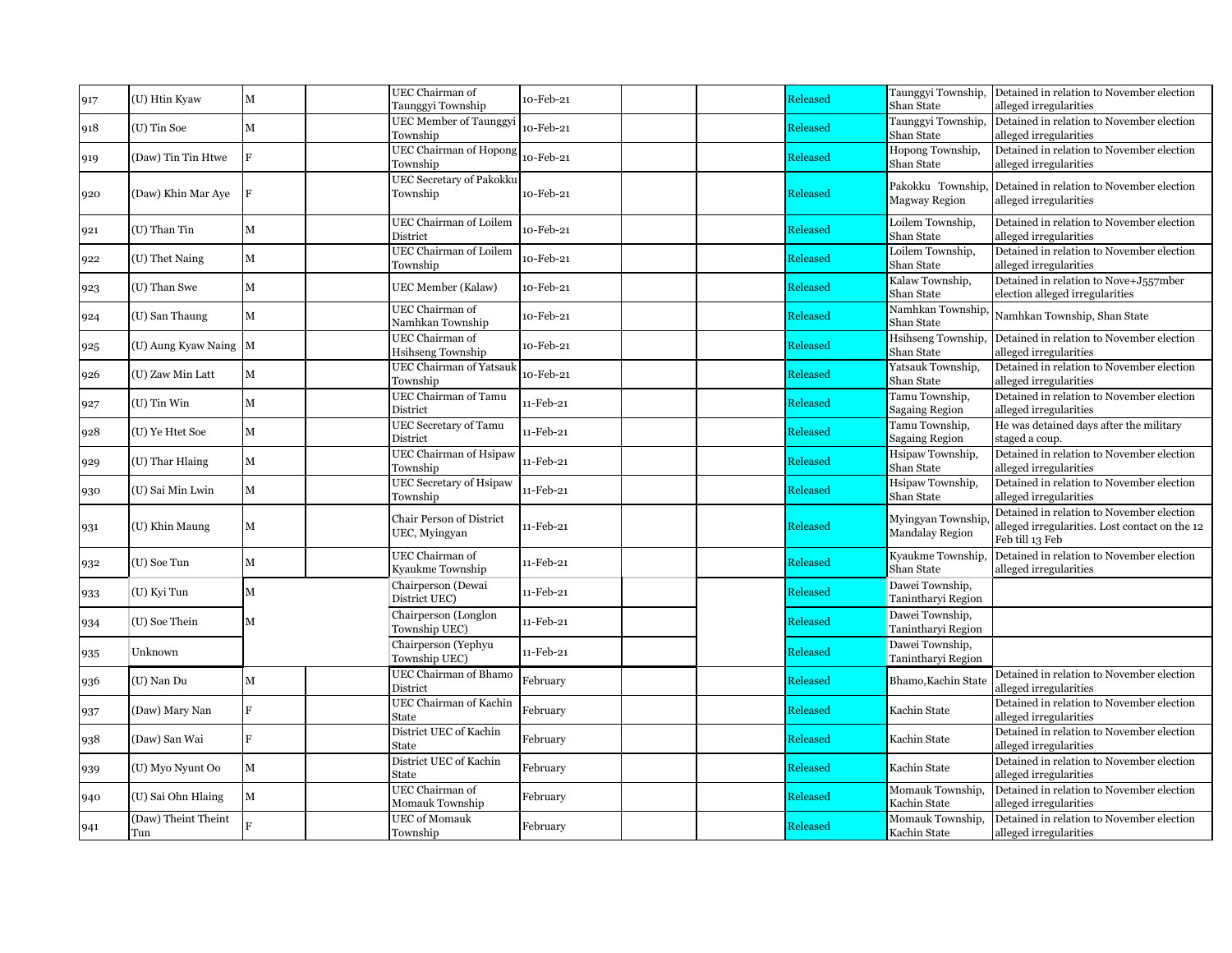| <b>UEC</b> of Momauk<br>Mansi Township,<br>Released<br>(U) Myint Maung<br>М<br>February<br>942<br>Township<br>Kachin State<br>UEC Secretary of Mansi<br>Mansi Township,<br>(U) Mya Min Min<br>Released<br>M<br>February<br>943<br>Township<br>Htike<br>Kachin State<br>UEC Chairman of<br>Mohnyin Township,<br>$\mathbf M$<br>Released<br>(U) San Aye<br>February<br>944<br>Mohnyin Township<br>Kachin State<br>alleged irregularities<br>UEC Secretary of<br>Mohnyin Township,<br>Released<br>F<br>(Daw) Khin May Soe<br>February<br>945<br>Mohnyin Township<br>Kachin State<br>alleged irregularities<br>угаспаннам<br>UEC Chairman of<br>Released<br>Township, Kachin<br>(U) Rum Me Yone<br>М<br>February<br>946<br>Machanbaw Township<br>alleged irregularities<br>.<br>Matmamoaw<br>UEC Secretary of<br>M<br>Released<br>Township, Kachin<br>February<br>(U) Moe Aung<br>947<br>Machanbaw Township<br>UEC Chairman of Chipwi<br>Chipwi Township,<br>February<br>(U) Sein Min<br>М<br><b>Released</b><br>948<br>Township<br>Kachin State<br>UEC Secretary of Chipwi<br>Chipwi Township,<br>February<br>Released<br>(U) Zone Baw<br>М<br>949<br>Kachin State<br>Township<br>UEC Chairman of<br>Tsawlaw Township,<br>Released<br>$\mathbf M$<br>(U) La Par Loon<br>February<br>950<br>Tsawlaw Township<br>Kachin State<br>UEC Chairman of<br>Mogaung Township,<br>(Daw) Khin Khin Htay F<br>Released<br>February<br>951<br>Kachin State<br><b>Mogaung Township</b><br>UEC Chairman of<br>Lashio Township,<br>Released<br>$\mathbf M$<br>February<br>(U) Loke Yoon<br>952<br>Northern Shan State<br>Shan State<br>Mongmit Township,<br><b>UEC</b> Member of Mongmit<br>$\overline{\mathbf{F}}$<br>February<br>Released<br>(Daw) Mya Mya<br>953<br>Township<br>Shan State<br><b>UEC</b> Member of Mongmit<br>Mongmit Township,<br>February<br>$\mathbf M$<br>Released<br>(U) Min Lwin<br>954<br>Shan State<br>alleged irregularities<br>Township<br>Kutkai Township,<br>(U) J Let Kham<br>$\mathbf M$<br>Released<br>UEC of Kutkai Township<br>February<br>955<br>Shan State<br>Kutkai Township,<br>(Daw) Kaung Jar<br>$\mathbf{F}$<br><b>Released</b><br>UEC of Kutkai Township<br>February<br>956<br>Shan State<br>Khunr<br>Tachileik Township,<br>UEC Chariman of<br>Released<br>(U) Sai Kyauk<br>M<br>February<br>957<br>Shan State<br><b>Tachileik District</b><br>Tachileik Township,<br>February<br>Released<br>(U) Yan Naung Soe<br>М<br>UEC of Tachileik District<br>958<br>Shan State<br>Tachileik Township,<br>(Daw) Aye Thandar<br>$\mathbf{E}$<br>February<br><b>Released</b><br>UEC of Tachileik District<br>959<br>Shan State<br>Soe<br>UEC Chairman of<br>Tachileik Township,<br>Released<br>(U) Aung Min<br>М<br>February<br>960<br>Tachileik Township<br>Shan State<br>ivyaung snwe<br>UEC Chairman of Nyaung<br>February<br>Released<br>М<br>Township, Shan<br>(U) Tin Maung<br>961<br>Shwe Township<br><b>UEC Chair of Mong Hsat</b><br>Mong Hsat, Shan<br>February<br>$\mathbf M$<br>Released<br>(U) Sai Htoo<br>962<br>alleged irregularities<br>District<br>State<br><b>UEC Secretary of Mong</b><br>Mong Hsat, Shan<br>M<br>February<br>Released<br>(U) Khin Maung Cho<br>963<br><b>Hsat District</b><br>State<br>wongkung<br>UEC Member of |             |             |          |  |          |                |                                                                     |
|---------------------------------------------------------------------------------------------------------------------------------------------------------------------------------------------------------------------------------------------------------------------------------------------------------------------------------------------------------------------------------------------------------------------------------------------------------------------------------------------------------------------------------------------------------------------------------------------------------------------------------------------------------------------------------------------------------------------------------------------------------------------------------------------------------------------------------------------------------------------------------------------------------------------------------------------------------------------------------------------------------------------------------------------------------------------------------------------------------------------------------------------------------------------------------------------------------------------------------------------------------------------------------------------------------------------------------------------------------------------------------------------------------------------------------------------------------------------------------------------------------------------------------------------------------------------------------------------------------------------------------------------------------------------------------------------------------------------------------------------------------------------------------------------------------------------------------------------------------------------------------------------------------------------------------------------------------------------------------------------------------------------------------------------------------------------------------------------------------------------------------------------------------------------------------------------------------------------------------------------------------------------------------------------------------------------------------------------------------------------------------------------------------------------------------------------------------------------------------------------------------------------------------------------------------------------------------------------------------------------------------------------------------------------------------------------------------------------------------------------------------------------------------------------------------------------------------------------------------------------------------------------------------------------------------------------------------------------------------------------------------------------------------------------------------------------------------------------------------------------------------------------------------------------------------------------------------------------------------------------------------------------|-------------|-------------|----------|--|----------|----------------|---------------------------------------------------------------------|
|                                                                                                                                                                                                                                                                                                                                                                                                                                                                                                                                                                                                                                                                                                                                                                                                                                                                                                                                                                                                                                                                                                                                                                                                                                                                                                                                                                                                                                                                                                                                                                                                                                                                                                                                                                                                                                                                                                                                                                                                                                                                                                                                                                                                                                                                                                                                                                                                                                                                                                                                                                                                                                                                                                                                                                                                                                                                                                                                                                                                                                                                                                                                                                                                                                                                     |             |             |          |  |          |                | Detained in relation to November election<br>alleged irregularities |
|                                                                                                                                                                                                                                                                                                                                                                                                                                                                                                                                                                                                                                                                                                                                                                                                                                                                                                                                                                                                                                                                                                                                                                                                                                                                                                                                                                                                                                                                                                                                                                                                                                                                                                                                                                                                                                                                                                                                                                                                                                                                                                                                                                                                                                                                                                                                                                                                                                                                                                                                                                                                                                                                                                                                                                                                                                                                                                                                                                                                                                                                                                                                                                                                                                                                     |             |             |          |  |          |                | Detained in relation to November election<br>alleged irregularities |
|                                                                                                                                                                                                                                                                                                                                                                                                                                                                                                                                                                                                                                                                                                                                                                                                                                                                                                                                                                                                                                                                                                                                                                                                                                                                                                                                                                                                                                                                                                                                                                                                                                                                                                                                                                                                                                                                                                                                                                                                                                                                                                                                                                                                                                                                                                                                                                                                                                                                                                                                                                                                                                                                                                                                                                                                                                                                                                                                                                                                                                                                                                                                                                                                                                                                     |             |             |          |  |          |                | Detained in relation to November election                           |
|                                                                                                                                                                                                                                                                                                                                                                                                                                                                                                                                                                                                                                                                                                                                                                                                                                                                                                                                                                                                                                                                                                                                                                                                                                                                                                                                                                                                                                                                                                                                                                                                                                                                                                                                                                                                                                                                                                                                                                                                                                                                                                                                                                                                                                                                                                                                                                                                                                                                                                                                                                                                                                                                                                                                                                                                                                                                                                                                                                                                                                                                                                                                                                                                                                                                     |             |             |          |  |          |                | Detained in relation to November election                           |
|                                                                                                                                                                                                                                                                                                                                                                                                                                                                                                                                                                                                                                                                                                                                                                                                                                                                                                                                                                                                                                                                                                                                                                                                                                                                                                                                                                                                                                                                                                                                                                                                                                                                                                                                                                                                                                                                                                                                                                                                                                                                                                                                                                                                                                                                                                                                                                                                                                                                                                                                                                                                                                                                                                                                                                                                                                                                                                                                                                                                                                                                                                                                                                                                                                                                     |             |             |          |  |          |                | Detained in relation to November election                           |
|                                                                                                                                                                                                                                                                                                                                                                                                                                                                                                                                                                                                                                                                                                                                                                                                                                                                                                                                                                                                                                                                                                                                                                                                                                                                                                                                                                                                                                                                                                                                                                                                                                                                                                                                                                                                                                                                                                                                                                                                                                                                                                                                                                                                                                                                                                                                                                                                                                                                                                                                                                                                                                                                                                                                                                                                                                                                                                                                                                                                                                                                                                                                                                                                                                                                     |             |             |          |  |          |                | Detained in relation to November election                           |
|                                                                                                                                                                                                                                                                                                                                                                                                                                                                                                                                                                                                                                                                                                                                                                                                                                                                                                                                                                                                                                                                                                                                                                                                                                                                                                                                                                                                                                                                                                                                                                                                                                                                                                                                                                                                                                                                                                                                                                                                                                                                                                                                                                                                                                                                                                                                                                                                                                                                                                                                                                                                                                                                                                                                                                                                                                                                                                                                                                                                                                                                                                                                                                                                                                                                     |             |             |          |  |          |                | alleged irregularities<br>Detained in relation to November election |
|                                                                                                                                                                                                                                                                                                                                                                                                                                                                                                                                                                                                                                                                                                                                                                                                                                                                                                                                                                                                                                                                                                                                                                                                                                                                                                                                                                                                                                                                                                                                                                                                                                                                                                                                                                                                                                                                                                                                                                                                                                                                                                                                                                                                                                                                                                                                                                                                                                                                                                                                                                                                                                                                                                                                                                                                                                                                                                                                                                                                                                                                                                                                                                                                                                                                     |             |             |          |  |          |                | alleged irregularities<br>Detained in relation to November election |
|                                                                                                                                                                                                                                                                                                                                                                                                                                                                                                                                                                                                                                                                                                                                                                                                                                                                                                                                                                                                                                                                                                                                                                                                                                                                                                                                                                                                                                                                                                                                                                                                                                                                                                                                                                                                                                                                                                                                                                                                                                                                                                                                                                                                                                                                                                                                                                                                                                                                                                                                                                                                                                                                                                                                                                                                                                                                                                                                                                                                                                                                                                                                                                                                                                                                     |             |             |          |  |          |                | alleged irregularities                                              |
|                                                                                                                                                                                                                                                                                                                                                                                                                                                                                                                                                                                                                                                                                                                                                                                                                                                                                                                                                                                                                                                                                                                                                                                                                                                                                                                                                                                                                                                                                                                                                                                                                                                                                                                                                                                                                                                                                                                                                                                                                                                                                                                                                                                                                                                                                                                                                                                                                                                                                                                                                                                                                                                                                                                                                                                                                                                                                                                                                                                                                                                                                                                                                                                                                                                                     |             |             |          |  |          |                | Detained in relation to November election<br>alleged irregularities |
|                                                                                                                                                                                                                                                                                                                                                                                                                                                                                                                                                                                                                                                                                                                                                                                                                                                                                                                                                                                                                                                                                                                                                                                                                                                                                                                                                                                                                                                                                                                                                                                                                                                                                                                                                                                                                                                                                                                                                                                                                                                                                                                                                                                                                                                                                                                                                                                                                                                                                                                                                                                                                                                                                                                                                                                                                                                                                                                                                                                                                                                                                                                                                                                                                                                                     |             |             |          |  |          |                | Detained in relation to November election<br>alleged irregularities |
|                                                                                                                                                                                                                                                                                                                                                                                                                                                                                                                                                                                                                                                                                                                                                                                                                                                                                                                                                                                                                                                                                                                                                                                                                                                                                                                                                                                                                                                                                                                                                                                                                                                                                                                                                                                                                                                                                                                                                                                                                                                                                                                                                                                                                                                                                                                                                                                                                                                                                                                                                                                                                                                                                                                                                                                                                                                                                                                                                                                                                                                                                                                                                                                                                                                                     |             |             |          |  |          |                | Detained in relation to November election<br>alleged irregularities |
|                                                                                                                                                                                                                                                                                                                                                                                                                                                                                                                                                                                                                                                                                                                                                                                                                                                                                                                                                                                                                                                                                                                                                                                                                                                                                                                                                                                                                                                                                                                                                                                                                                                                                                                                                                                                                                                                                                                                                                                                                                                                                                                                                                                                                                                                                                                                                                                                                                                                                                                                                                                                                                                                                                                                                                                                                                                                                                                                                                                                                                                                                                                                                                                                                                                                     |             |             |          |  |          |                | Detained in relation to November election<br>alleged irregularities |
|                                                                                                                                                                                                                                                                                                                                                                                                                                                                                                                                                                                                                                                                                                                                                                                                                                                                                                                                                                                                                                                                                                                                                                                                                                                                                                                                                                                                                                                                                                                                                                                                                                                                                                                                                                                                                                                                                                                                                                                                                                                                                                                                                                                                                                                                                                                                                                                                                                                                                                                                                                                                                                                                                                                                                                                                                                                                                                                                                                                                                                                                                                                                                                                                                                                                     |             |             |          |  |          |                | Detained in relation to November election                           |
|                                                                                                                                                                                                                                                                                                                                                                                                                                                                                                                                                                                                                                                                                                                                                                                                                                                                                                                                                                                                                                                                                                                                                                                                                                                                                                                                                                                                                                                                                                                                                                                                                                                                                                                                                                                                                                                                                                                                                                                                                                                                                                                                                                                                                                                                                                                                                                                                                                                                                                                                                                                                                                                                                                                                                                                                                                                                                                                                                                                                                                                                                                                                                                                                                                                                     |             |             |          |  |          |                |                                                                     |
|                                                                                                                                                                                                                                                                                                                                                                                                                                                                                                                                                                                                                                                                                                                                                                                                                                                                                                                                                                                                                                                                                                                                                                                                                                                                                                                                                                                                                                                                                                                                                                                                                                                                                                                                                                                                                                                                                                                                                                                                                                                                                                                                                                                                                                                                                                                                                                                                                                                                                                                                                                                                                                                                                                                                                                                                                                                                                                                                                                                                                                                                                                                                                                                                                                                                     |             |             |          |  |          |                | Detained in relation to November election<br>alleged irregularities |
|                                                                                                                                                                                                                                                                                                                                                                                                                                                                                                                                                                                                                                                                                                                                                                                                                                                                                                                                                                                                                                                                                                                                                                                                                                                                                                                                                                                                                                                                                                                                                                                                                                                                                                                                                                                                                                                                                                                                                                                                                                                                                                                                                                                                                                                                                                                                                                                                                                                                                                                                                                                                                                                                                                                                                                                                                                                                                                                                                                                                                                                                                                                                                                                                                                                                     |             |             |          |  |          |                | Detained in relation to November election<br>alleged irregularities |
|                                                                                                                                                                                                                                                                                                                                                                                                                                                                                                                                                                                                                                                                                                                                                                                                                                                                                                                                                                                                                                                                                                                                                                                                                                                                                                                                                                                                                                                                                                                                                                                                                                                                                                                                                                                                                                                                                                                                                                                                                                                                                                                                                                                                                                                                                                                                                                                                                                                                                                                                                                                                                                                                                                                                                                                                                                                                                                                                                                                                                                                                                                                                                                                                                                                                     |             |             |          |  |          |                | Detained in relation to November election<br>alleged irregularities |
|                                                                                                                                                                                                                                                                                                                                                                                                                                                                                                                                                                                                                                                                                                                                                                                                                                                                                                                                                                                                                                                                                                                                                                                                                                                                                                                                                                                                                                                                                                                                                                                                                                                                                                                                                                                                                                                                                                                                                                                                                                                                                                                                                                                                                                                                                                                                                                                                                                                                                                                                                                                                                                                                                                                                                                                                                                                                                                                                                                                                                                                                                                                                                                                                                                                                     |             |             |          |  |          |                | Detained in relation to November election<br>alleged irregularities |
|                                                                                                                                                                                                                                                                                                                                                                                                                                                                                                                                                                                                                                                                                                                                                                                                                                                                                                                                                                                                                                                                                                                                                                                                                                                                                                                                                                                                                                                                                                                                                                                                                                                                                                                                                                                                                                                                                                                                                                                                                                                                                                                                                                                                                                                                                                                                                                                                                                                                                                                                                                                                                                                                                                                                                                                                                                                                                                                                                                                                                                                                                                                                                                                                                                                                     |             |             |          |  |          |                | Detained in relation to November election<br>alleged irregularities |
|                                                                                                                                                                                                                                                                                                                                                                                                                                                                                                                                                                                                                                                                                                                                                                                                                                                                                                                                                                                                                                                                                                                                                                                                                                                                                                                                                                                                                                                                                                                                                                                                                                                                                                                                                                                                                                                                                                                                                                                                                                                                                                                                                                                                                                                                                                                                                                                                                                                                                                                                                                                                                                                                                                                                                                                                                                                                                                                                                                                                                                                                                                                                                                                                                                                                     |             |             |          |  |          |                | Detained in relation to November election<br>alleged irregularities |
|                                                                                                                                                                                                                                                                                                                                                                                                                                                                                                                                                                                                                                                                                                                                                                                                                                                                                                                                                                                                                                                                                                                                                                                                                                                                                                                                                                                                                                                                                                                                                                                                                                                                                                                                                                                                                                                                                                                                                                                                                                                                                                                                                                                                                                                                                                                                                                                                                                                                                                                                                                                                                                                                                                                                                                                                                                                                                                                                                                                                                                                                                                                                                                                                                                                                     |             |             |          |  |          |                | Detained in relation to November election<br>alleged irregularities |
|                                                                                                                                                                                                                                                                                                                                                                                                                                                                                                                                                                                                                                                                                                                                                                                                                                                                                                                                                                                                                                                                                                                                                                                                                                                                                                                                                                                                                                                                                                                                                                                                                                                                                                                                                                                                                                                                                                                                                                                                                                                                                                                                                                                                                                                                                                                                                                                                                                                                                                                                                                                                                                                                                                                                                                                                                                                                                                                                                                                                                                                                                                                                                                                                                                                                     |             |             |          |  |          |                | Detained in relation to November election                           |
|                                                                                                                                                                                                                                                                                                                                                                                                                                                                                                                                                                                                                                                                                                                                                                                                                                                                                                                                                                                                                                                                                                                                                                                                                                                                                                                                                                                                                                                                                                                                                                                                                                                                                                                                                                                                                                                                                                                                                                                                                                                                                                                                                                                                                                                                                                                                                                                                                                                                                                                                                                                                                                                                                                                                                                                                                                                                                                                                                                                                                                                                                                                                                                                                                                                                     |             |             |          |  |          |                | Detained in relation to November election                           |
|                                                                                                                                                                                                                                                                                                                                                                                                                                                                                                                                                                                                                                                                                                                                                                                                                                                                                                                                                                                                                                                                                                                                                                                                                                                                                                                                                                                                                                                                                                                                                                                                                                                                                                                                                                                                                                                                                                                                                                                                                                                                                                                                                                                                                                                                                                                                                                                                                                                                                                                                                                                                                                                                                                                                                                                                                                                                                                                                                                                                                                                                                                                                                                                                                                                                     |             |             |          |  |          |                | alleged irregularities                                              |
| 964<br>Mongkaung Township<br><b>Stotfgkung</b>                                                                                                                                                                                                                                                                                                                                                                                                                                                                                                                                                                                                                                                                                                                                                                                                                                                                                                                                                                                                                                                                                                                                                                                                                                                                                                                                                                                                                                                                                                                                                                                                                                                                                                                                                                                                                                                                                                                                                                                                                                                                                                                                                                                                                                                                                                                                                                                                                                                                                                                                                                                                                                                                                                                                                                                                                                                                                                                                                                                                                                                                                                                                                                                                                      | (U) Myo Min | $\mathbf M$ | February |  | Released | Township, Shan | Detained in relation to November election<br>alleged irregularities |
| UEC Member of<br>(Daw) Nyein Myint<br>$\mathbf{F}$<br>February<br>Released<br>Township, Shan<br>965<br>Mongkaung Township<br>Moe                                                                                                                                                                                                                                                                                                                                                                                                                                                                                                                                                                                                                                                                                                                                                                                                                                                                                                                                                                                                                                                                                                                                                                                                                                                                                                                                                                                                                                                                                                                                                                                                                                                                                                                                                                                                                                                                                                                                                                                                                                                                                                                                                                                                                                                                                                                                                                                                                                                                                                                                                                                                                                                                                                                                                                                                                                                                                                                                                                                                                                                                                                                                    |             |             |          |  |          |                | Detained in relation to November election<br>alleged irregularities |

**965 + 123 (Co Defendant of Dr. Zarni Min Shwe) Total - 1088**